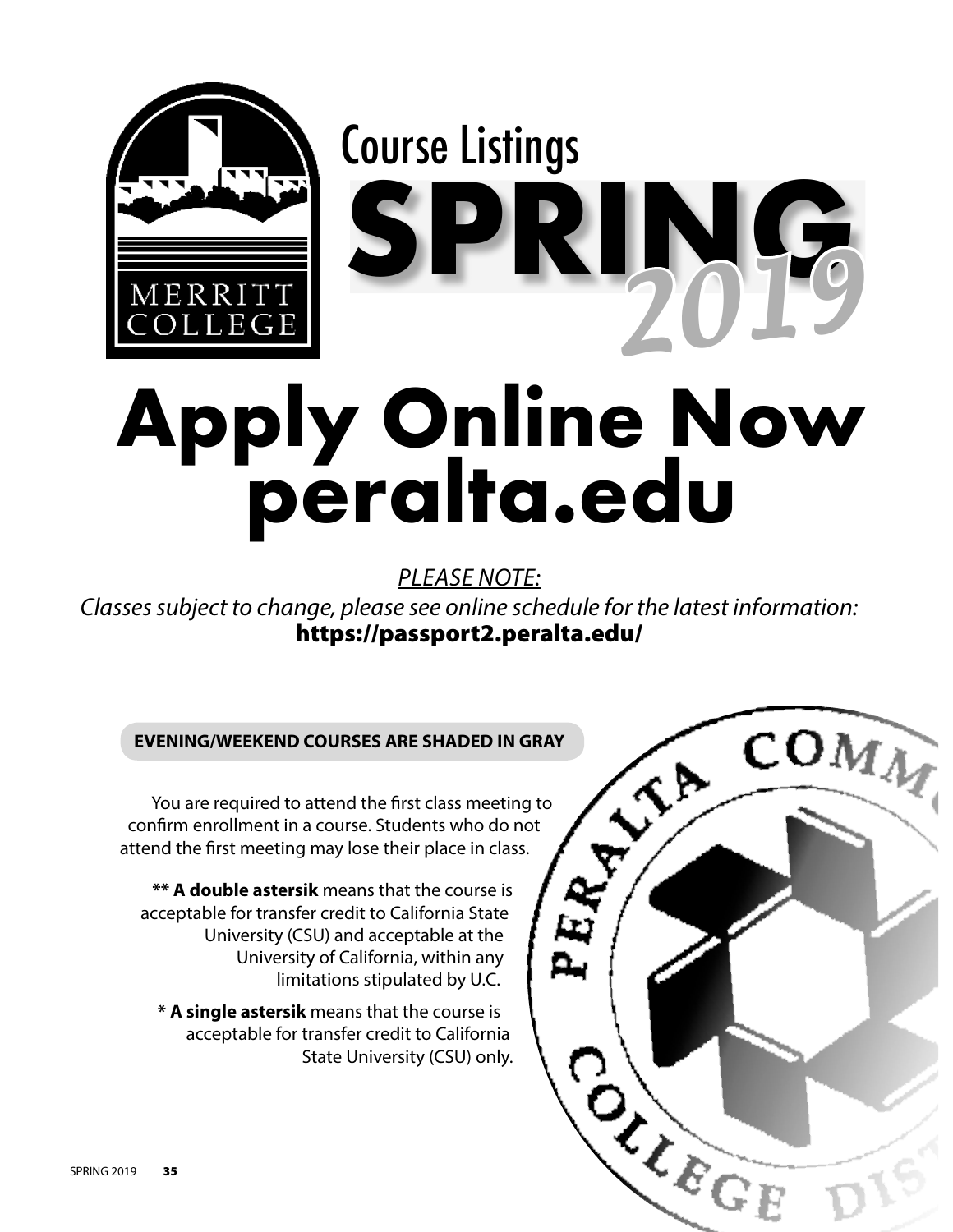| CODE             | SEC L/L HOURS                                                                                                                                                                                                                                            | <b>DAYS</b> | <b>INSTRUCTOR</b> | <b>ROOM</b> | COLLEGE                   | CODE    | SEC L/L HOURS                                                                                                                                              | <b>DAYS</b>  | <b>INSTRUCTOR</b> | <b>ROOM</b> | COLLEGE        |
|------------------|----------------------------------------------------------------------------------------------------------------------------------------------------------------------------------------------------------------------------------------------------------|-------------|-------------------|-------------|---------------------------|---------|------------------------------------------------------------------------------------------------------------------------------------------------------------|--------------|-------------------|-------------|----------------|
|                  | <b>ADMINISTRATION OF JUSTICE</b>                                                                                                                                                                                                                         |             |                   |             | <b>ADJUS</b>              | 116     | <b>SECURITY GUARD</b>                                                                                                                                      |              |                   |             | 1 UNIT         |
|                  |                                                                                                                                                                                                                                                          |             |                   |             |                           |         | Key concepts and skills needed to qualify for entry-level                                                                                                  |              |                   |             |                |
| ** 21            | <b>INTRODUCTION TO ADMINISTRATION 3 UNITS</b><br><b>OF JUSTICE</b>                                                                                                                                                                                       |             |                   |             |                           |         | employment as a security guard in a public or private<br>security company                                                                                  |              |                   |             |                |
|                  | History and philosophy of administration of justice in                                                                                                                                                                                                   |             |                   |             |                           | 23457   | Lec 9:00-11:50 AM                                                                                                                                          | <sub>S</sub> | <b>Uwakwe</b>     | A215        | <b>Merritt</b> |
|                  | America                                                                                                                                                                                                                                                  |             |                   |             |                           |         | Lec 12:30-3:20 PM                                                                                                                                          | S            | <b>Uwakwe</b>     | A215        | <b>Merritt</b> |
| 23084            | Lec 9:00-9:50 AM                                                                                                                                                                                                                                         |             | MWF Dixon         | A215        | Merritt                   |         | Lec 6:00-8:50 PM                                                                                                                                           | F            | <b>Uwakwe</b>     | A215        | <b>Merritt</b> |
| 23110            | <b>Lec</b><br>Online course. Instructor's email: ewallace@peralta,edu. Orientation: TBA.                                                                                                                                                                 |             | Wallace           | ONLINE      | Merritt                   |         | 03/01/2019 - 03/09/2019                                                                                                                                    |              |                   |             |                |
|                  | Note: All instructions and communications for this class will be sent to Peralta                                                                                                                                                                         |             |                   |             |                           |         | <b>AFRICAN-AMERICAN STUDIES</b>                                                                                                                            |              |                   |             | <b>AFRAM</b>   |
|                  | student email accounts. To access your student email account, go to www.<br>peralta.edu and click on "For Students" on the left side. Then select "Student<br>Email"                                                                                     |             |                   |             |                           | $*4$    | THE BLACK PANTHER PARTY:<br><b>STRATEGIES ON ORGANIZING THE</b>                                                                                            |              |                   |             | <b>3 UNITS</b> |
| ** 22            | <b>CONCEPTS OF CRIMINAL LAW</b>                                                                                                                                                                                                                          |             |                   |             | <b>3 UNITS</b>            |         | <b>PEOPLE</b>                                                                                                                                              |              |                   |             |                |
|                  | Historical development and philosophy of law and con-                                                                                                                                                                                                    |             |                   |             |                           | 23086   | In-depth examination of the Black Panther Party                                                                                                            |              |                   | ONLINE      |                |
|                  | stitutional provisions                                                                                                                                                                                                                                   |             |                   |             |                           |         | Lec<br>Online course. Instructor's email: aaaron@peralta.edu. Orientation: TBA.                                                                            |              | Aaron             |             | Merritt        |
| 23116            | <b>Lec</b>                                                                                                                                                                                                                                               |             | Lindsey           | ONLINE      | Merritt                   |         | Note: All instructions and communications for this class will be sent to Peralta                                                                           |              |                   |             |                |
|                  | Online course. Instructor's email: dlindsey@peralta.edu. Orientation: TBA.<br>Note: All instructions and communications for this class will be sent to Peralta                                                                                           |             |                   |             |                           |         | student email accounts. To access your student email account, go to www.<br>peralta.edu and click on "For Students" on the left side. Then select "Student |              |                   |             |                |
|                  | student email accounts. To access your student email account, go to www.<br>peralta.edu and click on "For Students" on the left side. Then select "Student                                                                                               |             |                   |             |                           |         | Email"                                                                                                                                                     |              |                   |             |                |
|                  | Email"<br>Lec 6:00-8:50 PM                                                                                                                                                                                                                               |             |                   |             |                           | $**$ 11 | PERCEPTIONS OF THE AFRICAN<br><b>AMERICAN MALE IN AMERICA</b>                                                                                              |              |                   |             | <b>3 UNITS</b> |
| 23157<br>$**$ 25 | <b>COMMUNITY RELATIONS</b>                                                                                                                                                                                                                               | М           | Oliver            | A215        | Merritt<br><b>3 UNITS</b> |         | The African-American male in the history of the United                                                                                                     |              |                   |             |                |
|                  | Survey of relationship between the criminal justice system                                                                                                                                                                                               |             |                   |             |                           |         | <b>States</b>                                                                                                                                              |              |                   |             |                |
|                  | and the community                                                                                                                                                                                                                                        |             |                   |             |                           | 23415   | Lec 9:30-10:45 AM TTh                                                                                                                                      |              | Seals             | A206        | Merritt        |
| 23085            | Lec 12:30-1:45 PM MW                                                                                                                                                                                                                                     |             | Dixon             | A215        | Merritt                   | $**$ 12 | <b>PSYCHOLOGY OF AFRICAN-</b><br><b>AMERICANS</b>                                                                                                          |              |                   |             | <b>3 UNITS</b> |
| $*26$            | <b>INTRODUCTION TO FORENSIC</b><br><b>INVESTIGATION</b>                                                                                                                                                                                                  |             |                   |             | <b>3 UNITS</b>            |         | Principles of psychology as they relate to the African-<br>American community                                                                              |              |                   |             |                |
|                  | History and philosophy of forensic investigation from                                                                                                                                                                                                    |             |                   |             |                           | 23426   | Lec 11:00-12:15 PM TTh                                                                                                                                     |              | Seals             | A206        | Merritt        |
|                  | the perspective of the investigator                                                                                                                                                                                                                      |             |                   |             |                           | ** 19   | <b>RACISM IN THE UNITED STATES</b>                                                                                                                         |              |                   |             | <b>3 UNITS</b> |
| 23345            | Lec 10:00-11:15 AM MW                                                                                                                                                                                                                                    |             | Wallace           | A211        | Merritt                   |         | Exploration of the development of modern racism in the                                                                                                     |              |                   |             |                |
| $*51$            | <b>JUVENILE LAW AND PROCEDURES</b>                                                                                                                                                                                                                       |             |                   |             | <b>3 UNITS</b>            |         | <b>United States</b>                                                                                                                                       |              |                   |             |                |
|                  | The history and philosophy of juvenile law and procedures<br>in America                                                                                                                                                                                  |             |                   |             |                           | 22774   | Lec 9:30-10:45 AM                                                                                                                                          | M W          | Martinez          | A206        | Merritt        |
| 23370            | Lec 11:00-12:15 PM MW                                                                                                                                                                                                                                    |             | Dixon             | A215        | Merritt                   | 24236   | Lec 2:45-4:00 PM                                                                                                                                           | T F          | <b>Brumfield</b>  | -EHS        | Merritt        |
| ** 63            | <b>INTRODUCTION TO CORRECTIONS</b>                                                                                                                                                                                                                       |             |                   |             | <b>3 UNITS</b>            |         | Recommended for high school students. Meets at Envision High School, Oak-<br>land.                                                                         |              |                   |             |                |
|                  | Philosophy and history of corrections from historical and                                                                                                                                                                                                |             |                   |             |                           | $** 23$ | <b>PERCEPTIONS OF AFRICAN-</b><br><b>AMERICAN WOMEN</b>                                                                                                    |              |                   |             | <b>3 UNITS</b> |
| 23738            | theoretical point of view<br>Lec 6:00-9:05 PM                                                                                                                                                                                                            | W           | Staff             | A215        | Merritt                   |         | Study and application of the historical role African-                                                                                                      |              |                   |             |                |
|                  | 01/23/2019 - 05/15/2019                                                                                                                                                                                                                                  |             |                   |             |                           |         | American women have played in the development of this                                                                                                      |              |                   |             |                |
| 71               | <b>INTELLIGENCE ANALYSIS AND</b>                                                                                                                                                                                                                         |             |                   |             | <b>3 UNITS</b>            |         | country from its inception                                                                                                                                 |              |                   |             |                |
|                  | SECURITY MANAGEMENT                                                                                                                                                                                                                                      |             |                   |             |                           | 23739   | Lec 11:00-12:15 PM TTh                                                                                                                                     |              | Aaron             | A139        | Merritt        |
|                  | Comprehensive study of intelligence analysis and its rela-                                                                                                                                                                                               |             |                   |             |                           | $**$ 25 | <b>CLASSICAL AFRICAN CIVILIZATIONS</b>                                                                                                                     |              |                   |             | <b>3 UNITS</b> |
|                  | tionship to the security management of terrorist attacks,<br>man-made disasters and natural disasters                                                                                                                                                    |             |                   |             |                           |         | History, development, and contributions of classical Af-                                                                                                   |              |                   |             |                |
| 23369            | Lec 6:00-8:50 PM                                                                                                                                                                                                                                         | Th          | Wallace           | A215        | Merritt                   |         | rican civilizations of the Nile River Valley (Kush, Nubia,<br>Egypt)                                                                                       |              |                   |             |                |
| 115              | <b>TRANSPORTATION AND BORDER</b>                                                                                                                                                                                                                         |             |                   |             | <b>3 UNITS</b>            | 23741   | Lec 6:00-8:50 PM                                                                                                                                           | M            | Ampim             | A206        | Merritt        |
|                  | <b>SECURITY</b>                                                                                                                                                                                                                                          |             |                   |             |                           | ** 30   | <b>AFRICAN-AMERICAN HISTORY:</b>                                                                                                                           |              |                   |             | <b>3 UNITS</b> |
|                  | Border security and security for transportation infrastruc-                                                                                                                                                                                              |             |                   |             |                           |         | <b>AFRICA TO 1865</b>                                                                                                                                      |              |                   |             |                |
| 23371            | ture from post 9/11 to the present<br>Lec                                                                                                                                                                                                                |             | Wallace           | ONLINE      | Merritt                   |         | Survey of the experience of African-Americans from their<br>origins to the end of the Civil War                                                            |              |                   |             |                |
|                  | Online course. Instructor's email: ewallace@peralta.edu. Orientation: TBA.                                                                                                                                                                               |             |                   |             |                           | 22775   | Lec 12:30-1:45 PM TTh                                                                                                                                      |              | <b>Seals</b>      | A206        | Merritt        |
|                  | Note: All instructions and communications for this class will be sent to Peralta<br>student email accounts. To access your student email account, go to www.<br>peralta.edu and click on "For Students" on the left side. Then select "Student<br>Email" |             |                   |             |                           |         | Learning Community with MUSIC 11                                                                                                                           |              |                   |             |                |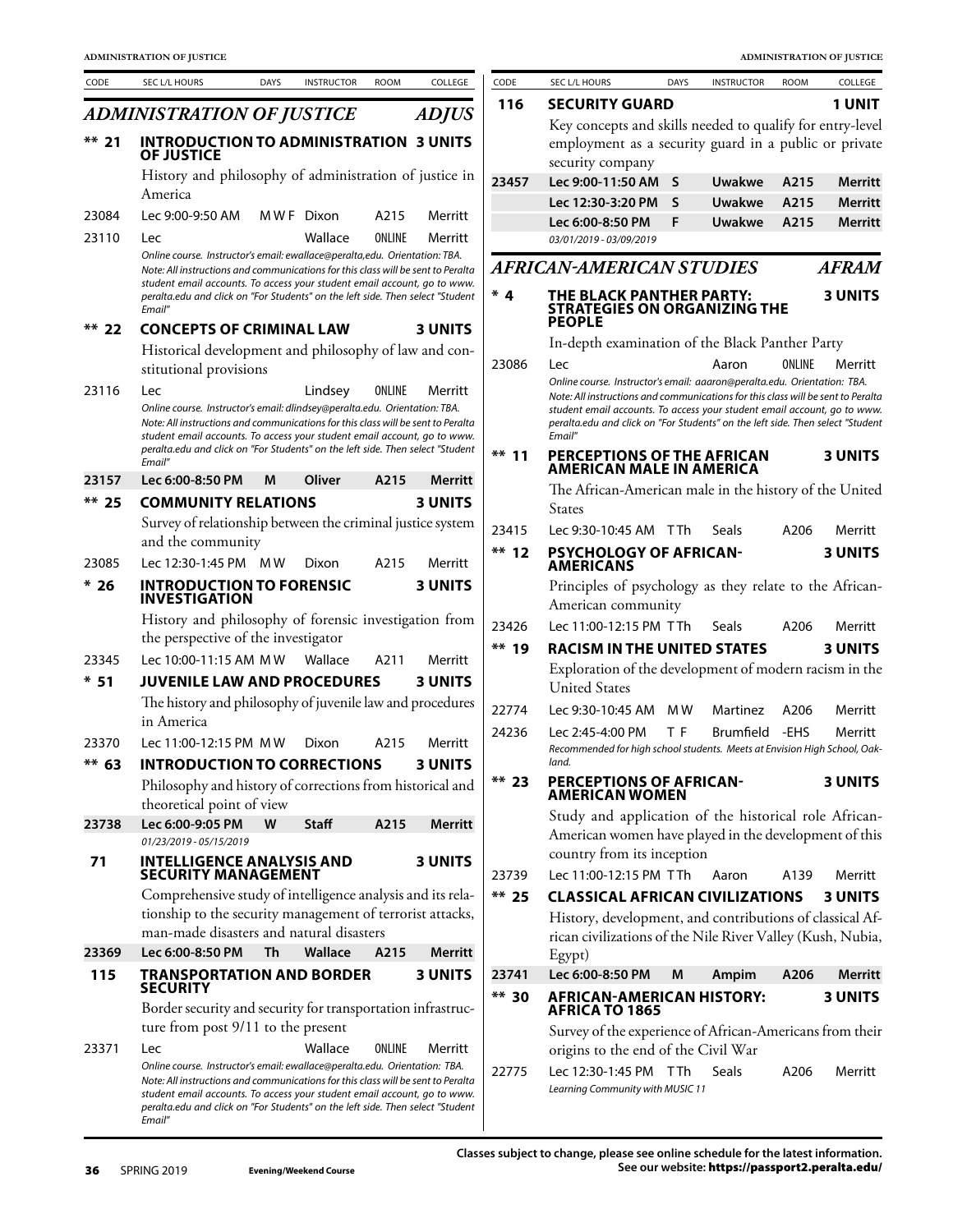**AFRICAN-AMERICAN STUDIES ANTHROPOLOGY**

| CODE    | SEC L/L HOURS                                                                                                                                                                                                                                                                                                                           | <b>DAYS</b> | <b>INSTRUCTOR</b> | <b>ROOM</b> | COLLEGE        | CODE       | SEC L/L HOURS                                                                                                                                                                                                                                                                                                                    | <b>DAYS</b> | <b>INSTRUCTOR</b> | <b>ROOM</b> | COLLEGE |
|---------|-----------------------------------------------------------------------------------------------------------------------------------------------------------------------------------------------------------------------------------------------------------------------------------------------------------------------------------------|-------------|-------------------|-------------|----------------|------------|----------------------------------------------------------------------------------------------------------------------------------------------------------------------------------------------------------------------------------------------------------------------------------------------------------------------------------|-------------|-------------------|-------------|---------|
| 23193   | Lec                                                                                                                                                                                                                                                                                                                                     |             | Martinez          | ONLINE      | Merritt        | 23231      | Lec                                                                                                                                                                                                                                                                                                                              | Garcia      |                   | ONLINE      | Merritt |
|         | Online course. Instructor's email: dmartinez@peralta.edu. Orientation: TBA.<br>Note: All instructions and communications for this class will be sent to Peralta<br>student email accounts. To access your student email account, go to www.<br>peralta.edu and click on "For Students" on the left side. Then select "Student<br>Email" |             |                   |             |                |            | Online course. Instructor's email: cgarcia@peralta.edu.<br>Orientation: TBA.<br>Note: All instructions and communications for this class will be sent to Perali<br>student email accounts. To access your tudent email account, go to www.peral<br>edu and click on "For Students" on the left side. Then select "Student Email" |             |                   |             |         |
| 24231   | Lec                                                                                                                                                                                                                                                                                                                                     |             | Seals             | ONLINE      | Merritt        | $**$ 1L    | PHYSICAL ANTHROPOLOGY<br><b>LABORATORY</b>                                                                                                                                                                                                                                                                                       |             |                   |             | 1 UNIT  |
|         | Online course. Instructor's email: jseals@peralta.edu. Orientation: TBA. Note:<br>All instructions and communications for this class will be sent to Peralta student                                                                                                                                                                    |             |                   |             |                |            | Adjunct laboratory to ANTHR 1                                                                                                                                                                                                                                                                                                    |             |                   |             |         |
|         | email accounts. To access your student email account, go to www.peralta.edu<br>and click on "For Students" on the left side. Then select "Student Email"                                                                                                                                                                                |             |                   |             |                |            | PREREQUISITE OR COREQUISITE: ANTHR 1                                                                                                                                                                                                                                                                                             |             |                   |             |         |
| 24237   | Lec 11:00-12:15 PM MW                                                                                                                                                                                                                                                                                                                   |             | Martinez          | A206        | Merritt        | 22777      | Lab 1:00-4:50 PM                                                                                                                                                                                                                                                                                                                 | T.          | Buyagawan A208    |             | Merritt |
| $** 31$ | <b>AFRICAN-AMERICAN HISTORY: 1865</b>                                                                                                                                                                                                                                                                                                   |             |                   |             | <b>3 UNITS</b> | 23278      | Lab 6:00-9:50 PM                                                                                                                                                                                                                                                                                                                 | M           | Garcia            | A208        | Merrit  |
|         | TO 1945                                                                                                                                                                                                                                                                                                                                 |             |                   |             |                | $**$ 3     | <b>INTRODUCTION TO SOCIAL AND<br/>CULTURAL ANTHROPOLOGY</b>                                                                                                                                                                                                                                                                      |             |                   |             | 3 UNITS |
|         | Survey of the experience of African-Americans in the<br>United States from 1865 to 1945                                                                                                                                                                                                                                                 |             |                   |             |                |            | Cross-cultural analysis of social and cultural factors o                                                                                                                                                                                                                                                                         |             |                   |             |         |
| 23101   | Lec                                                                                                                                                                                                                                                                                                                                     |             | Martinez          | ONLINE      | Merritt        |            | human behavior in the recent past and present                                                                                                                                                                                                                                                                                    |             |                   |             |         |
|         | Online course. Instructor's email: dmartinez@peralta.edu. Orientation: TBA.                                                                                                                                                                                                                                                             |             |                   |             |                | 22778      | Lec 11:00-12:15 PM MW                                                                                                                                                                                                                                                                                                            |             | Fleming           | A208        | Merritt |
|         | Note: All instructions and communications for this class will be sent to Peralta<br>student email accounts. To access your student email account, go to www.                                                                                                                                                                            |             |                   |             |                | 23288      | Lec 9:30-10:45 AM TTh                                                                                                                                                                                                                                                                                                            |             | Fleming           | A208        | Merritt |
|         | peralta.edu and click on "For Students" on the left side. Then select "Student                                                                                                                                                                                                                                                          |             |                   |             |                | $***$ 7    | <b>MAGIC, RELIGION AND WITCHCRAFT</b>                                                                                                                                                                                                                                                                                            |             |                   |             |         |
| 23225   | Email"<br>Lec 6:00-8:50 PM                                                                                                                                                                                                                                                                                                              | Τ           | Seals             | A206        | Merritt        |            | Comparative study of religion, magic, and supernatura<br>beliefs and practices                                                                                                                                                                                                                                                   |             |                   |             |         |
| 23403   | Lec 2:00-3:15 PM                                                                                                                                                                                                                                                                                                                        | T Th        | Seals             | <b>CHS</b>  | Merritt        | 24390      | Lec 1:30 - 3:35PM                                                                                                                                                                                                                                                                                                                | MW.         | Staff             | A208        | Merritt |
|         | Recommended for high school students. Meets at Castlemont High School.                                                                                                                                                                                                                                                                  |             |                   |             |                | $**16$     | 2/25/2019 - 5/22/2019<br><b>SEX AND SOCIETY</b>                                                                                                                                                                                                                                                                                  |             |                   |             |         |
| ** 39   | <b>BLACK WORLD FILMS</b>                                                                                                                                                                                                                                                                                                                |             |                   |             | <b>3 UNITS</b> |            | Cross-cultural approach stressing the biological, cultura                                                                                                                                                                                                                                                                        |             |                   |             |         |
|         | Examination of the image of African Americans in Hol-<br>lywood films past and present                                                                                                                                                                                                                                                  |             |                   |             |                |            | social, and legal aspects of human sexuality                                                                                                                                                                                                                                                                                     |             |                   |             |         |
| 23292   | Lec 12:30-3:45 PM W<br>02/06/2019 - 05/22/2019                                                                                                                                                                                                                                                                                          |             | Brumfield A206    |             | Merritt        | 24389      | Lec $6:30 - 9:20PM$<br>3/19/2019 - 5/23/2019                                                                                                                                                                                                                                                                                     | <b>TTh</b>  | Garcia            | A208        | Merritt |
| 24426   | Lec                                                                                                                                                                                                                                                                                                                                     |             | Martinez          | ONLINE      | Merritt        | <b>ART</b> |                                                                                                                                                                                                                                                                                                                                  |             |                   |             | AR      |
|         | 2/11/2019 - 5/24/2019<br>Online course. Instructor's email: dmartinez@peralta.edu.                                                                                                                                                                                                                                                      |             |                   |             |                | $** 1$     | <b>INTRODUCTION TO ART HISTORY</b>                                                                                                                                                                                                                                                                                               |             |                   |             | 3 UNITS |
|         | Note: All instructions and communications for this class will be sent to Peralta<br>student email accounts. To access your student email account, go to www.                                                                                                                                                                            |             |                   |             |                |            | Introduction to art purposes, principles and forms                                                                                                                                                                                                                                                                               |             |                   |             |         |
|         | peralta.edu and click on "For Students" on the left side. Then select "Student<br>Email"                                                                                                                                                                                                                                                |             |                   |             |                | 22779      | Lec 8:00-9:15 AM                                                                                                                                                                                                                                                                                                                 | <b>TTh</b>  | Leavitt           | A214        | Merritt |
| 24238   | Lec 10:15-11:30 AM M Th Brumfield -MCHS                                                                                                                                                                                                                                                                                                 |             |                   |             | Merritt        | 23224      | Lec                                                                                                                                                                                                                                                                                                                              |             | Staff             | ONLINE      | Merritt |
|         | Recommended for high school students. Meets at McClymonds High School.                                                                                                                                                                                                                                                                  |             |                   |             |                |            | Online course. Instructor's email and orientation: TBA.                                                                                                                                                                                                                                                                          |             |                   |             |         |
| $** 42$ | AFRICAN-AMERICAN WRITERS (NON- 3 UNITS<br><b>FICTION)</b>                                                                                                                                                                                                                                                                               |             |                   |             |                |            | Note: All instructions and communications for this class will be sent to Perali<br>student email accounts. To access your student email account, go to wwi<br>peralta.edu and click on "For Students" on the left side. Then select "Studer<br>Email"                                                                            |             |                   |             |         |
| 23404   | African-American nonfiction writers<br>Lec 12:30-1:45 PM MW                                                                                                                                                                                                                                                                             |             | Ransom Byrd       | A214        | Merritt        | $***$ 4    | <b>HISTORY OF MODERN ART (1800 TO</b><br><b>PRESENT</b> )                                                                                                                                                                                                                                                                        |             |                   |             | 3 UNITS |
|         | ANTHROPOLOGY                                                                                                                                                                                                                                                                                                                            |             |                   |             | <b>ANTHR</b>   |            | Major visual art forms and movements of the nineteent                                                                                                                                                                                                                                                                            |             |                   |             |         |
| $***$ 1 | <b>INTRODUCTION TO PHYSICAL</b>                                                                                                                                                                                                                                                                                                         |             |                   |             | <b>3 UNITS</b> |            | and twentieth centuries                                                                                                                                                                                                                                                                                                          |             |                   |             |         |
|         | <b>ANTHROPOLOGY</b>                                                                                                                                                                                                                                                                                                                     |             |                   |             |                | 23934      | Lec                                                                                                                                                                                                                                                                                                                              |             | Jones             | ONLINE      | Merritt |
|         | Study of human beings and their ancestors                                                                                                                                                                                                                                                                                               |             |                   |             |                |            | Online course. Instructor's email: djones@peralta.edu Orientation: TBA.<br>Note: All instructions and communications for this class will be sent to Perali                                                                                                                                                                       |             |                   |             |         |
| 22776   | Lec 9:00-10:15 AM WM                                                                                                                                                                                                                                                                                                                    |             | Fleming           | A208        | Merritt        |            | student email accounts. To access your student email account, go to wwi                                                                                                                                                                                                                                                          |             |                   |             |         |
| 24388   | Lec                                                                                                                                                                                                                                                                                                                                     |             | Valkenier         | ONLINE      | Merritt        |            | peralta.edu and click on "For Students" on the left side. Then select "Studer<br>Email"                                                                                                                                                                                                                                          |             |                   |             |         |
|         | Online course. Instructor's email: Ivalkenier@peralta.edu.<br>Note: All instructions and communications for this class will be sent to Peralta                                                                                                                                                                                          |             |                   |             |                | 23935      | <b>Lec</b>                                                                                                                                                                                                                                                                                                                       |             | Jones             | ONLINE      | Merritt |
|         | student email accounts. To access your student email account, go to www.<br>peralta.edu and click on "For Students" on the left side. Then select "Student<br>Email"                                                                                                                                                                    |             |                   |             |                |            | Online course. Instructor's email: djones@peralta.edu Orientation: TBA.<br>Note: All instructions and communications for this class will be sent to Perali<br>student email accounts. To access your student email account, go to wwi                                                                                            |             |                   |             |         |
| 23277   | Lec 11:00-12:15 PM TTh                                                                                                                                                                                                                                                                                                                  |             | Fleming           | A208        | Merritt        |            | peralta.edu and click on "For Students" on the left side. Then select "Studer<br>Email"                                                                                                                                                                                                                                          |             |                   |             |         |
|         |                                                                                                                                                                                                                                                                                                                                         |             |                   |             |                |            |                                                                                                                                                                                                                                                                                                                                  |             |                   |             |         |
|         |                                                                                                                                                                                                                                                                                                                                         |             |                   |             |                |            |                                                                                                                                                                                                                                                                                                                                  |             |                   |             |         |

| CODE                                         | SEC L/L HOURS                                                                                                                                                                                                                                                                                                                       | <b>DAYS</b> | <b>INSTRUCTOR</b> | <b>ROOM</b> | COLLEGE        |
|----------------------------------------------|-------------------------------------------------------------------------------------------------------------------------------------------------------------------------------------------------------------------------------------------------------------------------------------------------------------------------------------|-------------|-------------------|-------------|----------------|
| 23231                                        | Lec                                                                                                                                                                                                                                                                                                                                 | Garcia      |                   | ONLINE      | Merritt        |
|                                              | Online course. Instructor's email: cgarcia@peralta.edu.<br>Orientation: TBA.<br>Note: All instructions and communications for this class will be sent to Peralta<br>student email accounts. To access your tudent email account, go to www.peralta<br>edu and click on "For Students" on the left side. Then select "Student Email" |             |                   |             |                |
| ** 1L                                        | <b>PHYSICAL ANTHROPOLOGY</b><br><b>LABORATORY</b>                                                                                                                                                                                                                                                                                   |             |                   |             | 1 UNIT         |
|                                              | Adjunct laboratory to ANTHR 1<br>PREREOUISITE OR COREOUISITE: ANTHR 1                                                                                                                                                                                                                                                               |             |                   |             |                |
| 22777                                        | Lab 1:00-4:50 PM                                                                                                                                                                                                                                                                                                                    | т           | Buyagawan A208    |             | Merritt        |
| 23278                                        | Lab 6:00-9:50 PM                                                                                                                                                                                                                                                                                                                    | M           | Garcia            | A208        | Merritt        |
| $***$ 3                                      | <b>INTRODUCTION TO SOCIAL AND</b><br><b>CULTURAL ANTHROPOLOGY</b>                                                                                                                                                                                                                                                                   |             |                   |             | <b>3 UNITS</b> |
|                                              | Cross-cultural analysis of social and cultural factors of                                                                                                                                                                                                                                                                           |             |                   |             |                |
|                                              | human behavior in the recent past and present                                                                                                                                                                                                                                                                                       |             |                   |             |                |
| 22778                                        | Lec 11:00-12:15 PM MW                                                                                                                                                                                                                                                                                                               |             | Fleming           | A208        | Merritt        |
| 23288                                        | Lec 9:30-10:45 AM TTh                                                                                                                                                                                                                                                                                                               |             | Fleming           | A208        | Merritt        |
| $**$ 7                                       | <b>MAGIC, RELIGION AND WITCHCRAFT</b>                                                                                                                                                                                                                                                                                               |             |                   |             |                |
|                                              | Comparative study of religion, magic, and supernatural<br>beliefs and practices                                                                                                                                                                                                                                                     |             |                   |             |                |
| 24390                                        | Lec 1:30 - 3:35PM                                                                                                                                                                                                                                                                                                                   | MW          | Staff             | A208        | Merritt        |
| $**16$                                       | 2/25/2019 - 5/22/2019<br><b>SEX AND SOCIETY</b>                                                                                                                                                                                                                                                                                     |             |                   |             |                |
|                                              | Cross-cultural approach stressing the biological, cultural,                                                                                                                                                                                                                                                                         |             |                   |             |                |
|                                              | social, and legal aspects of human sexuality                                                                                                                                                                                                                                                                                        |             |                   |             |                |
| 24389                                        | Lec 6:30 - 9:20PM                                                                                                                                                                                                                                                                                                                   | TTh.        | Garcia            | A208        | Merritt        |
|                                              | 3/19/2019 - 5/23/2019                                                                                                                                                                                                                                                                                                               |             |                   |             |                |
| $\boldsymbol{A}\boldsymbol{R}\boldsymbol{T}$ |                                                                                                                                                                                                                                                                                                                                     |             |                   |             | ART            |
| **                                           | <b>INTRODUCTION TO ART HISTORY</b>                                                                                                                                                                                                                                                                                                  |             |                   |             | <b>3 UNITS</b> |
|                                              | Introduction to art purposes, principles and forms                                                                                                                                                                                                                                                                                  |             |                   |             |                |
| 22779                                        | Lec 8:00-9:15 AM                                                                                                                                                                                                                                                                                                                    | T Th        | Leavitt           | A214        | Merritt        |
| 23224                                        | Lec                                                                                                                                                                                                                                                                                                                                 |             | Staff             | ONLINE      | Merritt        |
|                                              | Online course. Instructor's email and orientation: TBA.<br>Note: All instructions and communications for this class will be sent to Peralta<br>student email accounts. To access your student email account, go to www.<br>peralta.edu and click on "For Students" on the left side. Then select "Student<br>Email"                 |             |                   |             |                |
| ** 4                                         | <b>HISTORY OF MODERN ART (1800 TO</b><br><b>PRESENT</b> )                                                                                                                                                                                                                                                                           |             |                   |             | <b>3 UNITS</b> |
|                                              | Major visual art forms and movements of the nineteenth                                                                                                                                                                                                                                                                              |             |                   |             |                |
|                                              | and twentieth centuries                                                                                                                                                                                                                                                                                                             |             |                   |             |                |
| 23934                                        | Lec                                                                                                                                                                                                                                                                                                                                 |             | Jones             | ONLINE      | Merritt        |
|                                              | Online course. Instructor's email: djones@peralta.edu Orientation: TBA.<br>Note: All instructions and communications for this class will be sent to Peralta<br>student email accounts. To access your student email account, go to www.<br>peralta.edu and click on "For Students" on the left side. Then select "Student<br>Email" |             |                   |             |                |
| 23935                                        | Lec                                                                                                                                                                                                                                                                                                                                 |             | Jones             | ONLINE      | Merritt        |
|                                              | Online course. Instructor's email: djones@peralta.edu Orientation: TBA.<br>Note: All instructions and communications for this class will be sent to Peralta<br>student email accounts. To access your student email account, go to www.<br>peralta.edu and click on "For Students" on the left side. Then select "Student<br>Email" |             |                   |             |                |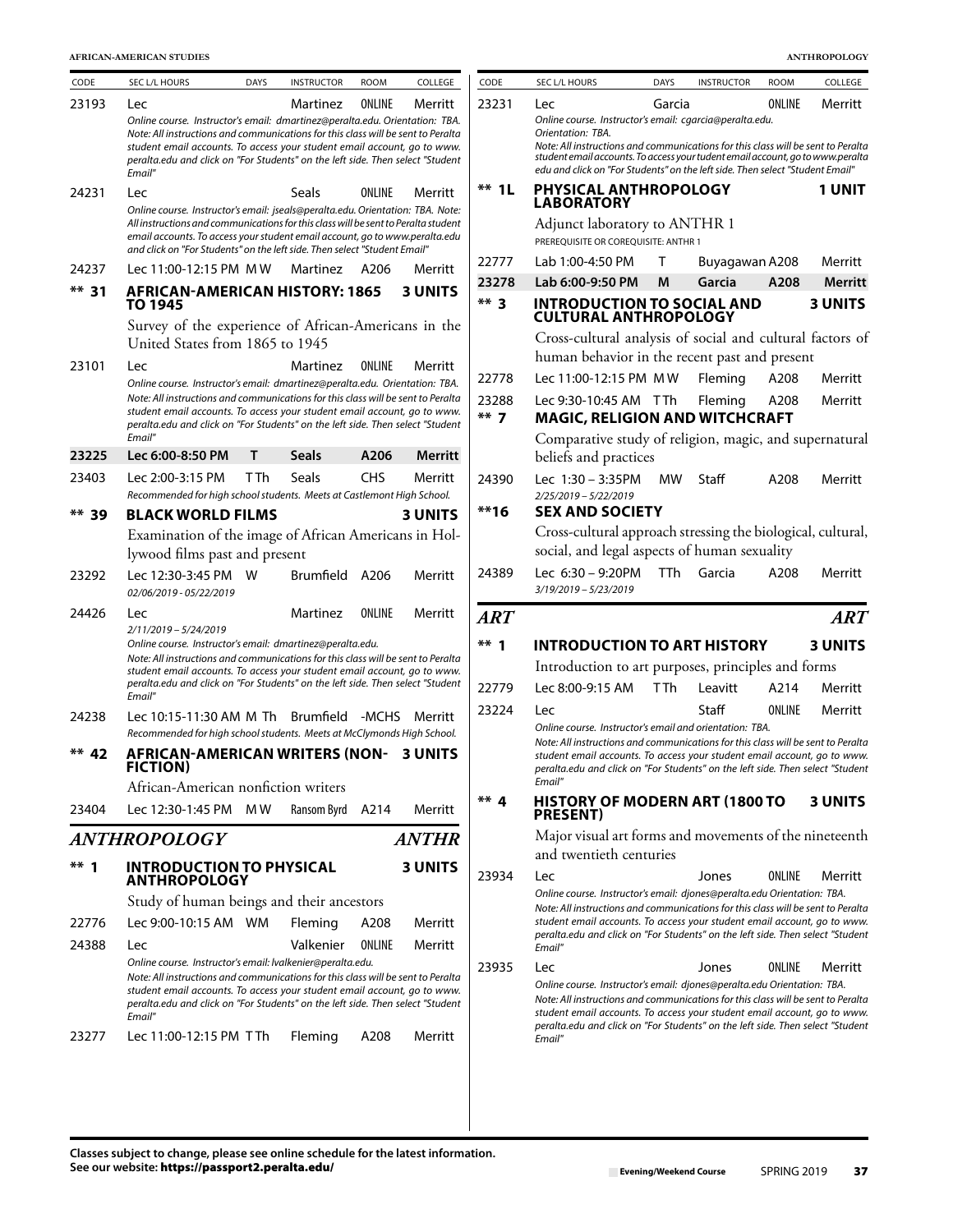| CODE    | <b>SEC L/L HOURS</b>                                                                             | <b>DAYS</b> | <b>INSTRUCTOR</b> | <b>ROOM</b> | COLLEGE        |
|---------|--------------------------------------------------------------------------------------------------|-------------|-------------------|-------------|----------------|
| $***$ 7 | <b>HISTORY OF AFRICAN-AMERICAN</b><br>ART                                                        |             |                   |             | <b>3 UNITS</b> |
|         | Development of the African-American visual artist in the                                         |             |                   |             |                |
|         | Americas                                                                                         |             |                   |             |                |
| 23232   | Lec 11:00-12:15 PM MW                                                                            |             | Nash              | A214        | Merritt        |
| $** 20$ | <b>BEGINNING DRAWING AND</b><br><b>COMPOSITION</b>                                               |             |                   |             | <b>3 UNITS</b> |
|         | Freehand drawing with various media                                                              |             |                   |             |                |
| 23218   | Lab 12:00-3:50 PM W                                                                              |             | Metcalf           | A122        | Merritt        |
|         | Lec 10:00-11:50 AM W                                                                             |             | Metcalf           | A122        | Merritt        |
| $**$ 22 | <b>INTERMEDIATE DRAWING AND</b><br><b>COMPOSITION</b>                                            |             |                   |             | <b>3 UNITS</b> |
|         | Exploration of artistic concepts, styles, and creative ex-                                       |             |                   |             |                |
|         | pression related to intermediate-level drawing, complex                                          |             |                   |             |                |
|         | subject matter and concepts using a variety of drawing<br>mediums, techniques, and methodologies |             |                   |             |                |
|         | Lab 12:00-3:50 PM W                                                                              |             | Metcalf           | A122        |                |
| 22781   |                                                                                                  |             |                   |             | Merritt        |
|         | Lec 10:00-11:50 AM W                                                                             |             | <b>Metcalf</b>    | A122        | Merritt        |
| $**$ 23 | <b>ADVANCED DRAWING AND COMPOSITION</b>                                                          |             |                   |             | <b>3 UNITS</b> |
|         | Advanced drawing techniques applied to selected subjects<br>and goals                            |             |                   |             |                |
| 22783   | Lab 12:00-3:50 PM W                                                                              |             | Metcalf           | A122        | Merritt        |
|         | Lec 10:00-11:50 AM W                                                                             |             | <b>Metcalf</b>    | A122        | Merritt        |
| $*24$   | <b>SPECIAL PROJECTS: DRAWING</b>                                                                 |             |                   |             | <b>2 UNITS</b> |
|         | Independent exploration and experimentation in special<br>areas of drawing                       |             |                   |             |                |
| 22811   | Lab 12:00-2:50 PM W                                                                              |             | Metcalf           | A122        | Merritt        |
|         | Lec 10:00-10:50 AM W                                                                             |             | Metcalf           | A122        | Merritt        |
| $**$ 25 | <b>BEGINNING FIGURE DRAWING AND</b><br><b>COMPOSITION</b>                                        |             |                   |             | <b>2 UNITS</b> |
|         | Understanding the figure from quick sketches to long                                             |             |                   |             |                |
|         | careful studies of the live model                                                                |             |                   |             |                |
| 23092   | Lab 4:00-6:50 PM                                                                                 | $\top$      | Metcalf           | A122        | Merritt        |
|         | Lec 2:00-2:50 PM T Metcalf A122                                                                  |             |                   |             | Merritt        |
| $** 26$ | <b>CONTINUING FIGURE DRAWING AND 2 UNITS</b><br>COMPOSITION                                      |             |                   |             |                |
|         | Continuing drawing from the live model                                                           |             |                   |             |                |
| 22823   | Lab 4:00-6:50 PM                                                                                 | т           | Metcalf           | A122        | Merritt        |
|         | Lec 2:00-2:50 PM                                                                                 | T.          | Metcalf           | A122        | Merritt        |
| $** 27$ | <b>INTERMEDIATE FIGURE DRAWING</b><br><b>AND COMPOSITION</b>                                     |             |                   |             | <b>3 UNITS</b> |
|         | Intermediate drawing from the live model                                                         |             |                   |             |                |
| 22825   | Lab 4:00-7:50 PM                                                                                 | т           | Metcalf           | A122        | Merritt        |
|         | Lec 2:00-3:50 PM                                                                                 | т           | Metcalf           | A122        | Merritt        |
| $** 28$ | ADVANCED FIGURE DRAWING AND 3 UNITS<br><b>COMPOSITION</b>                                        |             |                   |             |                |
|         | Advanced drawing from the live model                                                             |             |                   |             |                |
| 22827   | Lab 4:00-7:50 PM T                                                                               |             | Metcalf           | A122        | Merritt        |
|         | Lec 2:00-3:50 PM T                                                                               |             | <b>Metcalf</b>    | A122        | Merritt        |
|         |                                                                                                  |             |                   |             |                |

| CODE    | <b>SEC L/L HOURS</b>                                             | <b>DAYS</b> | <b>INSTRUCTOR</b> | <b>ROOM</b> | COLLEGE        |
|---------|------------------------------------------------------------------|-------------|-------------------|-------------|----------------|
| $*29$   | <b>SPECIAL PROJECTS: FIGURE</b><br>DRAWING                       |             |                   |             | <b>2 UNITS</b> |
|         | Continued study and development of special projects in           |             |                   |             |                |
|         | figure drawing from the live model                               |             |                   |             |                |
| 22813   | Lab 4:00-6:50 PM                                                 | $\top$      | Metcalf           | A122        | Merritt        |
|         | Lec 2:00-2:50 PM                                                 | т           | Metcalf           | A122        | Merritt        |
| ** 35   | <b>BEGINNING PORTRAITURE</b>                                     |             |                   |             | <b>2 UNITS</b> |
|         | Drawing portraits from the live model                            |             |                   |             |                |
| 23196   | Lab 10:30-1:20 PM T                                              |             | Villicana         | A122        | Merritt        |
|         | Lec 9:30-10:20 AM T                                              |             | Villicana         | A122        | Merritt        |
| $** 36$ | <b>CONTINUING PORTRAITURE</b>                                    |             |                   |             | <b>2 UNITS</b> |
|         | Drawing portraits from the live model                            |             |                   |             |                |
| 23198   | Lab 10:30-1:20 PM T                                              |             | Villicana         | A122        | Merritt        |
|         | Lec 9:30-10:20 AM T                                              |             | Villicana         | A122        | Merritt        |
| $*39$   | <b>SPECIAL PROJECTS: PORTRAITURE</b>                             |             |                   |             | <b>2 UNITS</b> |
|         | Development of an individual style and portfolio of              |             |                   |             |                |
|         | consistent works suitable for an exhibition                      |             |                   |             |                |
| 23200   | Lab 10:30-1:20 PM T                                              |             | Villicana         | A122        | Merritt        |
|         | Lec 9:30-10:20 AM T                                              |             | Villicana         | A122        | Merritt        |
| ** 50   | <b>BEGINNING PAINTING</b>                                        |             |                   |             | <b>3 UNITS</b> |
|         | Emphasis on the basic techniques of oil or acrylic painting      |             |                   |             |                |
| 23142   | Lab 12:00-3:50 PM                                                | S           | <b>Nash</b>       | A122        | <b>Merritt</b> |
|         | Lec 10:00-11:50 AM S                                             |             | <b>Nash</b>       | A122        | <b>Merritt</b> |
| $**$ 51 | <b>CONTINUING PAINTING</b>                                       |             |                   |             | <b>2 UNITS</b> |
|         | Continuation of ART 50                                           |             |                   |             |                |
| 22785   | Lab 12:00-2:50 PM                                                | S           | Nash              | A122        | <b>Merritt</b> |
|         | Lec 10:00-10:50 AM S                                             |             | <b>Nash</b>       | A122        | Merritt        |
| ** 52   | <b>INTERMEDIATE PAINTING</b>                                     |             |                   |             | <b>3 UNITS</b> |
|         | Continuation of ART 51                                           |             |                   |             |                |
| 22787   | Lab 12:00-3:50 PM                                                | S           | <b>Nash</b>       | A122        | <b>Merritt</b> |
|         | Lec 10:00-11:50 AM S                                             |             | Nash              | A122        | <b>Merritt</b> |
| ** 53   | <b>ADVANCED PAINTING</b>                                         |             |                   |             | <b>3 UNITS</b> |
|         | Continuation of ART 52                                           |             |                   |             |                |
| 22789   | Lab 12:00-3:50 PM S                                              |             | <b>Nash</b>       | A122        | <b>Merritt</b> |
|         | Lec 10:00-11:50 AM S                                             |             | <b>Nash</b>       | A122        | <b>Merritt</b> |
| $* 54$  | <b>SPECIAL PROJECTS: PAINTING</b>                                |             |                   |             | <b>2 UNITS</b> |
|         | Continued study and skill development with oil and<br>acrylics   |             |                   |             |                |
| 22815   | Lab 11:00-1:50 PM                                                | S           | <b>Nash</b>       | A122        | <b>Merritt</b> |
|         | Lec 10:00-10:50 AM S                                             |             | <b>Nash</b>       | A122        | <b>Merritt</b> |
| $** 60$ | <b>BEGINNING PAINTING: WATERCOLOR 2 UNITS</b>                    |             |                   |             |                |
|         | Fundamentals of washes, brushwork, color, and special<br>effects |             |                   |             |                |
| 22791   | Lab 12:00-2:50 PM F                                              |             | Villicana         | A122        | Merritt        |
|         | Lec 11:00-11:50 AM F                                             |             | Villicana         | A122        | Merritt        |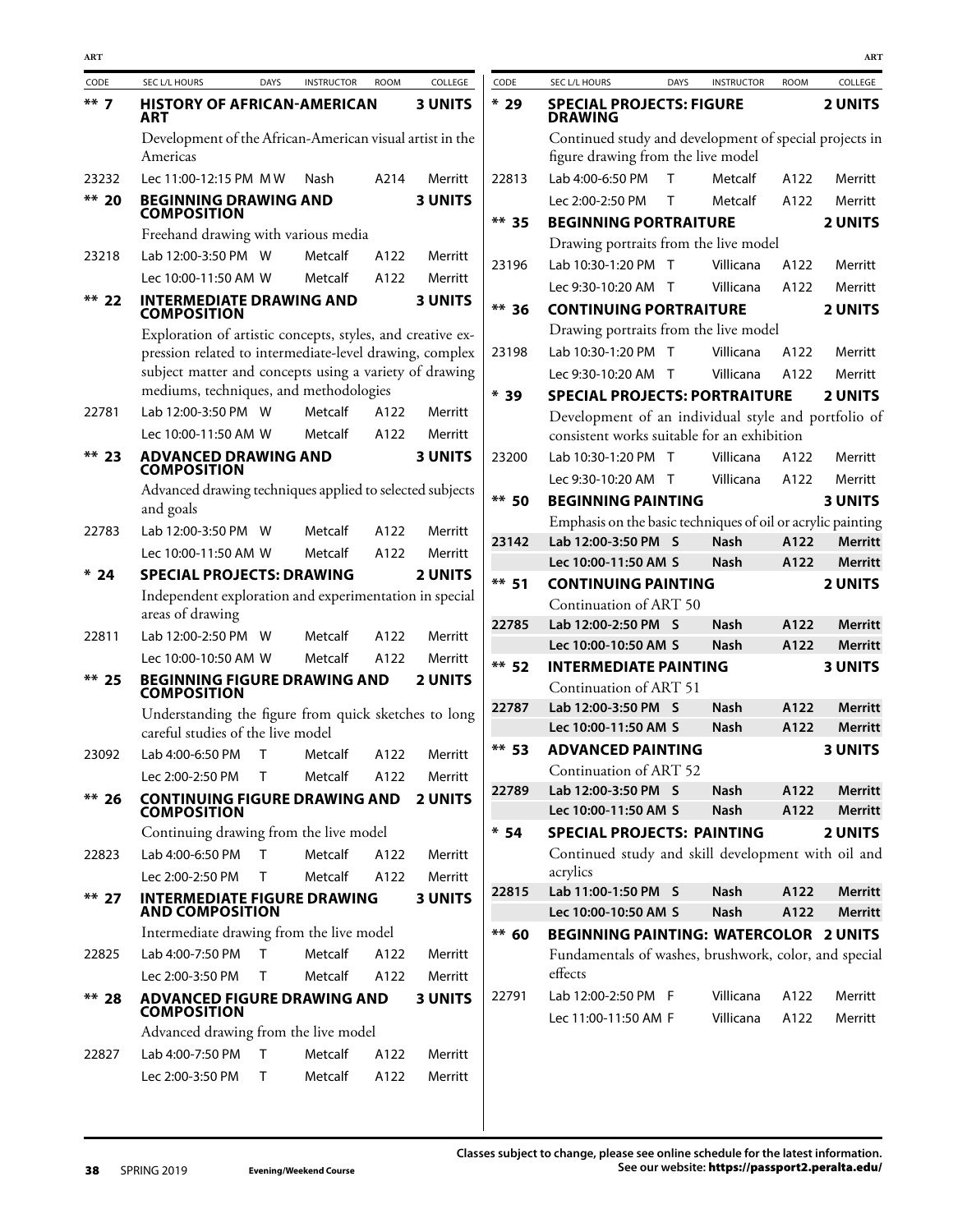| CODE     | SEC L/L HOURS                                                                      | <b>DAYS</b> | <b>INSTRUCTOR</b> | <b>ROOM</b> | COLLEGE                   | CODE     | SEC L/L HOURS                                              | <b>DAYS</b> | <b>INSTRUCTOR</b> | <b>ROOM</b>      | COLLEGE        |
|----------|------------------------------------------------------------------------------------|-------------|-------------------|-------------|---------------------------|----------|------------------------------------------------------------|-------------|-------------------|------------------|----------------|
| $** 61$  | <b>CONTINUING PAINTING:</b>                                                        |             |                   |             | <b>2 UNITS</b>            | ** 82    | <b>INTERMEDIATE CERAMICS</b>                               |             |                   |                  | <b>3 UNITS</b> |
|          | <b>WATERCOLOR</b>                                                                  |             |                   |             |                           |          | Continuation of ART 81                                     |             |                   |                  |                |
|          | Continued development of skills, techniques, and content<br>in watercolor painting |             |                   |             |                           | 22807    | Lab 11:30-3:20 PM T                                        |             | Nakazato          | A133             | Merritt        |
| 22793    | Lab 12:00-2:50 PM F                                                                |             | Villicana         | A122        | Merritt                   |          | Lec 9:30-11:20 AM T                                        |             | Nakazato          | A133             | Merritt        |
|          |                                                                                    |             |                   |             |                           | ** 83    | <b>ADVANCED CERAMICS</b>                                   |             |                   |                  | <b>3 UNITS</b> |
|          | Lec 11:00-11:50 AM F                                                               |             | Villicana         | A122        | Merritt<br><b>3 UNITS</b> |          | Continuation of ART 82                                     |             |                   |                  |                |
| $** 62$  | <b>INTERMEDIATE PAINTING:</b><br><b>WATERCOLOR</b>                                 |             |                   |             |                           | 22809    | Lab 11:30-3:20 PM T                                        |             | Nakazato          | A133             | Merritt        |
|          | Intermediate level development of skills, techniques, and                          |             |                   |             |                           |          | Lec 9:30-11:20 AM T                                        |             | Nakazato          | A133             | Merritt        |
|          | content in watercolor painting                                                     |             |                   |             |                           | $* 84$   | <b>SPECIAL PROJECTS: CERAMICS</b>                          |             |                   |                  | <b>2 UNITS</b> |
| 22795    | Lab 12:00-3:50 PM F                                                                |             | Villicana         | A122        | Merritt                   |          | Exploration and experimentation in special areas of        |             |                   |                  |                |
|          | Lec 10:00-11:50 AM F                                                               |             | Villicana         | A122        | Merritt                   |          | ceramics                                                   |             |                   |                  |                |
| $** 63$  | <b>ADVANCED PAINTING: WATERCOLOR 3 UNITS</b>                                       |             |                   |             |                           | 22821    | Lab 11:30-2:20 PM T                                        |             | Nakazato          | A133             | Merritt        |
|          | Advanced watercolor painting skills, techniques, and                               |             |                   |             |                           |          | Lec 9:30-10:20 AM T                                        |             | Nakazato          | A133             | Merritt        |
|          | content                                                                            |             |                   |             |                           | 23170    | Lab 7:00-9:50 PM                                           | M           | <b>Staff</b>      | A133             | <b>Merritt</b> |
| 22797    | Lab 12:00-3:50 PM F                                                                |             | Villicana         | A122        | Merritt                   |          | Lec 6:00-6:50 PM                                           | M           | <b>Staff</b>      | A133             | <b>Merritt</b> |
|          | Lec 10:00-11:50 AM F                                                               |             | Villicana         | A122        | Merritt                   | ** 88    | <b>SPECIAL PROJECTS: CERAMIC</b><br><b>SCULPTURE</b>       |             |                   |                  | <b>2 UNITS</b> |
| $* 64$   | <b>SPECIAL PROJECTS: WATERCOLOR</b><br><b>PAINTING</b>                             |             |                   |             | <b>2 UNITS</b>            |          | Independent exploration and experimentation in the         |             |                   |                  |                |
|          | Continued study and skill development in advanced                                  |             |                   |             |                           |          | special area of ceramic sculpture                          |             |                   |                  |                |
|          | watercolor projects                                                                |             |                   |             |                           | 23334    | Lab 12:00-2:50 PM F                                        |             | Staff             | A133             | Merritt        |
| 22817    | Lab 12:00-2:50 PM F                                                                |             | Villicana         | A122        | Merritt                   |          | Lec 10:00-10:50 AM F                                       |             | Staff             | A133             | Merritt        |
|          | Lec 11:00-11:50 AM F                                                               |             | Villicana         | A122        | Merritt                   |          | <b>** 166 BEGINNING BOTANICAL DRAWING</b>                  |             |                   |                  | <b>2 UNITS</b> |
| $** 66$  | <b>BEGINNING PASTEL DRAWING</b>                                                    |             |                   |             | <b>2 UNITS</b>            |          | Exploration through drawing of basic plant structures      |             |                   |                  |                |
|          | Beginning pastel drawing                                                           |             |                   |             |                           | 23166    | Lab 1:30-4:20 PM                                           | м           | Metcalf           | A122             | Merritt        |
| 22799    | Lab 2:00-4:50 PM                                                                   | M           | Staff             | A122        | Merritt                   |          | Lec 12:30-1:20 PM M                                        |             | Metcalf           | H105             | Merritt        |
|          | Lec 1:00-1:50 PM                                                                   | м           | Staff             | A122        | Merritt                   | $** 167$ | <b>CONTINUING BOTANICAL DRAWING</b>                        |             |                   |                  | <b>2 UNITS</b> |
| $** 67$  | <b>CONTINUING PASTEL DRAWING</b>                                                   |             |                   |             | <b>2 UNITS</b>            |          | Exploration through drawing of basic plant structures      |             |                   |                  |                |
|          | Continuation of ART 66                                                             |             |                   |             |                           | 23136    | Lab 1:30-4:20 PM                                           | м           | Metcalf           | A122             | Merritt        |
| 22801    | Lab 2:00-4:50 PM                                                                   | M           | Staff             | A122        | Merritt                   |          | Lec 12:30-1:20 PM                                          | M           | Metcalf           | H105             | Merritt        |
|          | Lec 1:00-1:50 PM                                                                   | M           | Staff             | A122        | Merritt                   |          | ** 168 ADVANCED BOTANICAL DRAWING                          |             |                   |                  | <b>2 UNITS</b> |
| $* 68$   | <b>SPECIAL PROJECTS: PASTEL</b>                                                    |             |                   |             | <b>2 UNITS</b>            |          | Exploration through drawing of complex plant structures    |             |                   |                  |                |
|          | <b>DRAWING</b>                                                                     |             |                   |             |                           | 23138    | Lab 1:30-4:20 PM                                           | м           | Metcalf           | A122             | Merritt        |
|          | Continued study and skill development in advanced pastel                           |             |                   |             |                           |          | Lec 12:30-1:20 PM M                                        |             | Metcalf           | H <sub>105</sub> | Merritt        |
| 22819    | projects<br>Lab 2:00-4:50 PM                                                       | м           | Staff             | A122        | Merritt                   |          | <b>** 169 SPECIAL PROJECTS BOTANICAL</b><br><b>DRAWING</b> |             |                   |                  | <b>2 UNITS</b> |
|          | Lec 1:00-1:50 PM                                                                   | м           | Staff             | A122        | Merritt                   |          | Exploration through drawing of basic plant structures      |             |                   |                  |                |
| ** 80    | <b>BEGINNING CERAMICS</b>                                                          |             |                   |             | 2-3 UNITS                 | 23140    | Lab 1:30-4:20 PM                                           | M           | Metcalf           | A122             | Merritt        |
|          | Introduction to ceramics                                                           |             |                   |             |                           |          | Lec 12:30-1:20 PM                                          | M           | Metcalf           | H105             | Merritt        |
| 22803    | Lab 11:30-3:20 PM T                                                                |             | Nakazato          | A133        | Merritt                   |          | <b>** 187 BEGINNING CERAMIC SCULPTURE</b>                  |             |                   |                  | <b>3 UNITS</b> |
|          | Lec 9:30-11:20 AM T                                                                |             | Nakazato          | A133        | Merritt                   |          | Exploration of sculptural form through the use of ceramic  |             |                   |                  |                |
| $***$ 81 | <b>CONTINUING CERAMICS</b>                                                         |             |                   |             | <b>2 UNITS</b>            |          | media                                                      |             |                   |                  |                |
|          | Continuation of ART 80                                                             |             |                   |             |                           | 23348    | Lab 12:00-3:50 PM F                                        |             | Staff             | A133             | Merritt        |
| 22805    | Lab 11:30-2:20 PM T                                                                |             | Nakazato          | A133        | Merritt                   |          | Lec 10:00-11:50 AM F                                       |             | Staff             | A133             | Merritt        |
|          | Lec 9:30-10:20 AM T                                                                |             | Nakazato          | A133        | Merritt                   |          | <b>** 188 INTERMEDIATE CERAMIC SCULPTURE 3 UNITS</b>       |             |                   |                  |                |
| 23168    | Lab 7:00-9:50 PM                                                                   | M           | <b>Staff</b>      | A133        | <b>Merritt</b>            |          | Continuing work in the area of ceramic sculpture           |             |                   |                  |                |
|          | Lec 6:00-6:50 PM                                                                   | M           | <b>Staff</b>      | A133        | Merritt                   | 23332    | Lab 12:00-3:50 PM F                                        |             | Staff             | A133             | Merritt        |
|          |                                                                                    |             |                   |             |                           |          | Lec 10:00-11:50 AM F                                       |             | Staff             | A133             | Merritt        |
|          |                                                                                    |             |                   |             |                           |          |                                                            |             |                   |                  |                |

**ART ART**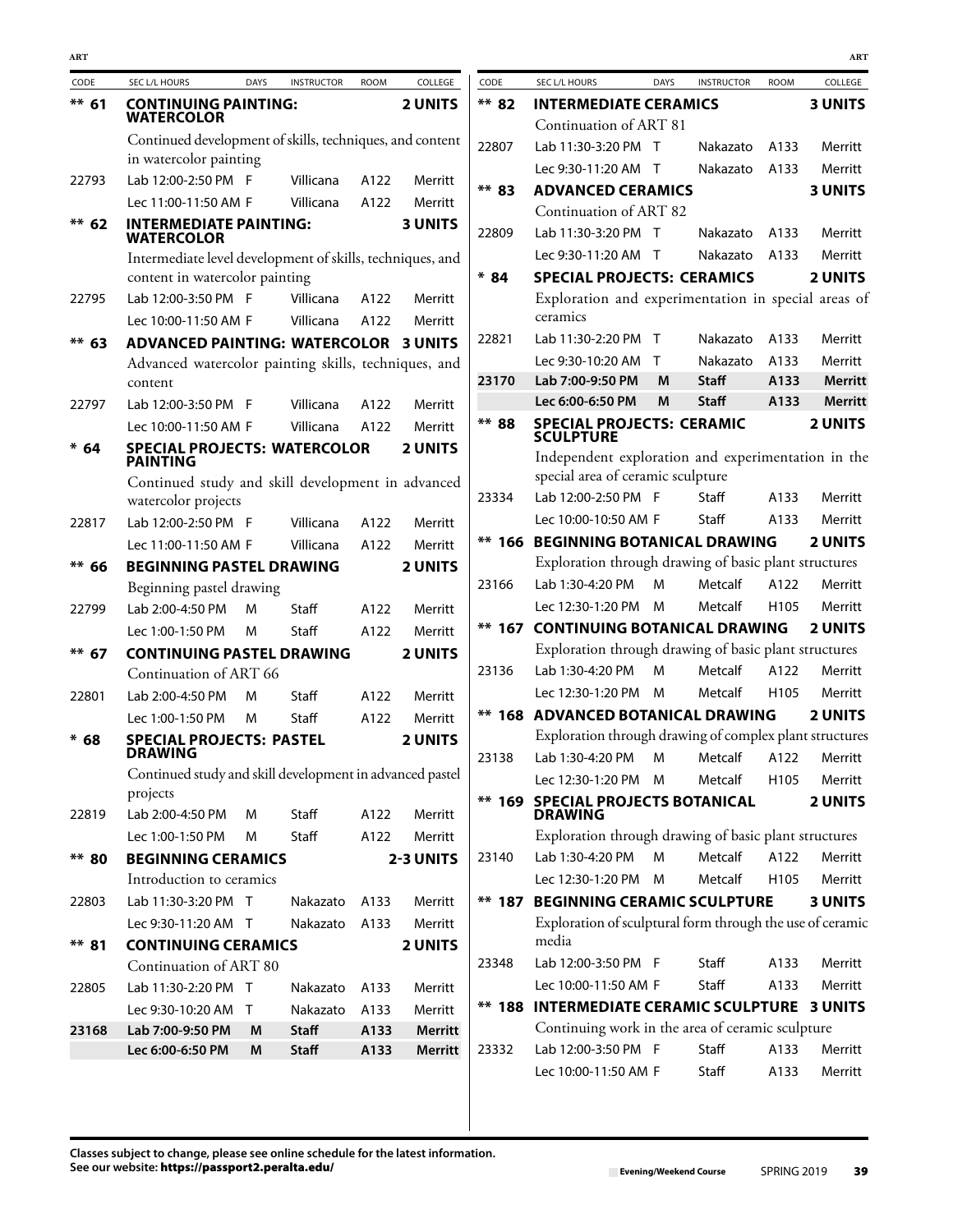| CODE                    | SEC L/L HOURS                                                    | <b>DAYS</b>  | <b>INSTRUCTOR</b>     | <b>ROOM</b>       | COLLEGE          |
|-------------------------|------------------------------------------------------------------|--------------|-----------------------|-------------------|------------------|
| ** 189                  | <b>ADVANCED CERAMIC SCULPTURE</b>                                |              |                       |                   | <b>3 UNITS</b>   |
|                         | Advanced work in sculptural form with ceramic media.             |              |                       |                   |                  |
|                         | Theory and application of three-dimensional design               |              |                       |                   |                  |
| 23350                   | Lab 12:00-3:50 PM F                                              |              | Staff                 | A133              | Merritt          |
|                         | Lec 10:00-11:50 AM F                                             |              | Staff                 | A133              | Merritt          |
| 202                     | <b>FUNDAMENTALS OF DRAWING</b>                                   |              |                       |                   | <b>2 UNITS</b>   |
|                         | Drawing techniques in relation to drawing as a fine art          |              |                       |                   |                  |
| 23234                   | Lab 12:00-2:50 PM W                                              |              | Metcalf               | A122              | Merritt          |
|                         | Lec 10:00-10:50 AM W                                             |              | Metcalf               | A122              | Merritt          |
| 208                     | <b>FOUNDATIONS OF CERAMICS</b>                                   |              |                       |                   | <b>2 UNITS</b>   |
|                         | Introduction to Ceramics                                         |              |                       |                   |                  |
| 22829                   | Lab 7:00-9:50 PM                                                 | M            | Staff                 | A133              | <b>Merritt</b>   |
|                         | Lec 6:00-6:50 PM                                                 | M            | <b>Staff</b>          | A133              | <b>Merritt</b>   |
|                         | <b>ASTRONOMY</b>                                                 |              |                       |                   | <b>ASTR</b>      |
| $***1$                  | <b>INTRODUCTION TO ASTRONOMY</b>                                 |              |                       |                   | <b>3 UNITS</b>   |
|                         | Introduction to the universe and insight into its mysteries      |              |                       |                   |                  |
| 23117                   | Lec 6:00-8:50 PM                                                 | Th           | <b>Smith</b>          | <b>S213</b>       | Merritt          |
| 23121                   | Lec 3:15-4:30 PM                                                 | M W          | Smith                 | S <sub>2</sub> 13 | Merritt          |
| 23248                   | Lec 11:00-12:15 PM MW                                            |              | Renbarger S213        |                   | Merritt          |
| <i><b>ATHLETICS</b></i> |                                                                  |              |                       |                   | <b>ATHL</b>      |
| $***1$                  | <b>INTERCOLLEGIATE WOMEN'S</b><br><b>BASKETBALL</b>              |              |                       |                   | <b>1.5 UNITS</b> |
|                         | Fundamentals of intercollegiate competition                      |              |                       |                   |                  |
| 23235                   | Lab 1:00-3:00 PM<br>01/22/2019 - 03/22/2019                      | MTWThF Gray  |                       | <b>GYM</b>        | Merritt          |
| $** 6$                  | <b>INTERCOLLEGIATE MEN'S</b><br><b>BASKETBALL</b>                |              |                       |                   | <b>1.5 UNITS</b> |
|                         | Fundamentals of intercollegiate competition                      |              |                       |                   |                  |
| 22830                   | Lab 3:30-5:30 PM<br>01/22/2019 - 03/22/2019                      | MTWThF Staff |                       | <b>GYM</b>        | Merritt          |
| ** 59                   | <b>INTERCOLLEGIATE TRACK AND FIELD 3 UNITS</b>                   |              |                       |                   |                  |
|                         | Fundamentals in intercollegiate track and field competi-<br>tion |              |                       |                   |                  |
| 23330                   | Lab 6:00-7:50 AM                                                 |              | MTWThF Drazen         | <b>TRACK</b>      | Merritt          |
| <b>BIOLOGY</b>          |                                                                  |              |                       |                   | <b>BIOL</b>      |
| **<br>1 A               | <b>GENERAL BIOLOGY</b>                                           |              |                       |                   | <b>5 UNITS</b>   |
|                         | Introduction to general biology<br>PREREQUISITE: CHEM 1A         |              |                       |                   |                  |
| 22832                   | Lab 1:30-4:20 PM                                                 | T Th         | Suarez Rodriguez S417 |                   | Merritt          |
|                         | Lec 11:00-12:15 PM TTh                                           |              | Suarez Rodriguez S417 |                   | Merritt          |
| $**$ 1B                 | <b>GENERAL BIOLOGY</b>                                           |              |                       |                   | 5 UNITS          |
|                         | Continuation of BIOL 1A<br>PREREQUISITE: BIOL 1A                 |              |                       |                   |                  |
| 23259                   | Lab 1:30-4:20 PM                                                 | M W          | Suarez Rodriguez S421 |                   | Merritt          |
|                         | Lec 11:00-12:15 PM MW                                            |              | Suarez Rodriguez S421 |                   | Merritt          |

| $**2$  | <b>HUMAN ANATOMY</b>                                                                                                                                                                                                                                                                                              |      |                                |                   | <b>5 UNITS</b> |
|--------|-------------------------------------------------------------------------------------------------------------------------------------------------------------------------------------------------------------------------------------------------------------------------------------------------------------------|------|--------------------------------|-------------------|----------------|
|        | Detailed study of human body structure<br>PREREOUISITE: BIOL 10 OR 24                                                                                                                                                                                                                                             |      |                                |                   |                |
| 22834  | Lab 11:30-12:45 PM TTh                                                                                                                                                                                                                                                                                            |      | Legleiter                      | S202              | Merritt        |
|        | Lec 9:30-11:20 AM                                                                                                                                                                                                                                                                                                 | T Th | Legleiter                      | S <sub>202</sub>  | Merritt        |
| 22836  | Lab 11:00-12:15 PM MW                                                                                                                                                                                                                                                                                             |      | <b>Dame Carroll</b>            | S <sub>202</sub>  | Merritt        |
|        | Lec 9:00-10:50 AM                                                                                                                                                                                                                                                                                                 | M W  | Dame Carroll                   | S <sub>202</sub>  | Merritt        |
| 22857  | Lab 6:00-8:50 PM                                                                                                                                                                                                                                                                                                  | Th   | <b>Silva</b>                   | S202              | Merritt        |
|        | Lec 6:00-9:50 PM                                                                                                                                                                                                                                                                                                  | т    | <b>Silva</b>                   | <b>S202</b>       | Merritt        |
| 23940  | Lab 3:00-4:15 PM                                                                                                                                                                                                                                                                                                  | M W  | James                          | S <sub>202</sub>  | Merritt        |
|        | Lec 1:00-2:50 PM                                                                                                                                                                                                                                                                                                  | M W  | James                          | S <sub>202</sub>  | Merritt        |
| 24168  | Lab 1:00-3:50 PM                                                                                                                                                                                                                                                                                                  | F    | Fouladian Tabriz S202          |                   | Merritt        |
|        | Hybrid course. Lec is online; Lab meets face-to-face.<br>Note: All instructions and communications for this class will be sent to Peralta<br>student email accounts. To access your student email account, go to www.<br>peralta.edu and click on "For Students" on the left side. Then select "Student<br>Email" |      |                                |                   |                |
|        | Lec                                                                                                                                                                                                                                                                                                               |      | <b>Fouladian Tabriz HYBRID</b> |                   | Merritt        |
| $**$ 3 | MICROBIOLOGY                                                                                                                                                                                                                                                                                                      |      |                                |                   | <b>5 UNITS</b> |
|        | Survey of the various microscopic agents of particular                                                                                                                                                                                                                                                            |      |                                |                   |                |
|        | importance to humans<br>PREREOUISITE: CHEM 30A OR 1A                                                                                                                                                                                                                                                              |      |                                |                   |                |
| 22852  | Lab 12:30-1:45 PM                                                                                                                                                                                                                                                                                                 | M W  | Scott                          | S403              | Merritt        |
|        | Lec 10:00-11:50 AM MW                                                                                                                                                                                                                                                                                             |      | Scott                          | S449              | Merritt        |
| 22854  | Lab 8:30-9:45 AM                                                                                                                                                                                                                                                                                                  | M W  | Scott                          | S403              | Merritt        |
|        | Lec 10:00-11:50 AM MW                                                                                                                                                                                                                                                                                             |      | Scott                          | S449              | Merritt        |
| 22855  | Lab 9:00-10:15 AM                                                                                                                                                                                                                                                                                                 | T Th | Scott                          | S403              | Merritt        |
|        | Lec 10:30-12:20 PM                                                                                                                                                                                                                                                                                                | T Th | Scott                          | S403              | Merritt        |
| 23341  | Lab 1:30-2:45 PM                                                                                                                                                                                                                                                                                                  | T Th | Bloom                          | S403              | Merritt        |
|        | Lec 11:30-1:20 PM                                                                                                                                                                                                                                                                                                 | T Th | Bloom                          | S305              | Merritt        |
| 24166  | Lab 8:00-9:15 PM                                                                                                                                                                                                                                                                                                  | MW   | Rowning                        | S403              | <b>Merritt</b> |
|        | Lec 6:00-7:50 PM                                                                                                                                                                                                                                                                                                  | МW   | Rowning                        | S403              | Merritt        |
| ** 4   | HUMAN PHYSIOLOGY                                                                                                                                                                                                                                                                                                  |      |                                |                   | <b>5 UNITS</b> |
|        | Detailed study of human body function<br>PREREQUISITE: CHEM 30A OR 1A                                                                                                                                                                                                                                             |      |                                |                   |                |
| 22860  | Lab 1:30-4:20 PM                                                                                                                                                                                                                                                                                                  | М    | Rooker                         | S <sub>2</sub> 10 | Merritt        |
|        | Lec 10:30-12:20 PM                                                                                                                                                                                                                                                                                                | MW   | Rooker                         | S211              | Merritt        |
| 23090  | Lab 1:30-4:20 PM                                                                                                                                                                                                                                                                                                  | W    | Rooker                         | S210              | Merritt        |
|        | Lec 10:30-12:20 PM MW                                                                                                                                                                                                                                                                                             |      | Rooker                         | S211              | Merritt        |
| 23172  | Lab 8:00-9:15 PM                                                                                                                                                                                                                                                                                                  | T Th | Asemota                        | <b>S210</b>       | <b>Merritt</b> |
|        | Lec 6:00-7:50 PM                                                                                                                                                                                                                                                                                                  | T Th | Asemota                        | <b>S203</b>       | <b>Merritt</b> |
| 23942  | Lab 1:30-4:20 PM                                                                                                                                                                                                                                                                                                  | Th   | Rodriguez                      | S <sub>2</sub> 10 | Merritt        |
|        | Lec 11:00-12:50 PM TTh                                                                                                                                                                                                                                                                                            |      | Rodriguez                      | S210              | Merritt        |
| ** g   | <b>MARINE BIOLOGY</b>                                                                                                                                                                                                                                                                                             |      |                                |                   | <b>4 UNITS</b> |
|        | Introduction to the natural history of marine algae,<br>invertebrates, fish and mammals, focusing on Northern<br>California coast environments                                                                                                                                                                    |      |                                |                   |                |
| 23944  | Lab 9:00-10:15 AM TTh                                                                                                                                                                                                                                                                                             |      | Brown                          | S421              | Merritt        |
|        | Lec 10:30-11:45 AM TTh                                                                                                                                                                                                                                                                                            |      | Brown                          | S421              | Merritt        |
|        |                                                                                                                                                                                                                                                                                                                   |      |                                |                   |                |

CODE SEC L/L HOURS DAYS INSTRUCTOR ROOM COLLEGE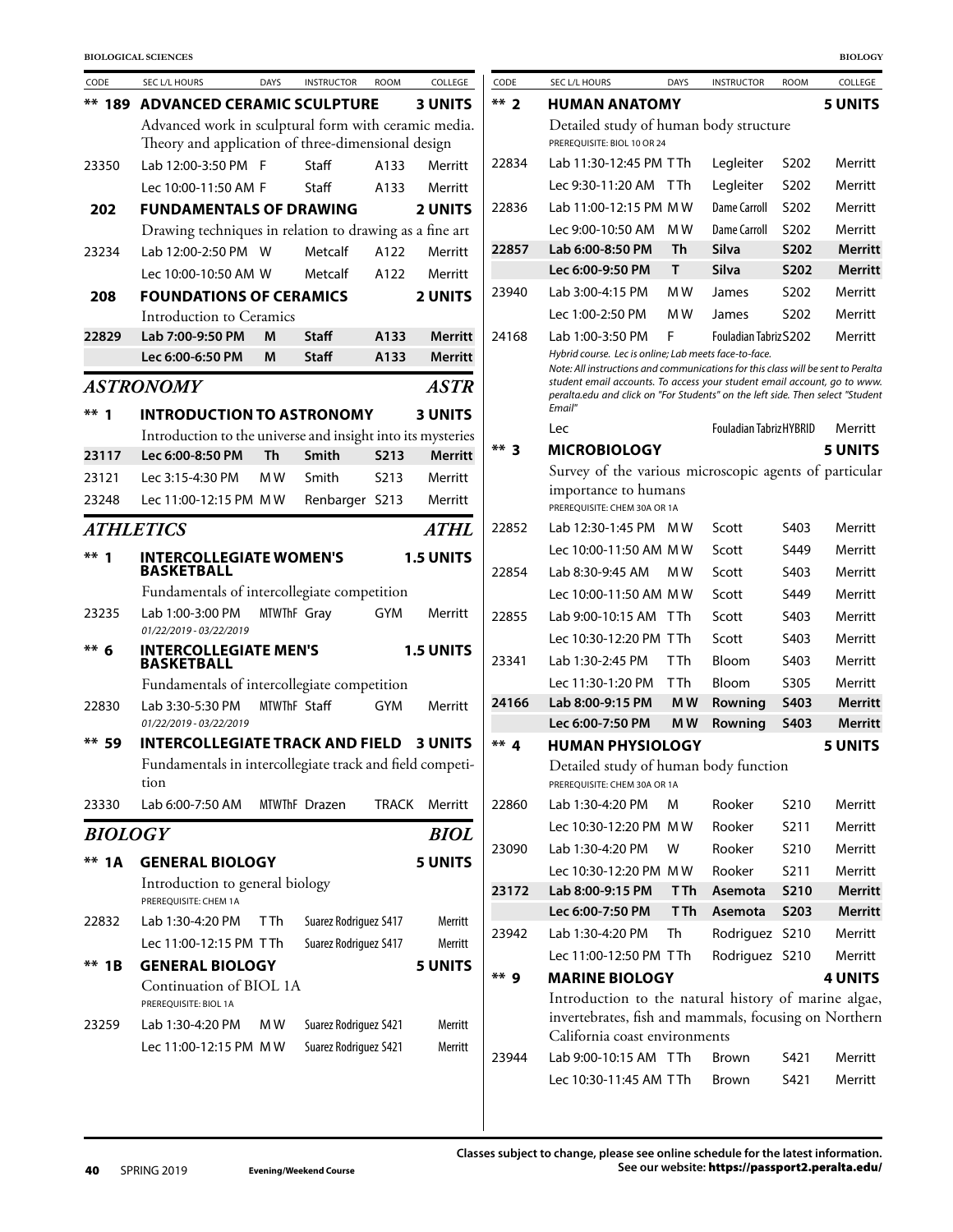| CODE     | SEC L/L HOURS                                                                                                  | <b>DAYS</b>    | <b>INSTRUCTOR</b> | <b>ROOM</b> | COLLEGE        | CODE    | SEC L/L HOURS                                                                                               | <b>DAYS</b> | <b>INSTRUCTOR</b>       | ROOM                        | COLLEGE           |
|----------|----------------------------------------------------------------------------------------------------------------|----------------|-------------------|-------------|----------------|---------|-------------------------------------------------------------------------------------------------------------|-------------|-------------------------|-----------------------------|-------------------|
| $*** 10$ | <b>INTRODUCTION TO BIOLOGY</b>                                                                                 |                |                   |             | <b>4 UNITS</b> | $*60C$  | <b>NATURAL HISTORY OF THE BAY AREA: 2 UNITS</b>                                                             |             |                         |                             |                   |
|          | Fundaments of biology for the non-major                                                                        |                |                   |             |                |         | <b>HERPETOLOGY</b>                                                                                          |             |                         |                             |                   |
| 22840    | Lab 1:30-4:20 PM                                                                                               | $\mathsf{T}$   | Ochong            | S421        | Merritt        |         | Survey of the natural history of reptiles and amphibian<br>of the Bay Area                                  |             |                         |                             |                   |
|          | Lec 11:00-12:15 PM TTh                                                                                         |                | Ochong            | S211        | Merritt        | 24194   | Lec 9:00-11:50 AM S                                                                                         |             | <b>Staff</b>            | <b>FIELD</b>                | Merrit            |
| 23119    | Lab 1:30-4:20 PM                                                                                               | м              | DeAngelis S417    |             | Merritt        |         | Lec 9:00-12:50 PM                                                                                           | S           | <b>Staff</b>            | <b>FIELD</b>                | Merrit            |
|          | Lec 11:00-12:15 PM MW                                                                                          |                | DeAngelis P307    |             | Merritt        |         | Lec 1:00-4:50 PM                                                                                            | S           | <b>Staff</b>            | <b>FIELD</b>                | Merrit            |
| 23174    | Lab 7:30-8:45 PM                                                                                               | M <sub>W</sub> | Owiti             | S421        | Merritt        |         | Lec 2:00-5:50 PM                                                                                            | S           | <b>Staff</b>            | <b>FIELD</b>                | Merrit            |
|          | Lec 6:00-7:15 PM                                                                                               | M <sub>W</sub> | Owiti             | S421        | <b>Merritt</b> |         | Lec 6:00-7:50 PM                                                                                            | T.          | <b>Staff</b>            | S417                        | <b>Merrit</b>     |
| 23190    | Lab 1:30-4:20 PM                                                                                               | Th             | Ochong            | S421        | Merritt        |         | 02/19/2019 - 05/07/2019                                                                                     |             |                         |                             |                   |
|          | Lec 11:00-12:15 PM TTh                                                                                         |                | Ochong            | S211        | Merritt        | $*61E$  | <b>NATURAL HISTORY OF THE TIDE</b><br>POOLS OF THE GREATER BAY AREA                                         |             |                         |                             | <b>0.5 UNIT</b>   |
| 23191    | Lab 1:30-4:20 PM                                                                                               | W              | DeAngelis S417    |             | Merritt        |         | Survey of tide pool life of the Greater Bay Area                                                            |             |                         |                             |                   |
|          | Lec 11:00-12:15 PM MW                                                                                          |                | DeAngelis P307    |             | Merritt        | 24031   | Lec 8:00-11:50 AM F                                                                                         |             | <b>Brown</b>            | -LPS                        | Merritt           |
|          | ** 20A HUMAN ANATOMY AND PHYSIOLOGY 5 UNITS                                                                    |                |                   |             |                |         |                                                                                                             |             |                         |                             |                   |
|          | Structure and function of the human body                                                                       |                |                   |             |                |         | Lec 1:00-4:50 PM<br>04/12/2019 - 04/12/2019 Recommended for high school students. Meets o                   | F           | <b>Brown</b>            | -LPS                        | Merritt           |
| 22842    | Lab 2:00-4:50 PM                                                                                               | M              | Rodriguez S208    |             | Merritt        |         | Leadership Public High School.                                                                              |             |                         |                             |                   |
|          | Lec 11:00-12:50 PM MW                                                                                          |                | Rodriguez P208    |             | Merritt        | $* 625$ | <b>NATURAL HISTORY OF THE ISLANDS</b>                                                                       |             |                         |                             | 2 UNITS           |
| 22849    | Lab 8:00-9:15 PM                                                                                               | <b>MW</b>      | <b>Staff</b>      | <b>S208</b> | <b>Merritt</b> |         | <b>OF CALIFORNIA</b>                                                                                        |             |                         |                             |                   |
|          | Lec 6:00-7:50 PM                                                                                               | <b>MW</b>      | <b>Staff</b>      | <b>S208</b> | <b>Merritt</b> |         | Biogeography of California's islands                                                                        |             |                         |                             |                   |
| 23189    | Lab 1:30-4:20 PM                                                                                               | Τ              | <b>McCray</b>     | S202        | Merritt        | 23388   | Lec 9:00-11:50 AM                                                                                           | <b>SU</b>   | <b>Balukjian</b>        | <b>FIELD</b>                | Merrit            |
|          | Lec 10:30-12:20 PM TTh                                                                                         |                | <b>McCray</b>     | P307        | Merritt        |         | Lec 9:00-12:50 PM S                                                                                         |             | <b>Balukiian</b>        | <b>FIELD</b>                | Merrit            |
| 23260    | Lab 2:00-4:50 PM                                                                                               | W              | Rodriguez S208    |             | Merritt        |         | Lec 10:00-12:50 PM S                                                                                        |             | <b>Balukjian</b>        | <b>FIELD</b>                | Merrit            |
|          |                                                                                                                |                |                   |             |                |         | Lec 1:00-4:50 PM                                                                                            | <b>SU</b>   | <b>Balukjian</b>        | <b>FIELD</b>                | Merrit            |
|          | Lec 11:00-12:50 PM MW                                                                                          |                | Rodriguez P208    |             | Merritt        |         | Lec 2:00-5:50 PM                                                                                            | S           | <b>Balukjian</b>        | <b>FIELD</b>                | <b>Merrit</b>     |
| 23945    | Lab 1:30-4:20 PM                                                                                               | Th             | <b>McCray</b>     | S202        | Merritt        |         | Lec 6:00-7:50 PM<br>03/13/2019 - 05/15/2019 This course involves light to moderate hiking c                 | W           | <b>Balukjian</b>        | <b>S417</b>                 | Merrit            |
|          | Lec 10:30-12:20 PM TTh                                                                                         |                | <b>McCray</b>     | P307        | Merritt        |         | outdoor trails, sometimes hilly.                                                                            |             |                         |                             |                   |
|          | <b>** 20B HUMAN ANATOMY AND PHYSIOLOGY 5 UNITS</b><br>Structure and function of the human body                 |                |                   |             |                | $*$ 62W | <b>NATURAL HISTORY OF THE ICE AGE</b><br><b>NATIONAL SCENIC TRAIL AND ICE</b>                               |             |                         |                             | <b>1 UNIT</b>     |
|          | PREREOUISITE: BIOL 20A                                                                                         |                |                   |             |                |         | AGE                                                                                                         |             |                         |                             |                   |
| 22844    | Lab 1:30-4:20 PM                                                                                               | $\top$         | Rauch             | S208        | Merritt        |         | Best and most accessible continental glacial landscap                                                       |             |                         |                             |                   |
|          | Lec 10:30-12:20 PM TTh                                                                                         |                | Rauch             | S449        | Merritt        |         | features in the world                                                                                       |             |                         |                             |                   |
| 22850    | Lab 1:30-4:20 PM                                                                                               | Th             | Rauch             | S208        | Merritt        | 24027   | Lec 9:00-11:50 AM S<br>Lec 7:00-9:50 PM                                                                     |             | <b>Felzer</b><br>Felzer | <b>FIELD</b><br><b>S220</b> | Merrit            |
|          | Lec 10:30-12:20 PM TTh                                                                                         |                | Rauch             | S449        | Merritt        |         | 03/07/2019 - 05/18/2019 Meets on campus 5 Thursdays, 3/7, 3/14, 3/28, 4/1                                   | Th          |                         |                             | Merrit            |
| 22853    | Lab 6:00-8:50 PM T                                                                                             |                | Segmen            | <b>S208</b> | Merritt        |         | and 4/18 in room S-220; 5/18 meets at the University of California Botanic                                  |             |                         |                             |                   |
|          | Lec 6:00-9:50 PM                                                                                               | M              | Segmen            | <b>S455</b> | <b>Merritt</b> |         | Garden                                                                                                      |             |                         |                             |                   |
| 22858    | Lab 6:00-8:50 PM                                                                                               | Th             | Segmen            | <b>S208</b> | Merritt        |         | <b>BIOSCIENCE/BIOTECHNOLOGY</b>                                                                             |             |                         |                             | <b>BIOSC</b>      |
|          | Lec 6:00-9:50 PM                                                                                               | M              | Segmen            | S455        | <b>Merritt</b> | $*9$    | <b>GENERAL HISTOLOGY</b>                                                                                    |             |                         |                             | 5 UNITS           |
| $** 24$  | <b>BASIC HUMAN ANATOMY AND</b><br><b>PHYSIOLOGY</b><br>Fundamentals of the structure and function of the human |                |                   |             | <b>4 UNITS</b> |         | Survey of plant and animal histology with an emphasi<br>on human histology<br>PR: BIOL 2 OR 20A AND BIOSC 2 |             |                         |                             |                   |
|          | body from an organ system perspective                                                                          |                |                   |             |                |         |                                                                                                             |             |                         |                             |                   |
| 22847    | Lab 7:30-8:45 PM                                                                                               | MW             | Muhlinghaus S210  |             | <b>Merritt</b> | 24162   | Lab 4:00-6:50 PM                                                                                            | T           | Kharazia                | S112                        | Merritt           |
|          | Lec 6:00-7:15 PM                                                                                               | M W            | Muhlinghaus S210  |             | Merritt        |         | Lec 7:00-8:50 PM                                                                                            | <b>TTh</b>  | Fabian                  | <b>S111</b>                 | Merrit            |
| $* 42$   | <b>BASIC PATHOPHYSIOLOGY</b>                                                                                   |                |                   |             | <b>3 UNITS</b> | 24163   | Lab 4:00-6:50 PM<br>Lec 7:00-8:50 PM                                                                        | Th<br>T Th  | Giorgi<br>Fabian        | S112<br><b>S111</b>         | Merritt<br>Merrit |
|          | Introduction to the fundamentals of pathophysiology                                                            |                |                   |             |                |         |                                                                                                             |             |                         |                             |                   |
|          | with a focus on physiologic changes and altered functions                                                      |                |                   |             |                | $** 31$ | <b>ADVANCED GENOMICS THEORY</b>                                                                             |             |                         |                             | 4 UNITS           |
|          | in the human body resulting from disease processes                                                             |                |                   |             |                |         | Practice and theory of laboratory techniques                                                                |             |                         |                             |                   |
|          | PREREQUISITE: BIOL 2 OR 20A, AND BIOL 4 OR 20B, AND BIOL 3                                                     |                |                   |             |                | 24019   | Lab 1:00-3:50 PM<br>Recommended for high school students. Meets at 860 Atlantic, Alameda.                   | Τ           | Giorgi                  |                             | -ATLANTIC Merritt |
| 22851    | Lec 2:15-5:50 PM<br>01/23/2019 - 03/13/2019                                                                    | M W            | Scott             | S331        | Merritt        |         | Lec 1:00-3:50 PM                                                                                            | м           | Lane                    |                             | -ATLANTIC Merritt |

| CODE   | <b>SEC L/L HOURS</b>                                                                                                                                                 | <b>DAYS</b> | <b>INSTRUCTOR</b> | <b>ROOM</b>  | COLLEGE           |
|--------|----------------------------------------------------------------------------------------------------------------------------------------------------------------------|-------------|-------------------|--------------|-------------------|
| $*60C$ | <b>NATURAL HISTORY OF THE BAY AREA: 2 UNITS</b><br><b>HERPETOLOGY</b>                                                                                                |             |                   |              |                   |
|        | Survey of the natural history of reptiles and amphibians<br>of the Bay Area                                                                                          |             |                   |              |                   |
| 24194  | Lec 9:00-11:50 AM                                                                                                                                                    | S           | Staff             | <b>FIELD</b> | <b>Merritt</b>    |
|        | Lec 9:00-12:50 PM                                                                                                                                                    | S           | Staff             | <b>FIELD</b> | Merritt           |
|        | Lec 1:00-4:50 PM                                                                                                                                                     | S           | Staff             | <b>FIELD</b> | Merritt           |
|        | Lec 2:00-5:50 PM                                                                                                                                                     | S           | <b>Staff</b>      | <b>FIELD</b> | Merritt           |
|        | Lec 6:00-7:50 PM<br>02/19/2019 - 05/07/2019                                                                                                                          | т           | Staff             | S417         | Merritt           |
| * 61E  | <b>NATURAL HISTORY OF THE TIDE</b><br>POOLS OF THE GREATER BAY AREA                                                                                                  |             |                   |              | 0.5 UNIT          |
|        | Survey of tide pool life of the Greater Bay Area                                                                                                                     |             |                   |              |                   |
| 24031  | Lec 8:00-11:50 AM                                                                                                                                                    | F           | Brown             | -LPS         | Merritt           |
|        | Lec 1:00-4:50 PM                                                                                                                                                     | F           | Brown             | -LPS         | Merritt           |
|        | 04/12/2019 - 04/12/2019 Recommended for high school students. Meets at<br>Leadership Public High School.                                                             |             |                   |              |                   |
| * 62S  | <b>NATURAL HISTORY OF THE ISLANDS</b><br><b>OF CALIFORNIA</b>                                                                                                        |             |                   |              | <b>2 UNITS</b>    |
|        | Biogeography of California's islands                                                                                                                                 |             |                   |              |                   |
| 23388  | Lec 9:00-11:50 AM                                                                                                                                                    | SU          | <b>Balukjian</b>  | <b>FIELD</b> | Merritt           |
|        | Lec 9:00-12:50 PM                                                                                                                                                    | S           | <b>Balukjian</b>  | <b>FIELD</b> | Merritt           |
|        | Lec 10:00-12:50 PM S                                                                                                                                                 |             | <b>Balukjian</b>  | <b>FIELD</b> | Merritt           |
|        | Lec 1:00-4:50 PM                                                                                                                                                     | SU          | <b>Balukjian</b>  | <b>FIELD</b> | Merritt           |
|        | Lec 2:00-5:50 PM                                                                                                                                                     | S           | <b>Balukjian</b>  | <b>FIELD</b> | <b>Merritt</b>    |
|        | Lec 6:00-7:50 PM                                                                                                                                                     | W           | <b>Balukjian</b>  | <b>S417</b>  | <b>Merritt</b>    |
|        | 03/13/2019 - 05/15/2019 This course involves light to moderate hiking on<br>outdoor trails, sometimes hilly.                                                         |             |                   |              |                   |
| 62W    | <b>NATURAL HISTORY OF THE ICE AGE</b><br><b>NATIONAL SCENIC TRAIL AND ICE</b><br>AGE                                                                                 |             |                   |              | 1 UNIT            |
|        | Best and most accessible continental glacial landscape<br>features in the world                                                                                      |             |                   |              |                   |
| 24027  | Lec 9:00-11:50 AM                                                                                                                                                    | S           | Felzer            | <b>FIELD</b> | Merritt           |
|        | Lec 7:00-9:50 PM                                                                                                                                                     | Th          | Felzer            | <b>S220</b>  | Merritt           |
|        | 03/07/2019 - 05/18/2019 Meets on campus 5 Thursdays, 3/7, 3/14, 3/28, 4/11<br>and 4/18 in room S-220; 5/18 meets at the University of California Botanical<br>Garden |             |                   |              |                   |
|        | <b>BIOSCIENCE/BIOTECHNOLOGY</b>                                                                                                                                      |             |                   |              | <b>BIOSC</b>      |
| $*q$   | <b>GENERAL HISTOLOGY</b>                                                                                                                                             |             |                   |              | <b>5 UNITS</b>    |
|        | Survey of plant and animal histology with an emphasis<br>on human histology<br>PR: BIOL 2 OR 20A AND BIOSC 2                                                         |             |                   |              |                   |
| 24162  | Lab 4:00-6:50 PM                                                                                                                                                     | т           | Kharazia          | S112         | Merritt           |
|        | Lec 7:00-8:50 PM                                                                                                                                                     | T Th        | <b>Fabian</b>     | S111         | Merritt           |
| 24163  | Lab 4:00-6:50 PM                                                                                                                                                     | Th          | Giorgi            | S112         | Merritt           |
|        | Lec 7:00-8:50 PM                                                                                                                                                     | T Th        | Fabian            | <b>S111</b>  | Merritt           |
| ** 31  | <b>ADVANCED GENOMICS THEORY</b>                                                                                                                                      |             |                   |              | <b>4 UNITS</b>    |
|        | Practice and theory of laboratory techniques                                                                                                                         |             |                   |              |                   |
| 24019  | Lab 1:00-3:50 PM<br>Recommended for high school students. Meets at 860 Atlantic, Alameda.                                                                            | т           | Giorgi            |              | -ATLANTIC Merritt |
|        | Lec 1:00-3:50 PM                                                                                                                                                     | М           | Lane              |              | -ATLANTIC Merritt |
|        |                                                                                                                                                                      |             |                   |              |                   |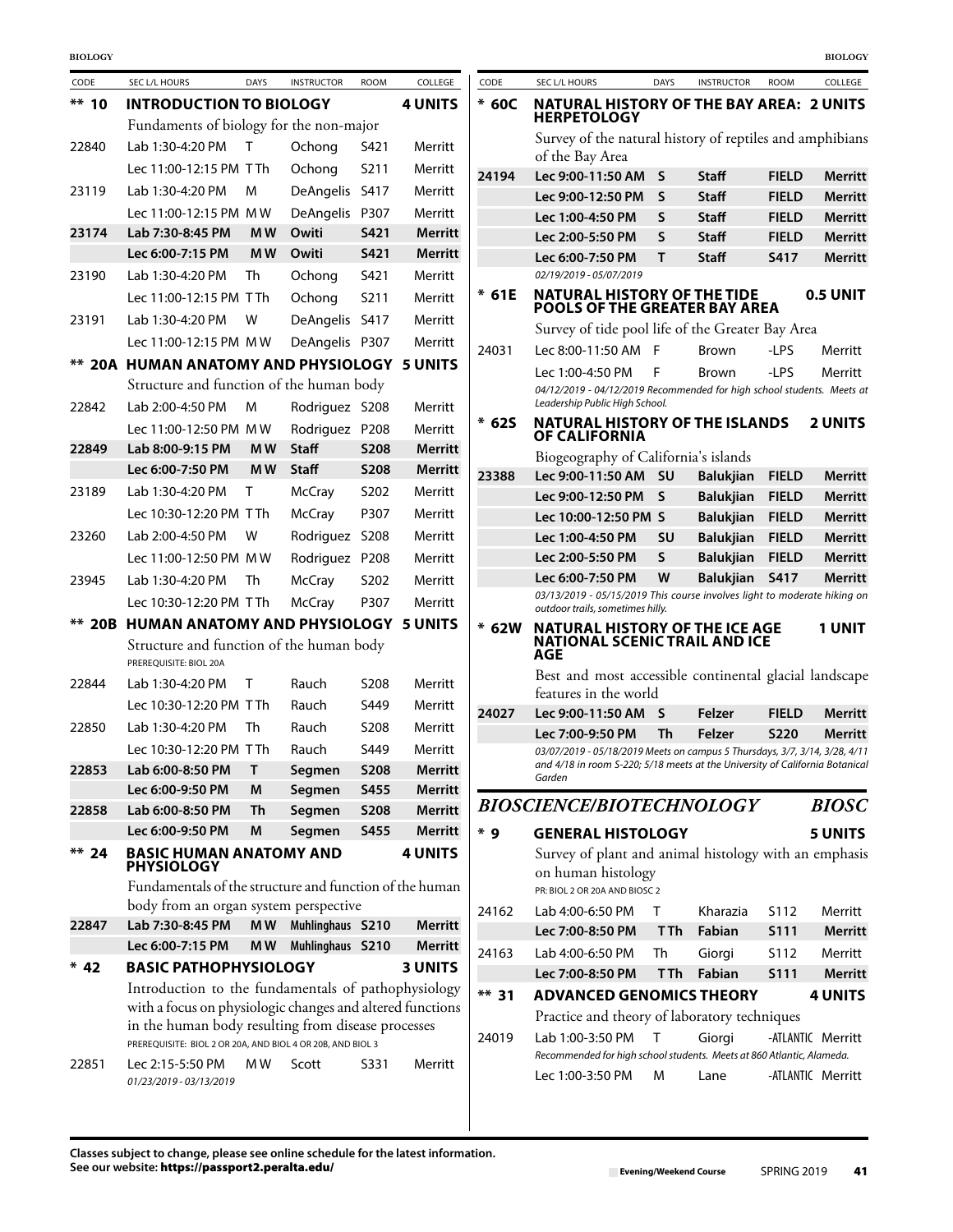| CODE            | SEC L/L HOURS                                                                                                                                                                                                                                                                                                                          | <b>DAYS</b>    | <b>INSTRUCTOR</b> | <b>ROOM</b>      | COLLEGE           |
|-----------------|----------------------------------------------------------------------------------------------------------------------------------------------------------------------------------------------------------------------------------------------------------------------------------------------------------------------------------------|----------------|-------------------|------------------|-------------------|
| 24020           | Lab 1:00-3:50 PM                                                                                                                                                                                                                                                                                                                       | w              | Staff             |                  | -ATLANTIC Merritt |
|                 | Recommended for high school students. Meets at 860 Atlantic, Alameda.                                                                                                                                                                                                                                                                  |                |                   |                  |                   |
|                 | Lec 1:00-3:50 PM                                                                                                                                                                                                                                                                                                                       | M              | Lane              |                  | -ATLANTIC Merritt |
| 24021           | Lab 1:00-3:50 PM                                                                                                                                                                                                                                                                                                                       | Th             | Giorgi            |                  | -ATLANTIC Merritt |
|                 | Lec 1:00-3:50 PM                                                                                                                                                                                                                                                                                                                       | м              | Lane              |                  | -ATLANTIC Merritt |
| * 57            | <b>ADVANCED</b>                                                                                                                                                                                                                                                                                                                        |                |                   |                  | 2 UNITS           |
|                 | <b>IMMUNOHISTOCHEMISTRY</b>                                                                                                                                                                                                                                                                                                            |                |                   |                  |                   |
|                 | Principles and protocols in immunohistochemistry and                                                                                                                                                                                                                                                                                   |                |                   |                  |                   |
|                 | transfection of mammalian cells                                                                                                                                                                                                                                                                                                        |                |                   |                  |                   |
| 23275           | Lab 10:00-12:50 PM S                                                                                                                                                                                                                                                                                                                   |                | Kharazia          | S112             | <b>Merritt</b>    |
|                 | Lec 1:30-2:20 PM                                                                                                                                                                                                                                                                                                                       | S              | Kharazia          | S111             | <b>Merritt</b>    |
| 23276           | Lab 2:30-5:20 PM                                                                                                                                                                                                                                                                                                                       | S              | Kharazia          | <b>S112</b>      | Merritt           |
|                 | Lec 1:30-2:20 PM                                                                                                                                                                                                                                                                                                                       | $\mathsf{s}$   | Kharazia          | S <sub>111</sub> | <b>Merritt</b>    |
| *<br>102        | <b>FLUORESCENCE MICROSCOPY AND</b><br><b>SPECIMEN PREP</b>                                                                                                                                                                                                                                                                             |                |                   |                  | <b>6 UNITS</b>    |
|                 | Theory and practice of optical microscopy                                                                                                                                                                                                                                                                                              |                |                   |                  |                   |
| 24159           | Lab 4:00-6:50 PM                                                                                                                                                                                                                                                                                                                       | MW             | Giorgi            | S110             | Merritt           |
|                 | Lec 7:00-8:50 PM                                                                                                                                                                                                                                                                                                                       | M <sub>W</sub> | Giorgi            | <b>S111</b>      | Merritt           |
| 24160           | Lab 10:00-3:50 PM                                                                                                                                                                                                                                                                                                                      | S              | Mintz             | S110             | Merritt           |
|                 | Lec 7:00-8:50 PM                                                                                                                                                                                                                                                                                                                       | MW             | Giorgi            | <b>S111</b>      | <b>Merritt</b>    |
| <b>BUSINESS</b> |                                                                                                                                                                                                                                                                                                                                        |                |                   |                  | <b>BUS</b>        |
| **<br>1 A       | <b>FINANCIAL ACCOUNTING</b>                                                                                                                                                                                                                                                                                                            |                |                   |                  | <b>4 UNITS</b>    |
|                 | Study of purpose, theory, and specific methods of ac-                                                                                                                                                                                                                                                                                  |                |                   |                  |                   |
|                 | counting                                                                                                                                                                                                                                                                                                                               |                |                   |                  |                   |
| 23383           | Lec 9:30-11:20 AM                                                                                                                                                                                                                                                                                                                      | M W            | Shahbazi          | P111             | Merritt           |
| $***2$          | <b>INTRODUCTION TO BUSINESS LAW</b>                                                                                                                                                                                                                                                                                                    |                |                   |                  | <b>3 UNITS</b>    |
|                 | General survey of business law                                                                                                                                                                                                                                                                                                         |                |                   |                  |                   |
| 22861           | Lec                                                                                                                                                                                                                                                                                                                                    |                | Mofidi            | ONLINE           | Merritt           |
|                 | Lec                                                                                                                                                                                                                                                                                                                                    |                | Mofidi            | ONLINE           | Merritt           |
|                 | Online course. Instructor's email: femofidi@peralta.edu. Orientation: TBA.<br>Note: All instructions and communications for this class will be sent to Peralta<br>student email accounts. To access your student email account, go to www.<br>peralta.edu and click on "For Students" on the left side. Then select "Student<br>Email" |                |                   |                  |                   |
| 23963           | Lec 10:00-12:50 PM S                                                                                                                                                                                                                                                                                                                   |                | <b>Zendehnam</b>  | P <sub>208</sub> | Merritt           |
| * 5             | <b>HUMAN RELATIONS IN BUSINESS</b>                                                                                                                                                                                                                                                                                                     |                |                   |                  | <b>3 UNITS</b>    |
|                 | Application of behavioral science concepts to human                                                                                                                                                                                                                                                                                    |                |                   |                  |                   |
|                 | problems in organizations                                                                                                                                                                                                                                                                                                              |                |                   |                  |                   |
| 23402           | Lec                                                                                                                                                                                                                                                                                                                                    |                | Mofidi            | ONLINE           | Merritt           |
|                 | Online course. Instructor's email: femofidi@peralta.edu                                                                                                                                                                                                                                                                                |                |                   |                  |                   |
|                 | Orientation: TBA.<br>Note: All instructions and communications for this class will be sent to Peralta<br>student email accounts. To access your student email account, go to www.<br>peralta.edu and click on "For Students" on the left side. Then select "Student<br>Email"                                                          |                |                   |                  |                   |
| $** 10$         | <b>INTRODUCTION TO BUSINESS</b>                                                                                                                                                                                                                                                                                                        |                |                   |                  | <b>3 UNITS</b>    |
|                 | Introduction to business                                                                                                                                                                                                                                                                                                               |                |                   |                  |                   |
| 22862           | Lec 11:00-12:15 PM TTh                                                                                                                                                                                                                                                                                                                 |                | Mofidi            | P111             | Merritt           |
| 22863           | Lec                                                                                                                                                                                                                                                                                                                                    |                | Mofidi            | ONLINE           | Merritt           |
|                 | Online course. Instructor's email: fmofidi@peralta.edu. Orientation: TBA.<br>Note: All instructions and communications for this class will be sent to Peralta                                                                                                                                                                          |                |                   |                  |                   |

|       |                                                                                                                                                                                                                                                                                                                                              |      |                     |                  | <b>BUSINESS</b>       |
|-------|----------------------------------------------------------------------------------------------------------------------------------------------------------------------------------------------------------------------------------------------------------------------------------------------------------------------------------------------|------|---------------------|------------------|-----------------------|
| CODE  | SEC L/L HOURS                                                                                                                                                                                                                                                                                                                                | DAYS | <b>INSTRUCTOR</b>   | <b>ROOM</b>      | COLLEGE               |
| * 20  | <b>GENERAL ACCOUNTING</b>                                                                                                                                                                                                                                                                                                                    |      |                     |                  | 3 UNITS               |
|       | Theory and practice of accounting                                                                                                                                                                                                                                                                                                            |      |                     |                  |                       |
| 23180 | Lec<br>Online course. Instructor's email: ychan@peralta.edu. Orientation: TBA.<br>Note: All instructions and communications for this class will be sent to Peralta<br>student email accounts. To access your student email account, go to www.<br>peralta.edu and click on "For Students" on the left side. Then select "Student<br>Email"   |      | Chan                | ONLINE           | Merritt               |
| * 51  | <b>ELEMENTS OF SUPERVISION</b>                                                                                                                                                                                                                                                                                                               |      |                     |                  | <b>3 UNITS</b>        |
|       | Designed for persons employed as supervisors or with<br>potential employment as supervisors                                                                                                                                                                                                                                                  |      |                     |                  |                       |
| 23382 | Lec<br>Online course. Instructor's email: kgordon@peralta.edu<br>Orientation: TBA.<br>Note: All instructions and communications for this class will be sent to Peralta<br>student email accounts. To access your student email account, go to www.                                                                                           |      | Gordon Brown ONLINE |                  | Merritt               |
|       | peralta.edu and click on "For Students" on the left side. Then select "Student<br>Email"                                                                                                                                                                                                                                                     |      |                     |                  |                       |
| * 52  | <b>PSYCHOLOGY AND HUMAN</b><br><b>RELATIONS</b>                                                                                                                                                                                                                                                                                              |      |                     |                  | <b>3 UNITS</b>        |
|       | Introduction to the application of business psychol-<br>ogy and the impact of employee behavioral issues on<br>organizational performance and relationships within an<br>organization                                                                                                                                                        |      |                     |                  |                       |
| 23968 | Lec 1:00-3:50 PM                                                                                                                                                                                                                                                                                                                             | S    | <b>Zendehnam</b>    | P <sub>208</sub> | Merritt               |
| $*56$ | <b>HUMAN RESOURCES MANAGEMENT</b>                                                                                                                                                                                                                                                                                                            |      |                     |                  | <b>3 UNITS</b>        |
|       | Introduction to human resources management                                                                                                                                                                                                                                                                                                   |      |                     |                  |                       |
| 23384 | Lec<br>Online course. Instructor's email: kgordon@peralta.edu<br>Orientation: TBA.                                                                                                                                                                                                                                                           |      | Gordon Brown ONLINE |                  | Merritt               |
|       | Note: All instructions and communications for this class will be sent to Peralta<br>student email accounts. To access your student email account, go to www.<br>peralta.edu and click on "For Students" on the left side. Then select "Student<br>Email"                                                                                     |      |                     |                  |                       |
| * 76  | E-COMMERCE/ENTREPRENEURSHIP                                                                                                                                                                                                                                                                                                                  |      |                     |                  | <b>3 UNITS</b>        |
|       | Introduction to principles of international e-commerce<br>and entrepreneurship                                                                                                                                                                                                                                                               |      |                     |                  |                       |
| 23965 | Lec.<br>Online course. Instructor's email: cogden@peralta.edu. Orientation: TBA.<br>Note: All instructions and communications for this class will be sent to Peralta<br>student email accounts. To access your student email account, go to www.<br>peralta.edu and click on "For Students" on the left side. Then select "Student<br>Email" |      | Ogden               |                  | <b>ONLINE</b> Merritt |
| * 80  | FINANCIAL LITERACY                                                                                                                                                                                                                                                                                                                           |      |                     |                  | 2 UNITS               |
|       | Financial issues and challenges for college students                                                                                                                                                                                                                                                                                         |      |                     |                  |                       |
| 23966 | Lec                                                                                                                                                                                                                                                                                                                                          |      | Chan                | ONLINE           | Merritt               |
|       | Online course. Instructor's email: ychan@peralta.edu. Orientation: TBA.<br>Note: All instructions and communications for this class will be sent to Peralta<br>student email accounts. To access your student email account, go to www.<br>peralta.edu and click on "For Students" on the left side. Then select "Student                    |      |                     |                  |                       |
|       | Email"                                                                                                                                                                                                                                                                                                                                       |      |                     |                  |                       |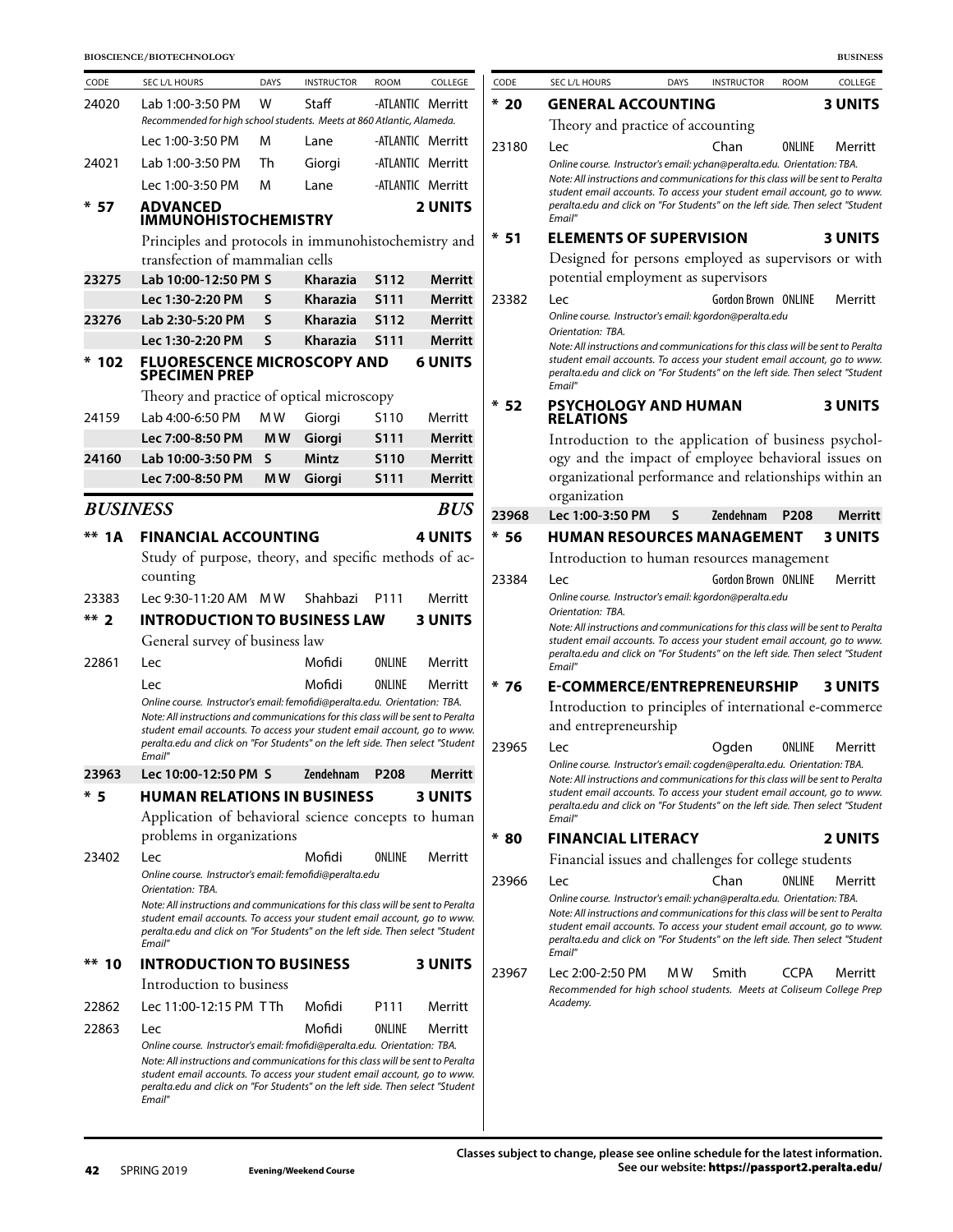| CODE    | SEC L/L HOURS                                                                                                      | <b>DAYS</b>      | <b>INSTRUCTOR</b>          | <b>ROOM</b>  | COLLEGE            | CODE    | SEC L/L HOURS                                                                                                                                                     | <b>DAYS</b>  | <b>INSTRUCTOR</b>              | <b>ROOM</b>           | COLLEGE                  |
|---------|--------------------------------------------------------------------------------------------------------------------|------------------|----------------------------|--------------|--------------------|---------|-------------------------------------------------------------------------------------------------------------------------------------------------------------------|--------------|--------------------------------|-----------------------|--------------------------|
|         | <b>CHEMISTRY</b>                                                                                                   |                  |                            |              | <b>CHEM</b>        | 22864   | Lec 9:30-12:20 PM                                                                                                                                                 | м            | Briffa                         | A139                  | Merritt                  |
|         |                                                                                                                    |                  |                            |              |                    | 22873   | Lec 6:30-9:20 PM                                                                                                                                                  | M            | Cheng                          | A100                  | <b>Merrit</b>            |
| ** 1A   | <b>GENERAL CHEMISTRY</b>                                                                                           |                  |                            |              | <b>5 UNITS</b>     | 23237   | Lec                                                                                                                                                               |              | Shuaibe                        | ONLINE                | Merritt                  |
|         | General principles of chemistry<br>PREREQUISITE: MATH 203 OR 211D                                                  |                  |                            |              |                    |         | Online course. Instructor's email: hshuaibe@peralta.edu. Orientation: TBA<br>Note: All instructions and communications for this class will be sent to Perali      |              |                                |                       |                          |
| 23176   | Lab 6:00-8:50 PM                                                                                                   | Th               | Cooper                     | S452         | <b>Merritt</b>     |         | student email accounts. To access your student email account, go to wwi<br>peralta.edu and click on "For Students" on the left side. Then select "Studer          |              |                                |                       |                          |
|         | Lec 6:00-8:50 PM                                                                                                   | MW               | Cooper                     | S106         | <b>Merritt</b>     |         | Email"                                                                                                                                                            |              |                                |                       |                          |
| $**$ 1B | <b>GENERAL CHEMISTRY</b>                                                                                           |                  |                            |              | <b>5 UNITS</b>     | $** 51$ | <b>CHILD GROWTH AND DEVELOPMENT 3 UNITS</b>                                                                                                                       |              |                                |                       |                          |
|         | General principles of chemistry                                                                                    |                  |                            |              |                    |         | Prenatal through adolescence typical and atypical huma                                                                                                            |              |                                |                       |                          |
|         | PREREQUISITE: CHEM 1A                                                                                              |                  |                            |              |                    |         | growth and development                                                                                                                                            |              |                                |                       |                          |
| 22883   | Lab 11:00-1:50 PM F                                                                                                |                  | Duffey                     | S452         | Merritt            | 22865   | Lec 9:30-12:20 PM W                                                                                                                                               |              | <b>Briffa</b>                  | A139                  | Merritt                  |
|         | Lec 8:00-9:50 AM                                                                                                   |                  | MWF Duffey                 | S455         | Merritt            | 22866   | Lec 6:30-9:20 PM                                                                                                                                                  | Th           | <b>Briffa</b>                  | A139                  | Merrit                   |
| 22886   | Lab 11:00-1:50 PM                                                                                                  | W                | Duffey                     | S452         | Merritt            | 22872   | Lec 6:30-9:20 PM                                                                                                                                                  | Τ            | <b>Staff</b>                   | A139                  | Merrit                   |
|         | Lec 8:00-9:50 AM                                                                                                   |                  | MWF Duffey                 | S455         | Merritt            | 23103   | <b>Lec</b><br>Lec 9:30-12:20 PM S                                                                                                                                 |              | <b>Briffa</b><br><b>Briffa</b> | <b>HYBRID</b><br>A139 | Merritt<br><b>Merrit</b> |
|         | <b>** 12B ORGANIC CHEMISTRY</b>                                                                                    |                  |                            |              | <b>5 UNITS</b>     |         | Hybrid course. Instructor's emai: jbriffa@peralta.edu. Meets on campus on                                                                                         |              |                                |                       |                          |
|         | Continuation of CHEM 12A                                                                                           |                  |                            |              |                    |         | Saturdays: 1/26, 2/23, 3/23, 4/20, 5/18.                                                                                                                          |              |                                |                       |                          |
|         | PREREQUISITE: CHEM 12A                                                                                             | T Th             |                            | S444         |                    |         | Note: All instructions and communications for this class will be sent to Perali<br>student email accounts. To access your student email account, go to wwi        |              |                                |                       |                          |
| 22885   | Lab 11:00-1:50 PM                                                                                                  |                  | Chamberlain<br>Chamberlain | S454         | Merritt<br>Merritt |         | peralta.edu and click on "For Students" on the left side. Then select "Studer<br>Email"                                                                           |              |                                |                       |                          |
|         | Lec 9:00-10:15 AM TTh<br><b>** 30A INTRODUCTORY GENERAL</b>                                                        |                  |                            |              | <b>4 UNITS</b>     | $*52$   | <b>OBSERVATION AND ASSESSMENT</b>                                                                                                                                 |              |                                |                       | <b>3 UNITS</b>           |
|         | <b>CHEMISTRY</b>                                                                                                   |                  |                            |              |                    |         | Overview of current assessment developed to promot                                                                                                                |              |                                |                       |                          |
|         | Fundamental principles of general chemistry                                                                        |                  |                            |              |                    |         | a better understanding of children, families, and EC                                                                                                              |              |                                |                       |                          |
|         | PREREQUISITE: MATH 201 OR 210D                                                                                     |                  |                            |              |                    |         | programs                                                                                                                                                          |              |                                |                       |                          |
| 22878   | Lab 11:00-1:50 PM T                                                                                                |                  | Duffey                     | S437         | Merritt            |         | PREREQUISITE: CHDEV 51                                                                                                                                            |              |                                |                       |                          |
|         | Lec 9:30-10:45 AM TTh                                                                                              |                  | Duffey                     | S455         | Merritt            | 22876   | Lec 6:30-9:20 PM                                                                                                                                                  | T            | Vanegas-Grimaud A100           |                       | Merrit                   |
|         |                                                                                                                    |                  |                            |              |                    | $** 53$ | THE CHILD, THE FAMILY AND THE<br><b>COMMUNITY</b>                                                                                                                 |              |                                |                       | 3 UNITS                  |
| 22879   | Lab 11:00-1:50 PM                                                                                                  | Th<br><b>TTh</b> | Duffey                     | S437<br>S455 | Merritt            |         | Examination of the typical and atypical developing chil                                                                                                           |              |                                |                       |                          |
|         | Lec 9:30-10:45 AM                                                                                                  |                  | Duffey                     |              | Merritt            |         | in a societal context                                                                                                                                             |              |                                |                       |                          |
| 22881   | Lab 7:00-8:15 PM                                                                                                   | <b>TTh</b>       | Staff                      | <b>S437</b>  | <b>Merritt</b>     | 22867   | Lec 9:30-12:20 PM                                                                                                                                                 | Th           | Staff                          | A100                  | Merritt                  |
|         | Lec 5:30-6:45 PM                                                                                                   | T Th             | Staff                      | S455         | Merritt            | 23087   | Lec 6:00-8:50 PM                                                                                                                                                  | W            | <b>Briffa</b>                  | <b>FRVAL</b>          | <b>Merrit</b>            |
| 22888   | Lab 2:00-4:50 PM                                                                                                   | M                | Kluesener                  | S437         | Merritt            |         | Meets at the Fruitvale Center, 1900 Fruitvale Ave., Oakland. Bilingual in Spanis<br>and English. Students should be concurrently enrolled in ESL class. Bring pro |              |                                |                       |                          |
|         | Lec 12:00-1:15 PM                                                                                                  | M W              | Kluesener S455             |              | Merritt            |         | of enrollment on the first day of class.                                                                                                                          |              |                                |                       |                          |
| 22889   | Lab 2:00-4:50 PM                                                                                                   | W                | Kluesener S437             |              | Merritt            | 23279   | Lec 6:30-9:20 PM                                                                                                                                                  | M            | Li                             | A218                  | Merrit                   |
|         | Lec 12:00-1:15 PM                                                                                                  | M W              | Kluesener S455             |              | Merritt            | $* 54A$ | <b>SOCIAL AND EMOTIONAL</b><br><b>FOUNDATIONS FOR EARLY LEARNING</b>                                                                                              |              |                                |                       | 3 UNITS                  |
| 23937   | Lab 5:00-6:15 PM                                                                                                   | M W              | Fathi-Torbaghan S437       |              | Merritt            |         | Healthy social and emotional development of youn                                                                                                                  |              |                                |                       |                          |
|         | Lec 6:30-7:45 PM                                                                                                   | M <sub>W</sub>   | Fathi-Torbaghan S211       |              | <b>Merritt</b>     |         | children as the foundation for children's early learning                                                                                                          |              |                                |                       |                          |
| 23938   | Lab 8:00-9:15 PM                                                                                                   | M <sub>W</sub>   | Fathi-Torbaghan S437       |              | <b>Merritt</b>     |         | PREREQUISITE: CHDEV 51                                                                                                                                            |              |                                |                       |                          |
|         | Lec 6:30-7:45 PM                                                                                                   | M <sub>W</sub>   | Fathi-Torbaghan S211       |              | Merritt            | 22874   | Lec 6:30-9:20 PM                                                                                                                                                  | Th           | Wang                           | A100                  | <b>Merrit</b>            |
|         | <b>** 30B INTRODUCTORY ORGANIC AND</b>                                                                             |                  |                            |              | <b>4 UNITS</b>     | $* 54B$ | <b>INTRODUCTION TO CURRICULUM</b>                                                                                                                                 |              |                                |                       | 3 UNITS                  |
|         | <b>BIOCHEMISTRY</b><br>Introduction to basic organic chemistry and biochemistry                                    |                  |                            |              |                    |         | Overview of the knowledge and skills related to providin<br>appropriate curriculum and environments for childre                                                   |              |                                |                       |                          |
|         | PREREQUISITE: CHEM 30A                                                                                             |                  |                            |              |                    |         | $0 - 6$                                                                                                                                                           |              |                                |                       |                          |
| 24171   | Lab 10:30-1:20 PM W                                                                                                |                  | Chamberlain                | S437         | Merritt            |         | PREREQUISITE: CHDEV 51                                                                                                                                            |              |                                |                       |                          |
|         | Lec 9:00-10:15 AM MW                                                                                               |                  | Chamberlain                | S305         | Merritt            | 22868   | Lec 9:30-12:20 PM                                                                                                                                                 | W            | Olsen                          | A100                  | Merritt                  |
|         |                                                                                                                    |                  |                            |              |                    | 22869   | Lec 6:30-9:20 PM                                                                                                                                                  | $\mathsf{T}$ | <b>St Germaine</b>             | A217                  | Merrit                   |
|         | <b>CHILD DEVELOPMENT</b>                                                                                           |                  |                            |              | <b>CHDEV</b>       |         |                                                                                                                                                                   |              |                                |                       |                          |
| $*50$   | <b>PRINCIPLES AND PRACTICES OF</b><br><b>TEACHING YOUNG CHILDREN</b>                                               |                  |                            |              | <b>3 UNITS</b>     |         |                                                                                                                                                                   |              |                                |                       |                          |
|         |                                                                                                                    |                  |                            |              |                    |         |                                                                                                                                                                   |              |                                |                       |                          |
|         | Introduction to the current issues and methodology of<br>early childhood education from a historical and theoreti- |                  |                            |              |                    |         |                                                                                                                                                                   |              |                                |                       |                          |

cal framework for Early Childhood group care

| <b>BUSINESS</b> |                                                                                               |             |                                  |             |                    |                |                                                                                                                                                                                                                                                  |              |                             |               | <b>CHEMISTRY</b>          |
|-----------------|-----------------------------------------------------------------------------------------------|-------------|----------------------------------|-------------|--------------------|----------------|--------------------------------------------------------------------------------------------------------------------------------------------------------------------------------------------------------------------------------------------------|--------------|-----------------------------|---------------|---------------------------|
| CODE            | SEC L/L HOURS                                                                                 | <b>DAYS</b> | <b>INSTRUCTOR</b>                | <b>ROOM</b> | COLLEGE            | CODE           | SEC L/L HOURS                                                                                                                                                                                                                                    | <b>DAYS</b>  | <b>INSTRUCTOR</b>           | <b>ROOM</b>   | COLLEGE                   |
|                 | <b>CHEMISTRY</b>                                                                              |             |                                  |             | <b>CHEM</b>        | 22864          | Lec 9:30-12:20 PM                                                                                                                                                                                                                                | м            | <b>Briffa</b>               | A139          | Merritt                   |
|                 |                                                                                               |             |                                  |             |                    | 22873          | Lec 6:30-9:20 PM                                                                                                                                                                                                                                 | M            | Cheng                       | A100          | <b>Merritt</b>            |
| ** 1A           | <b>GENERAL CHEMISTRY</b><br>General principles of chemistry<br>PREREQUISITE: MATH 203 OR 211D |             |                                  |             | <b>5 UNITS</b>     | 23237          | Lec<br>Online course. Instructor's email: hshuaibe@peralta.edu. Orientation: TBA<br>Note: All instructions and communications for this class will be sent to Peralta<br>student email accounts. To access your student email account, go to www. |              | Shuaibe                     | ONLINE        | Merritt                   |
| 23176           | Lab 6:00-8:50 PM                                                                              | Th          | Cooper                           | S452        | Merritt            |                | peralta.edu and click on "For Students" on the left side. Then select "Student                                                                                                                                                                   |              |                             |               |                           |
|                 | Lec 6:00-8:50 PM                                                                              | M W         | Cooper                           | S106        | <b>Merritt</b>     |                | Email"                                                                                                                                                                                                                                           |              |                             |               |                           |
| ** 1B           | <b>GENERAL CHEMISTRY</b><br>General principles of chemistry<br>PREREQUISITE: CHEM 1A          |             |                                  |             | <b>5 UNITS</b>     | $**$ 51        | <b>CHILD GROWTH AND DEVELOPMENT</b><br>Prenatal through adolescence typical and atypical human<br>growth and development                                                                                                                         |              |                             |               | <b>3 UNITS</b>            |
| 22883           | Lab 11:00-1:50 PM F                                                                           |             | Duffey                           | S452        | Merritt            | 22865          | Lec 9:30-12:20 PM                                                                                                                                                                                                                                | W            | <b>Briffa</b>               | A139          | Merritt                   |
|                 | Lec 8:00-9:50 AM                                                                              | M W F       | Duffey                           | S455        | Merritt            | 22866          | Lec 6:30-9:20 PM                                                                                                                                                                                                                                 | Th           | <b>Briffa</b>               | A139          | <b>Merritt</b>            |
| 22886           | Lab 11:00-1:50 PM                                                                             | W           | Duffey                           | S452        | Merritt            | 22872          | Lec 6:30-9:20 PM                                                                                                                                                                                                                                 | Τ            | <b>Staff</b>                | A139          | <b>Merritt</b>            |
|                 | Lec 8:00-9:50 AM                                                                              |             | MWF Duffey                       | S455        | Merritt            | 23103          | Lec                                                                                                                                                                                                                                              |              | <b>Briffa</b>               | <b>HYBRID</b> | Merritt                   |
| ** 12B          | <b>ORGANIC CHEMISTRY</b>                                                                      |             |                                  |             | <b>5 UNITS</b>     |                | Lec 9:30-12:20 PM                                                                                                                                                                                                                                | $\mathsf{s}$ | <b>Briffa</b>               | A139          | <b>Merritt</b>            |
|                 | Continuation of CHEM 12A<br>PREREQUISITE: CHEM 12A                                            |             |                                  |             |                    |                | Hybrid course. Instructor's emai: jbriffa@peralta.edu. Meets on campus on 5<br>Saturdays: 1/26, 2/23, 3/23, 4/20, 5/18.<br>Note: All instructions and communications for this class will be sent to Peralta                                      |              |                             |               |                           |
| 22885           | Lab 11:00-1:50 PM                                                                             | TTh         | Chamberlain                      | S444        | Merritt            |                | student email accounts. To access your student email account, go to www.<br>peralta.edu and click on "For Students" on the left side. Then select "Student                                                                                       |              |                             |               |                           |
|                 | Lec 9:00-10:15 AM TTh                                                                         |             | Chamberlain                      | S454        | Merritt            |                | Email"                                                                                                                                                                                                                                           |              |                             |               |                           |
|                 | <b>** 30A INTRODUCTORY GENERAL</b>                                                            |             |                                  |             | <b>4 UNITS</b>     | $*52$          | <b>OBSERVATION AND ASSESSMENT</b>                                                                                                                                                                                                                |              |                             |               | 3 UNITS                   |
|                 | <b>CHEMISTRY</b>                                                                              |             |                                  |             |                    |                | Overview of current assessment developed to promote                                                                                                                                                                                              |              |                             |               |                           |
|                 | Fundamental principles of general chemistry<br>PREREQUISITE: MATH 201 OR 210D                 |             |                                  |             |                    |                | a better understanding of children, families, and ECE<br>programs                                                                                                                                                                                |              |                             |               |                           |
| 22878           | Lab 11:00-1:50 PM T                                                                           |             | Duffey                           | S437        | Merritt            | 22876          | PREREQUISITE: CHDEV 51<br>Lec 6:30-9:20 PM                                                                                                                                                                                                       | т            | Vanegas-Grimaud A100        |               | Merritt                   |
|                 | Lec 9:30-10:45 AM TTh                                                                         |             | Duffey                           | S455        | Merritt            | $**$ 53        | THE CHILD, THE FAMILY AND THE<br><b>COMMUNITY</b>                                                                                                                                                                                                |              |                             |               | <b>3 UNITS</b>            |
| 22879           | Lab 11:00-1:50 PM                                                                             | Th          | Duffey                           | S437        | Merritt            |                | Examination of the typical and atypical developing child                                                                                                                                                                                         |              |                             |               |                           |
|                 | Lec 9:30-10:45 AM TTh                                                                         |             | Duffey                           | S455        | Merritt            |                | in a societal context                                                                                                                                                                                                                            |              |                             |               |                           |
| 22881           | Lab 7:00-8:15 PM                                                                              | T Th        | <b>Staff</b>                     | <b>S437</b> | <b>Merritt</b>     | 22867          | Lec 9:30-12:20 PM                                                                                                                                                                                                                                | Th           | Staff                       | A100          | Merritt                   |
|                 | Lec 5:30-6:45 PM                                                                              | T Th        | Staff                            | S455        | Merritt            | 23087          | Lec 6:00-8:50 PM                                                                                                                                                                                                                                 | W            | <b>Briffa</b>               | <b>FRVAL</b>  | <b>Merritt</b>            |
| 22888           | Lab 2:00-4:50 PM<br>Lec 12:00-1:15 PM                                                         | м           | Kluesener                        | - S437      | Merritt            |                | Meets at the Fruitvale Center, 1900 Fruitvale Ave., Oakland. Bilingual in Spanish<br>and English. Students should be concurrently enrolled in ESL class. Bring proof<br>of enrollment on the first day of class.                                 |              |                             |               |                           |
|                 |                                                                                               | M W         | Kluesener S455                   |             | Merritt            | 23279          | Lec 6:30-9:20 PM                                                                                                                                                                                                                                 | M            | Li                          | A218          | <b>Merritt</b>            |
| 22889           | Lab 2:00-4:50 PM<br>Lec 12:00-1:15 PM                                                         | w<br>M W    | Kluesener S437<br>Kluesener S455 |             | Merritt<br>Merritt | $* 54A$        | <b>SOCIAL AND EMOTIONAL</b>                                                                                                                                                                                                                      |              |                             |               | <b>3 UNITS</b>            |
| 23937           | Lab 5:00-6:15 PM                                                                              | MW          | Fathi-Torbaghan S437             |             | Merritt            |                | <b>FOUNDATIONS FOR EARLY LEARNING</b>                                                                                                                                                                                                            |              |                             |               |                           |
|                 | Lec 6:30-7:45 PM                                                                              | MW          | Fathi-Torbaghan S211             |             | <b>Merritt</b>     |                | Healthy social and emotional development of young<br>children as the foundation for children's early learning                                                                                                                                    |              |                             |               |                           |
| 23938           | Lab 8:00-9:15 PM                                                                              | MW          | Fathi-Torbaghan S437             |             | <b>Merritt</b>     |                | PREREQUISITE: CHDEV 51                                                                                                                                                                                                                           |              |                             |               |                           |
|                 | Lec 6:30-7:45 PM                                                                              | MW          | Fathi-Torbaghan S211             |             | <b>Merritt</b>     | 22874          | Lec 6:30-9:20 PM                                                                                                                                                                                                                                 | Th           | Wang                        | A100          | <b>Merritt</b>            |
|                 | ** 30B INTRODUCTORY ORGANIC AND                                                               |             |                                  |             | <b>4 UNITS</b>     | $* 54B$        | <b>INTRODUCTION TO CURRICULUM</b>                                                                                                                                                                                                                |              |                             |               | <b>3 UNITS</b>            |
|                 | <b>BIOCHEMISTRY</b>                                                                           |             |                                  |             |                    |                | Overview of the knowledge and skills related to providing                                                                                                                                                                                        |              |                             |               |                           |
|                 | Introduction to basic organic chemistry and biochemistry<br>PREREQUISITE: CHEM 30A            |             |                                  |             |                    |                | appropriate curriculum and environments for children<br>$0 - 6$                                                                                                                                                                                  |              |                             |               |                           |
| 24171           | Lab 10:30-1:20 PM W                                                                           |             | Chamberlain                      | S437        | Merritt            |                | PREREQUISITE: CHDEV 51                                                                                                                                                                                                                           |              |                             |               |                           |
|                 | Lec 9:00-10:15 AM MW                                                                          |             | Chamberlain                      | S305        | Merritt            | 22868<br>22869 | Lec 9:30-12:20 PM<br>Lec 6:30-9:20 PM                                                                                                                                                                                                            | W<br>Τ       | Olsen<br><b>St Germaine</b> | A100<br>A217  | Merritt<br><b>Merritt</b> |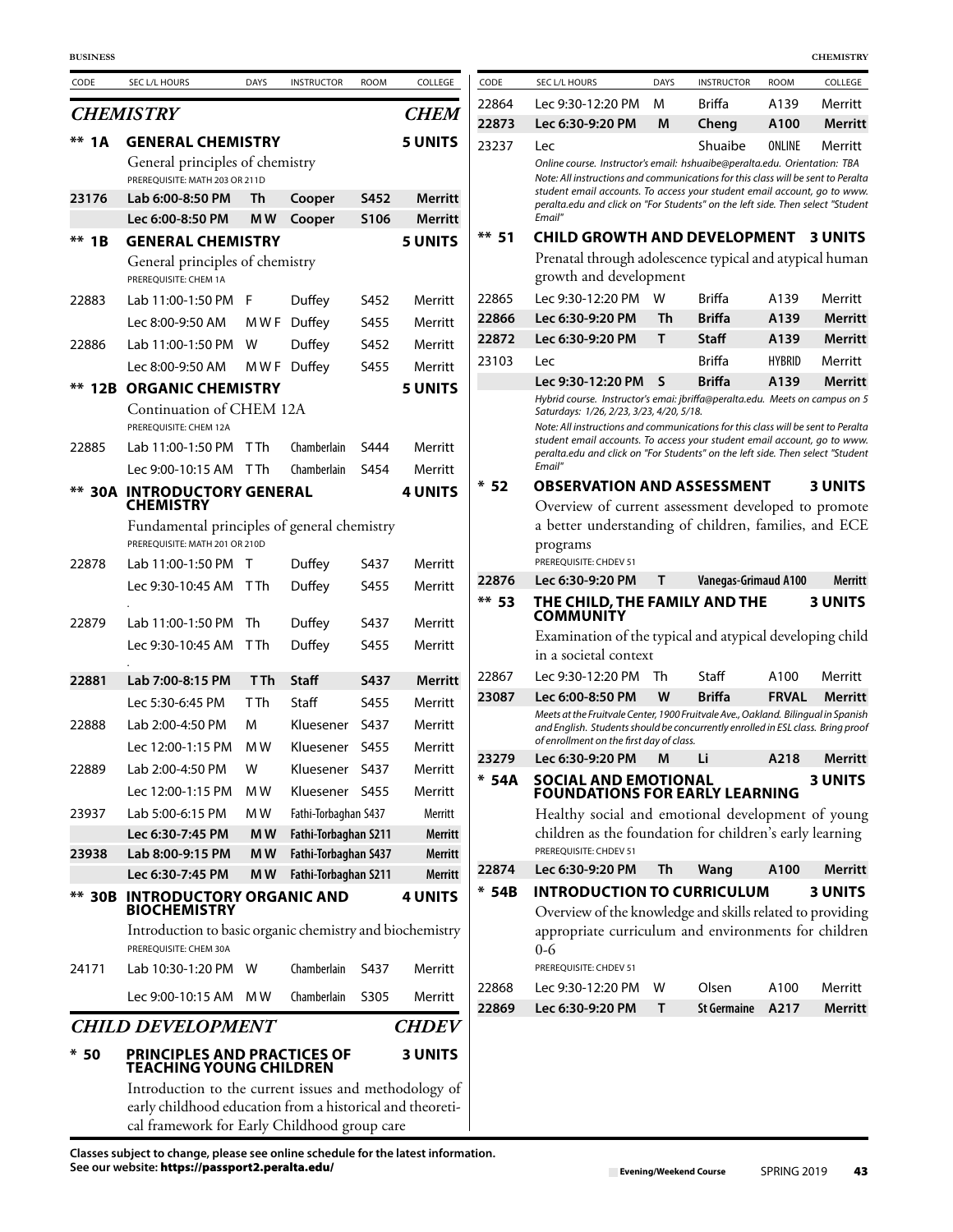| CODE   | SEC L/L HOURS                                                                | <b>DAYS</b> | <b>INSTRUCTOR</b> | <b>ROOM</b>    | COLLEGE        | CODE    | SEC L/L HOURS                                                                                                                                                                | <b>DAYS</b> | <b>INSTRUCTOR</b> | <b>ROOM</b>   | COLLEGE        |
|--------|------------------------------------------------------------------------------|-------------|-------------------|----------------|----------------|---------|------------------------------------------------------------------------------------------------------------------------------------------------------------------------------|-------------|-------------------|---------------|----------------|
| * 55A  | <b>PRACTICUM-FIELD EXPERIENCE</b>                                            |             |                   |                | <b>5 UNITS</b> |         | <b>COMMUNICATION</b>                                                                                                                                                         |             |                   |               | <b>COMM</b>    |
|        | Integration of theory and practice in teaching and guid-                     |             |                   |                |                |         |                                                                                                                                                                              |             |                   |               |                |
|        | ance of young children<br>PREREQUISITE: CHDEV 54A & 54B                      |             |                   |                |                | $***$ 4 | THE DYNAMICS OF GROUP<br><b>DISCUSSION</b>                                                                                                                                   |             |                   |               | <b>3 UNITS</b> |
| 22871  | Lab 8:30-12:05 PM TTh                                                        |             | Olsen             | A106           | Merritt        |         | Study of communication in a group setting                                                                                                                                    |             |                   |               |                |
|        | Lec 12:15-1:20 PM TTh                                                        |             | Olsen             | A106           | Merritt        | 23219   | Lec 12:30-3:20 PM M                                                                                                                                                          |             | Blackman A218     |               | Merritt        |
| $*55C$ | <b>ADVANCED PRACTICUM-FIELD</b>                                              |             |                   |                | <b>3 UNITS</b> | $*** 6$ | <b>INTERCULTURAL COMMUNICATION</b>                                                                                                                                           |             |                   |               | <b>3 UNITS</b> |
|        | <b>EXPERIENCE</b>                                                            |             |                   |                |                |         | Dynamics of intercultural communication as it applies                                                                                                                        |             |                   |               |                |
|        | Planning, providing and evaluating program areas                             |             |                   |                |                |         | to the diversity of American cultures                                                                                                                                        |             |                   |               |                |
|        | PREREOUISITE: CHDEV 55A                                                      |             |                   |                |                | 23313   | Lec                                                                                                                                                                          |             | Petersen          | <b>HYBRID</b> | Merritt        |
| 23206  | Lab 8:30-12:45 PM                                                            | Th          | Olsen             | A106           | Merritt        |         | Hybrid course. Recommended for high school students. Meets at Leadership<br>Public Schools, dates/times TBD. Instructor's email: npetersen@peralta.edu.                      |             |                   |               |                |
|        | Lec 12:50-2:05 PM Th                                                         |             | Olsen             | A106           | Merritt        |         | Note: All instructions and communications for this class will be sent to Peralta                                                                                             |             |                   |               |                |
| * 56A  | <b>INFANT/TODDLER DEVELOPMENT</b><br><b>AND CARE</b>                         |             |                   |                | <b>3 UNITS</b> |         | student email accounts. To access your student email account, go to www.<br>peralta.edu and click on "For Students" on the left side. Then select "Student<br>Email"         |             |                   |               |                |
|        | Principles and philosophy of infant care for children up                     |             |                   |                |                | 23314   | <b>Lec</b>                                                                                                                                                                   |             | Petersen          | <b>HYBRID</b> | Merritt        |
|        | to two years of age<br>PREREQUISITE: CHDEV 51                                |             |                   |                |                |         | Hybrid course. Recommended for high school students. Meets at Leadership                                                                                                     |             |                   |               |                |
| 23337  | Lec 6:30-9:20 PM                                                             | M           | Staff             | A139           | <b>Merritt</b> |         | Public Schools, dates/times TBD. Instructor's mail: npetersen@peralta.edu.<br>Note: All instructions and communications for this class will be sent to Peralta               |             |                   |               |                |
| $*56B$ | <b>CURRICULUM AND ENVIRONMENTS</b>                                           |             |                   |                | <b>3 UNITS</b> |         | student email accounts. To access your student email account, go to www.                                                                                                     |             |                   |               |                |
|        | <b>FOR INFANTS &amp; TODDLERS</b>                                            |             |                   |                |                |         | peralta.edu and click on "For Students" on the left side. Then select "Student<br>Email"                                                                                     |             |                   |               |                |
|        | Introduction to organizing and developing activities for                     |             |                   |                |                | 23413   | Lec                                                                                                                                                                          |             | Mohammed HYBRID   |               | Merritt        |
|        | children aged 0-3 years                                                      |             |                   |                |                |         | Hybrid course. Recommended for high school students. Meets at Leadership                                                                                                     |             |                   |               |                |
|        | PREREQUISITE: CHDEV 51                                                       |             |                   |                |                |         | Public Schools, dates/times TBD. Instructor's email: hmohammed@peralta.edu.<br>Note: All instructions and communications for this class will be sent to Peralta              |             |                   |               |                |
| 23933  | Lec 9:30-12:20 PM<br>Meets at Bananas, 5232 Claremont, Oakland.              | S           | Wang              | <b>BANANAS</b> | <b>Merritt</b> |         | student email accounts. To access your student email account, go to www.                                                                                                     |             |                   |               |                |
| $*74$  | <b>HEALTH, SAFETY, AND NUTRITION</b>                                         |             |                   |                | <b>3 UNITS</b> |         | peralta.edu and click on "For Students" on the left side. Then select "Student<br>Email"                                                                                     |             |                   |               |                |
|        | Introduction to the laws, regulations, standards, policies                   |             |                   |                |                | 23414   | Lec                                                                                                                                                                          |             | Mohammed HYBRID   |               | Merritt        |
|        | and procedures and early childhood curriculum related                        |             |                   |                |                |         | Hybrid course. Recommended for high school students. Meets at Leadership<br>Public Schools, dates/times TBD. Instructor's email: hmohammed@peralta.edu                       |             |                   |               |                |
|        | to child health, safety, and nutrition                                       |             |                   |                |                |         | Note: All instructions and communications for this class will be sent to Peralta                                                                                             |             |                   |               |                |
| 22875  | Lec 6:30-9:20 PM                                                             | W           | Crocker           | A217           | <b>Merritt</b> |         | student email accounts. To access your student email account, go to www.<br>peralta.edu and click on "For Students" on the left side. Then select "Student                   |             |                   |               |                |
| $*80$  | <b>TEACHING IN A DIVERSE SOCIETY</b>                                         |             |                   |                | <b>3 UNITS</b> |         | Email"                                                                                                                                                                       |             |                   |               |                |
|        | Examination of critical, theoretical, and practical issues                   |             |                   |                |                | 23453   | Lec                                                                                                                                                                          |             | Thompson HYBRID   |               | Merritt        |
|        | of growing up, living and working in a diverse society                       |             |                   |                |                |         | Hybrid course. Recommended for high school students. Meets at Amethod<br>Campus, dates/times TBD. Instructor's email: jthompson@peralta.edu.                                 |             |                   |               |                |
|        | from an Early Childhood Education Perspective                                |             |                   |                |                |         | Note: All instructions and communications for this class will be sent to Peralta                                                                                             |             |                   |               |                |
| 23111  | Lec 6:30-9:20 PM                                                             | W           | <b>Staff</b>      | A139           | <b>Merritt</b> |         | student email accounts. To access your student email account, go to www.<br>peralta.edu and click on "For Students" on the left side. Then select "Student                   |             |                   |               |                |
| 504    | <b>INTRODUCTION TO EARLY</b><br><b>CHILDHOOD DEVELOPMENT FOR</b>             |             |                   |                | <b>O UNIT</b>  |         | Email"                                                                                                                                                                       |             |                   |               |                |
|        | <b>FAMILY CHILD CARE</b>                                                     |             |                   |                |                | 23454   | Lec                                                                                                                                                                          |             | Thompson HYBRID   |               | Merritt        |
|        | <b>PROVIDERS</b><br>Best practices to support healthy growth and development |             |                   |                |                |         | Hybrid course. Recommended for high school students. Meets at Amethod<br>Campus, dates/times TBD. Instructor's email: jthompson@peralta.edu.                                 |             |                   |               |                |
|        | of children                                                                  |             |                   |                |                |         | Note: All instructions and communications for this class will be sent to Peralta                                                                                             |             |                   |               |                |
|        | CO:ESL/CHDEV 504                                                             |             |                   |                |                |         | student email accounts. To access your student email account, go to www.<br>peralta.edu and click on "For Students" on the left side. Then select "Student                   |             |                   |               |                |
| 23472  | Lec 6:00-7:15 PM                                                             | T           | <b>Briffa</b>     | <b>FRVAL</b>   | Merritt        |         | Email"                                                                                                                                                                       |             |                   |               |                |
|        | 01/22/2019 - 03/12/2019 Meets at the Fruitvale Center, 1900 Fruitvale Ave.,  |             |                   |                |                | 23456   | <b>Lec</b>                                                                                                                                                                   |             | Rodolfo           | <b>HYBRID</b> | Merritt        |
| 505    | Oakland. For information: 536-1830.<br><b>INTRODUCTION TO EARLY</b>          |             |                   |                | <b>OUNIT</b>   |         | Hybrid course. Recommended for high school students. Meets at Envision Acad-<br>emy of Arts and Technology, .dates/times TBD. Instructor's email: srodolfo@                  |             |                   |               |                |
|        | <b>CHILDHOOD EDUCATION</b><br><b>CURRICULUM FOR FAMILY CHILD</b>             |             |                   |                |                |         | peralta.edu.<br>Note: All instructions and communications for this class will be sent to Peralta<br>student email accounts. To access your student email account, go to www. |             |                   |               |                |
|        | <b>CARE PROVIDERS</b>                                                        |             |                   |                |                |         | peralta.edu and click on "For Students" on the left side. Then select "Student                                                                                               |             |                   |               |                |
|        | Developmentally appropriate curriculum for children<br>CO: ESL/CHDEV 505     |             |                   |                |                |         | Email"                                                                                                                                                                       |             |                   |               |                |
| 23473  | Lec 6:00-7:15 PM                                                             | T           | <b>Briffa</b>     | <b>FRVAL</b>   | Merritt        |         |                                                                                                                                                                              |             |                   |               |                |
|        | 03/19/2019 - 05/14/2019 Meets at the Fruitvale Center, 1900 Fruitvale Ave.,  |             |                   |                |                |         |                                                                                                                                                                              |             |                   |               |                |
|        | Oakland. For information: 536-1830.                                          |             |                   |                |                |         |                                                                                                                                                                              |             |                   |               |                |
|        |                                                                              |             |                   |                |                |         |                                                                                                                                                                              |             |                   |               |                |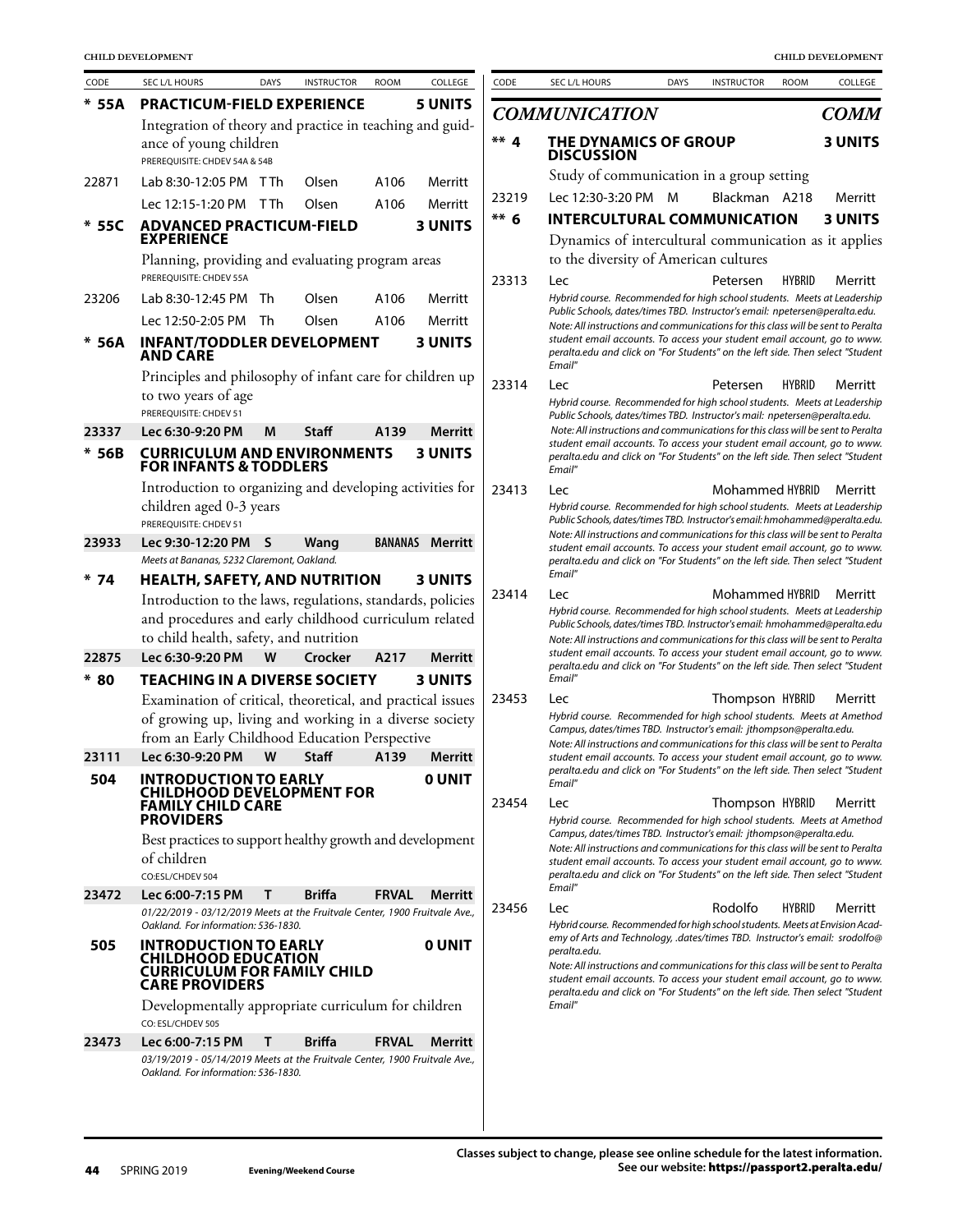| CODE    | SEC L/L HOURS                                                                                                                                                                                                                                                                                                                                                                                                      | <b>DAYS</b> | <b>INSTRUCTOR</b> | <b>ROOM</b>   | COLLEGE        | CODE           | SEC L/L HOURS                                                                                                                                                                                                                                                                                                                                                                                                      | <b>DAYS</b> | <b>INSTRUCTOR</b> | <b>ROOM</b>   | COLLEGE                |
|---------|--------------------------------------------------------------------------------------------------------------------------------------------------------------------------------------------------------------------------------------------------------------------------------------------------------------------------------------------------------------------------------------------------------------------|-------------|-------------------|---------------|----------------|----------------|--------------------------------------------------------------------------------------------------------------------------------------------------------------------------------------------------------------------------------------------------------------------------------------------------------------------------------------------------------------------------------------------------------------------|-------------|-------------------|---------------|------------------------|
| $** 19$ | <b>SURVEY OF MASS MEDIA</b>                                                                                                                                                                                                                                                                                                                                                                                        |             |                   |               | <b>3 UNITS</b> | $**$ 45        | <b>PUBLIC SPEAKING</b>                                                                                                                                                                                                                                                                                                                                                                                             |             |                   |               | <b>3 UNITS</b>         |
|         | Survey of traditional and non-traditional mass media in                                                                                                                                                                                                                                                                                                                                                            |             |                   |               |                |                | Principles of public speaking                                                                                                                                                                                                                                                                                                                                                                                      |             |                   |               |                        |
|         | America                                                                                                                                                                                                                                                                                                                                                                                                            |             |                   |               |                | 22904          | Lec 12:30-3:20 PM W                                                                                                                                                                                                                                                                                                                                                                                                |             | Altman            | A218          | Merritt                |
| 23236   | Lec 11:00-12:15 PM TTh                                                                                                                                                                                                                                                                                                                                                                                             |             | Johnson           | A218          | Merritt        | 23089          | Lec                                                                                                                                                                                                                                                                                                                                                                                                                |             | Altman            | <b>HYBRID</b> | Merritt                |
| 23412   | Lec                                                                                                                                                                                                                                                                                                                                                                                                                |             | Thompson HYBRID   |               | Merritt        | 23089          | Lec 9:00-12:50 PM                                                                                                                                                                                                                                                                                                                                                                                                  | S           | Altman            | A208          | Merrit                 |
|         | Hybrid course. Recommended for high school students. Meets at Leadership<br>Pub;oc Schools, dates/times TBD. Instructor's emai: jthompson@peralta.edu.<br>Note: All instructions and communications for this class will be sent to Peralta<br>student email accounts. To access your student email account, go to www.<br>peralta.edu and click on "For Students" on the left side. Then select "Student<br>Email" |             |                   |               |                |                | Hybrid course. Face-to-face meets on 5 Saturdays:: 1/26 (attendance is mand<br>tory), 2/23, 3/23, 4/20, 5/11, 9-12:50pm. Instructor's email: haltman@peralt<br>edu.<br>Note: All instructions and communications for this class will be sent to Perali<br>student email accounts. To access your student email account, go to wwi<br>peralta.edu and click on "For Students" on the left side. Then select "Studer |             |                   |               |                        |
| ** 20   | <b>INTERPERSONAL COMMUNICATION</b>                                                                                                                                                                                                                                                                                                                                                                                 |             |                   |               | <b>3 UNITS</b> |                | Email"                                                                                                                                                                                                                                                                                                                                                                                                             |             |                   |               |                        |
|         | <b>SKILLS</b>                                                                                                                                                                                                                                                                                                                                                                                                      |             |                   |               |                |                | <b>COMMUNITY SOCIAL SERVICE</b>                                                                                                                                                                                                                                                                                                                                                                                    |             |                   |               | <b>COSEI</b>           |
|         | Analysis of communication needs and improvement of<br>skills                                                                                                                                                                                                                                                                                                                                                       |             |                   |               |                |                | <b>** 16B COMMUNICATION: FAMILIES IN</b><br><b>CRISIS</b>                                                                                                                                                                                                                                                                                                                                                          |             |                   |               | 3 UNITS                |
| 22900   | Lec 9:30-10:45 AM MW                                                                                                                                                                                                                                                                                                                                                                                               |             | Altman            | A218          | Merritt        |                | Principles and methods relating to understanding an                                                                                                                                                                                                                                                                                                                                                                |             |                   |               |                        |
| 22901   | Lec 9:30-10:45 AM TTh                                                                                                                                                                                                                                                                                                                                                                                              |             | Rodolfo           | A211          | Merritt        |                | working with individuals and families in crisis situation                                                                                                                                                                                                                                                                                                                                                          |             |                   |               |                        |
| 22902   | <b>FYE Learning Community</b><br>Lec 11:00-12:15 PM TTh                                                                                                                                                                                                                                                                                                                                                            |             | Rodolfo           | A211          | Merritt        | 23751          | Lec 4:00-6:50 PM                                                                                                                                                                                                                                                                                                                                                                                                   | м           | <b>Moss</b>       | P307          | Merritt                |
|         | <b>FYE Learning Community</b>                                                                                                                                                                                                                                                                                                                                                                                      |             |                   |               |                | $** 20$        | <b>GROUP DYNAMICS: WORKING WITH</b><br><b>SMALL GROUPS</b>                                                                                                                                                                                                                                                                                                                                                         |             |                   |               | 3 UNITS                |
| 22903   | Lec                                                                                                                                                                                                                                                                                                                                                                                                                |             | Altman            | <b>HYBRID</b> | Merritt        |                | Theory and practice of small groups through participatio                                                                                                                                                                                                                                                                                                                                                           |             |                   |               |                        |
|         | Lec 1:30-3:45 PM<br>Hybrid course. Instructor's email: haltman@peralta.edu. Face-to-face meeting                                                                                                                                                                                                                                                                                                                   | S           | Altman            | A208          | Merritt        |                | in problem situations which occur in the life of a grou                                                                                                                                                                                                                                                                                                                                                            |             |                   |               |                        |
|         | dates will be on 5 Saturdays: 1/26 (attendance is mandatory), 2/23, 3/23, 4/20,                                                                                                                                                                                                                                                                                                                                    |             |                   |               |                | 23752          | Lec 4:00-6:50 PM                                                                                                                                                                                                                                                                                                                                                                                                   | т           | Moss              | P307          | Merritt                |
|         | 5/11, 1:30 - 3:45pm.<br>Note: All instructions and communications for this class will be sent to Peralta<br>student email accounts. To access your student email account, go to www.                                                                                                                                                                                                                               |             |                   |               |                | $*27$          | <b>CRISIS MANAGEMENT FOR</b><br><b>SUBSTANCE ABUSE</b>                                                                                                                                                                                                                                                                                                                                                             |             |                   |               | <b>3 UNITS</b>         |
|         | peralta.edu and click on "For Students" on the left side. Then select "Student                                                                                                                                                                                                                                                                                                                                     |             |                   |               |                |                | Study of the basic principles and skills needed to dea                                                                                                                                                                                                                                                                                                                                                             |             |                   |               |                        |
|         | Email"                                                                                                                                                                                                                                                                                                                                                                                                             |             |                   |               |                |                | with crisis situations arising in the treatment of drug ad                                                                                                                                                                                                                                                                                                                                                         |             |                   |               |                        |
| 22905   | Lec 1:30-4:35 PM                                                                                                                                                                                                                                                                                                                                                                                                   | T Th        | Plump             | A218          | Merritt        |                | dicts, alcoholics, substance abusers, and individuals wit                                                                                                                                                                                                                                                                                                                                                          |             |                   |               |                        |
| 23102   | Lec                                                                                                                                                                                                                                                                                                                                                                                                                |             | Thompson HYBRID   |               | Merritt        |                | psychological disabilities or mental illness                                                                                                                                                                                                                                                                                                                                                                       |             |                   |               |                        |
|         | Lec 6:00-8:50 PM<br>Hybrid course. Instructor's email: jthompson@peralta.edu.                                                                                                                                                                                                                                                                                                                                      | W           | Thompson A206     |               | <b>Merritt</b> | 23823          | Lec 4:00-6:50 PM                                                                                                                                                                                                                                                                                                                                                                                                   | W           | Moss              | P307          | Merritt                |
|         | Face-to-face meets on 3 Wednesdays: 1/30, 3/20 & 5/8.<br>Note: All instructions and communications for this class will be sent to Peralta<br>student email accounts. To access your student email account, go to www.<br>peralta.edu and click on "For Students" on the left side. Then select "Student                                                                                                            |             |                   |               |                | $* 40$         | <b>COMMUNITY SOCIAL SERVICES FIELD</b><br><b>EXPERIENCE</b><br>Field work under supervision in community organization<br>and projects                                                                                                                                                                                                                                                                              |             |                   |               | 3 UNITS                |
| 23216   | Email"<br>Lec                                                                                                                                                                                                                                                                                                                                                                                                      |             | Thompson HYBRID   |               | Merritt        | 22908          | Lab                                                                                                                                                                                                                                                                                                                                                                                                                |             | Moss              |               | <b>OFFSITE Merritt</b> |
|         | Hybrid course. Recommended for high school students. Meets at Oakland                                                                                                                                                                                                                                                                                                                                              |             |                   |               |                |                | 8 weekly lab hrs TBA.                                                                                                                                                                                                                                                                                                                                                                                              |             |                   |               |                        |
|         | Military Institute, dates/times TBD. Instructor's email: jthompson@peralta.edu.<br>Note: All instructions and communications for this class will be sent to Peralta                                                                                                                                                                                                                                                |             |                   |               |                |                | Lec 7:00-8:50 PM                                                                                                                                                                                                                                                                                                                                                                                                   | M           | <b>Moss</b>       | P307          | Merrit                 |
|         | student email accounts. To access your student email account, go to www.<br>peralta.edu and click on "For Students" on the left side. Then select "Student                                                                                                                                                                                                                                                         |             |                   |               |                | 22910          | Lab<br>8 weekly lab hrs TBA.                                                                                                                                                                                                                                                                                                                                                                                       |             | Newton            |               | <b>OFFSITE Merritt</b> |
|         | Email"                                                                                                                                                                                                                                                                                                                                                                                                             |             |                   |               |                |                | Lec 7:00-8:50 PM                                                                                                                                                                                                                                                                                                                                                                                                   | Τ           | <b>Newton</b>     | P307          | Merrit                 |
| 23417   | Lec 9:30-10:45 AM TTh<br>FYE Learning Community.                                                                                                                                                                                                                                                                                                                                                                   |             | Mohammed          | A139          | Merritt        |                | <b>COMPUTER INFORMATION</b>                                                                                                                                                                                                                                                                                                                                                                                        |             |                   |               | <b>CI</b>              |
| 23455   | Lec                                                                                                                                                                                                                                                                                                                                                                                                                |             | Plump             | <b>HYBRID</b> | Merritt        | <b>SYSTEMS</b> |                                                                                                                                                                                                                                                                                                                                                                                                                    |             |                   |               |                        |
|         | Hybrid course. Recommended for high school students. Meets at Leadership<br>Public High School, dates/times TBD. Instructor's email: bplump@peralta.edu                                                                                                                                                                                                                                                            |             |                   |               |                | $***$ 1        | <b>INTRODUCTION TO COMPUTER</b><br><b>INFORMATION SYSTEMS</b>                                                                                                                                                                                                                                                                                                                                                      |             |                   |               | 4 UNITS                |
|         | Note: All instructions and communications for this class will be sent to Peralta<br>student email accounts. To access your student email account, go to www.<br>peralta.edu and click on "For Students" on the left side. Then select "Student                                                                                                                                                                     |             |                   |               |                |                | General nature of computer hardware, software an                                                                                                                                                                                                                                                                                                                                                                   |             |                   |               |                        |
|         | Email"                                                                                                                                                                                                                                                                                                                                                                                                             |             |                   |               |                |                | systems                                                                                                                                                                                                                                                                                                                                                                                                            |             |                   |               |                        |
|         |                                                                                                                                                                                                                                                                                                                                                                                                                    |             |                   |               |                | 22891          | Lab<br>Online course. Instructor's email: djohnson@peralta.edu. Orientation: TBA.<br>Note: All instructions and communications for this class will be sent to Perali<br>student email accounts. To access your student email account, go to wwi<br>peralta.edu and click on "For Students" on the left side. Then select "Studer<br>Email"                                                                         |             | Johnson           | ONLINE        | Merritt                |
|         |                                                                                                                                                                                                                                                                                                                                                                                                                    |             |                   |               |                |                |                                                                                                                                                                                                                                                                                                                                                                                                                    |             |                   |               |                        |

| COMMUNICATION |                                                                                                                                                                                                                                                                                                                        |             |                   |               |                |                |                                                                                                                                                                                                                                                             |             |                   |               | COMMUNICATION          |
|---------------|------------------------------------------------------------------------------------------------------------------------------------------------------------------------------------------------------------------------------------------------------------------------------------------------------------------------|-------------|-------------------|---------------|----------------|----------------|-------------------------------------------------------------------------------------------------------------------------------------------------------------------------------------------------------------------------------------------------------------|-------------|-------------------|---------------|------------------------|
| CODE          | SEC L/L HOURS                                                                                                                                                                                                                                                                                                          | <b>DAYS</b> | <b>INSTRUCTOR</b> | <b>ROOM</b>   | COLLEGE        | CODE           | SEC L/L HOURS                                                                                                                                                                                                                                               | <b>DAYS</b> | <b>INSTRUCTOR</b> | <b>ROOM</b>   | COLLEGE                |
| $**$ 19       | <b>SURVEY OF MASS MEDIA</b>                                                                                                                                                                                                                                                                                            |             |                   |               | <b>3 UNITS</b> | $**$ 45        | <b>PUBLIC SPEAKING</b>                                                                                                                                                                                                                                      |             |                   |               | <b>3 UNITS</b>         |
|               | Survey of traditional and non-traditional mass media in                                                                                                                                                                                                                                                                |             |                   |               |                |                | Principles of public speaking                                                                                                                                                                                                                               |             |                   |               |                        |
|               | America                                                                                                                                                                                                                                                                                                                |             |                   |               |                | 22904          | Lec 12:30-3:20 PM                                                                                                                                                                                                                                           | W           | Altman            | A218          | Merritt                |
| 23236         | Lec 11:00-12:15 PM TTh                                                                                                                                                                                                                                                                                                 |             | Johnson           | A218          | Merritt        | 23089          | Lec                                                                                                                                                                                                                                                         |             | Altman            | <b>HYBRID</b> | Merritt                |
| 23412         | Lec                                                                                                                                                                                                                                                                                                                    |             | Thompson HYBRID   |               | Merritt        | 23089          | Lec 9:00-12:50 PM                                                                                                                                                                                                                                           | S           | Altman            | A208          | <b>Merritt</b>         |
|               | Hybrid course. Recommended for high school students. Meets at Leadership<br>Pub;oc Schools, dates/times TBD. Instructor's emai: jthompson@peralta.edu.<br>Note: All instructions and communications for this class will be sent to Peralta<br>student email accounts. To access your student email account, go to www. |             |                   |               |                |                | Hybrid course. Face-to-face meets on 5 Saturdays:: 1/26 (attendance is manda-<br>tory), 2/23, 3/23, 4/20, 5/11, 9-12:50pm. Instructor's email: haltman@peralta.<br>edu.<br>Note: All instructions and communications for this class will be sent to Peralta |             |                   |               |                        |
|               | peralta.edu and click on "For Students" on the left side. Then select "Student<br>Email"                                                                                                                                                                                                                               |             |                   |               |                |                | student email accounts. To access your student email account, go to www.<br>peralta.edu and click on "For Students" on the left side. Then select "Student                                                                                                  |             |                   |               |                        |
| $** 20$       | <b>INTERPERSONAL COMMUNICATION</b><br><b>SKILLS</b>                                                                                                                                                                                                                                                                    |             |                   |               | <b>3 UNITS</b> |                | Email"                                                                                                                                                                                                                                                      |             |                   |               |                        |
|               | Analysis of communication needs and improvement of                                                                                                                                                                                                                                                                     |             |                   |               |                |                | <b>COMMUNITY SOCIAL SERVICE</b>                                                                                                                                                                                                                             |             |                   |               | <b>COSER</b>           |
|               | skills                                                                                                                                                                                                                                                                                                                 |             |                   |               |                |                | <b>** 16B COMMUNICATION: FAMILIES IN</b><br><b>CRISIS</b>                                                                                                                                                                                                   |             |                   |               | <b>3 UNITS</b>         |
| 22900         | Lec 9:30-10:45 AM                                                                                                                                                                                                                                                                                                      | M W         | Altman            | A218          | Merritt        |                | Principles and methods relating to understanding and                                                                                                                                                                                                        |             |                   |               |                        |
| 22901         | Lec 9:30-10:45 AM TTh                                                                                                                                                                                                                                                                                                  |             | Rodolfo           | A211          | Merritt        |                | working with individuals and families in crisis situations                                                                                                                                                                                                  |             |                   |               |                        |
| 22902         | <b>FYE Learning Community</b><br>Lec 11:00-12:15 PM TTh                                                                                                                                                                                                                                                                |             | Rodolfo           | A211          | Merritt        | 23751          | Lec 4:00-6:50 PM                                                                                                                                                                                                                                            | м           | <b>Moss</b>       | P307          | Merritt                |
|               | <b>FYE Learning Community</b>                                                                                                                                                                                                                                                                                          |             |                   |               |                | ** 20          | <b>GROUP DYNAMICS: WORKING WITH</b><br><b>SMALL GROUPS</b>                                                                                                                                                                                                  |             |                   |               | <b>3 UNITS</b>         |
| 22903         | Lec                                                                                                                                                                                                                                                                                                                    |             | Altman            | <b>HYBRID</b> | Merritt        |                | Theory and practice of small groups through participation                                                                                                                                                                                                   |             |                   |               |                        |
|               | Lec 1:30-3:45 PM<br>Hybrid course. Instructor's email: haltman@peralta.edu. Face-to-face meeting                                                                                                                                                                                                                       | S           | Altman            | A208          | <b>Merritt</b> |                | in problem situations which occur in the life of a group                                                                                                                                                                                                    |             |                   |               |                        |
|               | dates will be on 5 Saturdays: 1/26 (attendance is mandatory), 2/23, 3/23, 4/20,                                                                                                                                                                                                                                        |             |                   |               |                | 23752          | Lec 4:00-6:50 PM                                                                                                                                                                                                                                            | T           | Moss              | P307          | Merritt                |
|               | 5/11, 1:30 - 3:45pm.<br>Note: All instructions and communications for this class will be sent to Peralta<br>student email accounts. To access your student email account, go to www.                                                                                                                                   |             |                   |               |                | $*27$          | <b>CRISIS MANAGEMENT FOR</b><br><b>SUBSTANCE ABUSE</b>                                                                                                                                                                                                      |             |                   |               | <b>3 UNITS</b>         |
|               | peralta.edu and click on "For Students" on the left side. Then select "Student<br>Email"                                                                                                                                                                                                                               |             |                   |               |                |                | Study of the basic principles and skills needed to deal                                                                                                                                                                                                     |             |                   |               |                        |
| 22905         | Lec 1:30-4:35 PM                                                                                                                                                                                                                                                                                                       | TTh         | Plump             | A218          | Merritt        |                | with crisis situations arising in the treatment of drug ad-                                                                                                                                                                                                 |             |                   |               |                        |
| 23102         | Lec                                                                                                                                                                                                                                                                                                                    |             | Thompson HYBRID   |               | Merritt        |                | dicts, alcoholics, substance abusers, and individuals with                                                                                                                                                                                                  |             |                   |               |                        |
|               | Lec 6:00-8:50 PM                                                                                                                                                                                                                                                                                                       | W           | Thompson A206     |               | Merritt        |                | psychological disabilities or mental illness                                                                                                                                                                                                                |             |                   |               |                        |
|               | Hybrid course. Instructor's email: jthompson@peralta.edu.                                                                                                                                                                                                                                                              |             |                   |               |                | 23823          | Lec 4:00-6:50 PM                                                                                                                                                                                                                                            | W           | <b>Moss</b>       | P307          | Merritt                |
|               | Face-to-face meets on 3 Wednesdays: 1/30, 3/20 & 5/8.<br>Note: All instructions and communications for this class will be sent to Peralta                                                                                                                                                                              |             |                   |               |                | $* 40$         | <b>COMMUNITY SOCIAL SERVICES FIELD 3 UNITS</b><br><b>EXPERIENCE</b>                                                                                                                                                                                         |             |                   |               |                        |
|               | student email accounts. To access your student email account, go to www.<br>peralta.edu and click on "For Students" on the left side. Then select "Student                                                                                                                                                             |             |                   |               |                |                | Field work under supervision in community organizations                                                                                                                                                                                                     |             |                   |               |                        |
|               | Email"                                                                                                                                                                                                                                                                                                                 |             |                   |               |                |                | and projects                                                                                                                                                                                                                                                |             |                   |               |                        |
| 23216         | Lec                                                                                                                                                                                                                                                                                                                    |             | Thompson HYBRID   |               | Merritt        | 22908          | l ab.<br>8 weekly lab hrs TBA.                                                                                                                                                                                                                              |             | Moss              |               | <b>OFFSITE Merritt</b> |
|               | Hybrid course. Recommended for high school students. Meets at Oakland<br>Military Institute, dates/times TBD. Instructor's email: jthompson@peralta.edu.                                                                                                                                                               |             |                   |               |                |                | Lec 7:00-8:50 PM                                                                                                                                                                                                                                            | M           | <b>Moss</b>       | P307          | Merritt                |
|               | Note: All instructions and communications for this class will be sent to Peralta                                                                                                                                                                                                                                       |             |                   |               |                | 22910          | Lab                                                                                                                                                                                                                                                         |             | Newton            |               | <b>OFFSITE Merritt</b> |
|               | student email accounts. To access your student email account, go to www.<br>peralta.edu and click on "For Students" on the left side. Then select "Student                                                                                                                                                             |             |                   |               |                |                | 8 weekly lab hrs TBA.                                                                                                                                                                                                                                       |             |                   |               |                        |
|               | Email"                                                                                                                                                                                                                                                                                                                 |             |                   |               |                |                | Lec 7:00-8:50 PM                                                                                                                                                                                                                                            | т           | <b>Newton</b>     | P307          | Merritt                |
| 23417         | Lec 9:30-10:45 AM T Th<br>FYE Learning Community.                                                                                                                                                                                                                                                                      |             | Mohammed          | A139          | Merritt        |                | <b>COMPUTER INFORMATION</b>                                                                                                                                                                                                                                 |             |                   |               | CIS                    |
| 23455         | Lec                                                                                                                                                                                                                                                                                                                    |             | Plump             | <b>HYBRID</b> | Merritt        | <b>SYSTEMS</b> |                                                                                                                                                                                                                                                             |             |                   |               |                        |
|               | Hybrid course. Recommended for high school students. Meets at Leadership<br>Public High School, dates/times TBD. Instructor's email: bplump@peralta.edu<br>Note: All instructions and communications for this class will be sent to Peralta                                                                            |             |                   |               |                | $***1$         | <b>INTRODUCTION TO COMPUTER</b><br><b>INFORMATION SYSTEMS</b>                                                                                                                                                                                               |             |                   |               | <b>4 UNITS</b>         |
|               | student email accounts. To access your student email account, go to www.<br>peralta.edu and click on "For Students" on the left side. Then select "Student<br>Fmail"                                                                                                                                                   |             |                   |               |                |                | General nature of computer hardware, software and<br>systems                                                                                                                                                                                                |             |                   |               |                        |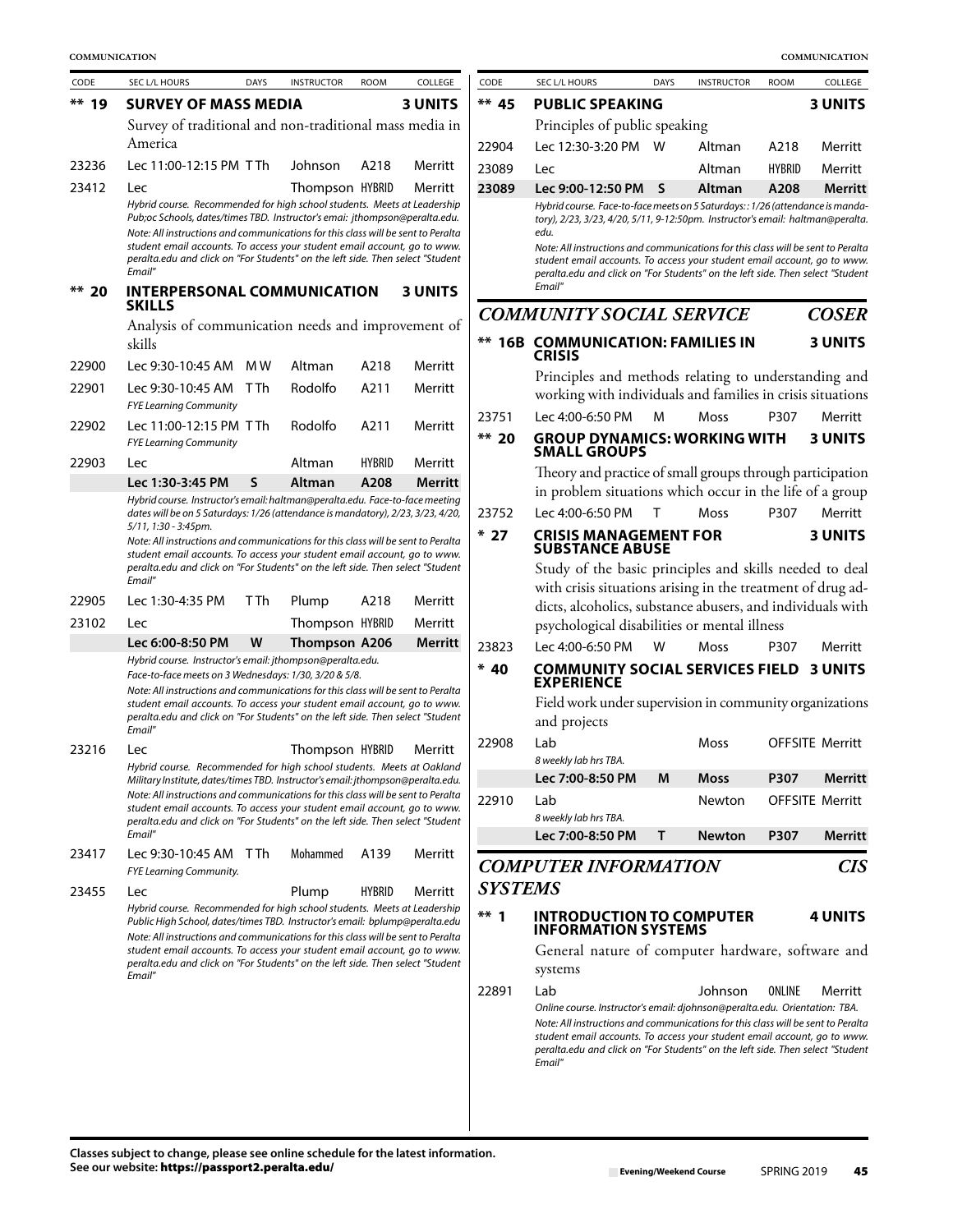| <b>COMMUNICATION</b>                                                                                                       |                                                                                                                                                                                                                                                                                                                                                                               |      |                              |                   |                |         |                                                                                                                                                                                                                                                                                                                                                                                                                                                           |                 |        | COMMUNITY SOCIAL SERVICE |
|----------------------------------------------------------------------------------------------------------------------------|-------------------------------------------------------------------------------------------------------------------------------------------------------------------------------------------------------------------------------------------------------------------------------------------------------------------------------------------------------------------------------|------|------------------------------|-------------------|----------------|---------|-----------------------------------------------------------------------------------------------------------------------------------------------------------------------------------------------------------------------------------------------------------------------------------------------------------------------------------------------------------------------------------------------------------------------------------------------------------|-----------------|--------|--------------------------|
| COLLEGE<br>SEC L/L HOURS<br><b>DAYS</b><br><b>INSTRUCTOR</b><br><b>ROOM</b><br>CODE<br>Johnson<br>ONLINE<br>Merritt<br>Lec |                                                                                                                                                                                                                                                                                                                                                                               | CODE | SEC L/L HOURS<br><b>DAYS</b> | <b>INSTRUCTOR</b> | <b>ROOM</b>    | COLLEGE |                                                                                                                                                                                                                                                                                                                                                                                                                                                           |                 |        |                          |
|                                                                                                                            |                                                                                                                                                                                                                                                                                                                                                                               |      |                              |                   |                | $*7$    | <b>CONTROL STRUCTURES AND</b>                                                                                                                                                                                                                                                                                                                                                                                                                             |                 |        | <b>4 UNITS</b>           |
| 22899                                                                                                                      | Lab 3:00-4:15 PM                                                                                                                                                                                                                                                                                                                                                              | M W  | Bell                         | P103              | Merritt        |         | <b>OBJECTS</b>                                                                                                                                                                                                                                                                                                                                                                                                                                            |                 |        |                          |
|                                                                                                                            | Lec 1:30-2:45 PM                                                                                                                                                                                                                                                                                                                                                              | M W  | Bell                         | P103              | Merritt        |         | Introduction to computer programming                                                                                                                                                                                                                                                                                                                                                                                                                      |                 |        |                          |
| 23125                                                                                                                      | Lab<br>Hybrid course. Lec meets on campus face-2-face; Lab is online. Instructor's<br>email: crogers@peralta.edu.<br>Note: All instructions and communications for this class will be sent to Peralta<br>student email accounts. To access your student email account, go to www.<br>peralta.edu and click on "For Students" on the left side. Then select "Student<br>Email" |      | Rogers                       | ONLINE            | Merritt        | 24002   | Lab<br>Online course. Lec meets face-to-face; Lab is online. Instructor's email: court-<br>neybrown@peralta.edu.<br>Web Site: https://sites.google.com/mail.ccsf.edu/prof-courtney-brown/home<br>Note: All instructions and communications for this class will be sent to Peralta<br>student email accounts. To access your student email account, go to www.<br>peralta.edu and click on "For Students" on the left side. Then select "Student<br>Email" | <b>Brown</b>    | ONLINE | Merritt                  |
|                                                                                                                            | Lec 10:00-11:15 AM MW                                                                                                                                                                                                                                                                                                                                                         |      | Rogers                       | P <sub>103</sub>  | Merritt        |         | Lec                                                                                                                                                                                                                                                                                                                                                                                                                                                       | Brown           | ONLINE | Merritt                  |
| 23374                                                                                                                      | Lab<br>Online course. Instructors' email: crogers@peralta.edu & ebell@peralta.edu.                                                                                                                                                                                                                                                                                            |      | Bell                         | ONLINE            | Merritt        | $**$ 33 | <b>SOFTWARE ARCHITECTURES AND</b><br><b>ALGORITHMS</b>                                                                                                                                                                                                                                                                                                                                                                                                    |                 |        | <b>4 UNITS</b>           |
|                                                                                                                            | Orientation: TBA.<br>Note: All instructions and communications for this class will be sent to Peralta<br>student email accounts. To access your student email account, go to www.                                                                                                                                                                                             |      |                              |                   |                |         | Design and development of large programs<br>PR: CIS 6                                                                                                                                                                                                                                                                                                                                                                                                     |                 |        |                          |
|                                                                                                                            | peralta.edu and click on "For Students" on the left side. Then select "Student<br>Email"                                                                                                                                                                                                                                                                                      |      |                              |                   |                | 23999   | Lab                                                                                                                                                                                                                                                                                                                                                                                                                                                       | Brown           | ONLINE | Merritt                  |
|                                                                                                                            | Lec                                                                                                                                                                                                                                                                                                                                                                           |      | Bell                         | ONLINE            | Merritt        |         | Hybrid course. Lec meets face-to-face; Lab is online. Instructor's email: court-<br>neybrown@peralta.edu.                                                                                                                                                                                                                                                                                                                                                 |                 |        |                          |
| ** 5                                                                                                                       | <b>INTRODUCTION TO COMPUTER</b><br><b>SCIENCE</b>                                                                                                                                                                                                                                                                                                                             |      |                              |                   | <b>5 UNITS</b> |         | Web Site: https://sites.google.com/mail.ccsf.edu/prof-courtney-brown/home<br>Note: All instructions and communications for this class will be sent to Peralta<br>student email accounts. To access your student email account, go to www.                                                                                                                                                                                                                 |                 |        |                          |
|                                                                                                                            | Introduction to computer science                                                                                                                                                                                                                                                                                                                                              |      |                              |                   |                |         | peralta.edu and click on "For Students" on the left side. Then select "Student<br>Email"                                                                                                                                                                                                                                                                                                                                                                  |                 |        |                          |
| 22893                                                                                                                      | Lab                                                                                                                                                                                                                                                                                                                                                                           |      | <b>Brooks</b>                | ONLINE            | Merritt        |         | Lec 1:30-4:20 PM<br>T                                                                                                                                                                                                                                                                                                                                                                                                                                     | Brown           | P103   | Merritt                  |
|                                                                                                                            | Online course. Instructor's email: bdbrooks@peralta.edu. Orientation: TBA.<br>Note: All instructions and communications for this class will be sent to Peralta                                                                                                                                                                                                                |      |                              |                   |                | $* 40$  | <b>DATABASE MANAGEMENT</b>                                                                                                                                                                                                                                                                                                                                                                                                                                |                 |        | <b>4 UNITS</b>           |
|                                                                                                                            | student email accounts. To access your student email account, go to www.<br>peralta.edu and click on "For Students" on the left side. Then select "Student<br>Email"                                                                                                                                                                                                          |      |                              |                   |                |         | Design, implementation, and maintenance of databases                                                                                                                                                                                                                                                                                                                                                                                                      |                 |        |                          |
|                                                                                                                            | Lec                                                                                                                                                                                                                                                                                                                                                                           |      | <b>Brooks</b>                | ONLINE            | Merritt        | 23263   | Lab<br>Online course. Instructor's email: mhanrahan@peralta.edu. Orientation: TBA.                                                                                                                                                                                                                                                                                                                                                                        | Hanrahan ONLINE |        | Merritt                  |
| 23997                                                                                                                      | Lab<br>Hybrid course. Lec meets face-to-face; Lab is online. Instructor's email: TBA<br>Note: All instructions and communications for this class will be sent to Peralta<br>student email accounts. To access your student email account, go to www.<br>peralta.edu and click on "For Students" on the left side. Then select "Student                                        |      | Staff                        | ONLINE            | Merritt        |         | Note: All instructions and communications for this class will be sent to Peralta<br>student email accounts. To access your student email account, go to www.<br>peralta.edu and click on "For Students" on the left side. Then select "Student<br>Email"<br><b>Lec</b>                                                                                                                                                                                    | Hanrahan ONLINE |        | Merritt                  |
|                                                                                                                            | Email"<br>Lec 9:30-11:20 AM MW                                                                                                                                                                                                                                                                                                                                                |      | Staff                        | S <sub>106</sub>  | Merritt        | $* 42$  | <b>SPREADSHEET APPLICATIONS</b>                                                                                                                                                                                                                                                                                                                                                                                                                           |                 |        | <b>4 UNITS</b>           |
| $*** 6$                                                                                                                    | <b>INTRODUCTION TO COMPUTER<br/>PROGRAMMING</b>                                                                                                                                                                                                                                                                                                                               |      |                              |                   | <b>5 UNITS</b> |         | Principles of electronic spreadsheets using features avail-<br>able with current popular spreadsheet software                                                                                                                                                                                                                                                                                                                                             |                 |        |                          |
|                                                                                                                            | Introduction to computer programming                                                                                                                                                                                                                                                                                                                                          |      |                              |                   |                | 23094   | Lab                                                                                                                                                                                                                                                                                                                                                                                                                                                       | Hanrahan ONLINE |        | Merritt                  |
| 23202                                                                                                                      | Lab<br>online course. Instructor's email: courtneybrown@peralta.edu. Orientation:<br>TBA.<br>Note: All instructions and communications for this class will be sent to Peralta<br>student email accounts. To access your student email account, go to www.                                                                                                                     |      | Brown                        | ONLINE            | Merritt        |         | Online course. Instructor's email: mhanrahan@peralta.edu. Orientation: TBA.<br>Note: All instructions and communications for this class will be sent to Peralta<br>student email accounts. To access your student email account, go to www.<br>peralta.edu and click on "For Students" on the left side. Then select "Student<br>Email"                                                                                                                   |                 |        |                          |
|                                                                                                                            | peralta.edu and click on "For Students" on the left side. Then select "Student                                                                                                                                                                                                                                                                                                |      |                              |                   |                |         | Lec                                                                                                                                                                                                                                                                                                                                                                                                                                                       | Hanrahan ONLINE |        | Merritt                  |
|                                                                                                                            | Email"<br>Lec                                                                                                                                                                                                                                                                                                                                                                 |      | Brown                        | ONLINE            | Merritt        | $*51$   | <b>INTRODUCTION TO INFORMATION</b><br><b>TECHNOLOGY PROJECT</b><br><b>MANAGEMENT</b>                                                                                                                                                                                                                                                                                                                                                                      |                 |        | <b>4 UNITS</b>           |
| 23204                                                                                                                      | Lab                                                                                                                                                                                                                                                                                                                                                                           |      | Kennedy                      | ONLINE            | Merritt        |         | Project management fundamentals for technology devel-                                                                                                                                                                                                                                                                                                                                                                                                     |                 |        |                          |
|                                                                                                                            | Hybrid course. Lec meets face-to-face; Lab is online. Instructor's email: jken-<br>nedy@peralta.edu. Orientation: TBA.                                                                                                                                                                                                                                                        |      |                              |                   |                |         | opment and mplementation                                                                                                                                                                                                                                                                                                                                                                                                                                  |                 |        |                          |
|                                                                                                                            | Note: All instructions and communications for this class will be sent to Peralta<br>student email accounts. To access your student email account, go to www.<br>peralta.edu and click on "For Students" on the left side. Then select "Student<br>Email"                                                                                                                      |      |                              |                   |                | 23329   | Lab<br>02/11/2019-05/24/2019 Online course. Instructors' email: mvarnado@peralta.<br>edu. Orientation: TBA<br>Note: All instructions and communications for this class will be sent to Peralta                                                                                                                                                                                                                                                            | Varnado         | ONLINE | Merritt                  |
|                                                                                                                            | Lec 3:30-5:20 PM                                                                                                                                                                                                                                                                                                                                                              | M W  | Kennedy                      | P <sub>203</sub>  | Merritt        |         | student email accounts. To access your student email account, go to www.<br>peralta.edu and click on "For Students" on the left side. Then select "Student<br>Email"                                                                                                                                                                                                                                                                                      |                 |        |                          |
|                                                                                                                            |                                                                                                                                                                                                                                                                                                                                                                               |      |                              |                   |                |         | Lec<br>02/11/2019 - 05/24/2019                                                                                                                                                                                                                                                                                                                                                                                                                            | Varnado         | ONLINE | Merritt                  |

| CODE  | <b>SEC L/L HOURS</b>                                                                                                                                                                                                                                                                                                                                                                                                                               | <b>DAYS</b> | <b>INSTRUCTOR</b> | <b>ROOM</b>      | COLLEGE        |
|-------|----------------------------------------------------------------------------------------------------------------------------------------------------------------------------------------------------------------------------------------------------------------------------------------------------------------------------------------------------------------------------------------------------------------------------------------------------|-------------|-------------------|------------------|----------------|
| $*7$  | <b>CONTROL STRUCTURES AND</b><br>OBJECTS                                                                                                                                                                                                                                                                                                                                                                                                           |             |                   |                  | <b>4 UNITS</b> |
|       | Introduction to computer programming                                                                                                                                                                                                                                                                                                                                                                                                               |             |                   |                  |                |
| 24002 | Lab                                                                                                                                                                                                                                                                                                                                                                                                                                                |             | Brown             | ONLINE           | Merritt        |
|       | Online course. Lec meets face-to-face; Lab is online. Instructor's email: court-<br>neybrown@peralta.edu.<br>Web Site: https://sites.google.com/mail.ccsf.edu/prof-courtney-brown/home<br>Note: All instructions and communications for this class will be sent to Peralta<br>student email accounts. To access your student email account, go to www.<br>peralta.edu and click on "For Students" on the left side. Then select "Student<br>Email" |             |                   |                  |                |
|       | Lec                                                                                                                                                                                                                                                                                                                                                                                                                                                |             | Brown             | <b>ONI INF</b>   | Merritt        |
| ** 33 | <b>SOFTWARE ARCHITECTURES AND</b><br>ALGORITHMS                                                                                                                                                                                                                                                                                                                                                                                                    |             |                   |                  | <b>4 UNITS</b> |
|       | Design and development of large programs<br>PR: CIS 6                                                                                                                                                                                                                                                                                                                                                                                              |             |                   |                  |                |
| 23999 | Lab                                                                                                                                                                                                                                                                                                                                                                                                                                                |             | Brown             | ONI INF          | Merritt        |
|       | Hybrid course. Lec meets face-to-face; Lab is online. Instructor's email: court-                                                                                                                                                                                                                                                                                                                                                                   |             |                   |                  |                |
|       | neybrown@peralta.edu.<br>Web Site: https://sites.google.com/mail.ccsf.edu/prof-courtney-brown/home<br>Note: All instructions and communications for this class will be sent to Peralta<br>student email accounts. To access your student email account, go to www.<br>peralta.edu and click on "For Students" on the left side. Then select "Student<br>Email"                                                                                     |             |                   |                  |                |
|       | Lec 1:30-4:20 PM                                                                                                                                                                                                                                                                                                                                                                                                                                   | т           | Brown             | P <sub>103</sub> | Merritt        |
| * 40  | <b>DATABASE MANAGEMENT</b>                                                                                                                                                                                                                                                                                                                                                                                                                         |             |                   |                  | <b>4 UNITS</b> |
|       | Design, implementation, and maintenance of databases                                                                                                                                                                                                                                                                                                                                                                                               |             |                   |                  |                |
| 23263 | Lab                                                                                                                                                                                                                                                                                                                                                                                                                                                |             | Hanrahan          | ONLINE           | Merritt        |
|       | Online course. Instructor's email: mhanrahan@peralta.edu. Orientation: TBA.<br>Note: All instructions and communications for this class will be sent to Peralta<br>student email accounts. To access your student email account, go to www.<br>peralta.edu and click on "For Students" on the left side. Then select "Student<br>Email"                                                                                                            |             |                   |                  |                |
|       | Lec                                                                                                                                                                                                                                                                                                                                                                                                                                                |             | Hanrahan          | ONLINE           | Merritt        |
| * 47  | <b>SPREADSHEET APPLICATIONS</b>                                                                                                                                                                                                                                                                                                                                                                                                                    |             |                   |                  | 4 UNITS        |
|       | Principles of electronic spreadsheets using features avail-                                                                                                                                                                                                                                                                                                                                                                                        |             |                   |                  |                |
|       | able with current popular spreadsheet software                                                                                                                                                                                                                                                                                                                                                                                                     |             |                   |                  |                |
| 23094 | Lab<br>Online course. Instructor's email: mhanrahan@peralta.edu. Orientation: TBA.<br>Note: All instructions and communications for this class will be sent to Peralta<br>student email accounts. To access your student email account, go to www.<br>peralta.edu and click on "For Students" on the left side. Then select "Student<br>Email"                                                                                                     |             | Hanrahan          | ONLINE           | Merritt        |
|       | Lec                                                                                                                                                                                                                                                                                                                                                                                                                                                |             | Hanrahan          | ONLINE           | Merritt        |
| * 51  | <b>INTRODUCTION TO INFORMATION</b><br><b>TECHNOLOGY PROJECT</b><br>MANAGEMENT                                                                                                                                                                                                                                                                                                                                                                      |             |                   |                  | <b>4 UNITS</b> |
|       | Project management fundamentals for technology devel-<br>opment and mplementation                                                                                                                                                                                                                                                                                                                                                                  |             |                   |                  |                |
| 23329 | Lab                                                                                                                                                                                                                                                                                                                                                                                                                                                |             | Varnado           | ONLINE           | Merritt        |
|       | 02/11/2019-05/24/2019 Online course. Instructors' email: mvarnado@peralta.<br>edu. Orientation: TBA<br>Note: All instructions and communications for this class will be sent to Peralta                                                                                                                                                                                                                                                            |             |                   |                  |                |
|       | student email accounts. To access your student email account, go to www.<br>peralta.edu and click on "For Students" on the left side. Then select "Student<br>Email"                                                                                                                                                                                                                                                                               |             |                   |                  |                |
|       | Lec                                                                                                                                                                                                                                                                                                                                                                                                                                                |             | Varnado           | ONLINE           | Merritt        |

46 SPRING 2019

**Classes subject to change, please see online schedule for the latest information. Evening/Weekend Course See our website:** https://passport2.peralta.edu/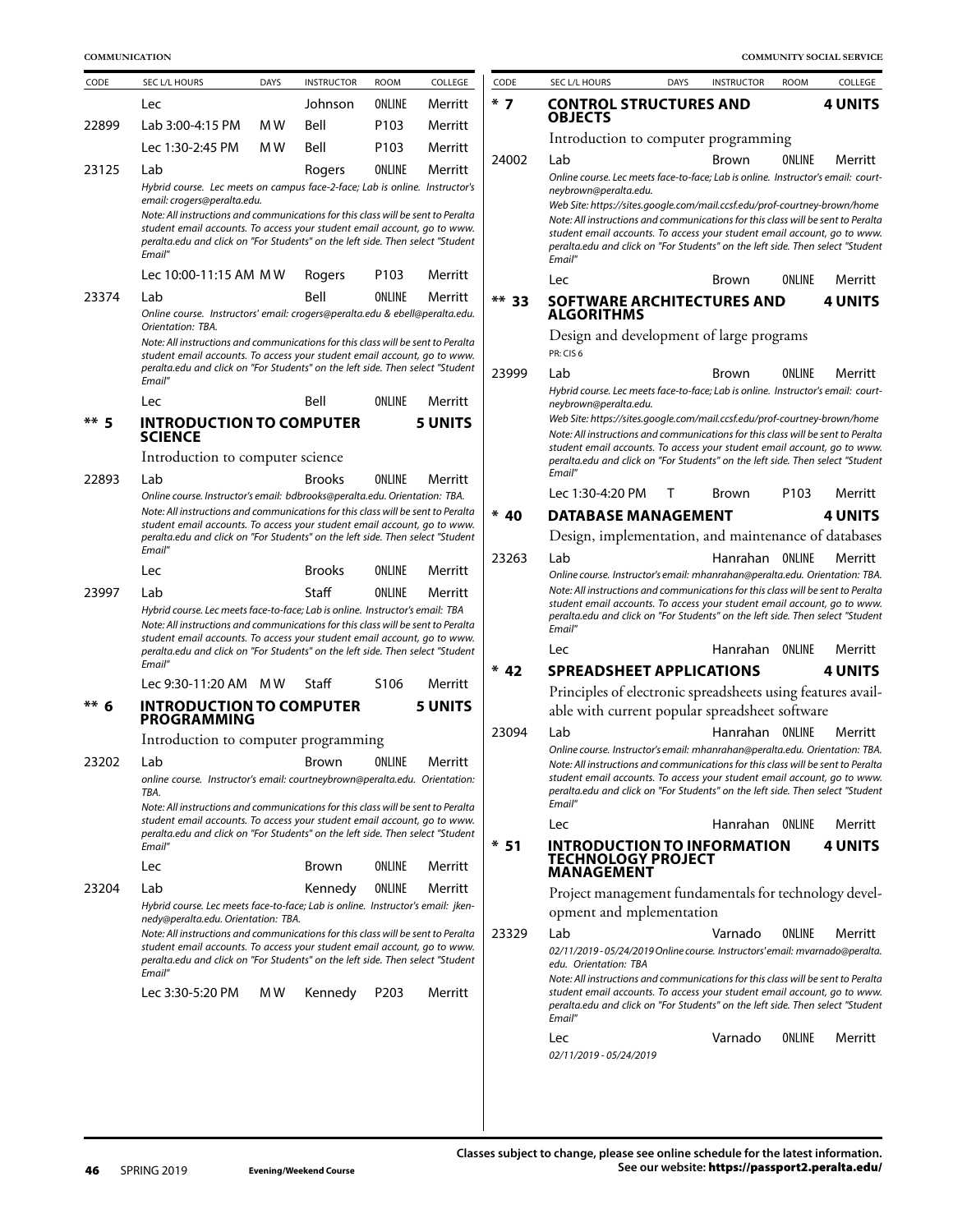| CODE   | SEC L/L HOURS                                                                                                                                                        | <b>DAYS</b> | <b>INSTRUCTOR</b> | <b>ROOM</b>      | COLLEGE        | CODE  | SEC L/L HOURS                                                                                                                                                | <b>DAYS</b>  | <b>INSTRUCTOR</b> | <b>ROOM</b>      | COLLEGE        |
|--------|----------------------------------------------------------------------------------------------------------------------------------------------------------------------|-------------|-------------------|------------------|----------------|-------|--------------------------------------------------------------------------------------------------------------------------------------------------------------|--------------|-------------------|------------------|----------------|
| $* 54$ | IT SECURITY GOALS, STRATEGY,<br>POLICY, AND LEADERSHIP                                                                                                               |             |                   |                  | <b>3 UNITS</b> | $*71$ | <b>INTRODUCTION TO INFORMATION</b><br><b>SYSTEMS SECURITY</b>                                                                                                |              |                   |                  | <b>3 UNITS</b> |
|        | Business and management aspects of information security                                                                                                              |             |                   |                  |                |       | Fundamental principles of Information Technology,                                                                                                            |              |                   |                  |                |
| 23463  | Lec 8:30-11:45 AM F                                                                                                                                                  |             | Egan              | P111             | Merritt        |       | Security and Risk management<br>CO: CIS 1 OR CIS 5                                                                                                           |              |                   |                  |                |
|        | Lec 12:30-4:20 PM F                                                                                                                                                  |             | Egan              | P111             | Merritt        |       |                                                                                                                                                              |              |                   |                  |                |
| 55     | 03/29/2019 - 05/24/2019<br><b>HACKER TECHNIQUES, EXPLOITS &amp;</b>                                                                                                  |             |                   |                  | <b>3 UNITS</b> | 23376 | Lab<br>01/25/2019 - 03/08/2019 Hybrid course. Lec meets face-to-face. All labs are                                                                           |              | Okonmah ONLINE    |                  | Merritt        |
|        | <b>INCIDENT HANDLING</b>                                                                                                                                             |             |                   |                  |                |       | TBA - virtual online using NETLAB.<br>Note: All instructions and communications for this class will be sent to Peralta                                       |              |                   |                  |                |
|        | Cutting-edge insidious attack vectors                                                                                                                                |             |                   |                  |                |       | student email accounts. To access your student email account, go to www.                                                                                     |              |                   |                  |                |
| 23215  | Lab                                                                                                                                                                  |             | Mather            | ONLINE           | Merritt        |       | peralta.edu and click on "For Students" on the left side. Then select "Student<br>Email"                                                                     |              |                   |                  |                |
|        | 01/25/2019 - 03/08/2019 Hybrid course. Lec meets face-to-face. All labs are                                                                                          |             |                   |                  |                |       | Lec 9:00-2:50 PM                                                                                                                                             | F            | <b>Brooks</b>     | P111             | Merritt        |
|        | TBA - virtual online using NETLAB.<br>Note: All instructions and communications for this class will be sent to Peralta                                               |             |                   |                  |                |       | 01/25/2019 - 03/08/2019                                                                                                                                      |              |                   |                  |                |
|        | student email accounts. To access your student email account, go to www.<br>peralta.edu and click on "For Students" on the left side. Then select "Student<br>Email" |             |                   |                  |                | $*72$ | <b>SYSTEMS AND NETWORK</b><br><b>ADMINISTRATION</b>                                                                                                          |              |                   |                  | <b>3 UNITS</b> |
|        | Lec 9:00-2:50 PM                                                                                                                                                     | F           | Mather            | P218             | Merritt        |       | Design, development and support of server hardware and                                                                                                       |              |                   |                  |                |
|        | 01/25/2019 - 03/08/2019                                                                                                                                              |             |                   |                  |                |       | software technologies<br>CO: CIS 1 OR CIS 5                                                                                                                  |              |                   |                  |                |
| $* 57$ | <b>WEB APPLICATION PEN TESTING</b>                                                                                                                                   |             |                   |                  | <b>3 UNITS</b> | 23296 | Lab                                                                                                                                                          |              | Yardeni           | ONLINE           | Merritt        |
|        | <b>Ethical Hacking</b>                                                                                                                                               |             |                   |                  |                |       | 03/29/2019 - 05/10/2019 Hybrid course. Lec meets face-to-face. All labs are                                                                                  |              |                   |                  |                |
| 23208  | Lab                                                                                                                                                                  |             | Hengels           | ONLINE           | Merritt        |       | TBA - virtual online using NETLAB.                                                                                                                           |              |                   |                  |                |
|        | 01/25/2019 - 03/08/2019 Hybrid course. Lec meets face-to-face. All labs are<br>TBA - virtual online using NETLAB.                                                    |             |                   |                  |                |       | Note: All instructions and communications for this class will be sent to Peralta<br>student email accounts. To access your student email account, go to www. |              |                   |                  |                |
|        | Note: All instructions and communications for this class will be sent to Peralta                                                                                     |             |                   |                  |                |       | peralta.edu and click on "For Students" on the left side. Then select "Student<br>Email"                                                                     |              |                   |                  |                |
|        | student email accounts. To access your student email account, go to www.<br>peralta.edu and click on "For Students" on the left side. Then select "Student<br>Email" |             |                   |                  |                |       | Lec 9:00-2:50 PM<br>03/29/2019 - 05/10/2019                                                                                                                  | F            | Yardeni           | P <sub>103</sub> | Merritt        |
|        | Lec 9:00-2:50 PM                                                                                                                                                     | F           | Hengels           | P <sub>107</sub> | Merritt        | 205   | <b>COMPUTER LITERACY</b>                                                                                                                                     |              |                   |                  | <b>1 UNIT</b>  |
|        | 01/25/2019 - 03/08/2019                                                                                                                                              |             |                   |                  |                |       | Introduction to computers and information technology                                                                                                         |              |                   |                  |                |
| $*58$  | <b>HACKER GUARD - BASELINE</b><br>TRAINING FOR IT ADMINISTRATORS                                                                                                     |             |                   |                  | <b>3 UNITS</b> |       | for people with no background in nor knowledge of                                                                                                            |              |                   |                  |                |
|        | AND                                                                                                                                                                  |             |                   |                  |                |       | computers                                                                                                                                                    |              |                   |                  |                |
|        | <b>OPERATIONS</b>                                                                                                                                                    |             |                   |                  |                | 22895 | Lab                                                                                                                                                          |              | Chan              | ONLINE           | Merritt        |
|        | Security training for systems and network operations staff                                                                                                           |             |                   |                  |                |       | Online course. Credit by Exam. Instructor's email: ychan@peralta.edu. Orienta-                                                                               |              |                   |                  |                |
| 23183  | Lab<br>01/25/2019 - 03/08/2019 Hybrid course. Lec meets face-to-face. All labs are                                                                                   |             | Staff             | <b>ONLINE</b>    | Merritt        |       | tion: TBA.<br>Note: All instructions and communications for this class will be sent to Peralta                                                               |              |                   |                  |                |
|        | TBA - virtual online using NETLAB.                                                                                                                                   |             |                   |                  |                |       | student email accounts. To access your student email account, go to www.<br>peralta.edu and click on "For Students" on the left side. Then select "Student   |              |                   |                  |                |
|        | Note: All instructions and communications for this class will be sent to Peralta<br>student email accounts. To access your student email account, go to www.         |             |                   |                  |                |       | Email"                                                                                                                                                       |              |                   |                  |                |
|        | peralta.edu and click on "For Students" on the left side. Then select "Student                                                                                       |             |                   |                  |                |       | Lec                                                                                                                                                          |              | Chan              | ONLINE           | Merritt        |
|        | Email"                                                                                                                                                               |             |                   |                  |                | 22897 | Lab 2:45-4:20 PM                                                                                                                                             | Th           | Weston            | P218             | Merritt        |
|        | Lec 9:00-2:50 PM<br>01/25/2019 - 03/08/2019                                                                                                                          | F           | Rogers            | P103             | Merritt        |       | 01/31/2019 - 03/21/2019                                                                                                                                      |              |                   |                  |                |
| 60     | <b>COMPUTER FORENSICS</b>                                                                                                                                            |             |                   |                  | <b>3 UNITS</b> |       | Lec 1:00-2:35 PM                                                                                                                                             | Th           | Weston            | P218             | Merritt        |
|        | <b>FUNDAMENTALS</b>                                                                                                                                                  |             |                   |                  |                |       | 01/31/2019 - 03/21/2019                                                                                                                                      |              |                   |                  |                |
|        | Overview of computer forensics                                                                                                                                       |             |                   |                  |                | 23151 | Lab<br>02/25/2019 - 04/22/2019 Online course. Instructor's email: kbridges@peralta.                                                                          |              | <b>Bridges</b>    | ONLINE           | Merritt        |
| 23294  | Lab                                                                                                                                                                  |             | Staff             | ONLINE           | Merritt        |       | edu. Orientation: TBA.                                                                                                                                       |              |                   |                  |                |
|        | 03/29/2019 - 05/10/2019 Hybrid course. Lec meets face-to-face. All labs are<br>TBA - virtual online using NETLAB.                                                    |             |                   |                  |                |       | Note: All instructions and communications for this class will be sent to Peralta<br>student email accounts. To access your student email account, go to www. |              |                   |                  |                |
|        | Note: All instructions and communications for this class will be sent to Peralta                                                                                     |             |                   |                  |                |       | peralta.edu and click on "For Students" on the left side. Then select "Student                                                                               |              |                   |                  |                |
|        | student email accounts. To access your student email account, go to www.<br>peralta.edu and click on "For Students" on the left side. Then select "Student           |             |                   |                  |                |       | Email"                                                                                                                                                       |              |                   |                  |                |
|        | Email"                                                                                                                                                               |             |                   |                  |                |       | Lec<br>02/25/2019 - 04/22/2019                                                                                                                               |              | <b>Bridges</b>    | ONLINE           | Merritt        |
|        | Lec 9:00-2:50 PM                                                                                                                                                     | F           | Staff             | P218             | Merritt        | 23265 | Lab 11:30-1:20 PM                                                                                                                                            | <sub>S</sub> | Weston            | P218             | Merritt        |
|        | 03/29/2019 - 05/10/2019                                                                                                                                              |             |                   |                  |                |       | Lec 9:30-11:20 AM                                                                                                                                            | <sub>S</sub> | Weston            | P218             | Merritt        |
|        |                                                                                                                                                                      |             |                   |                  |                |       | 02/09/2019 - 03/30/2019                                                                                                                                      |              |                   |                  |                |
|        |                                                                                                                                                                      |             |                   |                  |                |       |                                                                                                                                                              |              |                   |                  |                |
|        |                                                                                                                                                                      |             |                   |                  |                |       |                                                                                                                                                              |              |                   |                  |                |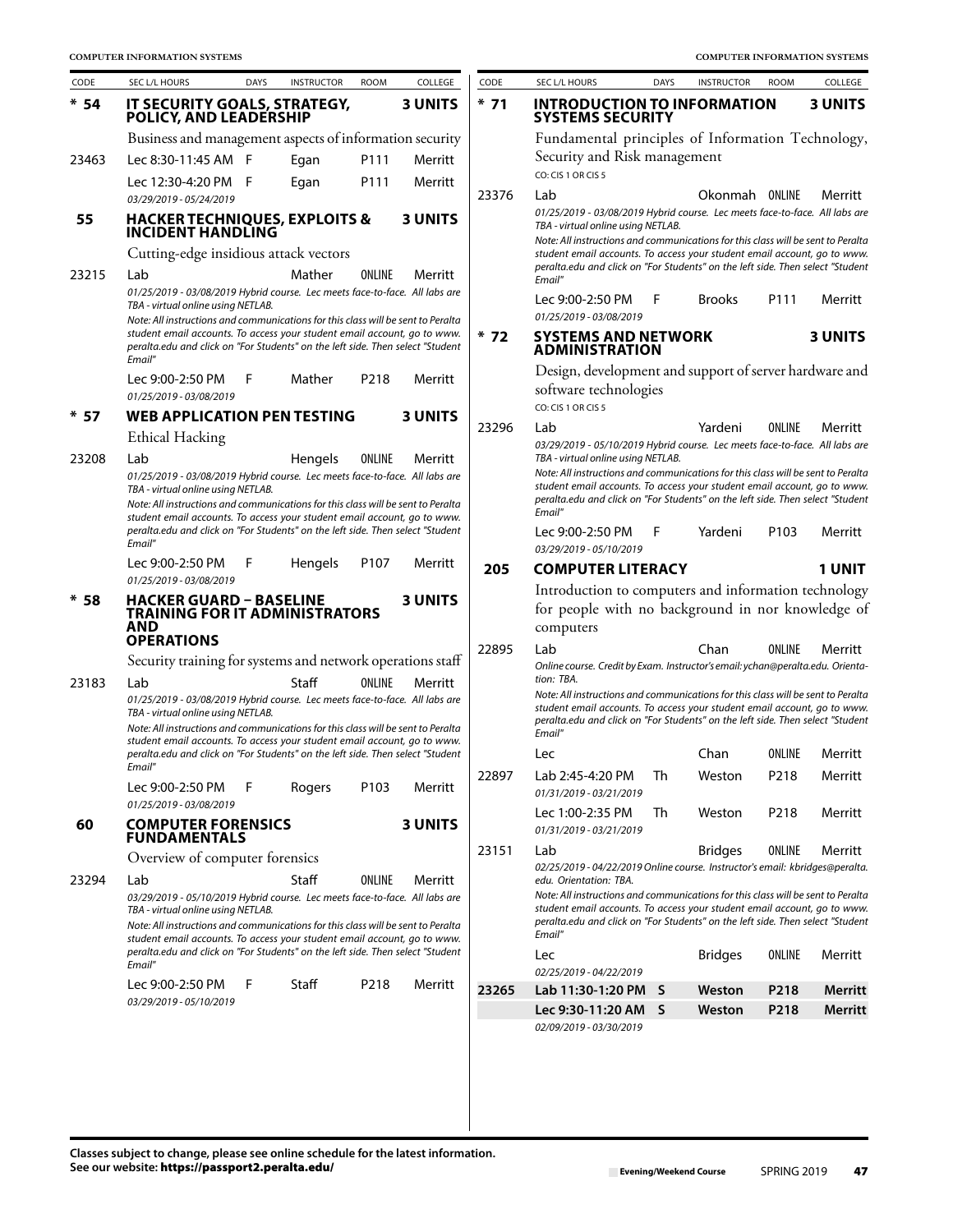| CODE    | SEC L/L HOURS                                                                                                                                                          | <b>DAYS</b> | <b>INSTRUCTOR</b> | <b>ROOM</b>      | COLLEGE                | CODE    | SEC L/L HOURS                                                                                                                                                          | <b>DAYS</b> | <b>INSTRUCTOR</b> | <b>ROOM</b>       | COLLEGE        |
|---------|------------------------------------------------------------------------------------------------------------------------------------------------------------------------|-------------|-------------------|------------------|------------------------|---------|------------------------------------------------------------------------------------------------------------------------------------------------------------------------|-------------|-------------------|-------------------|----------------|
|         | <b>COOPERATIVE WORK</b>                                                                                                                                                |             |                   |                  | <b>COPED</b>           | 23357   | Lec 11:00-12:15 PM TTh                                                                                                                                                 |             | Perez Flores R028 |                   | Merritt        |
|         | <b>EXPERIENCE EDUCATION</b>                                                                                                                                            |             |                   |                  |                        |         | This counseling class is part of the First Year Experience (FYE IMPACT) program,<br>in order to enroll in this class, you MUST also enroll in Comm 20, class code TBA, |             |                   |                   |                |
|         |                                                                                                                                                                        |             |                   |                  |                        |         | and join the FYE IMPACT program. Please contact the program coordinator Rosa                                                                                           |             |                   |                   |                |
| $* 469$ | <b>OCCUPATIONAL WORK EXPERIENCE</b><br>IN SECURITY ADMINISTRATION                                                                                                      |             |                   |                  | <b>3 UNITS</b>         |         | S. Perez if you have any questions. e-mail: rperezflores@peralta.edu or phone#<br>510-334-3520.                                                                        |             |                   |                   |                |
|         | Work experience course of supervised employment is                                                                                                                     |             |                   |                  |                        | 23395   | Lec 11:00-12:50 PM TTh                                                                                                                                                 |             | Zielke            | P <sub>208</sub>  | Merritt        |
|         | designed to assist students to acquire career awareness,                                                                                                               |             |                   |                  |                        |         | 02/05/2019 - 05/23/2019 FYE Learning Community. This counseling class is                                                                                               |             |                   |                   |                |
|         | work habits, attitudes and skills related to the student's                                                                                                             |             |                   |                  |                        |         | part of the First Year Experience (FYE IMPACT) program, in order to enroll in<br>this class, you MUST also enroll in Comm 20, class code TBA and join the FYE          |             |                   |                   |                |
|         | college major                                                                                                                                                          |             |                   |                  |                        |         | IMPACT program. Please contact the program coordinator Rosa S. Perez if you                                                                                            |             |                   |                   |                |
| 23181   | Lec                                                                                                                                                                    |             | Black             |                  | <b>OFFSITE Merritt</b> | $**$ 57 | have any questions. e-mail: rperezflores@peralta.edu or phone# 510-334-3520.<br><b>CAREER AND LIFE PLANNING</b>                                                        |             |                   |                   | <b>3 UNITS</b> |
|         | 02/12/2019 - 05/24/2019 3-unit. For information email Instructor at ablack@                                                                                            |             |                   |                  |                        |         | In-depth career and life planning                                                                                                                                      |             |                   |                   |                |
|         | peralta.edu or go to room P206A.                                                                                                                                       |             |                   |                  |                        |         |                                                                                                                                                                        |             |                   |                   |                |
|         | * 470F OCCUPATIONAL WORK EXPERIENCE<br>IN MEDICAL ASSISTING                                                                                                            |             |                   |                  | <b>2 UNITS</b>         | 23291   | Lec 12:00-1:50 PM<br>02/04/2019 - 05/22/2019                                                                                                                           | M W         | Ciddio            | P <sub>2</sub> 18 | Merritt        |
|         | Supervised employment providing opportunities to be-                                                                                                                   |             |                   |                  |                        | 203     | <b>DISABILITY AND ACADEMIC SUCCESS 3 UNITS</b>                                                                                                                         |             |                   |                   |                |
|         | come a productive, responsible individual and to extend                                                                                                                |             |                   |                  |                        |         | Disability and Success                                                                                                                                                 |             |                   |                   |                |
|         | learning in a chosen occupational field (Medical Assisting)                                                                                                            |             |                   |                  |                        | 24016   | Lec 1:30-2:45 PM                                                                                                                                                       | T Th        | Smith             | A100              | Merritt        |
|         | PREREQUISITE: HLTED 11                                                                                                                                                 |             |                   |                  |                        | 207C    | <b>CAREER EXPLORATION</b>                                                                                                                                              |             |                   |                   | <b>1 UNIT</b>  |
| 23227   | Lec                                                                                                                                                                    |             | Javier            |                  | <b>OFFSITE Merritt</b> |         | Job search skills                                                                                                                                                      |             |                   |                   |                |
|         | 2-unit. For more information email instructor at sjavier@peralta.edu.                                                                                                  |             |                   |                  |                        |         | Lec 12:00-1:50 PM                                                                                                                                                      |             |                   |                   |                |
|         | * 474A OCCUPATIONAL WORK EXPERIENCE<br><b>IN PARALEGAL STUDIES</b>                                                                                                     |             |                   |                  | <b>1 UNIT</b>          | 23149   | 03/04/2019 - 05/06/2019 Recommended for MEDAS students.                                                                                                                | M           | Cook-Greene       | S <sub>207</sub>  | Merritt        |
|         | Supervised employment providing opportunities to be-                                                                                                                   |             |                   |                  |                        | 221     | <b>PREPARING FOR COLLEGE/</b>                                                                                                                                          |             |                   |                   | <b>1 UNIT</b>  |
|         | come a productive, responsible individual and to extend                                                                                                                |             |                   |                  |                        |         | <b>UNVERSITY TRANSFER</b>                                                                                                                                              |             |                   |                   |                |
|         | learning in a chosen occupational field                                                                                                                                |             |                   |                  |                        |         | In-depth information and assistance with the transfer                                                                                                                  |             |                   |                   |                |
| 23228   | Lec                                                                                                                                                                    |             | Willis            |                  | <b>OFFSITE Merritt</b> |         | process to four-year colleges and universities                                                                                                                         |             |                   |                   |                |
|         | 02/11/2019-05/24/20191-unit. Contact lwillis@peralta.edu for further instruc-                                                                                          |             |                   |                  |                        | 22912   | Lec 9:30-10:20 AM W                                                                                                                                                    |             | Salceda           | P <sub>2</sub> 18 | Merritt        |
|         | tion/information. Orientation: 1/29, 6-8pm or 2/4, 6-8pm, room P218                                                                                                    |             |                   |                  |                        |         | Puente Program Learning Community. Students must register for ENGL 1A<br>(22922) and COUN 221 (22912). For information contact Jose Salceda at                         |             |                   |                   |                |
| 23229   | Lec<br>02/11/2019-05/24/20192-unit. Contact lwillis@peralta.edu for further instruc-                                                                                   |             | Willis            |                  | <b>OFFSITE Merritt</b> |         | jsalceda@peralta.edu.                                                                                                                                                  |             |                   |                   |                |
|         | tion/information. Orientation: 1/29, 6-8pm or 2/4, 6-8pm, room P218                                                                                                    |             |                   |                  |                        |         | <b>ECONOMICS</b>                                                                                                                                                       |             |                   |                   | <b>ECON</b>    |
| 476G    | <b>OCCUPATIONAL WORK EXPERIENCE</b><br>IN HISTOTECHNOLOGY                                                                                                              |             |                   |                  | <b>4 UNITS</b>         | $***$ 1 | <b>PRINCIPLES OF ECONOMICS (MACRO- 3 UNITS</b>                                                                                                                         |             |                   |                   |                |
|         | Supervised employment opportunities                                                                                                                                    |             |                   |                  |                        |         | <b>ECONOMICS</b>                                                                                                                                                       |             |                   |                   |                |
| 23192   | Lab                                                                                                                                                                    |             |                   |                  | <b>OFFSITE Merritt</b> |         | Introductory economic concepts                                                                                                                                         |             |                   |                   |                |
|         | 4-unit. For more information email instructor at span@peralta.edu.                                                                                                     |             | Pan               |                  |                        |         | PREREQUISITE: MATH 203 OR 211D                                                                                                                                         |             |                   |                   |                |
|         |                                                                                                                                                                        |             |                   |                  |                        | 23385   | Lec 8:00-9:15 AM                                                                                                                                                       | M W         | Shahbazi          | P <sub>111</sub>  | Merritt        |
|         | <b>COUNSELING</b>                                                                                                                                                      |             |                   |                  | <b>COUN</b>            |         | <b>EDUCATIONAL TECHNOLOGY</b>                                                                                                                                          |             |                   |                   | <b>EDT</b>     |
| $** 24$ | <b>COLLEGE SUCCESS</b>                                                                                                                                                 |             |                   |                  | <b>3 UNITS</b>         |         |                                                                                                                                                                        |             |                   |                   |                |
|         | Identification and development of resources that facilitate                                                                                                            |             |                   |                  |                        | $*4$    | <b>DESIGNING CURRICULUM FOR</b><br><b>ONLINE INSTRUCTION</b>                                                                                                           |             |                   |                   | <b>3 UNITS</b> |
|         | college success                                                                                                                                                        |             |                   |                  |                        |         | Modification of the curriculum design process for online                                                                                                               |             |                   |                   |                |
| 22911   | Lec 12:00-1:35 PM<br>02/05/2019 - 05/23/2019                                                                                                                           | T Th        | Moy               | A215             | Merritt                |         | instruction                                                                                                                                                            |             |                   |                   |                |
| 23290   | Lec 12:00-1:15 PM                                                                                                                                                      | M W         | Ross              | R028             | Merritt                | 22914   | Lab<br>02/04/2019-03/18/2019 Online course. Instructor's email and orientation: TBA.                                                                                   |             | Staff             | ONLINE            | Merritt        |
|         | Recommended for Sankofa students.                                                                                                                                      |             |                   |                  |                        |         | Note: All instructions and communications for this class will be sent to Peralta                                                                                       |             |                   |                   |                |
| $*30$   | <b>PERSONAL GROWTH AND</b><br><b>DEVELOPMENT</b>                                                                                                                       |             |                   |                  | <b>3 UNITS</b>         |         | student email accounts. To access your student email account, go to www.<br>peralta.edu and click on "For Students" on the left side. Then select "Student<br>Email"   |             |                   |                   |                |
|         | Examination of the psycho-social dynamics of personal                                                                                                                  |             |                   |                  |                        |         | Lec                                                                                                                                                                    |             | Staff             | ONLINE            | Merritt        |
|         | growth                                                                                                                                                                 |             |                   |                  |                        |         | 02/04/2019 - 03/18/2019                                                                                                                                                |             |                   |                   |                |
| 23355   | Lec 11:00-12:15 PM MW                                                                                                                                                  |             | Devito            | P <sub>204</sub> | Merritt                |         |                                                                                                                                                                        |             |                   |                   |                |
| 23356   | Lec 9:30-10:45 AM T Th                                                                                                                                                 |             | Perez Flores R028 |                  | Merritt                |         |                                                                                                                                                                        |             |                   |                   |                |
|         | This counseling class is part of the First Year Experience (FYE IMPACT) program,<br>in order to enroll in this class, you MUST also enroll in Comm 20, class code TBA, |             |                   |                  |                        |         |                                                                                                                                                                        |             |                   |                   |                |
|         | and join the FYE IMPACT program. Please contact the program coordinator Rosa<br>S. Perez if you have any questions. e-mail: rperezflores@peralta.edu or phone#         |             |                   |                  |                        |         |                                                                                                                                                                        |             |                   |                   |                |
|         | 510-334-3520.                                                                                                                                                          |             |                   |                  |                        |         |                                                                                                                                                                        |             |                   |                   |                |
|         |                                                                                                                                                                        |             |                   |                  |                        |         |                                                                                                                                                                        |             |                   |                   |                |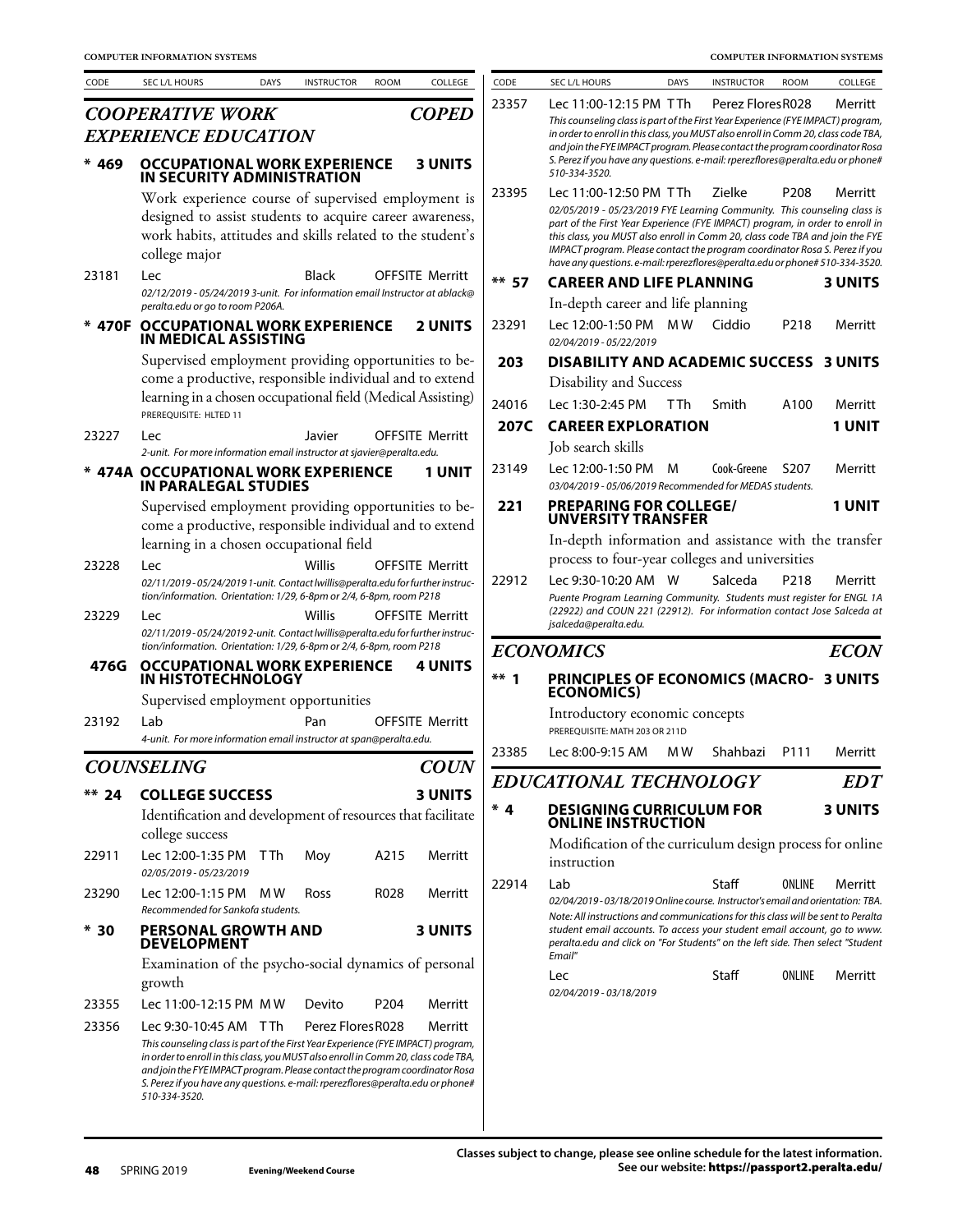| CODE           | SEC L/L HOURS                                                                                                                                                           | <b>DAYS</b>    | <b>INSTRUCTOR</b>         | <b>ROOM</b> | COLLEGE                | CODE    | SEC L/L HOURS                                                                                                                                                                                                                                         | <b>DAYS</b> | <b>INSTRUCTOR</b> | <b>ROOM</b> | COLLEGE        |
|----------------|-------------------------------------------------------------------------------------------------------------------------------------------------------------------------|----------------|---------------------------|-------------|------------------------|---------|-------------------------------------------------------------------------------------------------------------------------------------------------------------------------------------------------------------------------------------------------------|-------------|-------------------|-------------|----------------|
| $*5$           | <b>CREATING MULTIMEDIA FOR ONLINE</b>                                                                                                                                   |                |                           |             | <b>3 UNITS</b>         | 22920   | Lec 10:00-11:50 AM TTh                                                                                                                                                                                                                                |             | <b>Bennette</b>   | P218        | Merritt        |
|                | CLASSES                                                                                                                                                                 |                |                           |             |                        | 22921   | Lec 9:30-11:20 AM                                                                                                                                                                                                                                     | M W         | Johnson           | S331        | Merritt        |
|                | Creating multimedia content and objects for use in online                                                                                                               |                |                           |             |                        | 22922   | Lec 11:30-1:20 PM                                                                                                                                                                                                                                     | M W         | Nichols           | P203        | Merritt        |
| 22916          | course management systems<br>Lab                                                                                                                                        |                | Staff                     | ONLINE      | Merritt                |         | Puente Program Learning Community. Students must register for ENGL 1<br>(22922) and COUN 221 (22912). For information contact Jose Salceda of<br>jsalceda@peralta.edu.                                                                                |             |                   |             |                |
|                | 03/25/2019-05/13/2019 Online course. Instructor's email and orientation: TBA.<br>Note: All instructions and communications for this class will be sent to Peralta       |                |                           |             |                        | 22923   | Lec 6:00-9:50 PM                                                                                                                                                                                                                                      | M           | Goldweber A217    |             | <b>Merrit</b>  |
|                | student email accounts. To access your student email account, go to www.                                                                                                |                |                           |             |                        | 22935   | Lec                                                                                                                                                                                                                                                   |             | Ziff              | ONLINE      | Merritt        |
|                | peralta.edu and click on "For Students" on the left side. Then select "Student<br>Email"                                                                                |                |                           |             |                        |         | Online course. Instructor's email: gziff@peralta.edu. Orientation: TBA.                                                                                                                                                                               |             |                   |             |                |
|                | Lec<br>03/25/2019 - 05/13/2019                                                                                                                                          |                | Staff                     | ONLINE      | Merritt                |         | Note: All instructions and communications for this class will be sent to Perali<br>student email accounts. To access your student email account, go to wwi<br>peralta.edu and click on "For Students" on the left side. Then select "Studer           |             |                   |             |                |
|                | <b>EMERGENCY MEDICAL</b>                                                                                                                                                |                |                           |             | <b>EMT</b>             |         | Email"                                                                                                                                                                                                                                                |             |                   |             |                |
|                | <b>TECHNICIAN</b>                                                                                                                                                       |                |                           |             |                        | 23240   | Lec 1:30-3:20 PM                                                                                                                                                                                                                                      | M W         | Higinio           | A211        | Merritt        |
| 211            | <b>EMERGENCY MEDICAL TECHNICIAN-</b><br><b>BASIC</b>                                                                                                                    |                |                           |             | <b>6 UNITS</b>         | 23326   | Lec<br>02/11/2019 - 05/24/2019 Online course. Instructor's email: anichols@peralt<br>edu. Orientation: TBA.                                                                                                                                           |             | <b>Nichols</b>    | ONLINE      | Merritt        |
|                | EMT 211 (EMT Basic) is a full-semester long course<br>designed to prepare students for national certification<br>as an EMT-1. Students will learn a multitude of skills |                |                           |             |                        |         | Note: All instructions and communications for this class will be sent to Perali<br>student email accounts. To access your student email account, go to wwi<br>peralta.edu and click on "For Students" on the left side. Then select "Studer<br>Email" |             |                   |             |                |
|                | including patient assessment; spinal immobilization;                                                                                                                    |                |                           |             |                        | 23358   | Lec 8:00-9:50 AM                                                                                                                                                                                                                                      | T Th        | Madison           | A217        | Merritt        |
|                | bleeding control; use of oxygen and airway adjuncts; and                                                                                                                |                |                           |             |                        | 23416   | Lec 2:00-3:50 PM                                                                                                                                                                                                                                      | M Th        | Falco             | -OHS        | Merritt        |
|                | splinting techniques.                                                                                                                                                   |                |                           |             |                        |         | Recommended for high school students. Meets at Oakland High School.                                                                                                                                                                                   |             |                   |             |                |
|                | Didactic lectures will cover the following areas                                                                                                                        |                |                           |             |                        | $**$ 1B | <b>COMPOSITION AND READING</b>                                                                                                                                                                                                                        |             |                   |             | <b>4 UNITS</b> |
| 23123          | Lab 7:00-9:50 PM                                                                                                                                                        | MW <sub></sub> | Simmons S303              |             | Merritt                |         | Continued expository writing<br>PREREQUISITE: ENGL 1A                                                                                                                                                                                                 |             |                   |             |                |
|                | Prerequisite: Standard First Aid or equivalent; AND CPR for Professional Rescuer<br>(Red Cross), or CPR per American Heart Association Guidelines for the Healthcare    |                |                           |             |                        | 22924   | Lec 9:00-10:50 AM TTh                                                                                                                                                                                                                                 |             | Johnson           | S331        | Merritt        |
|                | Provider, or ASHI CPR PRO*; AND Health clearances: Two recent TB skin tests by<br>first class meeting (done within 6 months of beginning of class with verification     |                |                           |             |                        | 22925   | Lec                                                                                                                                                                                                                                                   |             | Foster            | ONLINE      | Merritt        |
|                | to be provided by last day to add classes for a term); and hepatitis B vaccine.<br>No online First Aid or CPR course will be accepted as a prerequisite.                |                |                           |             |                        |         | Online course. Instructor's email: cfoster@peralta.edu. Orientation: TBA.<br>Note: All instructions and communications for this class will be sent to Perali                                                                                          |             |                   |             |                |
|                | Lec 5:00-6:50 PM                                                                                                                                                        | M W            | Simmons                   | S309        | Merritt                |         | student email accounts. To access your student email account, go to wwi<br>peralta.edu and click on "For Students" on the left side. Then select "Studer                                                                                              |             |                   |             |                |
| 23281          | Lab 9:00-11:50 AM SU<br>Lab 12:30-3:20 PM SU                                                                                                                            |                | Jackson<br><b>Jackson</b> |             | <b>OFFSITE Merritt</b> |         | Email"                                                                                                                                                                                                                                                |             |                   |             |                |
|                | This course is recommended for special populations who have gone through                                                                                                |                |                           |             | <b>OFFSITE Merritt</b> | $**$ 5  | <b>CRITICAL THINKING IN READING AND 3 UNITS</b><br>WRITING                                                                                                                                                                                            |             |                   |             |                |
|                | an orientation process with the instructor. Students can get further information<br>by contacting wjackson@peralta.edu.                                                 |                |                           |             |                        |         | Development of the ability to analyze, criticize and ad<br>vocate ideas                                                                                                                                                                               |             |                   |             |                |
|                | Meets at Alameda Fire Station #35, 6303 Hollis St., Emeryville.<br>Lec 6:00-7:50 PM                                                                                     |                | TTh Jackson               |             | <b>OFFSITE Merritt</b> |         | PREREOUISITE: ENGL 1A                                                                                                                                                                                                                                 |             |                   |             |                |
| 23451          | Lab 7:00-9:50 PM                                                                                                                                                        |                | TTh Simmons S305          |             | Merritt                | 22926   | Lec 11:30-12:45 PM MW                                                                                                                                                                                                                                 |             | Henderson P111    |             | Merritt        |
|                | Prerequisite: Standard First Aid or equivalent; AND CPR for Professional Rescuer                                                                                        |                |                           |             |                        | 22927   | Lec 11:00-12:15 PM TTh                                                                                                                                                                                                                                |             | Johnson           | S331        | Merritt        |
|                | (Red Cross), or CPR per American Heart Association Guidelines for the Healthcare<br>Provider, or ASHI CPR PRO*; AND Health clearances: Two recent TB skin tests by      |                |                           |             |                        | 22928   | Lec                                                                                                                                                                                                                                                   |             | Seneferu          | ONLINE      | Merritt        |
|                | first class meeting (done within 6 months of beginning of class with verification<br>to be provided by last day to add classes for a term); and hepatitis B vaccine.    |                |                           |             |                        |         | Online course. Instructor's email: kseneferu@peralta.edu. Orientation: TBA.                                                                                                                                                                           |             |                   |             |                |
|                | No online First Aid or CPR course will be accepted as a prerequisite.<br>Lec 5:00-6:50 PM                                                                               | T Th           | Covington S331            |             | Merritt                |         | Note: All instructions and communications for this class will be sent to Perali<br>student email accounts. To access your student email account, go to wwi<br>peralta.edu and click on "For Students" on the left side. Then select "Studer           |             |                   |             |                |
| <b>ENGLISH</b> |                                                                                                                                                                         |                |                           |             | <b>ENGL</b>            |         | Email"                                                                                                                                                                                                                                                |             |                   |             |                |
|                |                                                                                                                                                                         |                |                           |             |                        | 22936   | Lec<br>Online course. Instructor's email: gziff@peralta.edu. Orientation: TBA.                                                                                                                                                                        |             | Ziff              | ONLINE      | Merritt        |
| ** 1A          | <b>COMPOSITION AND READING</b>                                                                                                                                          |                |                           |             | <b>4 UNITS</b>         |         | Note: All instructions and communications for this class will be sent to Perali                                                                                                                                                                       |             |                   |             |                |
|                | Reading and writing expository prose<br>PREREQUISITE: ENGL 201B OR 264B OR ESL 21B OR ESL 52B OR PLACEMENT THROUGH<br>MULTIPLE-MEASURES ASSESSMENT PROCESS              |                |                           |             |                        |         | student email accounts. To access your student email account, go to wwi<br>peralta.edu and click on "For Students" on the left side. Then select "Studer<br>Email"                                                                                    |             |                   |             |                |
| 22917          | Lec                                                                                                                                                                     |                | Foster                    | ONLINE      | Merritt                | 23083   | Lec 9:30-10:45 AM T Th                                                                                                                                                                                                                                |             | Higgins           | A218        | Merritt        |
|                | Online course. Instructor's email: cfoster@peralta.edu. Orientation: TBA.                                                                                               |                |                           |             |                        | 23241   | Lec 3:30-4:45 PM                                                                                                                                                                                                                                      | T Th        | Griffin           | A211        | Merritt        |
|                | Note: All instructions and communications for this class will be sent to Peralta<br>student email accounts. To access your student email account, go to www.            |                |                           |             |                        | 23320   | Lec                                                                                                                                                                                                                                                   |             | Skapura           | ONLINE      | Merritt        |
|                | peralta.edu and click on "For Students" on the left side. Then select "Student                                                                                          |                |                           |             |                        |         | Online course. Instructor's email: nskapura@peralta.edu Orientation: TBA.                                                                                                                                                                             |             |                   |             |                |
| 22918          | Email"<br>Lec 9:00-10:50 AM MW                                                                                                                                          |                | Andrien                   | S213        | Merritt                |         | Note: All instructions and communications for this class will be sent to Perali<br>student email accounts. To access your student email account, go to wwi                                                                                            |             |                   |             |                |
| 22919          | Lec 11:30-1:20 PM MW                                                                                                                                                    |                | Falco                     | S331        | Merritt                |         | peralta.edu and click on "For Students" on the left side. Then select "Studer<br>Email"                                                                                                                                                               |             |                   |             |                |
|                |                                                                                                                                                                         |                |                           |             |                        |         |                                                                                                                                                                                                                                                       |             |                   |             |                |

**Classes subject to change, please see online schedule for the latest information. See our website:** https://passport2.peralta.edu/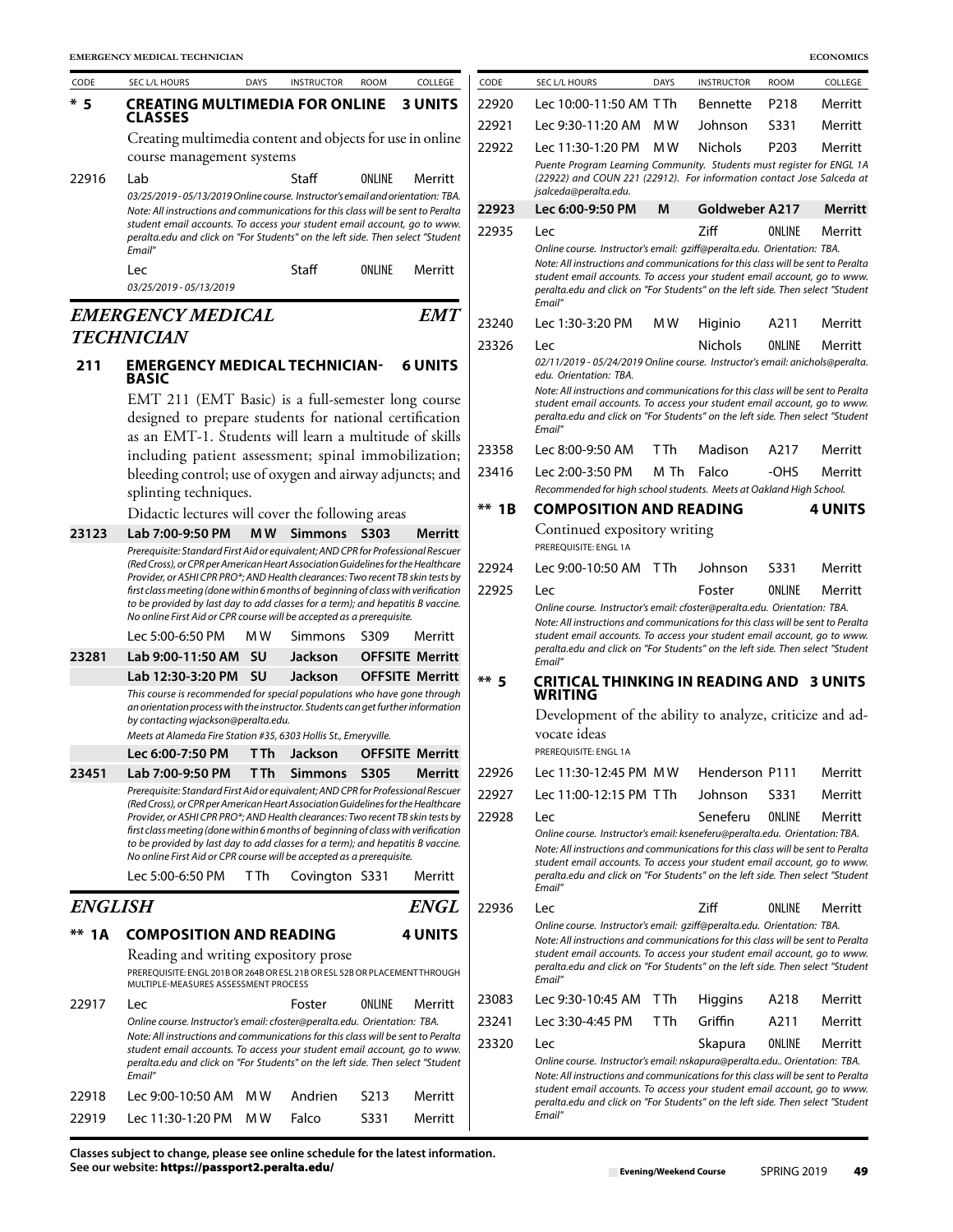| CODE  | SEC L/L HOURS                                                                                                                                                                                                                                                       | <b>DAYS</b> | <b>INSTRUCTOR</b>    | <b>ROOM</b>      | COLLEGE        |
|-------|---------------------------------------------------------------------------------------------------------------------------------------------------------------------------------------------------------------------------------------------------------------------|-------------|----------------------|------------------|----------------|
| 23323 | Lec 1:30-3:05 PM<br>02/05/2019 - 05/23/2019                                                                                                                                                                                                                         | T Th        | Grossman             | A211             | Merritt        |
| 201A  | <b>PREPARATION FOR COMPOSITION</b><br><b>AND READING</b>                                                                                                                                                                                                            |             |                      |                  | <b>4 UNITS</b> |
|       | Introduction to college-level reading and writing of                                                                                                                                                                                                                |             |                      |                  |                |
|       | expository prose                                                                                                                                                                                                                                                    |             |                      |                  |                |
|       | PREREQUISITE: ENGL 250D/267B OR 252B OR 259D/269B OR 292B OR 292EB OR PLACE-<br>MENT THROUGH MULTIPLE-MEASURES WRITING ASSESSMENT PROCESS, AND ENGL<br>251D/268B OR 252B OR 259D/269B OR 293B OR PLACEMENT THROUGH MULTIPLE-<br>MEASURES READING ASSESSMENT PROCESS |             |                      |                  |                |
| 22929 | Lec 6:30-8:20 PM                                                                                                                                                                                                                                                    | MW          | Guerrero             | P111             | Merritt        |
| 22930 | Lec 11:30-1:20 PM                                                                                                                                                                                                                                                   | M W         | Drinnon              | A217             | Merritt        |
| 22939 | Lec 9:30-11:20 AM                                                                                                                                                                                                                                                   | M W         | Hart                 | R028             | Merritt        |
| 23134 | Lec 10:00-11:50 AM                                                                                                                                                                                                                                                  | T Th        | Drinnon              | A217             | Merritt        |
| 23144 | Lec 11:30-1:20 PM<br><b>FYE Learning Comunity</b>                                                                                                                                                                                                                   | M W         | Andrien              | A211             | Merritt        |
| 23242 | Lec 1:30-3:20 PM                                                                                                                                                                                                                                                    | T Th        | Hart                 | A217             | Merritt        |
| 23324 | Lec 9:00-11:15 AM<br>02/04/2019 - 05/22/2019                                                                                                                                                                                                                        | M W         | Drinnon              | A217             | Merritt        |
| 201B  | PREPARATION FOR COMPOSITION<br><b>AND READING</b>                                                                                                                                                                                                                   |             |                      |                  | <b>4 UNITS</b> |
|       | Continuation of college-level reading and writing of                                                                                                                                                                                                                |             |                      |                  |                |
|       | expository prose<br>PREREQUISITE: ENGL 201A                                                                                                                                                                                                                         |             |                      |                  |                |
| 22931 | Lec 6:30-8:20 PM                                                                                                                                                                                                                                                    | MW          | <b>Guerrero</b>      | P111             | <b>Merritt</b> |
| 22932 | Lec 11:30-1:20 PM                                                                                                                                                                                                                                                   | M W         | Drinnon              | A217             | Merritt        |
| 22940 | Lec 9:30-11:20 AM                                                                                                                                                                                                                                                   | M W         | Hart                 | R028             | Merritt        |
| 22941 | Lec 10:00-11:50 AM                                                                                                                                                                                                                                                  | T Th        | Drinnon              | A217             | Merritt        |
| 23145 | Lec 11:30-1:20 PM<br><b>FYE Learning Comunity</b>                                                                                                                                                                                                                   | M W         | Andrien              | A211             | Merritt        |
| 23243 | Lec 1:30-3:20 PM                                                                                                                                                                                                                                                    | T Th        | Hart                 | A217             | Merritt        |
| 23325 | Lec 9:00-11:15 AM<br>02/04/2019 - 05/22/2019                                                                                                                                                                                                                        | M W         | Drinnon              | A217             | Merritt        |
| 264A  | <b>PREPARATION FOR COMPOSITION,<br/>READING, AND RESEARCH</b>                                                                                                                                                                                                       |             |                      |                  | <b>4 UNITS</b> |
|       | Introduction to college-level composition, reading, and<br>research                                                                                                                                                                                                 |             |                      |                  |                |
| 24005 | Lab 11:00-12:35 PM TTh                                                                                                                                                                                                                                              |             | <b>Nichols</b>       | P103             | Merritt        |
|       | Lec 9:30-10:45 AM                                                                                                                                                                                                                                                   | T Th        | <b>Nichols</b>       | P <sub>208</sub> | Merritt        |
| 24007 | Lab 11:30-1:05 PM                                                                                                                                                                                                                                                   | M W         | GonzalezSantana P103 |                  | <b>Merritt</b> |
|       | Lec 10:00-11:15 AM MW                                                                                                                                                                                                                                               |             | GonzalezSantana P203 |                  | Merritt        |
| 24009 | Lab 11:30-1:05 PM                                                                                                                                                                                                                                                   | T Th        | Henderson S207       |                  | Merritt        |
|       | Lec 10:00-11:15 AM TTh                                                                                                                                                                                                                                              |             | Henderson S207       |                  | Merritt        |
| 264B  | PREPARATION FOR COMPOSITION,<br><b>READING, AND RESEARCH</b>                                                                                                                                                                                                        |             |                      |                  | <b>4 UNITS</b> |
|       | Skill development in composition, reading, and research                                                                                                                                                                                                             |             |                      |                  |                |
| 24011 | Lab 11:00-12:35 PM TTh                                                                                                                                                                                                                                              |             | <b>Nichols</b>       | P <sub>103</sub> | Merritt        |
|       | Lec 9:30-10:45 AM                                                                                                                                                                                                                                                   | T Th        | <b>Nichols</b>       | P <sub>208</sub> | Merritt        |
| 24013 | Lab 11:30-1:05 PM                                                                                                                                                                                                                                                   | M W         | GonzalezSantana P103 |                  | Merritt        |
|       | Lec 10:00-11:15 AM MW                                                                                                                                                                                                                                               |             | GonzalezSantana P203 |                  | Merritt        |
| 24015 | Lab 11:30-1:05 PM                                                                                                                                                                                                                                                   | T Th        | Henderson S207       |                  | Merritt        |
|       | Lec 10:00-11:15 AM TTh                                                                                                                                                                                                                                              |             | Henderson S207       |                  | Merritt        |

| CODE  |                                                                                                                                                 |             |                   |             | <b>ENGLISH</b> |
|-------|-------------------------------------------------------------------------------------------------------------------------------------------------|-------------|-------------------|-------------|----------------|
|       | SEC L/L HOURS                                                                                                                                   | <b>DAYS</b> | <b>INSTRUCTOR</b> | <b>ROOM</b> | COLLEGE        |
|       | <b>ENGLISH FOR SPEAKERS OF</b>                                                                                                                  |             |                   |             | <b>ESOL</b>    |
|       | <b>OTHER LANGUAGES</b>                                                                                                                          |             |                   |             |                |
| 261A  | <b>LISTENING AND SPEAKING 1</b>                                                                                                                 |             |                   |             | <b>4 UNITS</b> |
|       | High beginning level listening and speaking<br>PREREQUISITE: PLACEMENT THROUGH MULTIPLES MEASURE ASSESSMENT                                     |             |                   |             |                |
| 23731 | Lec 11:30-1:20 PM                                                                                                                               | M W         | Ormandy FRVAL     |             | Merritt        |
|       | Meets at the Fruitvale Center, 1900 Fruitvale Ave., Oakland. For information:<br>536-1830.                                                      |             |                   |             |                |
| 261B  | <b>LISTENING AND SPEAKING 1</b>                                                                                                                 |             |                   |             | <b>4 UNITS</b> |
|       | Continuation of ESOL 261A<br>PREREQUISITE: ESL 283A OR PLACEMENT THROUGH MULTPLE-MEASURES ASSESS-<br><b>MENT PROCESS</b>                        |             |                   |             |                |
| 23733 | Lec 11:30-1:20 PM<br>Meets at the Fruitvale Center, 1900 Fruitvale Ave., Oakland. For information:<br>536-1830.                                 | M W         | Ormandy           | FRVAL       | Merritt        |
| 262A  | <b>LISTENING AND SPEAKING 2</b>                                                                                                                 |             |                   |             | <b>4 UNITS</b> |
|       | Intermediate level listening and speaking<br>PREREQUISITE: ESL 250B OR 283B OR PLACEMENT THROUGH MULTIPLE-MEASURES<br><b>ASSESSMENT PROCESS</b> |             |                   |             |                |
| 23736 | Lec 11:00-12:50 PM TTh<br>Meets at the Fruitvale Center, 1900 Fruitvale Ave., Oakland. For information:<br>536-1830.                            |             | Staff             | FRVAL       | Merritt        |
| 262B  | <b>LISTENING AND SPEAKING 2</b>                                                                                                                 |             |                   |             | <b>4 UNITS</b> |
|       | Continuation of ESOL 262A<br>PREREQUISITE: ESL 232A OR PLACEMENT THROUGH MULTPLE-MEASURES ASSESS-<br><b>MENT PROCESS</b>                        |             |                   |             |                |
| 23737 | Lec 11:00-12:50 PM TTh<br>Meets at the Fruitvale Center, 1900 Fruitvale Ave., Oakland. For information:<br>536-1830.                            |             | Staff             | FRVAL       | Merritt        |
| 271A  | <b>GRAMMAR 1</b>                                                                                                                                |             |                   |             | <b>4 UNITS</b> |
|       | High beginning level of English grammar<br>PREREQUISITE: PLACEMENT THROUGH MULTIPLES MEASURE ASSESSMENT                                         |             |                   |             |                |
| 23732 | Lec 9:30-11:20 AM MW<br>Meets at the Fruitvale Center, 1900 Fruitvale Ave., Oakland. For information:<br>536-1830.                              |             | Staff             | FRVAL       | Merritt        |
| 271B  | <b>GRAMMAR1</b>                                                                                                                                 |             |                   |             | <b>4 UNITS</b> |
|       | Continuation of ESOL 271A<br>PREREQUISITE: ESL 284A OR PLACEMENT THROUGH MULTPLE-MEASURES ASSESS-<br><b>MENT PROCESS</b>                        |             |                   |             |                |
| 24261 | Lec 9:30-11:20 AM<br>Meets at the Fruitvale Center, 1900 Fruitvale Ave., Oakland. For information:<br>536-1830.                                 | MW.         | Staff             | FRVAL       | Merritt        |
| 272A  | <b>GRAMMAR2</b>                                                                                                                                 |             |                   |             | 4 UNITS        |
|       | Intermediate level of English grammar<br>PREREOUISITE: ESL 252B OR 284B OR PLACEMENT THROUGH MULTIPLE-MEASURES<br><b>ASSESSMENT PROCESS</b>     |             |                   |             |                |
| 23734 | Lec 9:00-10:50 AM TTh<br>Meets at the Fruitvale Center, 1900 Fruitvale Ave., Oakland. For information:<br>536-1830.                             |             | Staff             | FRVAI       | Merritt        |
| 272B  | <b>GRAMMAR 2</b>                                                                                                                                |             |                   |             | <b>4 UNITS</b> |
|       | Continuation of ESOL 272A<br>PREREOUISITE: ESL 215A OR PLACEMENT THROUGH MULTPLE-MEASURES ASSESS-                                               |             |                   |             |                |
|       | <b>MENT PROCESS</b>                                                                                                                             |             |                   |             |                |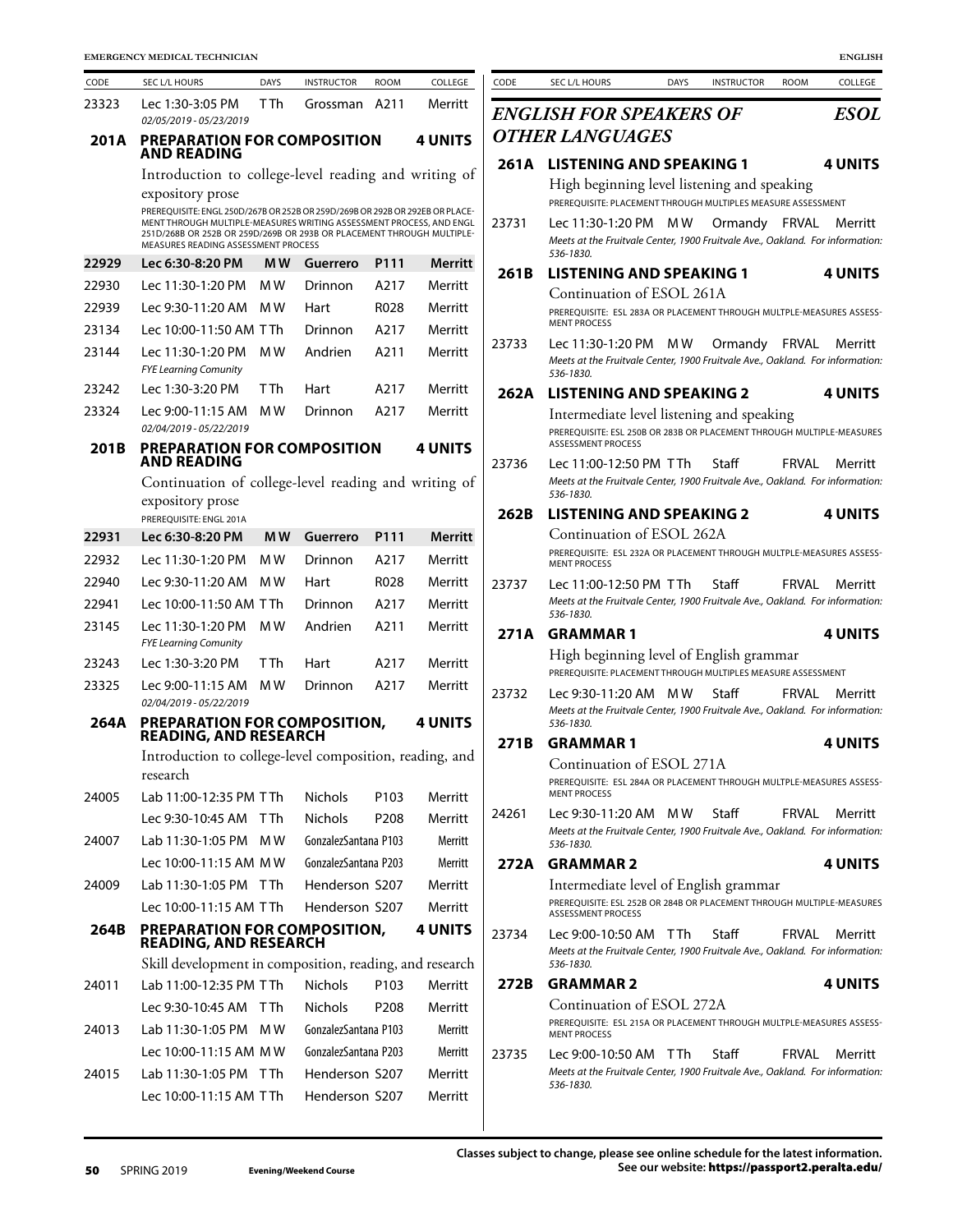| CODE   | SEC L/L HOURS                                                                                                                                              | <b>DAYS</b> | <b>INSTRUCTOR</b> | <b>ROOM</b>  | COLLEGE                | CODE           | SEC L/L HOURS                                                                                                                                                                                                                            | <b>DAYS</b> | <b>INSTRUCTOR</b>    | ROOM         | COLLEGE            |
|--------|------------------------------------------------------------------------------------------------------------------------------------------------------------|-------------|-------------------|--------------|------------------------|----------------|------------------------------------------------------------------------------------------------------------------------------------------------------------------------------------------------------------------------------------------|-------------|----------------------|--------------|--------------------|
| 502    | <b>ENGLISH FOR INFANT/TODDLER</b><br><b>DEVELOPMENT</b>                                                                                                    |             |                   |              | <b>OUNIT</b>           |                | <b>GEOGRAPHY</b>                                                                                                                                                                                                                         |             |                      |              | <b>GEOC</b>        |
|        | English language skills for common infant/toddler de-<br>velopment topics<br>CO:ESL/CHDEV 502                                                              |             |                   |              |                        | $***$ 1        | PHYSICAL GEOGRAPHY<br>Basic elements of the earth's physical systems and pro                                                                                                                                                             |             |                      |              | 3 UNITS            |
| 23475  | Lec 7:30-8:45 PM<br>01/22/2019 - 03/12/2019 Meets at the Fruitvale Center, 1900 Fruitvale Ave.,<br>Oakland. For information: 536-1830.                     | т           | Staff             | <b>FRVAL</b> | Merritt                | 22942<br>23386 | cesses<br>Lec 9:00-10:15 AM MW<br>Lec 10:00-11:15 AM TTh                                                                                                                                                                                 |             | Williams<br>Williams | S220<br>S220 | Merritt<br>Merritt |
| 503    | <b>ENGLISH FOR INFANT/TODDLER</b><br><b>CURRICULUM</b>                                                                                                     |             |                   |              | <b>O UNIT</b>          |                | <b>GEOLOGY</b>                                                                                                                                                                                                                           |             |                      |              | <b>GEOI</b>        |
|        | English language skills for common infant/toddler cur-<br>riculum topics                                                                                   |             |                   |              |                        | $***$ 1        | <b>INTRODUCTION TO PHYSICAL</b><br><b>GEOLOGY</b>                                                                                                                                                                                        |             |                      |              | 4 UNITS            |
| 23476  | CO:ESL/CHDEV 503<br>Lec 7:30-8:45 PM<br>03/19/2019 - 05/14/2019 Meets at the Fruitvale Center, 1900 Fruitvale Ave.,<br>Oakland. For information: 536-1830. | т           | <b>Staff</b>      | <b>FRVAL</b> | Merritt                |                | Survey of materials and structures comprising the oute<br>portion of the earth, and geologic processes responsibl<br>for sculpturing the earth                                                                                           |             |                      |              |                    |
|        | ENVIRONMENTAL MANAGEMENT                                                                                                                                   |             |                   |              | <b>ENVMT</b>           | 22944          | Lab 2:00-3:15 PM                                                                                                                                                                                                                         | T Th        | Williams             | S220         | Merritt            |
|        |                                                                                                                                                            |             |                   |              |                        |                | Lec 12:30-1:45 PM TTh                                                                                                                                                                                                                    |             | Williams             | S220         | Merritt            |
|        | & TECHNOLOGY                                                                                                                                               |             |                   |              |                        | $*21$          | <b>BAY AREA FIELD STUDIES</b>                                                                                                                                                                                                            |             |                      |              | 2 UNITS            |
| $***3$ | <b>SOCIAL ISSUES IN AGRICULTURE</b>                                                                                                                        |             |                   |              | <b>3 UNITS</b>         |                | In-the-field introduction to the richness of the geologi                                                                                                                                                                                 |             |                      |              |                    |
|        | Study of the social side of agriculture, food and gardening                                                                                                |             |                   |              |                        | 23387          | environment<br>Lec 9:00-2:50 PM                                                                                                                                                                                                          | S.          | <b>Williams</b>      | <b>FIELD</b> | <b>Merrit</b>      |
| 24368  | Lab 11:30 - 12:30PM MWF Linzner<br>Recommended for high school students. Meets at<br>Castlemont High School                                                |             |                   | <b>CHS</b>   | Merritt                |                | 02/23/2019 - 04/27/2019                                                                                                                                                                                                                  |             |                      |              |                    |
|        | Lec 10:30 - 11:30AM MW                                                                                                                                     |             | Linzner           | <b>CHS</b>   | Merritt                |                | <b>HEALTH EDUCATION</b>                                                                                                                                                                                                                  |             |                      |              | <b>HLTEL</b>       |
| $*16$  | <b>INTRODUCTION TO HEALTHY</b><br><b>COMMUNITY SYSTEMS</b>                                                                                                 |             |                   |              | <b>3 UNITS</b>         | $***1$         | <b>EXPLORING HEALTH ISSUES</b><br>Examination of current problems related to individua                                                                                                                                                   |             |                      |              | <b>3 UNITS</b>     |
|        | Introduction to healthy community systems and their                                                                                                        |             |                   |              |                        |                | and community health                                                                                                                                                                                                                     |             |                      |              |                    |
| 24369  | impact on both human and environmental health<br>Lec 10:15 - 11:30AM TF                                                                                    |             | Jaramillo         | <b>MPA</b>   | Merritt                | 22946          | Lec 10:00-11:15 AM TTh                                                                                                                                                                                                                   |             | <b>Marciulionis</b>  | A215         | Merritt            |
|        | Recommended for high school students. Meets at                                                                                                             |             |                   |              |                        | 22947          | Lec 9:30-10:45 AM MW                                                                                                                                                                                                                     |             | <b>Marciulionis</b>  | P307         | Merritt            |
|        | <b>Madison Park Academy</b>                                                                                                                                |             |                   |              |                        | 23253          | Lec<br>Online course. Instructor's email: imarciulionis@peralta.edu. Orientation: TB.                                                                                                                                                    |             | Marciulionis         | ONLINE       | Merritt            |
|        | <b>FIRE SCIENCE</b>                                                                                                                                        |             |                   |              | <b>FISCI</b>           |                | Note: All instructions and communications for this class will be sent to Perali                                                                                                                                                          |             |                      |              |                    |
| 203    | <b>BUILDING CONSTRUCTION FOR FIRE</b><br><b>PROTECTION</b>                                                                                                 |             |                   |              | <b>3 UNITS</b>         |                | student email accounts. To access your student email account, go to wwi<br>peralta.edu and click on "For Students" on the left side. Then select "Studer<br>Email"                                                                       |             |                      |              |                    |
|        | Fundamentals of building construction that relate to fire<br>and life safety                                                                               |             |                   |              |                        | 23419          | Lec<br>Recommended for high school students. Meets at Oakland High School.                                                                                                                                                               |             | <b>Brooks</b>        | -OHS         | Merritt            |
| 23282  | Lec 6:00-9:35 PM<br>02/07/2019 - 05/23/2019                                                                                                                | Th          | Covington P111    |              | Merritt                | 23433          | Lec 2:30-3:45 PM<br>Recommended for high school students. Meets at Rudsdale High Schoo<br>Oakland.                                                                                                                                       | T Th        | Johnson              | -RHS         | Merritt            |
| 204    | <b>FIRE BEHAVIOR AND COMBUSTION</b><br>Theory and fundamentals of how and why fires start,                                                                 |             |                   |              | <b>3 UNITS</b>         | 23409          | Lec<br>4/1/2019 - 5/24/2019                                                                                                                                                                                                              |             | Johnson              | ONLINE       | Merritt            |
| 23396  | spread, and are controlled<br>Lec 6:00-9:15 PM<br>02/05/2019 - 05/21/2019                                                                                  | Τ           | Cody              | P111         | <b>Merritt</b>         |                | Online course. Instructor's email: ajohnson@peralta.edu. Orientation: TBA.<br>Note: All instructions and communications for this class will be sent to Perali<br>student email accounts. To access your student email account, go to wwi |             |                      |              |                    |
| 211    | <b>FIREFIGHTER ACADEMY</b>                                                                                                                                 |             |                   |              | <b>10 UNITS</b>        |                | peralta.edu and click on "For Students" on the left side. Then select "Studer<br>Email"                                                                                                                                                  |             |                      |              |                    |
|        | Manipulative and technical training in the use of fire-                                                                                                    |             |                   |              |                        | $*11$          | <b>CARDIOPULMONARY RESUSCITATION 0.5 UNIT</b>                                                                                                                                                                                            |             |                      |              |                    |
|        | fighting equipment, fire attack procedures, and rescue                                                                                                     |             |                   |              |                        |                | Introduction to CPR                                                                                                                                                                                                                      |             |                      |              |                    |
|        | operations                                                                                                                                                 |             |                   |              |                        | 23465          | Lec 8:00-11:50 AM S                                                                                                                                                                                                                      |             | <b>Murphy</b>        | S303         | Merrit             |
| 23322  | PR: EMT 211OR FISCI 202 OR203 OR204 OR205 OR 206<br>Lab 8:00-12:15 PM S                                                                                    |             | Gascie            |              | <b>OFFSITE Merritt</b> |                | Lec 12:30-5:20 PM S<br>03/02/2019 - 03/02/2019                                                                                                                                                                                           |             | <b>Murphy</b>        | <b>S303</b>  | Merrit             |
|        | Lab 1:00-5:15 PM                                                                                                                                           | S           | Gascie            |              | <b>OFFSITE Merritt</b> | 23466          | Lec 8:00-11:50 AM                                                                                                                                                                                                                        | S           | <b>Murphy</b>        | S303         | Merrit             |
|        | Lec 6:00-9:15 PM                                                                                                                                           | M W         | Gascie            |              | <b>OFFSITE Merritt</b> |                | Lec 12:30-5:20 PM S                                                                                                                                                                                                                      |             | <b>Murphy</b>        | <b>S303</b>  | Merrit             |
| 24017  | Lab                                                                                                                                                        |             | Gascie            |              | <b>OFFSITE Merritt</b> |                | 04/20/2019 - 04/20/2019                                                                                                                                                                                                                  |             |                      |              |                    |

| CODE      | <b>SEC L/L HOURS</b>                                                                                                                                                                                                                                                                                                                        | <b>DAYS</b>     | <b>INSTRUCTOR</b>   | <b>ROOM</b>      | COLLEGE        |
|-----------|---------------------------------------------------------------------------------------------------------------------------------------------------------------------------------------------------------------------------------------------------------------------------------------------------------------------------------------------|-----------------|---------------------|------------------|----------------|
|           | <b>GEOGRAPHY</b>                                                                                                                                                                                                                                                                                                                            |                 |                     |                  | <b>GEOG</b>    |
| **        | <b>PHYSICAL GEOGRAPHY</b>                                                                                                                                                                                                                                                                                                                   |                 |                     |                  | <b>3 UNITS</b> |
|           | Basic elements of the earth's physical systems and pro-<br>cesses                                                                                                                                                                                                                                                                           |                 |                     |                  |                |
| 22942     | Lec 9:00-10:15 AM                                                                                                                                                                                                                                                                                                                           | M W             | Williams            | S <sub>220</sub> | Merritt        |
| 23386     | Lec 10:00-11:15 AM TTh                                                                                                                                                                                                                                                                                                                      |                 | Williams            | S <sub>220</sub> | Merritt        |
|           | GEOLOGY                                                                                                                                                                                                                                                                                                                                     |                 |                     |                  | GEOL           |
| **        | <b>INTRODUCTION TO PHYSICAL</b><br>GEOLOGY                                                                                                                                                                                                                                                                                                  |                 |                     |                  | <b>4 UNITS</b> |
|           | Survey of materials and structures comprising the outer                                                                                                                                                                                                                                                                                     |                 |                     |                  |                |
|           | portion of the earth, and geologic processes responsible<br>for sculpturing the earth                                                                                                                                                                                                                                                       |                 |                     |                  |                |
| 22944     | Lab 2:00-3:15 PM                                                                                                                                                                                                                                                                                                                            | <b>TTh</b>      | Williams            | S <sub>220</sub> | Merritt        |
|           | Lec 12:30-1:45 PM                                                                                                                                                                                                                                                                                                                           | T <sub>Th</sub> | <b>Williams</b>     | S220             | Merritt        |
| *<br>- 21 | <b>BAY AREA FIELD STUDIES</b>                                                                                                                                                                                                                                                                                                               |                 |                     |                  | <b>2 UNITS</b> |
|           | In-the-field introduction to the richness of the geologic<br>environment                                                                                                                                                                                                                                                                    |                 |                     |                  |                |
| 23387     | Lec 9:00-2:50 PM                                                                                                                                                                                                                                                                                                                            | S               | <b>Williams</b>     | <b>FIELD</b>     | <b>Merritt</b> |
|           | 02/23/2019 - 04/27/2019                                                                                                                                                                                                                                                                                                                     |                 |                     |                  |                |
|           | <b>HEALTH EDUCATION</b>                                                                                                                                                                                                                                                                                                                     |                 |                     |                  | <b>HLTED</b>   |
| **        | <b>EXPLORING HEALTH ISSUES</b>                                                                                                                                                                                                                                                                                                              |                 |                     |                  | <b>3 UNITS</b> |
|           | Examination of current problems related to individual                                                                                                                                                                                                                                                                                       |                 |                     |                  |                |
|           | and community health                                                                                                                                                                                                                                                                                                                        |                 |                     |                  |                |
| 22946     | Lec 10:00-11:15 AM TTh                                                                                                                                                                                                                                                                                                                      |                 | <b>Marciulionis</b> | A215             | Merritt        |
| 22947     | Lec 9:30-10:45 AM MW                                                                                                                                                                                                                                                                                                                        |                 | <b>Marciulionis</b> | P307             | Merritt        |
| 23253     | Lec                                                                                                                                                                                                                                                                                                                                         |                 | <b>Marciulionis</b> | ONLINE           | Merritt        |
|           | Online course. Instructor's email: imarciulionis@peralta.edu. Orientation: TBA.<br>Note: All instructions and communications for this class will be sent to Peralta<br>student email accounts. To access your student email account, go to www.<br>peralta.edu and click on "For Students" on the left side. Then select "Student<br>Email" |                 |                     |                  |                |
| 23419     | Lec                                                                                                                                                                                                                                                                                                                                         |                 | <b>Brooks</b>       | -OHS             | Merritt        |
|           | Recommended for high school students. Meets at Oakland High School.                                                                                                                                                                                                                                                                         |                 |                     |                  |                |
| 23433     | Lec 2:30-3:45 PM<br>Recommended for high school students. Meets at Rudsdale High School,<br>Oakland.                                                                                                                                                                                                                                        | T Th            | Johnson             | -RHS             | Merritt        |
| 23409     | Lec<br>$4/1/2019 - 5/24/2019$                                                                                                                                                                                                                                                                                                               |                 | Johnson             | ONLINE           | Merritt        |
|           | Online course. Instructor's email: ajohnson@peralta.edu. Orientation: TBA.<br>Note: All instructions and communications for this class will be sent to Peralta<br>student email accounts. To access your student email account, go to www.<br>peralta.edu and click on "For Students" on the left side. Then select "Student<br>Email"      |                 |                     |                  |                |
| *<br>-11  | <b>CARDIOPULMONARY RESUSCITATION 0.5 UNIT</b>                                                                                                                                                                                                                                                                                               |                 |                     |                  |                |
|           | Introduction to CPR                                                                                                                                                                                                                                                                                                                         |                 |                     |                  |                |
| 23465     | Lec 8:00-11:50 AM                                                                                                                                                                                                                                                                                                                           | S               | <b>Murphy</b>       | <b>S303</b>      | <b>Merritt</b> |
|           | Lec 12:30-5:20 PM                                                                                                                                                                                                                                                                                                                           | S               | <b>Murphy</b>       | <b>S303</b>      | Merritt        |
|           | 03/02/2019 - 03/02/2019                                                                                                                                                                                                                                                                                                                     |                 |                     |                  |                |
| 23466     | Lec 8:00-11:50 AM                                                                                                                                                                                                                                                                                                                           | S               | <b>Murphy</b>       | <b>S303</b>      | <b>Merritt</b> |
|           | Lec 12:30-5:20 PM                                                                                                                                                                                                                                                                                                                           | S               | <b>Murphy</b>       | <b>S303</b>      | <b>Merritt</b> |
|           | 04/20/2019 - 04/20/2019                                                                                                                                                                                                                                                                                                                     |                 |                     |                  |                |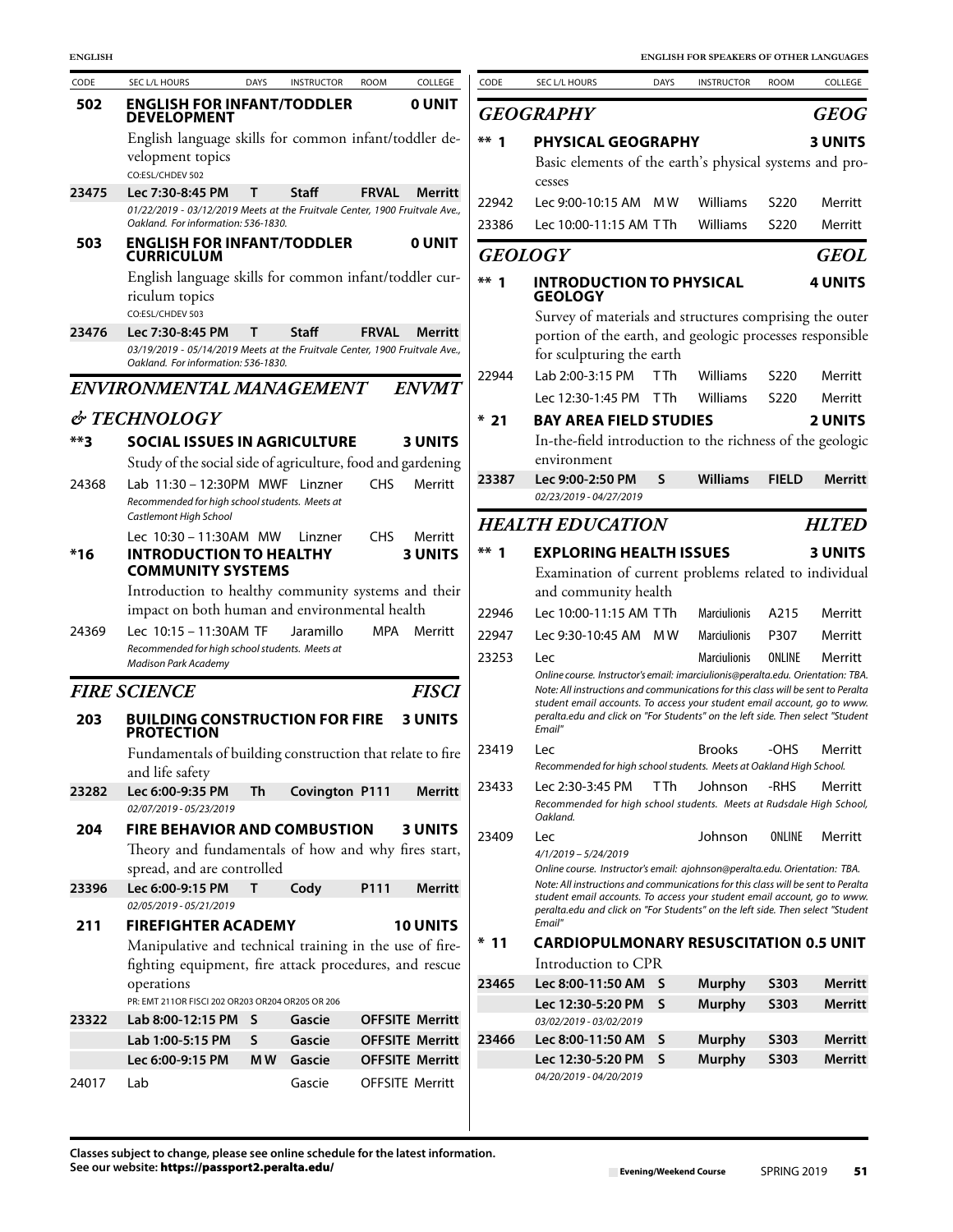| <b>FIRE SCIENCE</b> |                                                                                                                                                                                                                                                                                                                                                              |             |                     |                  |                     |
|---------------------|--------------------------------------------------------------------------------------------------------------------------------------------------------------------------------------------------------------------------------------------------------------------------------------------------------------------------------------------------------------|-------------|---------------------|------------------|---------------------|
| CODE                | SEC L/L HOURS                                                                                                                                                                                                                                                                                                                                                | <b>DAYS</b> | <b>INSTRUCTOR</b>   | <b>ROOM</b>      | COLLEGE             |
|                     | <b>HEALTH PROFESSIONS AND</b>                                                                                                                                                                                                                                                                                                                                |             |                     |                  | <i><b>HLTOC</b></i> |
|                     | <b>OCCUPATIONS</b>                                                                                                                                                                                                                                                                                                                                           |             |                     |                  |                     |
| 201                 | <b>MEDICAL TERMINOLOGY I</b>                                                                                                                                                                                                                                                                                                                                 |             |                     |                  | <b>2 UNITS</b>      |
|                     | Study of medical terminology                                                                                                                                                                                                                                                                                                                                 |             |                     |                  |                     |
| 23430               | Lec 1:00-2:50 PM                                                                                                                                                                                                                                                                                                                                             | т           | Bracy               | S354             | Merritt             |
| <b>HISTORY</b>      |                                                                                                                                                                                                                                                                                                                                                              |             |                     |                  | HIST                |
| 7A                  | <b>HISTORY OF THE UNITED STATES TO</b><br>1877                                                                                                                                                                                                                                                                                                               |             |                     |                  | <b>3 UNITS</b>      |
|                     | History of the United States from colonial days to Re-<br>construction (1877)                                                                                                                                                                                                                                                                                |             |                     |                  |                     |
| 22945               | Lec 9:30-10:45 AM MW                                                                                                                                                                                                                                                                                                                                         |             | Garcia              | A214             | Merritt             |
| 23244               | Lec                                                                                                                                                                                                                                                                                                                                                          |             | Holmes              | ONLINE           | Merritt             |
|                     | Online course. Instructor's email: jholmes@peralta.edu. Orientation: TBA<br>Note: All instructions and communications for this class will be sent to Peralta<br>student email accounts. To access your student email account, go to www.<br>peralta.edu and click on "For Students" on the left side. Then select "Student<br>Email"                         |             |                     |                  |                     |
| 7В                  | <b>HISTORY OF THE UNITED STATES</b><br><b>SINCE 1865</b>                                                                                                                                                                                                                                                                                                     |             |                     |                  | <b>3 UNITS</b>      |
|                     | History of the United States from the end of the Civil<br>War to the present                                                                                                                                                                                                                                                                                 |             |                     |                  |                     |
| 23283               | Lec<br>Online course. Instructor's email: jholmes@peralta.edu. Orientation: TBA<br>Note: All instructions and communications for this class will be sent to Peralta<br>student email accounts. To access your student email account, go to www.<br>peralta.edu and click on "For Students" on the left side. Then select "Student<br>Email"                  |             | Holmes              | ONLINE           | Merritt             |
|                     | <b>HUMANITIES</b>                                                                                                                                                                                                                                                                                                                                            |             |                     |                  | <i><b>HUMAN</b></i> |
| $**$ ?              | <b>HUMAN VALUES</b>                                                                                                                                                                                                                                                                                                                                          |             |                     |                  | <b>3 UNITS</b>      |
|                     | Study of human values                                                                                                                                                                                                                                                                                                                                        |             |                     |                  |                     |
| 22948               | Lec 9:30-10:45 AM                                                                                                                                                                                                                                                                                                                                            | M W         | Johnson             | P <sub>208</sub> | Merritt             |
| 23112               | l ec                                                                                                                                                                                                                                                                                                                                                         |             | Widhalm             | <b>ONI INF</b>   | Merritt             |
|                     | Online course. Instructor's email: bwidhalm@peralta.edu. Orientation: TBA.<br>Note: All instructions and communications for this class will be sent to Peralta<br>student email accounts. To access your student email account, go to www.<br>peralta.edu and click on "For Students" on the left side. Then select "Student<br>Email"                       |             |                     |                  |                     |
|                     | <b>KINESIOLOGY</b>                                                                                                                                                                                                                                                                                                                                           |             |                     |                  | <b>KIN</b>          |
| ** 36               | <b>AEROBIC CIRCUITS</b>                                                                                                                                                                                                                                                                                                                                      |             |                     |                  | 0.5 UNIT            |
|                     | Activity class                                                                                                                                                                                                                                                                                                                                               |             |                     |                  |                     |
| 23164               | Lab 7:00-7:50 AM                                                                                                                                                                                                                                                                                                                                             | M W         | <b>Marciulionis</b> | A113             | Merritt             |
|                     | Students enrolled in one of the Fitness Center classes with a Merritt student ID<br>number can exercise anytime during the following hours: 7:00am - 5:00pm<br>MTWTh and 8:00am - 2:00pm on Friday. Students attend 35 hours for each<br>half unit. Orientation is MANDATORY for new and returning students in A113.<br>Orientation dates and times are: TBA |             |                     |                  |                     |
|                     | ** 37A CORE AND RESTORE I<br><b>FUNDAMENTALS</b>                                                                                                                                                                                                                                                                                                             |             |                     |                  | <b>0.5 UNIT</b>     |
|                     | Activity class                                                                                                                                                                                                                                                                                                                                               |             |                     |                  |                     |
| 23397               | Lab 7:00-7:50 AM<br>Students enrolled in one of the Fitness Center classes with a Merritt student ID<br>number can exercise anytime during the following hours: 7:00am - 5:00pm                                                                                                                                                                              | M W         | <b>Marciulionis</b> | A113             | Merritt             |

| <b>FIRE SCIENCE</b> |                                                                                                                                                                                                                                                                                                                                                                                  |             |                     |                  |                 |                  |                                                                                                                                                                                                                                                                                                                                                                                                          |             |                           |             | <b>HEALTH EDUCATION</b> |
|---------------------|----------------------------------------------------------------------------------------------------------------------------------------------------------------------------------------------------------------------------------------------------------------------------------------------------------------------------------------------------------------------------------|-------------|---------------------|------------------|-----------------|------------------|----------------------------------------------------------------------------------------------------------------------------------------------------------------------------------------------------------------------------------------------------------------------------------------------------------------------------------------------------------------------------------------------------------|-------------|---------------------------|-------------|-------------------------|
| CODE                | SEC L/L HOURS                                                                                                                                                                                                                                                                                                                                                                    | <b>DAYS</b> | <b>INSTRUCTOR</b>   | <b>ROOM</b>      | COLLEGE         | CODE             | SEC L/L HOURS                                                                                                                                                                                                                                                                                                                                                                                            | <b>DAYS</b> | <b>INSTRUCTOR</b>         | <b>ROOM</b> | COLLEGE                 |
|                     | HEALTH PROFESSIONS AND                                                                                                                                                                                                                                                                                                                                                           |             |                     |                  | <b>HLTOC</b>    | 23399            | Lab 7:00-8:05 AM<br>02/06/2019 - 05/22/2019 Students enrolled in one of the Fitness Center classes                                                                                                                                                                                                                                                                                                       | M W         | <b>Marciulionis</b>       | A113        | Merritt                 |
|                     | <b>OCCUPATIONS</b>                                                                                                                                                                                                                                                                                                                                                               |             |                     |                  |                 |                  | with a Merritt student ID number can exercise anytime during the following                                                                                                                                                                                                                                                                                                                               |             |                           |             |                         |
| 201                 | <b>MEDICAL TERMINOLOGY I</b>                                                                                                                                                                                                                                                                                                                                                     |             |                     |                  | <b>2 UNITS</b>  |                  | hours: 7:00am - 5:00pm MTWTh and 8:00am - 2:00pm on Friday. Students<br>attend 35 hours for each half unit. Orientation is MANDATORY for new and<br>returning students in A113. Orientation dates and times are: TBA                                                                                                                                                                                     |             |                           |             |                         |
|                     | Study of medical terminology                                                                                                                                                                                                                                                                                                                                                     |             |                     |                  |                 | 23400            | Lab 7:00-8:50 PM                                                                                                                                                                                                                                                                                                                                                                                         | M           | Lee                       | <b>GYM</b>  | Merritt                 |
| 23430               | Lec 1:00-2:50 PM                                                                                                                                                                                                                                                                                                                                                                 | Т           | <b>Bracy</b>        | S354             | Merritt         | $*51A$           | YOGA I - FUNDAMENTALS                                                                                                                                                                                                                                                                                                                                                                                    |             |                           |             | 0.5 UNIT                |
| HISTORY             |                                                                                                                                                                                                                                                                                                                                                                                  |             |                     |                  | <b>HIST</b>     | 24391            | Activity class<br>Lab 6:00 - 6:50PM TTh                                                                                                                                                                                                                                                                                                                                                                  |             | Smith                     | <b>GYM</b>  |                         |
| ** 7A               | <b>HISTORY OF THE UNITED STATES TO</b><br>1877                                                                                                                                                                                                                                                                                                                                   |             |                     |                  | <b>3 UNITS</b>  | $***51B$         | YOGA II - FUNDAMENTALS                                                                                                                                                                                                                                                                                                                                                                                   |             |                           |             | Merritt<br>0.5 UNIT     |
|                     | History of the United States from colonial days to Re-                                                                                                                                                                                                                                                                                                                           |             |                     |                  |                 |                  | Activity class                                                                                                                                                                                                                                                                                                                                                                                           |             |                           |             |                         |
|                     | construction (1877)                                                                                                                                                                                                                                                                                                                                                              |             |                     |                  |                 | 24392<br>$**51C$ | Lab 6:00 - 6:50PM TTh<br>YOGA III - FUNDAMENTALS                                                                                                                                                                                                                                                                                                                                                         |             | Smith                     | GYM         | Merritt<br>0.5 UNIT     |
| 22945               | Lec 9:30-10:45 AM MW                                                                                                                                                                                                                                                                                                                                                             |             | Garcia              | A214             | Merritt         |                  | Activity class                                                                                                                                                                                                                                                                                                                                                                                           |             |                           |             |                         |
| 23244               | Lec<br>Online course. Instructor's email: jholmes@peralta.edu. Orientation: TBA                                                                                                                                                                                                                                                                                                  |             | Holmes              | ONLINE           | Merritt         | 24393            | Lab 6:00 - 6:50PM TTh                                                                                                                                                                                                                                                                                                                                                                                    |             | Smith                     | GYM         | Merritt                 |
|                     | Note: All instructions and communications for this class will be sent to Peralta                                                                                                                                                                                                                                                                                                 |             |                     |                  |                 |                  | <b>** 60A CIRCUIT TRAINING FOR STRENGTH I</b>                                                                                                                                                                                                                                                                                                                                                            |             |                           |             | 1 UNIT                  |
|                     | student email accounts. To access your student email account, go to www.<br>peralta.edu and click on "For Students" on the left side. Then select "Student                                                                                                                                                                                                                       |             |                     |                  |                 |                  | <b>Activity Class</b>                                                                                                                                                                                                                                                                                                                                                                                    |             |                           |             |                         |
|                     | Email"                                                                                                                                                                                                                                                                                                                                                                           |             |                     |                  |                 | 23115            | Lab 4:00-5:15 PM                                                                                                                                                                                                                                                                                                                                                                                         | T Th        | <b>Marciulionis</b>       | A113        | Merritt                 |
| ** 7B               | <b>HISTORY OF THE UNITED STATES</b><br><b>SINCE 1865</b>                                                                                                                                                                                                                                                                                                                         |             |                     |                  | <b>3 UNITS</b>  |                  | Students enrolled in one of the Fitness Center classes with a Merritt student ID<br>number can exercise anytime during the following hours: 7:00am - 5:00pm<br>MTWTh and 8:00am - 2:00pm on Friday. Students attend 35 hours for each                                                                                                                                                                    |             |                           |             |                         |
|                     | History of the United States from the end of the Civil<br>War to the present                                                                                                                                                                                                                                                                                                     |             |                     |                  |                 |                  | half unit. Orientation is MANDATORY for new and returning students in A113.<br>Orientation dates and times are: TBA                                                                                                                                                                                                                                                                                      |             |                           |             |                         |
| 23283               | Lec<br>Online course. Instructor's email: jholmes@peralta.edu. Orientation: TBA<br>Note: All instructions and communications for this class will be sent to Peralta<br>student email accounts. To access your student email account, go to www.                                                                                                                                  |             | Holmes              | ONLINE           | Merritt         | 23133            | Lab 7:00-7:50 AM<br>02/05/2019 - 05/23/2019 Students enrolled in one of the Fitness Center classes<br>with a Merritt student ID number can exercise anytime during the following<br>hours: TBA                                                                                                                                                                                                           |             | <b>MTWTh</b> Marciulionis | A113        | Merritt                 |
|                     | peralta.edu and click on "For Students" on the left side. Then select "Student<br>Email"                                                                                                                                                                                                                                                                                         |             |                     |                  |                 | $** 60B$         | <b>CIRCUIT TRAINING FOR STRENGTH</b><br><b>II-BEGINNING</b>                                                                                                                                                                                                                                                                                                                                              |             |                           |             | <b>1 UNIT</b>           |
|                     | <b>HUMANITIES</b>                                                                                                                                                                                                                                                                                                                                                                |             |                     |                  | <b>HUMAN</b>    |                  | <b>Activity Class</b>                                                                                                                                                                                                                                                                                                                                                                                    |             |                           |             |                         |
| $**2$               | <b>HUMAN VALUES</b>                                                                                                                                                                                                                                                                                                                                                              |             |                     |                  | <b>3 UNITS</b>  | 23159            | Lab 4:00-5:15 PM                                                                                                                                                                                                                                                                                                                                                                                         | T Th        | <b>Marciulionis</b>       | A113        | Merritt                 |
|                     | Study of human values                                                                                                                                                                                                                                                                                                                                                            |             |                     |                  |                 |                  | Students enrolled in one of the Fitness Center classes with a Merritt student ID<br>number can exercise anytime during the following hours: 7:00am - 5:00pm                                                                                                                                                                                                                                              |             |                           |             |                         |
| 22948               | Lec 9:30-10:45 AM MW                                                                                                                                                                                                                                                                                                                                                             |             | Johnson             | P <sub>208</sub> | Merritt         |                  | MTWTh and 8:00am - 2:00pm on Friday. Students attend 35 hours for each<br>half unit. Orientation is MANDATORY for new and returning students in A113.                                                                                                                                                                                                                                                    |             |                           |             |                         |
| 23112               | Lec                                                                                                                                                                                                                                                                                                                                                                              |             | Widhalm             | ONLINE           | Merritt         |                  | Orientation dates and times are: TBA                                                                                                                                                                                                                                                                                                                                                                     |             |                           |             |                         |
|                     | Online course. Instructor's email: bwidhalm@peralta.edu. Orientation: TBA.<br>Note: All instructions and communications for this class will be sent to Peralta<br>student email accounts. To access your student email account, go to www.<br>peralta.edu and click on "For Students" on the left side. Then select "Student<br>Email"                                           |             |                     |                  |                 | 23160            | Lab 7:00-7:50 AM<br>02/05/2019 - 05/23/2019 Students enrolled in one of the Fitness Center classes<br>with a Merritt student ID number can exercise anytime during the following<br>hours: 7:00am - 5:00pm MTWTh and 8:00am - 2:00pm on Friday. Students<br>attend 35 hours for each half unit. Orientation is MANDATORY for new and<br>returning students in A113. Orientation dates and times are: TBA |             | MTWTh Marciulionis        | A113        | Merritt                 |
|                     | <b>KINESIOLOGY</b>                                                                                                                                                                                                                                                                                                                                                               |             |                     |                  | <b>KIN</b>      | $*$ $67A$        | <b>SPORTS TRAINING I</b>                                                                                                                                                                                                                                                                                                                                                                                 |             |                           |             | 0.5 UNIT                |
| ** 36               | <b>AEROBIC CIRCUITS</b>                                                                                                                                                                                                                                                                                                                                                          |             |                     |                  | 0.5 UNIT        |                  | Activity class                                                                                                                                                                                                                                                                                                                                                                                           |             |                           |             |                         |
|                     | Activity class                                                                                                                                                                                                                                                                                                                                                                   |             |                     |                  |                 | 24394            | Lab 4:00 - 4:50PM TTh                                                                                                                                                                                                                                                                                                                                                                                    |             | Marciulionis A113 Merritt |             |                         |
| 23164               | Lab 7:00-7:50 AM<br>Students enrolled in one of the Fitness Center classes with a Merritt student ID<br>number can exercise anytime during the following hours: 7:00am - 5:00pm<br>MTWTh and 8:00am - 2:00pm on Friday. Students attend 35 hours for each<br>half unit. Orientation is MANDATORY for new and returning students in A113.<br>Orientation dates and times are: TBA | M W         | <b>Marciulionis</b> | A113             | Merritt         |                  | Students enrolled in one of the Fitness Center classes with a Merritt student ID<br>number can exercise anytime during the following hours: 7:00am - 5:00pm<br>MTWTh and 8:00am - 2:00pm on Friday. Students attend 35 hours for each<br>half unit.<br>Orientation is MANDATORY for new and returning students in A113. Orientation<br>dates and times are: TBA                                          |             |                           |             |                         |
|                     | ** 37A CORE AND RESTORE I                                                                                                                                                                                                                                                                                                                                                        |             |                     |                  | <b>0.5 UNIT</b> | **67B            | <b>SPORTS TRAINING II</b><br>Activity class                                                                                                                                                                                                                                                                                                                                                              |             |                           |             | 0.5 UNIT                |
|                     | <b>FUNDAMENTALS</b>                                                                                                                                                                                                                                                                                                                                                              |             |                     |                  |                 | 24429            | Lab 7:00 - 7:50AM MW                                                                                                                                                                                                                                                                                                                                                                                     |             | Marciulionis A113 Merritt |             |                         |
| 23397               | Activity class<br>Lab 7:00-7:50 AM<br>Students enrolled in one of the Fitness Center classes with a Merritt student ID<br>number can exercise anytime during the following hours: $7:00$ am - $5:00$ nm                                                                                                                                                                          | M W         | <b>Marciulionis</b> | A113             | Merritt         |                  | Students enrolled in one of the Fitness Center classes with a Merritt student ID<br>number can exercise anytime during the following hours: 7:00am - 5:00pm<br>MTWTh and 8:00am - 2:00pm on Friday. Students attend 35 hours for each<br>half unit.                                                                                                                                                      |             |                           |             |                         |

*Orientation is MANDATORY for new and returning students in A113. Orientation dates and times are: TBA*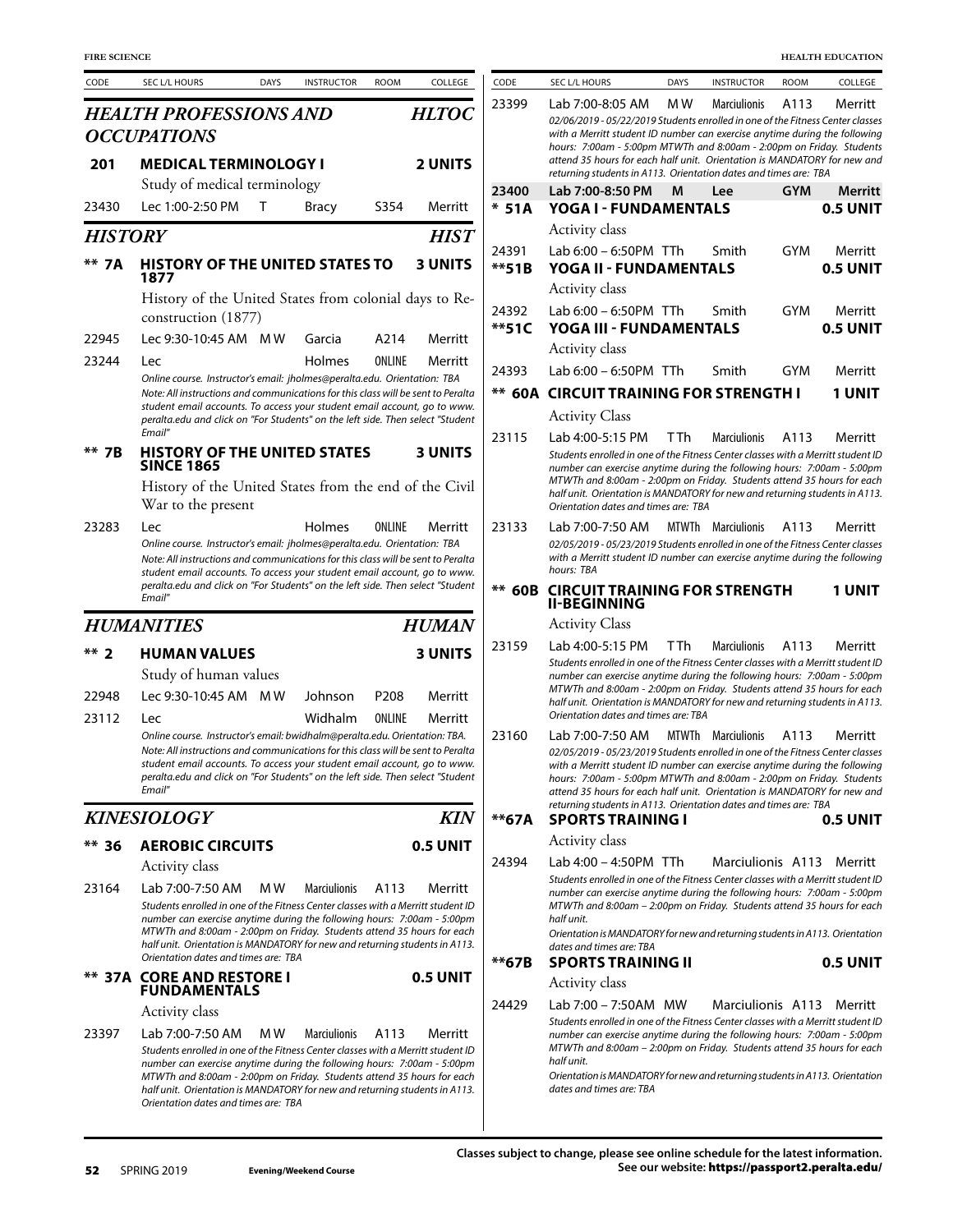| CODE   | SEC L/L HOURS                                                                                | DAYS            | <b>INSTRUCTOR</b> | <b>ROOM</b> | COLLEGE        | CODE    | SEC L/L HOURS                                                              | <b>DAYS</b>    | <b>INSTRUCTOR</b>      | <b>ROOM</b>      | COLLEGE         |
|--------|----------------------------------------------------------------------------------------------|-----------------|-------------------|-------------|----------------|---------|----------------------------------------------------------------------------|----------------|------------------------|------------------|-----------------|
|        | <b>** 74A BADMINTON I - FUNDAMENTALS</b>                                                     |                 |                   |             | 0.5 UNIT       |         | **103D SOCCER IV - EXPERIENCED                                             |                |                        |                  | <b>0.5 UNIT</b> |
|        | Activity class                                                                               |                 |                   |             |                |         | <b>Activity Class</b>                                                      |                |                        |                  |                 |
| 22949  | Lab 7:00-8:50 PM                                                                             | M               | Lee               | <b>GYM</b>  | <b>Merritt</b> | 23163   | Lab 1:00-1:50 PM                                                           | M <sub>W</sub> | Aquiar                 | FIELD1           | Merritt         |
|        | <b>** 74C BADMINTON III - INTERMEDIATE</b>                                                   |                 |                   |             | 0.5 UNIT       |         | Recommended for men's soccer.                                              |                |                        |                  |                 |
|        | Activity class                                                                               |                 |                   |             |                | 23223   | Lab 3:00-3:50 PM<br>Recommended for women's soccer.                        | T Th           | Staff                  | FIELD1           | Merritt         |
| 23161  | Lab 7:00-8:50 PM                                                                             | M               | Lee               | <b>GYM</b>  | Merritt        | ** 150  | <b>INTRODUCTION TO KINESIOLOGY</b>                                         |                |                        |                  | 3 UNITS         |
|        | <b>** 74D BADMINTON IV - COMPETITIVE</b>                                                     |                 |                   |             | 0.5 UNIT       |         | Introduction to interdisciplinary approach to the stud                     |                |                        |                  |                 |
|        | Activity class                                                                               |                 |                   |             |                |         | of human movement                                                          |                |                        |                  |                 |
| 23162  | Lab 7:00-8:50 PM                                                                             | M               | Lee               | <b>GYM</b>  | <b>Merritt</b> | 23254   | Lec 11:00-12:15 PM TTh                                                     |                | Drazen                 | A137             | Merritt         |
|        | <b>** 80A BASKETBALL I - FUNDAMENTALS</b>                                                    |                 |                   |             | 0.5 UNIT       |         |                                                                            |                |                        |                  |                 |
|        | Activity class                                                                               |                 |                   |             |                |         | <b>LANDSCAPE HORTICULTURE</b>                                              |                |                        |                  | <b>LANH'</b>    |
| 22950  | Lab 4:00-5:15 PM<br>04/08/2019 - 05/16/2019 Recommended for men's intercollegiate players.   |                 | MTWTh Jones       | <b>GYM</b>  | Merritt        | $***1$  | <b>INTRO TO LANDSCAPE</b><br><b>HORTICULTURE WITH LAB (DAY)</b>            |                |                        |                  | 3 UNITS         |
| 23249  | Lab 1:00-2:15 PM                                                                             | MTWTh Gray      |                   | <b>GYM</b>  | Merritt        |         | Principles and practices of basic landscape horticulture                   |                |                        |                  |                 |
|        | 04/08/2019 - 05/16/2019 Recommended for women's intercollegiate players.                     |                 |                   |             |                | 22953   | Lab 1:00-3:50 PM                                                           | M              | Lee                    | H108             | Merritt         |
| ** 80B | <b>BASKETBALL II - BEGINNING</b>                                                             |                 |                   |             | 0.5 UNIT       |         | Lec 10:00-11:50 AM M                                                       |                | Lee                    | H108             | Merritt         |
|        | <b>Activity Class</b>                                                                        |                 |                   |             |                | $**$ 1E | <b>INTRODUCTION TO LANDSCAPE</b>                                           |                |                        |                  | 3 UNITS         |
| 23156  | Lab 4:00-5:15 PM                                                                             |                 | MTWTh Jones       | GYM         | Merritt        |         | <b>HORTICULTURE (EVENING)</b>                                              |                |                        |                  |                 |
|        | 04/08/2019 - 05/16/2019 Recommended for men's intercollegiate players.                       |                 |                   |             |                |         | Principles and practices of basic landscape horticulture                   |                |                        |                  |                 |
| 23250  | Lab 1:00-2:15 PM<br>04/08/2019 - 05/16/2019 Recommended for women's intercollegiate players. | MTWTh Gray      |                   | GYM         | Merritt        | 22954   | Lec 6:30-9:20 PM                                                           | T              | <b>Forlin</b>          | H <sub>108</sub> | Merrit          |
|        | <b>** 80C BASKETBALL III - INTERMEDIATE</b>                                                  |                 |                   |             | 0.5 UNIT       | $***$ 2 | No lab required for evening section.<br>PLANT MATERIALS: TREE ID AND       |                |                        |                  | 3 UNITS         |
|        | Activity class                                                                               |                 |                   |             |                |         | <b>CULTURE W/LAB (DAY)</b>                                                 |                |                        |                  |                 |
| 23107  | Lab 4:00-5:15 PM                                                                             |                 | MTWTh Jones       | <b>GYM</b>  | Merritt        |         | Identification and culture of trees used in Bay Area land                  |                |                        |                  |                 |
|        | 04/08/2019 - 05/16/2019 Recommended for men's intercollegiate players.                       |                 |                   |             |                |         | scapes                                                                     |                |                        |                  |                 |
| 23251  | Lab 1:00-2:15 PM                                                                             | MTWTh Gray      |                   | <b>GYM</b>  | Merritt        | 23970   | Lab 1:00-3:50 PM                                                           | Th             | Forlin                 | H <sub>101</sub> | Merritt         |
|        | 04/08/2019 - 05/16/2019 Recommended for women's intercollegiate players.                     |                 |                   |             |                |         | Lec 10:00-11:50 AM Th                                                      |                | Forlin                 | H <sub>101</sub> | Merritt         |
|        | <b>** 80D BASKETBALL IV - COMPETITIVE</b>                                                    |                 |                   |             | 0.5 UNIT       | $*$ 5EB | PLANT MATERIALS: SPR NATIVE<br><b>PLANT ID/CULTURE (EVE)</b>               |                |                        |                  | 3 UNITS         |
| 23113  | <b>Activity Class</b><br>Lab 4:00-5:15 PM                                                    |                 | MTWTh Jones       | <b>GYM</b>  | Merritt        |         | Identification and culture of spring native plants used i                  |                |                        |                  |                 |
|        | 04/08/2019 - 05/16/2019 Recommended for men's intercollegiate players.                       |                 |                   |             |                |         | the landscape                                                              |                |                        |                  |                 |
| 23252  | Lab 1:00-2:15 PM                                                                             | MTWTh Gray      |                   | <b>GYM</b>  | Merritt        | 23971   | Lec 6:30-9:20 PM                                                           | W              | <b>Winchester H101</b> |                  | Merrit          |
|        | 04/08/2019 - 05/16/2019 Recommended for women's intercollegiate players.                     |                 |                   |             |                | $*10$   | <b>INSECTS: IDENTIFICATION AND</b>                                         |                |                        |                  | 3 UNITS         |
|        | **103A SOCCER I - FUNDAMENTALS                                                               |                 |                   |             | 0.5 UNIT       |         | <b>MANAGEMENT</b>                                                          |                |                        |                  |                 |
|        | <b>Activity Class</b>                                                                        |                 |                   |             |                |         | Study of local insects, especially those associated wit                    |                |                        |                  |                 |
| 23106  | Lab 1:00-1:50 PM                                                                             | M W             | Aguiar            | FIELD1      | Merritt        | 23445   | ornamental / landscape plants<br>Lab 8:30-9:45 PM                          | M              | Dunbar                 | H108             | Merrit          |
|        | Recommended for men's soccer.                                                                |                 |                   |             |                |         | Lec 6:00-8:15 PM                                                           | M              | Dunbar                 | H <sub>108</sub> | Merrit          |
| 23220  | Lab 3:00-3:50 PM<br>Recommended for women's soccer.                                          | T Th            | Staff             | FIELD1      | Merritt        | $*12$   | <b>WEEDS IN THE URBAN LANDSCAPE</b>                                        |                |                        |                  | 3 UNITS         |
|        | ** 103BSOCCER II - BEGINNING                                                                 |                 |                   |             | 0.5 UNIT       |         | Study of nature of weeds and their interactions in th                      |                |                        |                  |                 |
|        | <b>Activity Class</b>                                                                        |                 |                   |             |                |         | environment                                                                |                |                        |                  |                 |
| 23114  | Lab 1:00-1:50 PM                                                                             | M W             | Aguiar            | FIELD1      | Merritt        | 23972   | Lec 10:00-12:50 PM W                                                       |                | Winchester H101        |                  | Merritt         |
|        | Recommended for men's soccer.                                                                |                 |                   |             |                | $*17$   | <b>IRRIGATION WITH LAB (DAY)</b>                                           |                |                        |                  | 3 UNITS         |
| 23221  | Lab 3:00-3:50 PM                                                                             | T <sub>Th</sub> | Staff             | FIELD1      | Merritt        |         | Principles and practices of irrigation design and installa                 |                |                        |                  |                 |
|        | Recommended for women's soccer.                                                              |                 |                   |             |                |         | tion                                                                       |                |                        |                  |                 |
|        | <b>** 103CSOCCER III-INTERMEDIATE</b>                                                        |                 |                   |             | 0.5 UNIT       | 23974   | Lab 1:00-3:50 PM                                                           | T              | Mcginnis               | H <sub>101</sub> | Merritt         |
| 23143  | <b>Activity Class</b><br>Lab 1:00-1:50 PM                                                    | M W             |                   | FIELD1      | Merritt        |         | Lec 10:00-11:50 AM T                                                       |                | Mcginnis               | H <sub>101</sub> | Merritt         |
|        | Recommended for men's soccer.                                                                |                 | Aguiar            |             |                |         | <b>** 18B LANDSCAPE DESIGN</b>                                             |                |                        |                  | 3 UNITS         |
| 23222  | Lab 3:00-3:50 PM<br>Recommended for women's soccer.                                          | T Th            | Staff             | FIELD1      | Merritt        |         | Introduction to landscape design<br>PREREQUISITE OR COREQUISITE: LANHT 18A |                |                        |                  |                 |
|        |                                                                                              |                 |                   |             |                | 22955   | Lec 6:30-9:20 PM $\top$ Grampp                                             |                |                        | H <sub>105</sub> | Merritt         |

| CODE            | SEC L/L HOURS                                                                                   | <b>DAYS</b> | <b>INSTRUCTOR</b>      | <b>ROOM</b>      | COLLEGE        |
|-----------------|-------------------------------------------------------------------------------------------------|-------------|------------------------|------------------|----------------|
|                 | <b>**103D SOCCER IV - EXPERIENCED</b>                                                           |             |                        |                  | 0.5 UNIT       |
|                 | <b>Activity Class</b>                                                                           |             |                        |                  |                |
| 23163           | Lab 1:00-1:50 PM<br>Recommended for men's soccer.                                               | M W         | Aguiar                 | FIELD1           | Merritt        |
| 23223           | Lab 3:00-3:50 PM<br>Recommended for women's soccer.                                             | T Th        | Staff                  | FIELD1           | Merritt        |
| **<br>150       | <b>INTRODUCTION TO KINESIOLOGY</b>                                                              |             |                        |                  | <b>3 UNITS</b> |
|                 | Introduction to interdisciplinary approach to the study                                         |             |                        |                  |                |
|                 | of human movement                                                                               |             |                        |                  |                |
| 23254           | Lec 11:00-12:15 PM TTh                                                                          |             | Drazen                 |                  | A137 Merritt   |
|                 | <b>LANDSCAPE HORTICULTURE</b>                                                                   |             |                        |                  | <b>LANHT</b>   |
| $**$ 1          | <b>INTRO TO LANDSCAPE</b><br><b>HORTICULTURE WITH LAB (DAY)</b>                                 |             |                        |                  | <b>3 UNITS</b> |
|                 | Principles and practices of basic landscape horticulture                                        |             |                        |                  |                |
| 22953           | Lab 1:00-3:50 PM                                                                                | M           | Lee                    | H <sub>108</sub> | Merritt        |
|                 | Lec 10:00-11:50 AM M                                                                            |             | Lee                    | H108             | Merritt        |
| **<br>1E        | <b>INTRODUCTION TO LANDSCAPE</b><br><b>HORTICULTURE (EVENING)</b>                               |             |                        |                  | <b>3 UNITS</b> |
|                 | Principles and practices of basic landscape horticulture                                        |             |                        |                  |                |
| 22954           | Lec 6:30-9:20 PM                                                                                | T           | <b>Forlin</b>          | H108             | <b>Merritt</b> |
|                 | No lab required for evening section.                                                            |             |                        |                  |                |
| ** 2            | PLANT MATERIALS: TREE ID AND<br><b>CULTURE W/LAB (DAY)</b>                                      |             |                        |                  | <b>3 UNITS</b> |
|                 | Identification and culture of trees used in Bay Area land-<br>scapes                            |             |                        |                  |                |
| 23970           | Lab 1:00-3:50 PM Th                                                                             |             | Forlin                 | H <sub>101</sub> | Merritt        |
|                 | Lec 10:00-11:50 AM Th                                                                           |             | Forlin                 | H101             | Merritt        |
| $*$ 5EB         | PLANT MATERIALS: SPR NATIVE<br>PLANT ID/CULTURE (EVE)                                           |             |                        |                  | <b>3 UNITS</b> |
|                 | Identification and culture of spring native plants used in<br>the landscape                     |             |                        |                  |                |
| 23971           | Lec 6:30-9:20 PM                                                                                | W           | <b>Winchester H101</b> |                  | Merritt        |
| $*10$           | <b>INSECTS: IDENTIFICATION AND</b><br>MANAGEMENT                                                |             |                        |                  | <b>3 UNITS</b> |
|                 | Study of local insects, especially those associated with                                        |             |                        |                  |                |
|                 | ornamental / landscape plants                                                                   |             |                        |                  |                |
| 23445           | Lab 8:30-9:45 PM                                                                                | M           | Dunbar                 | H108             | <b>Merritt</b> |
|                 | Lec 6:00-8:15 PM                                                                                | M           | Dunbar                 | H <sub>108</sub> | <b>Merritt</b> |
| * 12            | <b>WEEDS IN THE URBAN LANDSCAPE</b>                                                             |             |                        |                  | <b>3 UNITS</b> |
|                 | Study of nature of weeds and their interactions in the<br>environment                           |             |                        |                  |                |
|                 | Lec 10:00-12:50 PM W                                                                            |             | Winchester H101        |                  |                |
| 23972<br>$* 17$ |                                                                                                 |             |                        |                  | Merritt        |
|                 | <b>IRRIGATION WITH LAB (DAY)</b><br>Principles and practices of irrigation design and installa- |             |                        |                  | <b>3 UNITS</b> |
|                 | tion                                                                                            |             |                        |                  |                |
| 23974           | Lab 1:00-3:50 PM                                                                                | т           | Mcginnis               | H101             | Merritt        |
|                 | Lec 10:00-11:50 AM T                                                                            |             | Mcginnis               | H <sub>101</sub> | Merritt        |
| **              | <b>18B LANDSCAPE DESIGN</b>                                                                     |             |                        |                  | <b>3 UNITS</b> |
|                 | Introduction to landscape design<br>PREREQUISITE OR COREQUISITE: LANHT 18A                      |             |                        |                  |                |
| 22955           | Lec 6:30-9:20 PM<br>Conitnuation of LANHT 18A                                                   | т           | Grampp                 | H105             | Merritt        |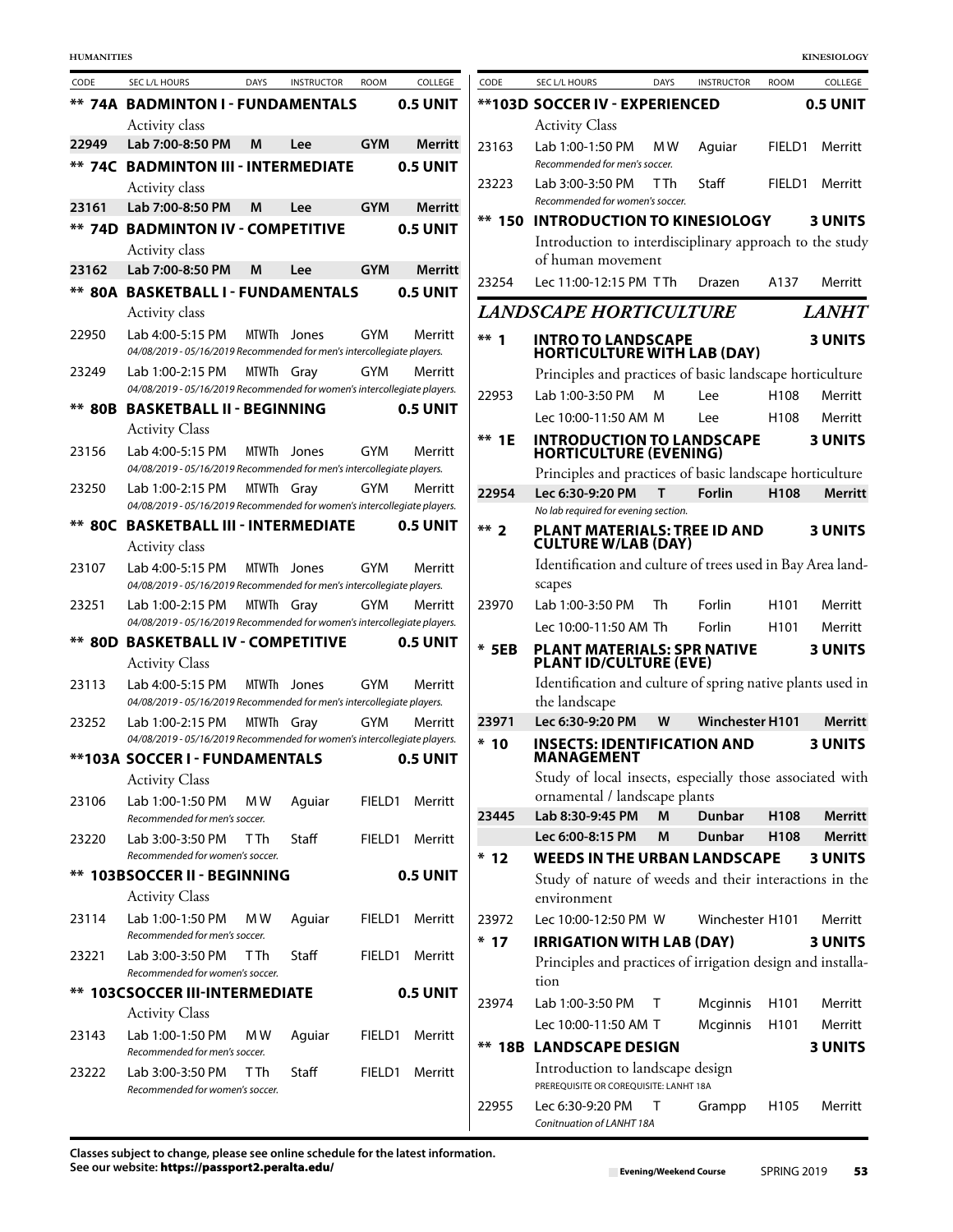| CODE            | SEC L/L HOURS                                                                              | <b>DAYS</b> | <b>INSTRUCTOR</b>        | <b>ROOM</b>      | COLLEGE        |
|-----------------|--------------------------------------------------------------------------------------------|-------------|--------------------------|------------------|----------------|
|                 | <b>** 18LBLANDSCAPE DESIGN LABORATORY</b>                                                  |             |                          |                  | <b>1 UNIT</b>  |
|                 | Hands-on application of the concepts presented in                                          |             |                          |                  |                |
|                 | LANHT 18B (Landscape Design Lecture)                                                       |             |                          |                  |                |
|                 | PR: LANHT18LA & CO: 18B                                                                    |             |                          |                  |                |
| 23213           | Lab 6:30-9:20 PM<br>Conitnuation of LANHT 18LA                                             | Th          | Grampp                   | H105             | Merritt        |
| $*19$           | <b>PLANT NUTRITION</b>                                                                     |             |                          |                  | <b>3 UNITS</b> |
|                 | Structure and functions of cells and tissues in plants                                     |             |                          |                  |                |
| 22957           | Lab 8:30-9:45 PM                                                                           | W           | Lee                      | H108             | <b>Merritt</b> |
|                 | Lec 6:00-8:15 PM                                                                           | W           | Lee                      | H <sub>108</sub> | Merritt        |
| $*23$           | <b>PLANT TERMINOLOGY</b>                                                                   |             |                          |                  | 2.5 UNITS      |
|                 | Terminology used in identification of plants                                               |             |                          |                  |                |
|                 | Lec 1:00-3:15 PM                                                                           |             | Forlin                   |                  |                |
| 22958           |                                                                                            | т           |                          | H108             | Merritt        |
| $* 24$          | <b>BEGINNING PLANT PROPAGATION</b>                                                         |             |                          |                  | <b>3 UNITS</b> |
|                 | Survey of plant propagation                                                                |             |                          |                  |                |
| 22960           | Lab 1:00-2:15 PM                                                                           | Th          | l ee                     | H108             | Merritt        |
|                 | Lec 10:00-12:15 PM Th                                                                      |             | Lee                      | H108             | Merritt        |
| * 26            | <b>PRUNING</b>                                                                             |             |                          |                  | 0.5 UNIT       |
|                 | Elements of pruning                                                                        |             |                          |                  |                |
| 22977           | Lab 1:30-5:45 PM                                                                           | S           | Churgel                  | <b>FIELD</b>     | Merritt        |
|                 | 03/16/2019 - 03/23/2019 Bring lunch, warm clothing and pruning shears.<br>Lec 9:00-1:15 PM | S           | Churgel                  | H <sub>108</sub> | Merritt        |
|                 | 02/16/2019 - 03/23/2019                                                                    |             |                          |                  |                |
| 28A             | <b>PERMACULTURE DESIGN I</b>                                                               |             |                          |                  | <b>3 UNITS</b> |
|                 | Strategies and techniques of applied ecology/permacul-                                     |             |                          |                  |                |
|                 | ture design and application for designing livable human                                    |             |                          |                  |                |
|                 | communities                                                                                |             |                          |                  |                |
| 22965           | Lab 5:00-7:50 PM                                                                           | Th          | Kolevzon                 | H108             | Merritt        |
|                 | Lec 8:00-9:50 PM                                                                           | Th          | Kolevzon                 | H108             | <b>Merritt</b> |
| $* 28B$         | <b>PERMACULTURE DESIGN II</b>                                                              |             |                          |                  | <b>3 UNITS</b> |
|                 | Strategies and techniques of applied ecology/permacul-                                     |             |                          |                  |                |
|                 | ture design and application for designing livable human                                    |             |                          |                  |                |
|                 | communities                                                                                |             |                          |                  |                |
| 22967           | Lab 5:00-7:50 PM                                                                           |             | Th Kolevzon H108 Merritt |                  |                |
|                 | Lec 8:00-9:50 PM                                                                           | Th          | Kolevzon                 | H108             | <b>Merritt</b> |
| $*28C$          | <b>PERMACULTURE DESIGN III</b>                                                             |             |                          |                  | <b>3 UNITS</b> |
|                 | Strategies and techniques of applied ecology/permacul-                                     |             |                          |                  |                |
|                 | ture design and application for designing livable human                                    |             |                          |                  |                |
|                 | communities                                                                                |             |                          |                  |                |
|                 | PREREQUISITE: LANHT 28A OR 28B                                                             |             |                          |                  |                |
| 22969           | Lab 5:00-7:50 PM                                                                           | Th          | Kolevzon                 | H108             | Merritt        |
|                 | Lec 8:00-9:50 PM                                                                           | Th          | Kolevzon                 | H108             | <b>Merritt</b> |
| <b>28D</b><br>x | <b>PERMACULTURE DESIGN IV</b>                                                              |             |                          |                  | <b>3 UNITS</b> |
|                 | Strategies and techniques of applied ecology/permacul-                                     |             |                          |                  |                |
|                 | ture design and application for designing livable human                                    |             |                          |                  |                |
|                 | communities                                                                                |             |                          |                  |                |
| 23099           | Lab 5:00-7:50 PM                                                                           | Th          | Kolevzon                 | H108             | Merritt        |
|                 | Lec 8:00-9:50 PM                                                                           | Th          | Kolevzon                 | H108             | <b>Merritt</b> |

| CODE      | SEC L/L HOURS                                                                                                                   | <b>DAYS</b> | <b>INSTRUCTOR</b> | <b>ROOM</b>      | COLLEGE          |
|-----------|---------------------------------------------------------------------------------------------------------------------------------|-------------|-------------------|------------------|------------------|
| ** 33A    | <b>DESIGN EVALUATION OF BAY AREA</b><br><b>LANDSCAPES</b>                                                                       |             |                   |                  | <b>3 UNITS</b>   |
|           | Continuation of LANHT33A                                                                                                        |             |                   |                  |                  |
| 23210     | Lab 12:00-2:50 PM                                                                                                               | - F         | Grampp            | H <sub>105</sub> | Merritt          |
|           | Lec 10:00-11:50 AM F                                                                                                            |             | Grampp            | H <sub>105</sub> | Merritt          |
| **<br>33B | <b>DESIGN EVALUATION OF BAY AREA</b><br><b>LANDSCAPES</b>                                                                       |             |                   |                  | <b>3 UNITS</b>   |
|           | "Continuation of LANHT33A                                                                                                       |             |                   |                  |                  |
| 23212     | Lab 12:00-2:50 PM                                                                                                               | - F         | Grampp            | H <sub>105</sub> | Merritt          |
|           | Lec 10:00-11:50 AM F                                                                                                            |             | Grampp            | H105             | Merritt          |
| *<br>34A  | <b>COMPUTER-ASSISTED LANDSCAPE</b><br><b>DESIGN</b>                                                                             |             |                   |                  | <b>3 UNITS</b>   |
|           | Principles and techniques of 2D and 3D computer-<br>assisted landscape design<br>PREREOUISITE OR COREOUISITE: LANHT 18A AND 22A |             |                   |                  |                  |
| 22971     | Lab 3:30-4:20 PM                                                                                                                | м           | Shlugleit         | L 132            | Merritt          |
|           | Lec 12:30-3:20 PM                                                                                                               | м           | Shlugleit         | L 132            | Merritt          |
| * 34B     | <b>COMPUTER-ASSISTED LANDSCAPE</b><br>DESIGN                                                                                    |             |                   |                  | <b>3 UNITS</b>   |
|           | Continuation of LANHT 34A                                                                                                       |             |                   |                  |                  |
| 22973     | Lab 3:30-4:20 PM                                                                                                                | M           | Shlugleit         | L 132            | Merritt          |
|           | Lec 12:30-3:20 PM                                                                                                               | M           | Shlugleit         | L 132            | Merritt          |
| * 34C     | <b>COMPUTER-ASSISTED LANDSCAPE</b><br><b>DESIGN</b>                                                                             |             |                   |                  | <b>3 UNITS</b>   |
|           | Continuation of LANHT 34B                                                                                                       |             |                   |                  |                  |
| 22975     | Lab 3:30-4:20 PM                                                                                                                | M           | Shlugleit         | L 132            | Merritt          |
|           | Lec 12:30-3:20 PM                                                                                                               | М           | Shlugleit         | L 132            | Merritt          |
| * 35A     | <b>ADVANCED LANDSCAPE DESIGN</b>                                                                                                |             |                   |                  | <b>3 UNITS</b>   |
|           | Topographic form and design<br>PREREOUISITE: LANHT 22B                                                                          |             |                   |                  |                  |
| 23127     | Lab 12:30-3:20 PM                                                                                                               | W           | Staff             | H105             | Merritt          |
|           | Lec 10:00-11:50 AM W                                                                                                            |             | Staff             | H105             | Merritt          |
| **<br>-57 | FORM AND COMPOSITION IN<br><b>LANDSCAPE DESIGN</b>                                                                              |             |                   |                  | <b>3 UNITS</b>   |
|           | Principles of composition underlying landscape design                                                                           |             |                   |                  |                  |
| 23186     | Lec 1:00-3:50 PM                                                                                                                | Μ           | Grampp            | H <sub>101</sub> | Merritt          |
| * 76      | <b>EDIBLE LANDSCAPING</b>                                                                                                       |             |                   |                  | 3 UNITS          |
|           | Use of food producing plants in the constructed landscape                                                                       |             |                   |                  |                  |
|           | for homeowners, renters, school gardens, community                                                                              |             |                   |                  |                  |
|           | gardens, senior centers, and micro-farms                                                                                        |             |                   |                  |                  |
| 23978     | Lab 1:00-3:50 PM                                                                                                                | - F         | Lee               | H <sub>101</sub> | Merritt          |
|           | Lec 10:00-11:50 AM F                                                                                                            |             | Lee               | H <sub>101</sub> | Merritt          |
| ** 77     | <b>CROP PRODUCTION, MARKETING<br/>AND SALES</b>                                                                                 |             |                   |                  | <b>1.5 UNITS</b> |
|           | Plant production from seed to sale                                                                                              |             |                   |                  |                  |
| 23980     | Lab 2:30-5:20 PM                                                                                                                | w           | Hill              | H108             | Merritt          |
|           | Lec 2:00-2:30 PM                                                                                                                | w           | Hill              | H108             | Merritt          |
| * 80      | URBAN AND COMMUNITY FORESTRY                                                                                                    |             |                   |                  | <b>2 UNITS</b>   |
|           | Foundations of urban and community forestry                                                                                     |             |                   |                  |                  |
| 23991     | Lec 7:00-8:50 PM                                                                                                                | Th          | <b>Staff</b>      | H101             | Merritt          |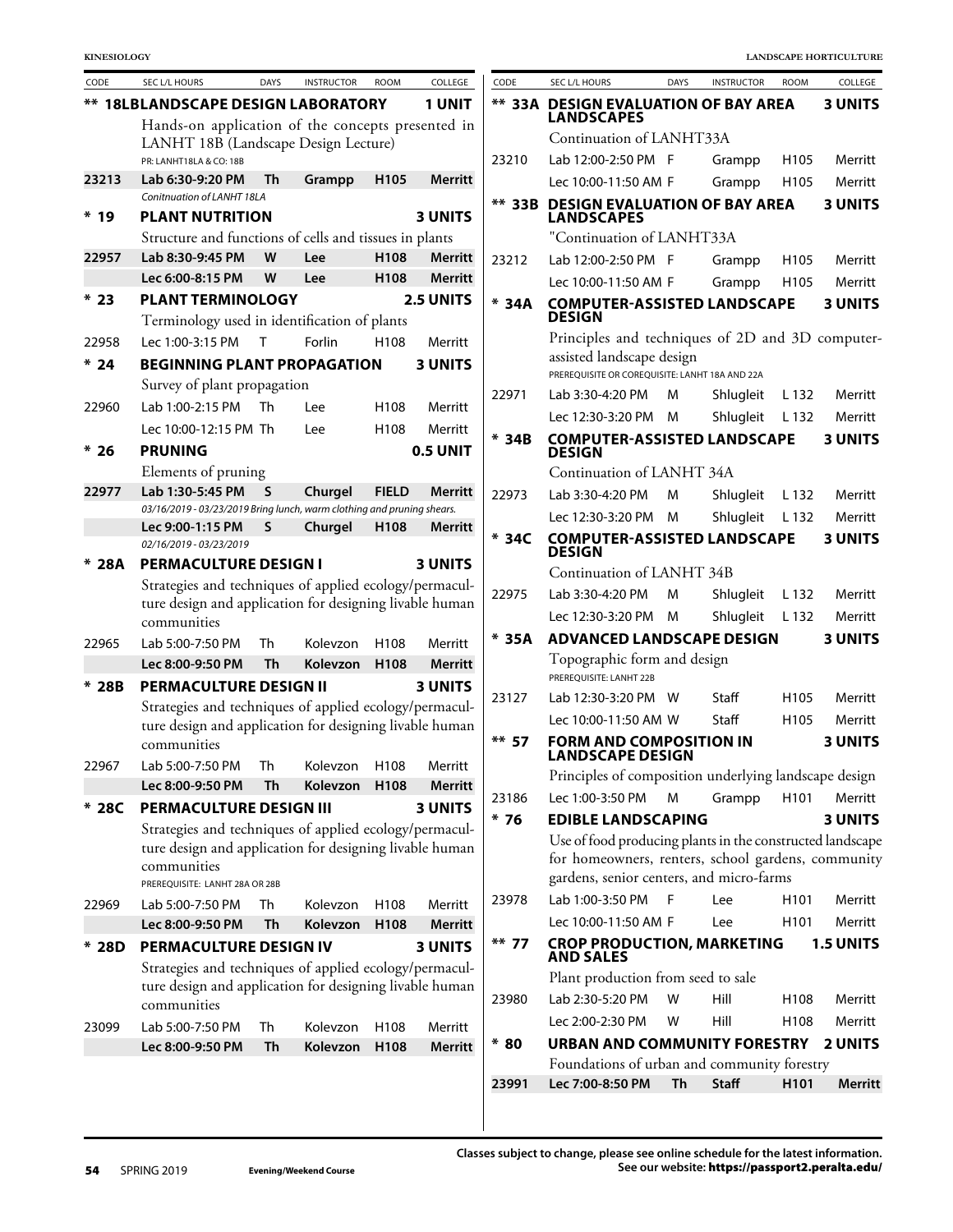| CODE  | SEC L/L HOURS                                                                                                   | <b>DAYS</b>  | <b>INSTRUCTOR</b> | <b>ROOM</b>      | COLLEGE                          | CODE  | SEC L/L HOURS<br><b>DAYS</b>                                                                                                                                           | <b>INSTRUCTOR</b>     | <b>ROOM</b> | COLLEGE                   |
|-------|-----------------------------------------------------------------------------------------------------------------|--------------|-------------------|------------------|----------------------------------|-------|------------------------------------------------------------------------------------------------------------------------------------------------------------------------|-----------------------|-------------|---------------------------|
| $*82$ | <b>TREE HEALTH CARE</b>                                                                                         |              |                   |                  | <b>2 UNITS</b>                   | 501   | <b>URBAN COMMUNITY GARDEN:</b>                                                                                                                                         |                       |             | 0 UNIT                    |
|       | Exploration of tree health care                                                                                 |              |                   |                  |                                  |       | <b>CONSTRUCTION/MAINTENANCE</b>                                                                                                                                        |                       |             |                           |
| 23992 | Lec 5:00-6:50 PM                                                                                                | Th           | Tarver            | H <sub>101</sub> | Merritt                          |       | Urban community gardening                                                                                                                                              |                       |             |                           |
| $*84$ | <b>PRUNING FOR URBAN AND</b><br><b>COMMUNITY FORESTRY</b>                                                       |              |                   |                  | <b>1 UNIT</b>                    | 23129 | Lab<br>No fee. Open entry/exit. First meeting at Landscape Horticulture. Call 436-2418<br>for information. Class meets on Tues/Wed: Lec 9-9:30am Tues & 9:30-10am Wed; | <b>Branca</b>         |             | <b>OFFSITE Merritt</b>    |
|       | Principles and practices in pruning for urban and com-                                                          |              |                   |                  |                                  |       | Lab 9:30-11 am Tues & 10-11:30 am Wed.                                                                                                                                 |                       |             |                           |
|       | munity forestry<br>PR: LANHT 26                                                                                 |              |                   |                  |                                  |       | Lec                                                                                                                                                                    | Branca                |             | <b>OFFSITE Merritt</b>    |
| 23993 | Lab 1:30-4:20 PM                                                                                                | S            | <b>Folmer</b>     | H108             | <b>Merritt</b>                   |       | <b>LEARNING RESOURCES</b>                                                                                                                                              |                       |             | <b>LRNRE</b>              |
| $*86$ | <b>APPLIED AERIAL TREE WORK</b>                                                                                 |              |                   |                  | <b>2 UNITS</b>                   | $*30$ | <b>INTRODUCTION TO TUTORING</b>                                                                                                                                        |                       |             | <b>1 UNIT</b>             |
|       | Strategies and techniques of applied aerial tree work                                                           |              |                   |                  |                                  |       | Introduction to the methods of effective tutoring                                                                                                                      |                       |             |                           |
|       | PR: LANHT 85                                                                                                    |              |                   |                  |                                  | 23438 | Lec                                                                                                                                                                    | Seneferu              | ONLINE      | Merritt                   |
| 23995 | Lab 10:00-12:50 PM S                                                                                            |              | <b>Folmer</b>     | H <sub>101</sub> | Merritt                          |       | 02/05/2019 - 05/24/2019 Online course. Instructor's email: kseneferu@peralta.<br>edu. Orientation: TBA                                                                 |                       |             |                           |
|       | Lec 9:00-9:50 AM<br><b>LANDSCAPE DESIGN FORUM I</b>                                                             | S            | <b>Folmer</b>     | H <sub>101</sub> | <b>Merritt</b><br><b>2 UNITS</b> | 211   | <b>COMPUTER ACCESS</b>                                                                                                                                                 |                       |             | <b>3 UNITS</b>            |
| 210A  | Forum emphasizing professional practices in landscape                                                           |              |                   |                  |                                  |       | Word processing for individuals with visual, physical, or                                                                                                              |                       |             |                           |
|       | design, including review of student designs for client                                                          |              |                   |                  |                                  |       | learning disabilities                                                                                                                                                  |                       |             |                           |
|       | presentation and guest speakers in the trade                                                                    |              |                   |                  |                                  | 22985 | Lab                                                                                                                                                                    | Mofidi                | P306        | Merritt                   |
| 22961 | Lec 4:00-5:50 PM                                                                                                | T            | Forlin            | H <sub>101</sub> | Merritt                          |       | 52.5 lab hrs TBA concurrent with LRNRE 272                                                                                                                             |                       |             |                           |
| 210B  | <b>LANDSCAPE DESIGN FORUM II</b>                                                                                |              |                   |                  | <b>2 UNITS</b>                   | 261   | Lec 9:00-9:50 AM<br>T Th<br><b>ENGLISH FOR LIFE &amp; CAREER</b>                                                                                                       | Mofidi                | P306        | Merritt<br><b>3 UNITS</b> |
|       | Forum emphasizing professional practices in landscape                                                           |              |                   |                  |                                  |       | <b>SUCCESS</b>                                                                                                                                                         |                       |             |                           |
|       | design, including review of student designs for client                                                          |              |                   |                  |                                  |       | Life/career success                                                                                                                                                    |                       |             |                           |
|       | presentation and guest speakers in the trade                                                                    |              |                   |                  |                                  | 23255 | Lec 11:00 - 12:15PM MW Mofidi                                                                                                                                          |                       | A218        | Merritt                   |
| 22962 | Lec 4:00-5:50 PM                                                                                                | $\mathsf{T}$ | Forlin            | H <sub>101</sub> | Merritt                          | 262   | <b>MATH FOR LIFE &amp; CAREER</b>                                                                                                                                      |                       |             | <b>3 UNITS</b>            |
| 210C  | <b>LANDSCAPE DESIGN FORUM III</b>                                                                               |              |                   |                  | <b>2 UNITS</b>                   |       | <b>SUCCESS</b>                                                                                                                                                         |                       |             |                           |
|       | Forum emphasizing professional practices in landscape<br>design, including review of student designs for client |              |                   |                  |                                  |       | Mathematics for daily use in community, home and work                                                                                                                  | Schwartz              |             |                           |
|       | presentation and guest speakers in the trade                                                                    |              |                   |                  |                                  | 23367 | Lec 12:30 - 1:45PM MW                                                                                                                                                  |                       | A100        | Merritt                   |
| 22963 | Lec 4:00-5:50 PM                                                                                                | $\top$       | Forlin            | H <sub>101</sub> | Merritt                          | 272   | <b>COMPUTER ACCESS PROJECTS</b><br>Introduction to assistive software                                                                                                  |                       |             | 0.5 - 2 UNIT              |
| 211A  | <b>BENEFICIAL BEASTS IN THE GARDEN</b>                                                                          |              |                   |                  | <b>2 UNITS</b>                   | 22986 | Lab                                                                                                                                                                    | Mofidi                | P306        | Merritt                   |
|       | <b>AND LANDSCAPE</b>                                                                                            |              |                   |                  |                                  |       | Open entry/exit. Students attend 27 term hours for .5 unit. Lab hours: 10 -                                                                                            |                       |             |                           |
|       | Study of the benefits of incorporating wild, naturalized,                                                       |              |                   |                  |                                  |       | 2:30pm, room P306                                                                                                                                                      |                       |             |                           |
|       | and domesticated members of the animal kingdom in<br>the garden and landscape                                   |              |                   |                  |                                  | 280   | <b>STUDY SKILLS</b>                                                                                                                                                    |                       |             | 0.5 - 3 UNIT              |
| 23982 | Lab 11:00-12:15 PM T                                                                                            |              | Staff             | H105             | Merritt                          |       | Systematic approach to understanding principles of learn-<br>ing for all academic disciplines                                                                          |                       |             |                           |
| 23982 | Lab 1:00-2:15 PM                                                                                                | T            | Staff             | H <sub>105</sub> | Merritt                          | 22979 | Lab                                                                                                                                                                    | GonzalezSantana L 122 |             | Merritt                   |
|       | Lec 10:00-10:50 AM T                                                                                            |              | Staff             | H <sub>105</sub> | Merritt                          |       | Open entry/exit. Students take 27 term hours for each half unit earned. Meets                                                                                          |                       |             |                           |
| 211B  | <b>BENEFICIAL BEASTS IN THE GARDEN</b>                                                                          |              |                   |                  | <b>2 UNITS</b>                   |       | 8:00AM - 6:00PM on Monday - Thursday and 8:00AM - 3:00PM on Friday. Stu-<br>dents must meet with instructor.                                                           |                       |             |                           |
|       | <b>AND LANDSCAPE</b>                                                                                            |              |                   |                  |                                  |       | Lec                                                                                                                                                                    | GonzalezSantana L 122 |             | Merritt                   |
|       | Application of information and principles learned in<br>LANHT 211A                                              |              |                   |                  |                                  | 22983 | Lab 3:00-4:50 PM<br>T Th<br>.5 - 2 units. Open entry/exit. For students with learning disabilities.                                                                    | <b>Dimopoulos</b>     | P305        | Merritt                   |
| 23984 | Lab 11:00-12:15 PM T                                                                                            |              | Staff             | H <sub>105</sub> | Merritt                          |       | <b>TTh</b><br>Lec 2:00-2:50 PM                                                                                                                                         | <b>Dimopoulos</b>     | P305        | Merritt                   |
| 23984 | Lab 1:00-2:15 PM                                                                                                | Τ            | Staff             | H105             | Merritt                          | 297A  | <b>METACOGNITIVE LEARNING I</b>                                                                                                                                        |                       |             | <b>1 UNIT</b>             |
|       | Lec 10:00-10:50 AM T                                                                                            |              | Staff             | H <sub>105</sub> | Merritt                          |       | Overview of issues relating to learning disabilities                                                                                                                   |                       |             |                           |
| 211C  | <b>BENEFICIAL BEASTS IN THE GARDEN</b><br>AND LANDSCAPE                                                         |              |                   |                  | <b>2 UNITS</b>                   | 22981 | Lec 11:00-12:15 PM TTh<br>02/05/2019 - 03/14/2019 Assessment for learning disabilities eligibility.                                                                    | <b>Dimopoulos</b>     | P305        | Merritt                   |
|       | Research of selected topics in applied zoology                                                                  |              |                   |                  |                                  |       |                                                                                                                                                                        |                       |             |                           |
| 23986 | Lab 11:00-12:15 PM T                                                                                            |              | Staff             | H <sub>105</sub> | Merritt                          |       |                                                                                                                                                                        |                       |             |                           |
| 23986 | Lab 1:00-2:15 PM                                                                                                | T            | Staff             | H105             | Merritt                          |       |                                                                                                                                                                        |                       |             |                           |
|       | Lec 10:00-10:50 AM T                                                                                            |              | Staff             | H <sub>105</sub> | Merritt                          |       |                                                                                                                                                                        |                       |             |                           |
|       |                                                                                                                 |              |                   |                  |                                  |       |                                                                                                                                                                        |                       |             |                           |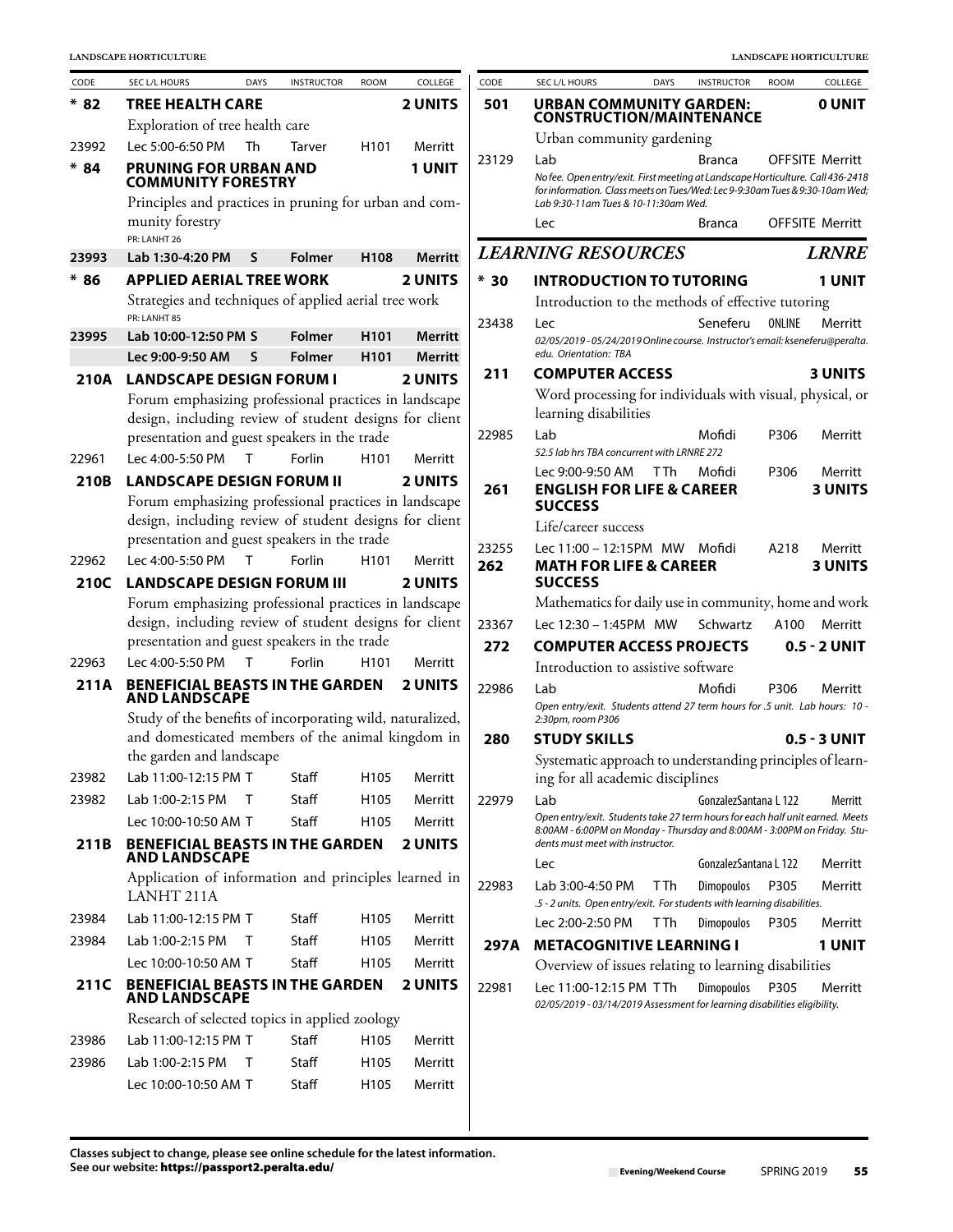| CODE           | SEC L/L HOURS                                                                                                                                                                                                                                                                                                | <b>DAYS</b> | <b>INSTRUCTOR</b>     | <b>ROOM</b>      | COLLEGE        |
|----------------|--------------------------------------------------------------------------------------------------------------------------------------------------------------------------------------------------------------------------------------------------------------------------------------------------------------|-------------|-----------------------|------------------|----------------|
| 501            | <b>SUPERVISED TUTORING (NON-</b><br><b>CREDIT)</b>                                                                                                                                                                                                                                                           |             |                       |                  | <b>O UNIT</b>  |
|                | Supervised tutoring, either individually or in small groups,<br>to improve student success in college courses                                                                                                                                                                                                |             |                       |                  |                |
| 22978          | Lab<br>Open entry/exit. Lab hours: 8:00AM - 6:00PM on Monday - Thursday and<br>8:00AM - 3:00PM on Friday. Students must meet with instructor.                                                                                                                                                                |             | GonzalezSantana L 122 |                  | Merritt        |
| 561            | <b>BASIC ENGLISH FOR LIFE AND</b><br><b>CAREER SUCCESS</b>                                                                                                                                                                                                                                                   |             |                       |                  | <b>O UNIT</b>  |
|                | Introduction and practice in reading and writing skills<br>for life/career success                                                                                                                                                                                                                           |             |                       |                  |                |
| 24272          | Lec 11:00-12:15 PM MW                                                                                                                                                                                                                                                                                        |             | Mofidi                | S305             | Merritt        |
| 562            | <b>BASIC MATH FOR LIFE AND CAREER</b><br><b>SUCCESS</b>                                                                                                                                                                                                                                                      |             |                       |                  | <b>O UNIT</b>  |
|                | Basic Mathematics for daily use in community, home<br>and work                                                                                                                                                                                                                                               |             |                       |                  |                |
| 24274          | Lec 12:30-1:45 PM                                                                                                                                                                                                                                                                                            | M W         | Schwartz              | A100             | Merritt        |
|                | <b>LIBRARY INFORMATION</b>                                                                                                                                                                                                                                                                                   |             |                       |                  | <b>LIS</b>     |
| <b>STUDIES</b> |                                                                                                                                                                                                                                                                                                              |             |                       |                  |                |
| ** 85          | <b>INTRODUCTION TO INFORMATION</b><br><b>RESOURCES</b>                                                                                                                                                                                                                                                       |             |                       |                  | <b>2 UNITS</b> |
|                | Introduction to the basic concepts and tools used in<br>information research                                                                                                                                                                                                                                 |             |                       |                  |                |
|                | edu. Orientation: Tuesday, 2/5, 6-7pm, room L132<br>Note: All instructions and communications for this class will be sent to Peralta<br>student email accounts. To access your student email account, go to www.<br>peralta.edu and click on "For Students" on the left side. Then select "Student<br>Email" |             |                       |                  |                |
|                | MATHEMATICS                                                                                                                                                                                                                                                                                                  |             |                       |                  | <b>MATH</b>    |
| **<br>1        | <b>PRE-CALCULUS</b>                                                                                                                                                                                                                                                                                          |             |                       |                  | 4 UNITS        |
|                | Preparation for the calculus sequence or other courses<br>requiring a sound algebraic background<br>PREREQUISITE: MATH 203 OR 211D                                                                                                                                                                           |             |                       |                  |                |
| 23097          | Lec 3:30-5:20 PM MW Staff                                                                                                                                                                                                                                                                                    |             |                       | S106             | Merritt        |
| 24247          | Lec 11:00-12:50 PM MW                                                                                                                                                                                                                                                                                        |             | Staff                 | S111             | Merritt        |
| ** 3A          | <b>CALCULUS I</b>                                                                                                                                                                                                                                                                                            |             |                       |                  | <b>5 UNITS</b> |
|                | Theorems on limits and continuous functions, derivatives,<br>differentials and applications<br>PREREQUISITE: MATH 2; OR MATH 1 & 50                                                                                                                                                                          |             |                       |                  |                |
| 23096          | Lec 11:00-1:15 PM TTh Lee H.                                                                                                                                                                                                                                                                                 |             |                       | S <sub>203</sub> | Merritt        |
| ** 3B          | <b>CALCULUS II</b><br>Applications of the definite integral<br>PREREQUISITE: MATH 3A                                                                                                                                                                                                                         |             |                       |                  | <b>5 UNITS</b> |
| 23187          | Lec 6:00-8:15 PM                                                                                                                                                                                                                                                                                             | T Th        | Lebow                 | <b>S309</b>      | <b>Merritt</b> |
| ** 3C          | <b>CALCULUS III</b><br>Partial differentiation                                                                                                                                                                                                                                                               |             |                       |                  | <b>5 UNITS</b> |
| 23379          | PREREQUISITE: MATH 3B<br>Lec 1:30-3:45 PM                                                                                                                                                                                                                                                                    | T Th        | Lee M.                | S305             | Merritt        |

| CODE    | <b>SEC L/L HOURS</b>                                                                                                                             | <b>DAYS</b> | <b>INSTRUCTOR</b> | <b>ROOM</b>      | COLLEGE        |
|---------|--------------------------------------------------------------------------------------------------------------------------------------------------|-------------|-------------------|------------------|----------------|
| ** 3F   | <b>DIFFERENTIAL EQUATIONS</b>                                                                                                                    |             |                   |                  | <b>3 UNITS</b> |
|         | Ordinary differential equations<br>PREREQUISITE: MATH 3C                                                                                         |             |                   |                  |                |
| 24256   | Lec 1:30-2:45 PM                                                                                                                                 | T Th        | Uhlman            | S <sub>106</sub> | Merritt        |
| $**$ 13 | INTRODUCTION TO STATISTICS                                                                                                                       |             |                   |                  | <b>4 UNITS</b> |
|         | Introduction to theory and practice of statistics<br>PREREQUISITE: MATH 203 OR 211D                                                              |             |                   |                  |                |
| 22987   | Lec 12:30-2:20 PM                                                                                                                                | M W         | Uhlman            | S <sub>203</sub> | Merritt        |
| 22988   | Lec 9:30-11:20 AM                                                                                                                                | M W         | Rebouh            | S203             | Merritt        |
| 22989   | Lec 11:00-12:50 PM_T Th                                                                                                                          |             | Sohr              | S455             | Merritt        |
| 23095   | Lec 1:30-2:45 PM<br>Students must register for MATH 13, code 23095, and MATH 113, code 24253.                                                    | т           | Shah              | S455             | Merritt        |
| 23095   | Lec 1:30-3:45 PM<br>Students must register for MATH 13, code 23095, and MATH 113, code 24253.                                                    | Th          | Shah              | S455             | Merritt        |
| 23268   | Lec 7:00-8:50 PM                                                                                                                                 | МW          | Khaja             | S331             | Merritt        |
| 23421   | Lec 3:50-5:40 PM<br>Recommended for high school students. Meets at Life Academy, Oakland.                                                        | T Th        | Hassanabadi       | LIFEACAD         | Merritt        |
| 23443   | Lec 10:00-10:50 AM MT ThF Staff<br>Recommended for high school students. Meets at Coliseum College Prep<br>Academy, Oakland.                     |             |                   | <b>CCPA</b>      | Merritt        |
| 24249   | Lec 1:30-2:45 PM<br>Students must register for MATH 13, code 24249, and MATH 113, code 24254.                                                    | м           | Lawson            | S111             | Merritt        |
| 24249   | Lec 1:30-3:45 PM<br>Students must register for MATH 13, code 24249, and MATH 113, code 24254.                                                    | w           | Lawson            | S111             | Merritt        |
| 24255   | Lec 9:00-11:50 AM MTWThF Negrete<br>05/13/2019 - 06/14/2019 Recommended for high school students. Meets at<br>Oakland International High School. |             |                   | -OIHS            | Merritt        |
| * 113   | MATH WORKSHOP FOR STATISTICS                                                                                                                     |             |                   |                  | 1 UNIT         |
|         | Reinforcement of problem-solving skills in statistics<br>PREREQUISITE: MATH 203 OR 211D                                                          |             |                   |                  |                |
| 24253   | Lec 3:00-3:50 PM<br>Students must register for MATH 13, code 23095, and MATH 113, code 24253.                                                    | т           | Shah              | S455             | Merritt        |
| 24254   | Lec 3:00-3:50 PM<br>Students must register for MATH 13, code 24249, and MATH 113, code 24254.                                                    | м           | Lawson            | S111             | Merritt        |
| 201     | <b>ELEMENTARY ALGEBRA</b>                                                                                                                        |             |                   |                  | <b>4 UNITS</b> |
|         | Basic algebraic operations<br>PREREQUISITE: MATH 225 OR 250 OR 251D OR 253 OR PLACEMENT THROUGH<br>MULTIPLE-MEASURES ASSESSMENT PROCESS          |             |                   |                  |                |
| 22990   | Lec 5:30-7:45 PM                                                                                                                                 | M W         | Green             | S203             | Merritt        |
| 22991   | Lec 10:00-12:15 PM TTh                                                                                                                           |             | Singh             | S354             | Merritt        |
| 22992   | Lec 12:00-2:15 PM                                                                                                                                | M W         | Arenas            | S305             | Merritt        |
| 22993   | Lec 2:30-4:45 PM                                                                                                                                 | M W         | Arenas            | <b>S211</b>      | Merritt        |
| 22994   | Lec 1:30-3:45 PM                                                                                                                                 | T Th        | Singh             | S211             | Merritt        |
| 23269   | Lec 3:00-5:15 PM                                                                                                                                 | <b>TTh</b>  | Staff             | S106             | Merritt        |
|         |                                                                                                                                                  |             |                   |                  |                |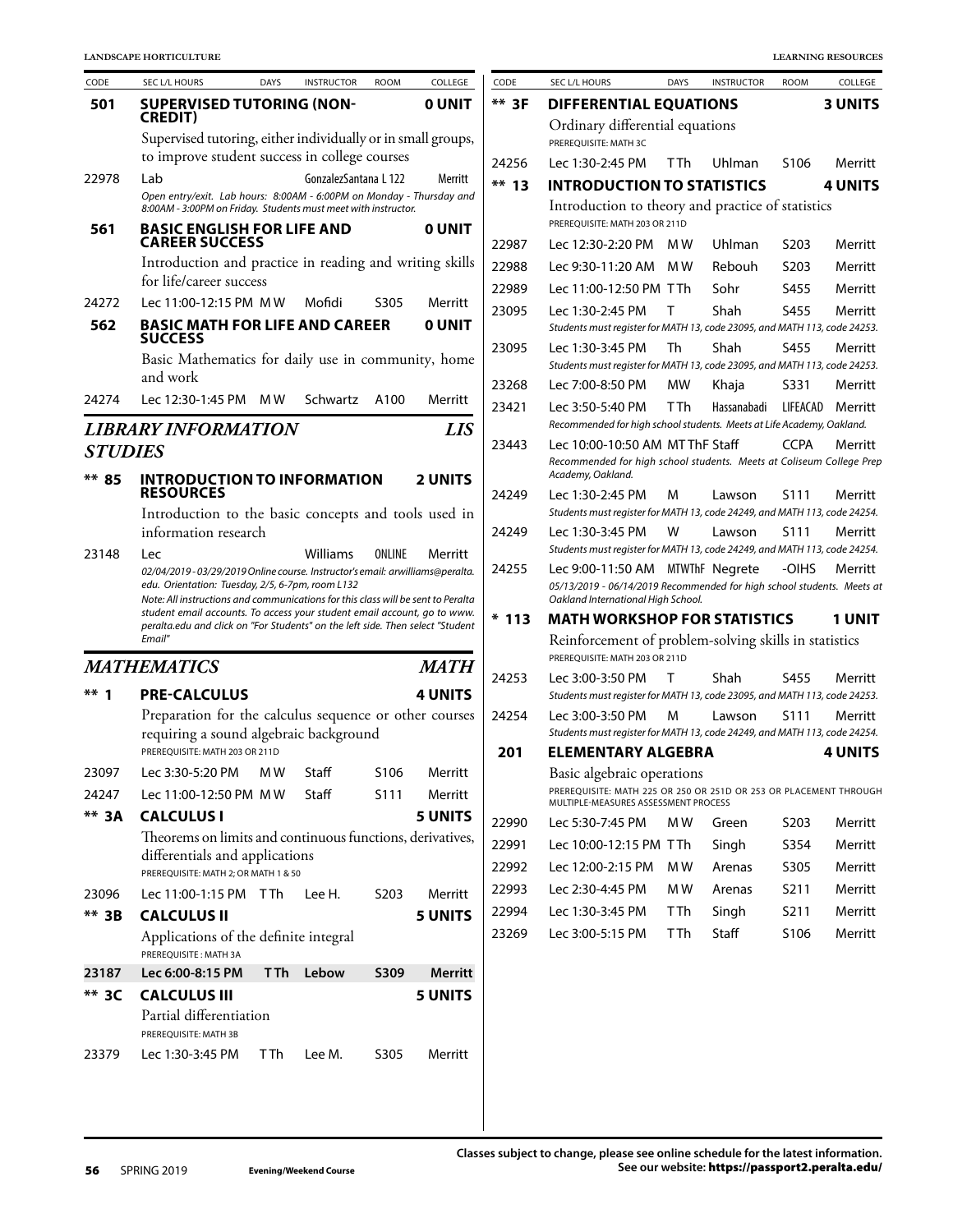| CODE  | <b>SEC L/L HOURS</b>                                                                                               | <b>DAYS</b> | <b>INSTRUCTOR</b> | <b>ROOM</b>       | COLLEGE        |
|-------|--------------------------------------------------------------------------------------------------------------------|-------------|-------------------|-------------------|----------------|
| 203   | <b>INTERMEDIATE ALGEBRA</b>                                                                                        |             |                   |                   | <b>4 UNITS</b> |
|       | Intermediate algebraic operations<br>PREREOUISITE: MATH 201 OR 210D                                                |             |                   |                   |                |
| 22995 | Lec 10:30-12:45 PM MW                                                                                              |             | Sohr              | P <sub>207</sub>  | Merritt        |
| 23001 | Lec 3:00-5:15 PM                                                                                                   | M W         | Green             | S203              | Merritt        |
| 23100 | Lec 2:00-4:15 PM                                                                                                   | T Th        | Lee H.            | S111              | Merritt        |
| 23177 | Lec 10:00-12:15 PM_T Th                                                                                            |             | Lebow             | S111              | Merritt        |
| 23270 | Lec 12:00-2:15 PM                                                                                                  | M W         | Hardak Inberg     | S106              | Merritt        |
| 23410 | Lec 6:00-8:15 PM                                                                                                   | T Th        | Hassanabadi       | S106              | <b>Merritt</b> |
| 23422 | Lec 3:30-5:45 PM<br>Recommended for high school students. Meets at Oakland International High<br>School.           | M W         | Negrete           | -OIHS             | Merritt        |
| 230   | <b>ELEMENTARY AND INTERMEDIATE</b><br>ALGEBRA FOR BUSINESS OR STEM<br><b>MAJORS</b>                                |             |                   |                   | <b>6 UNITS</b> |
|       | A combined course in algebra<br>PR: MATH 253 OR 225 OR 250                                                         |             |                   |                   |                |
| 23389 | Lec 8:00-10:50 AM                                                                                                  | M W         | Uhlman            | S111              | Merritt        |
| 253   | <b>PRE-ALGEBRA</b>                                                                                                 |             |                   |                   | <b>3 UNITS</b> |
|       | Fundamentals of pre-algebra                                                                                        |             |                   |                   |                |
| 22998 | Lec 10:30-11:45 AM MW                                                                                              |             | Hardak Inberg     | S455              | Merritt        |
| 22999 | Lec 6:30-9:20 PM                                                                                                   | т           | Khaja             | S <sub>2</sub> 13 | <b>Merritt</b> |
| 23000 | Lec 9:30-10:45 AM                                                                                                  | T Th        | Uhlman            | S203              | Merritt        |
| 261   | <b>PRE ALGEBRA FOUNDATIONS</b>                                                                                     |             |                   |                   | <b>5 UNITS</b> |
|       | Not open to students who have taken MATH 253. Topics                                                               |             |                   |                   |                |
|       | from Arithmetic and PreAlgebra                                                                                     |             |                   |                   |                |
| 24003 | Lec 10:00-12:15 PM TTh                                                                                             |             | Lee M.            | S111              | Merritt        |
|       | <i><b>MEDICAL ASSISTING</b></i>                                                                                    |             |                   |                   | <b>MEDAS</b>   |
| 201A  | <b>INTRODUCTION TO MEDICAL</b><br>ASSISTING                                                                        |             |                   |                   | <b>5 UNITS</b> |
|       |                                                                                                                    |             |                   |                   |                |
|       | Introduction to theory and foundational skills in medical<br>assisting                                             |             |                   |                   |                |
| 23002 | Lec 8:00-9:05 AM                                                                                                   | MTWTh       | Idowu             | S303              | Merritt        |
| 23271 | Lec 3:00-5:15 PM                                                                                                   | M W         | Javier            | S303              | Merritt        |
| 24046 | Lec 10:35-11:25 AM W                                                                                               |             | Frank             | LIFEACAD          | Merritt        |
|       | Recommended for high school students. Meets at Life Academy, Oakland.<br>Contact instructor at mfrank@peralta.edu. |             |                   |                   |                |
| 24046 | Lec 11:15-12:05 PM MT ThF Frank<br>Recommended for high school students. Meets at Life Academy, Oakland.           |             |                   | LIFEACAD          | Merritt        |
| 201B  | Contact instructor at mfrank@peralta.edu.<br><b>MEDICAL ASSISTING: CLINICAL</b><br><b>APPLICATION</b>              |             |                   |                   | <b>7 UNITS</b> |
|       | Continuation of MEDAS 201A designed to provide                                                                     |             |                   |                   |                |
|       | preparation for entry-level positions in medical assisting                                                         |             |                   |                   |                |
|       | PREREOUISITE OR COREOUISITE: MEDAS 201A                                                                            |             |                   |                   |                |
| 23004 | Lab 9:30-1:45 PM                                                                                                   | T Th        | ldowu             | S303              | Merritt        |
|       | Lec 10:30-12:20 PM MW                                                                                              |             | Idowu             | S303              | Merritt        |
| 201D  | <b>MEDICAL ASSISTING: OFFICE</b><br><b>ADMINISTRATION</b>                                                          |             |                   |                   | <b>4 UNITS</b> |
|       | Introduction to medical office procedures<br>PREREOUISITE: MEDAS 201A                                              |             |                   |                   |                |
| 23147 | Lab 6:00-8:50 PM                                                                                                   | W           | Javier            | <b>S207</b>       | Merritt        |

| CODE  | SEC L/L HOURS                                                                                                      | <b>DAYS</b>    | <b>INSTRUCTOR</b>  | <b>ROOM</b> | COLLEGE          | CODE           | SEC L/L HOURS                                                                                                                                                                                                                                  | <b>DAYS</b> | <b>INSTRUCTOR</b> | <b>ROOM</b> | COLLEGE        |
|-------|--------------------------------------------------------------------------------------------------------------------|----------------|--------------------|-------------|------------------|----------------|------------------------------------------------------------------------------------------------------------------------------------------------------------------------------------------------------------------------------------------------|-------------|-------------------|-------------|----------------|
| 203   | <b>INTERMEDIATE ALGEBRA</b>                                                                                        |                |                    |             | <b>4 UNITS</b>   |                | <b>MEXICAN AND LATIN AMERICAN</b>                                                                                                                                                                                                              |             |                   |             | <b>M/LAT</b>   |
|       | Intermediate algebraic operations<br>PREREQUISITE: MATH 201 OR 210D                                                |                |                    |             |                  | <b>STUDIES</b> |                                                                                                                                                                                                                                                |             |                   |             |                |
| 22995 | Lec 10:30-12:45 PM MW                                                                                              |                | Sohr               | P207        | Merritt          | $** 6$         | <b>RACISM IN THE UNITED STATES</b>                                                                                                                                                                                                             |             |                   |             | <b>3 UNITS</b> |
| 23001 | Lec 3:00-5:15 PM                                                                                                   | M W            | Green              | S203        | Merritt          |                | Exploration of the development of modern racism in the                                                                                                                                                                                         |             |                   |             |                |
| 23100 | Lec 2:00-4:15 PM                                                                                                   | T Th           | Lee H.             | S111        | Merritt          |                | <b>United States</b>                                                                                                                                                                                                                           |             |                   |             |                |
| 23177 | Lec 10:00-12:15 PM TTh                                                                                             |                | Lebow              | S111        | Merritt          | 23346          | Lec 9:30-10:45 AM TTh                                                                                                                                                                                                                          |             | Lara              | A214        | Merritt        |
| 23270 | Lec 12:00-2:15 PM                                                                                                  | M <sub>W</sub> | Hardak Inberg S106 |             | Merritt          | $**$ 23        | PSYCHOLOGY OF LATINAS AND<br><b>LATINOS</b>                                                                                                                                                                                                    |             |                   |             | <b>3 UNITS</b> |
| 23410 | Lec 6:00-8:15 PM                                                                                                   | T Th           | Hassanabadi S106   |             | <b>Merritt</b>   |                | Principles of psychology as they relate to the Latina/o                                                                                                                                                                                        |             |                   |             |                |
| 23422 | Lec 3:30-5:45 PM                                                                                                   | M W            | Negrete            | -OIHS       | Merritt          |                | community                                                                                                                                                                                                                                      |             |                   |             |                |
|       | Recommended for high school students. Meets at Oakland International High<br>School.                               |                |                    |             |                  | 23315          | Lec 12:00-1:15 PM                                                                                                                                                                                                                              | T Th        | Lara              | A214        | Merritt        |
| 230   | <b>ELEMENTARY AND INTERMEDIATE</b>                                                                                 |                |                    |             | <b>6 UNITS</b>   |                | <b>** 30B SURVEY OF LATIN-AMERICAN FILMS</b>                                                                                                                                                                                                   |             |                   |             | <b>3 UNITS</b> |
|       | <b>ALGEBRA FOR BUSINESS OR STEM</b><br><b>MAJORS</b>                                                               |                |                    |             |                  |                | Critical examination of cinema from throughout Latin<br>America and Spain that relate to Latino cultural experi-                                                                                                                               |             |                   |             |                |
|       | A combined course in algebra<br>PR: MATH 253 OR 225 OR 250                                                         |                |                    |             |                  |                | ences                                                                                                                                                                                                                                          |             |                   |             |                |
| 23389 | Lec 8:00-10:50 AM MW                                                                                               |                | Uhlman             | S111        | Merritt          | 24051          | Lec<br>Online course. Instructor's email: julloa@peralta,edu. Orientation: TBA.                                                                                                                                                                |             | Ulloa             | ONLINE      | Merritt        |
| 253   | <b>PRE-ALGEBRA</b>                                                                                                 |                |                    |             | <b>3 UNITS</b>   |                | Note: All instructions and communications for this class will be sent to Peralta                                                                                                                                                               |             |                   |             |                |
|       | Fundamentals of pre-algebra                                                                                        |                |                    |             |                  |                | student email accounts. To access your student email account, go to www.<br>peralta.edu and click on "For Students" on the left side. Then select "Student                                                                                     |             |                   |             |                |
| 22998 | Lec 10:30-11:45 AM MW                                                                                              |                | Hardak Inberg S455 |             | Merritt          |                | Email"                                                                                                                                                                                                                                         |             |                   |             |                |
| 22999 | Lec 6:30-9:20 PM                                                                                                   | T              | Khaja              | <b>S213</b> | <b>Merritt</b>   | <b>MUSIC</b>   |                                                                                                                                                                                                                                                |             |                   |             | <b>MUSIC</b>   |
| 23000 | Lec 9:30-10:45 AM TTh                                                                                              |                | Uhlman             | S203        | Merritt          | $**$ 10        | <b>MUSIC APPRECIATION</b>                                                                                                                                                                                                                      |             |                   |             | <b>3 UNITS</b> |
| 261   | PRE ALGEBRA FOUNDATIONS                                                                                            |                |                    |             | <b>5 UNITS</b>   |                | Survey designed to enhance the enjoyment of music with                                                                                                                                                                                         |             |                   |             |                |
|       | Not open to students who have taken MATH 253. Topics<br>from Arithmetic and PreAlgebra                             |                |                    |             |                  |                | emphasis on listening                                                                                                                                                                                                                          |             |                   |             |                |
| 24003 | Lec 10:00-12:15 PM TTh                                                                                             |                | Lee M.             | S111        | Merritt          | 23005          | Lec<br>Online course. Instructor's email: mabalal@peralta.edu. Orientation: TBA.                                                                                                                                                               |             | Ambalal           | ONLINE      | Merritt        |
|       | MEDICAL ASSISTING                                                                                                  |                |                    |             | <b>MEDAS</b>     |                | Note: All instructions and communications for this class will be sent to Peralta<br>student email accounts. To access your student email account, go to www.                                                                                   |             |                   |             |                |
|       | 201A INTRODUCTION TO MEDICAL<br><b>ASSISTING</b>                                                                   |                |                    |             | <b>5 UNITS</b>   |                | peralta.edu and click on "For Students" on the left side. Then select "Student<br>Email"                                                                                                                                                       |             |                   |             |                |
|       | Introduction to theory and foundational skills in medical                                                          |                |                    |             |                  | 23006          | Lec<br>Online course. Instructor's email: mabalal@peralta.edu. Orientation: TBA.                                                                                                                                                               |             | Ambalal           | ONLINE      | Merritt        |
|       | assisting                                                                                                          |                |                    |             |                  |                | Note: All instructions and communications for this class will be sent to Peralta                                                                                                                                                               |             |                   |             |                |
| 23002 | Lec 8:00-9:05 AM                                                                                                   |                | MTWTh Idowu        | S303        | Merritt          |                | student email accounts. To access your student email account, go to www.<br>peralta.edu and click on "For Students" on the left side. Then select "Student                                                                                     |             |                   |             |                |
| 23271 | Lec 3:00-5:15 PM                                                                                                   | M W            | Javier             | S303        | Merritt          |                | Email"                                                                                                                                                                                                                                         |             |                   |             |                |
| 24046 | Lec 10:35-11:25 AM W                                                                                               |                | Frank              | LIFEACAD    | Merritt          | 23401          | Lec 6:00-8:50 PM                                                                                                                                                                                                                               | W           | <b>Morales</b>    | A117        | Merritt        |
|       | Recommended for high school students. Meets at Life Academy, Oakland.<br>Contact instructor at mfrank@peralta.edu. |                |                    |             |                  | $**$ 11        | <b>AFRICAN AMERICAN MUSIC</b>                                                                                                                                                                                                                  |             |                   |             | <b>3 UNITS</b> |
| 24046 | Lec 11:15-12:05 PM MT ThF Frank<br>Recommended for high school students. Meets at Life Academy, Oakland.           |                |                    |             | LIFEACAD Merritt |                | Historical survey from the African heritage and Colonial<br>times to the present.                                                                                                                                                              |             |                   |             |                |
|       | Contact instructor at mfrank@peralta.edu.                                                                          |                |                    |             |                  | 23088          | Lec                                                                                                                                                                                                                                            |             | Ambalal           | ONLINE      | Merritt        |
| 201B  | <b>MEDICAL ASSISTING: CLINICAL</b><br><b>APPLICATION</b>                                                           |                |                    |             | 7 UNITS          |                | Online course. Instructor's email: mambalal@peralta.edu. Orientation: TBA.<br>Note: All instructions and communications for this class will be sent to Peralta<br>student email accounts. To access your student email account, go to www.     |             |                   |             |                |
|       | Continuation of MEDAS 201A designed to provide                                                                     |                |                    |             |                  |                | peralta.edu and click on "For Students" on the left side. Then select "Student                                                                                                                                                                 |             |                   |             |                |
|       | preparation for entry-level positions in medical assisting<br>PREREQUISITE OR COREQUISITE: MEDAS 201A              |                |                    |             |                  |                | Email"<br>** 15A JAZZ, BLUES AND POPULAR MUSIC IN 3 UNITS                                                                                                                                                                                      |             |                   |             |                |
| 23004 | Lab 9:30-1:45 PM                                                                                                   | T Th           | Idowu              | S303        | Merritt          |                | THE AMER. CULTURE                                                                                                                                                                                                                              |             |                   |             |                |
|       | Lec 10:30-12:20 PM MW                                                                                              |                | Idowu              | S303        | Merritt          |                | Historical and critical analysis of unique American music                                                                                                                                                                                      |             |                   |             |                |
| 201D  | <b>MEDICAL ASSISTING: OFFICE</b><br><b>ADMINISTRATION</b>                                                          |                |                    |             | <b>4 UNITS</b>   | 23007          | Lec<br>Online course. Instructor's email: mambalal@peralta.edu. Orientation: TBA.                                                                                                                                                              |             | Ambalal           | ONLINE      | Merritt        |
|       | Introduction to medical office procedures<br>PREREQUISITE: MEDAS 201A                                              |                |                    |             |                  |                | Note: All instructions and communications for this class will be sent to Peralta<br>student email accounts. To access your student email account, go to www.<br>peralta.edu and click on "For Students" on the left side. Then select "Student |             |                   |             |                |
| 23147 | Lab 6:00-8:50 PM                                                                                                   | W              | <b>Javier</b>      | <b>S207</b> | <b>Merritt</b>   |                | Email"                                                                                                                                                                                                                                         |             |                   |             |                |
|       | Lec 6:00-8:50 PM                                                                                                   | M              | <b>Bryner</b>      | S207        | Merritt          | 23351          | Lec 9:30-10:45 AM MW                                                                                                                                                                                                                           |             | McLean            | A117        | Merritt        |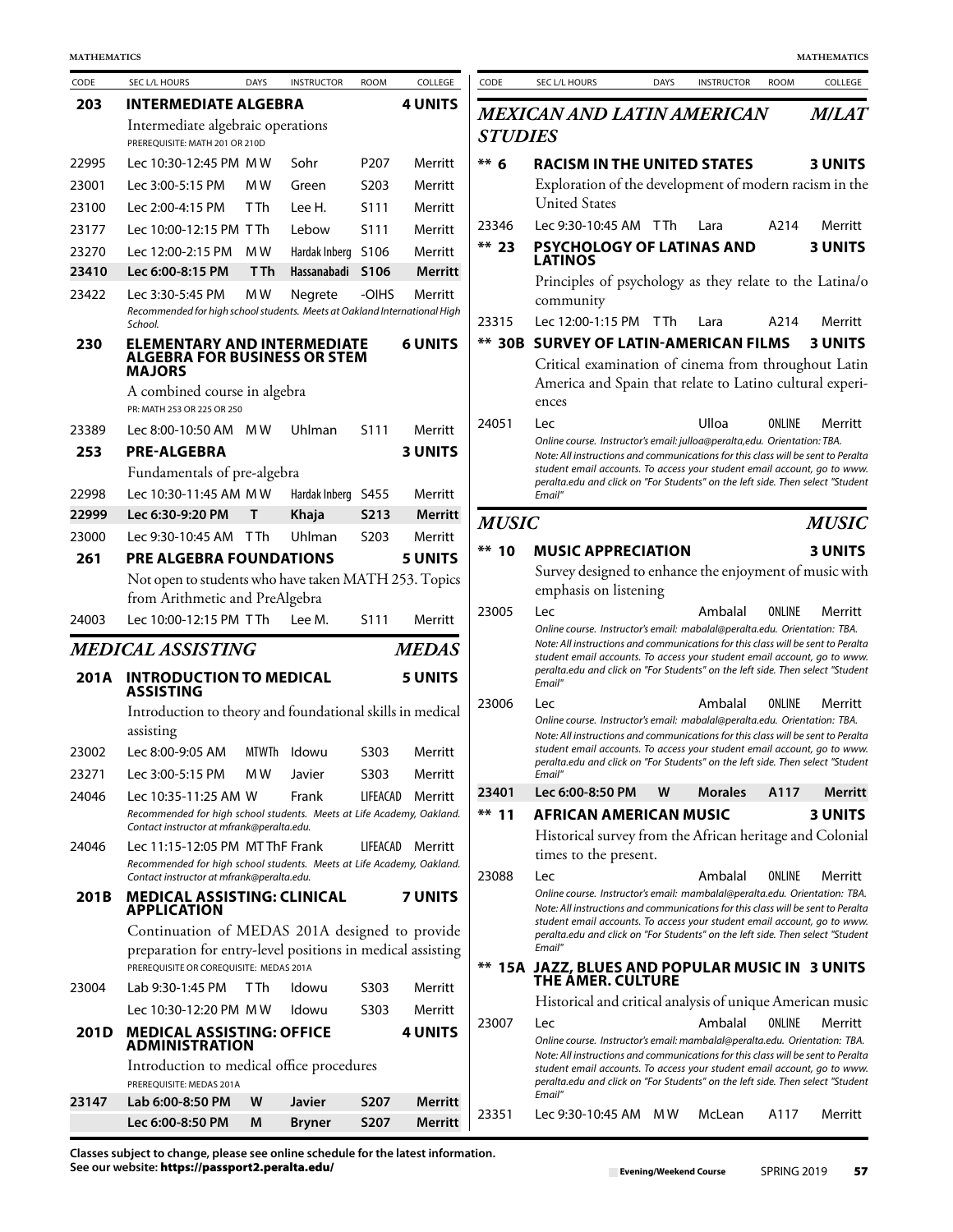| CODE     | SEC L/L HOURS                                                                              | <b>DAYS</b>     | <b>INSTRUCTOR</b> | <b>ROOM</b> | COLLEGE        | CODE           | SEC L/L HOURS                                                                                                                                                                        | DAYS        | <b>INSTRUCTOR</b> | <b>ROOM</b> | COLLEGE          |
|----------|--------------------------------------------------------------------------------------------|-----------------|-------------------|-------------|----------------|----------------|--------------------------------------------------------------------------------------------------------------------------------------------------------------------------------------|-------------|-------------------|-------------|------------------|
| $** 30$  | <b>COLLEGE ORCHESTRA</b>                                                                   |                 |                   |             | <b>2 UNITS</b> |                | <b>** 135 INTERMEDIATE PIANO LITERATURE II</b>                                                                                                                                       |             |                   |             | <b>1 UNIT</b>    |
|          | Study and performance of orchestral music                                                  |                 |                   |             |                |                | Individualized study of level II piano literature, tech-                                                                                                                             |             |                   |             |                  |
| 23257    | Lab 7:00-9:50 PM                                                                           | M               | Hansen            | A117        | <b>Merritt</b> |                | niques, and theory                                                                                                                                                                   |             |                   |             |                  |
|          | Lec 6:00-6:50 PM                                                                           | M               | Hansen            | A117        | <b>Merritt</b> | 23019          | Lab 10:00-10:50 AM TTh                                                                                                                                                               |             | Ambalal           | A116        | Merritt          |
|          | ** 130 ELEMENTARY PIANO METHOD I                                                           |                 |                   |             | 1 UNIT         |                | Lec 9:30-10:00 AM TTh                                                                                                                                                                |             | Ambalal           | A116        | Merritt          |
|          | Individualized study of level I beginning piano techniques<br>and theory                   |                 |                   |             |                | 23308          | Lab 2:45-3:35 PM<br>Recommended for COVAH high school students.                                                                                                                      | T Th        | Ambalal           | A116        | Merritt          |
| 23009    | Lab 10:00-10:50 AM TTh                                                                     |                 | Ambalal           | A116        | Merritt        |                | Lec 2:15-2:45 PM                                                                                                                                                                     | T Th        | Ambalal           | A116        | Merritt          |
|          | Lec 9:30-10:00 AM TTh                                                                      |                 | Ambalal           | A116        | Merritt        |                | <b>** 136 INTERMEDIATE PIANO LITERATURE III</b>                                                                                                                                      |             |                   |             | 1 UNIT           |
| 23298    | Lab 2:45-3:35 PM<br>Recommended for COVAH high school students.                            | <b>TTh</b>      | Ambalal           | A116        | Merritt        |                | Individualized study of level III piano literature, tech-<br>niques, and theory                                                                                                      |             |                   |             |                  |
|          | Lec 2:15-2:45 PM                                                                           | T Th            | Ambalal           | A116        | Merritt        | 23021          | Lab 10:00-10:50 AM TTh                                                                                                                                                               |             | Ambalal           | A116        | Merritt          |
| $**$ 131 | <b>ELEMENTARY PIANO METHOD II</b>                                                          |                 |                   |             | 1 UNIT         |                | Lec 9:30-10:00 AM TTh                                                                                                                                                                |             | Ambalal           | A116        | Merritt          |
|          | Individualized study of level II beginning piano tech-<br>niques and theory                |                 |                   |             |                | 23310          | Lab 2:45-3:35 PM<br>Recommended for COVAH high school students.                                                                                                                      | <b>TTh</b>  | Ambalal           | A116        | Merritt          |
| 23011    | Lab 10:00-10:50 AM TTh                                                                     |                 | Ambalal           | A116        | Merritt        |                | Lec 2:15-2:45 PM                                                                                                                                                                     | <b>TTh</b>  | Ambalal           | A116        | Merritt          |
|          | Lec 9:30-10:00 AM TTh                                                                      |                 | Ambalal           | A116        | Merritt        |                | <b>** 137 INTERMEDIATE PIANO LITERATURE IV</b>                                                                                                                                       |             |                   |             | 1 UNIT           |
| 23300    | Lab 2:45-3:35 PM<br>Recommended for COVAH high school students.                            | T <sub>Th</sub> | Ambalal           | A116        | Merritt        |                | Individualized study of level IV piano literature, tech-<br>niques, and theory                                                                                                       |             |                   |             |                  |
|          | Lec 2:15-2:45 PM                                                                           | T <sub>Th</sub> | Ambalal           | A116        | Merritt        | 23023          | Lab 10:00-10:50 AM TTh                                                                                                                                                               |             | Ambalal           | A116        | Merritt          |
|          | <b>** 132 ELEMENTARY PIANO METHOD III</b>                                                  |                 |                   |             | 1 UNIT         |                | Lec 9:30-10:00 AM TTh                                                                                                                                                                |             | Ambalal           | A116        | Merritt          |
|          | Individualized study of level III beginning piano tech-<br>niques and theory               |                 |                   |             |                | 23312          | Lab 2:45-3:35 PM<br>Recommended for COVAH high school students.                                                                                                                      | <b>T</b> Th | Ambalal           | A116        | Merritt          |
| 23013    | Lab 10:00-10:50 AM TTh                                                                     |                 | Ambalal           | A116        | Merritt        |                | Lec 2:15-2:45 PM                                                                                                                                                                     | <b>T</b> Th | Ambalal           | A116        | Merritt          |
|          | Lec 9:30-10:00 AM TTh                                                                      |                 | Ambalal           | A116        | Merritt        |                | <b>NATIVE AMERICAN STUDIES</b>                                                                                                                                                       |             |                   |             | <b>NATAM</b>     |
| 23302    | Lab 2:45-3:35 PM<br>Recommended for COVAH high school students.                            | T <sub>Th</sub> | Ambalal           | A116        | Merritt        | $*76E$         | <b>CALIFORNIA INDIAN ECOLOGY ON</b><br><b>THE CENTRAL COAST</b>                                                                                                                      |             |                   |             | <b>1.5 UNITS</b> |
|          | Lec 2:15-2:45 PM                                                                           | T Th            | Ambalal           | A116        | Merritt        |                | Native American relationships to the California Central                                                                                                                              |             |                   |             |                  |
|          | <b>** 133 ELEMENTARY PIANO METHOD IV</b>                                                   |                 |                   |             | 1 UNIT         |                | Coast                                                                                                                                                                                |             |                   |             |                  |
|          | Individualized study of level IV beginning piano tech-                                     |                 |                   |             |                | 24239          | Lec 9:00-11:50 AM S                                                                                                                                                                  |             | Price             | A137        | <b>Merritt</b>   |
|          | niques and theory                                                                          |                 |                   |             |                |                | Lec 9:00-11:50 AM                                                                                                                                                                    | <b>SU</b>   | Price             | A137        | <b>Merritt</b>   |
| 23015    | Lab 10:00-10:50 AM TTh                                                                     |                 | Ambalal           | A116        | Merritt        |                | 03/01/2019 - 03/17/2019                                                                                                                                                              |             |                   |             |                  |
|          | Lec 9:30-10:00 AM TTh                                                                      |                 | Ambalal           | A116        | Merritt        |                | Lec 10:00-12:15 PM SU                                                                                                                                                                |             | Price             | A137        | Merritt          |
| 23304    | Lab 2:45-3:35 PM<br>Recommended for COVAH high school students.                            | T Th            | Ambalal           | A116        | Merritt        |                | Lec 12:30-3:45 PM<br>03/01/2019 - 03/17/2019                                                                                                                                         | <b>SU</b>   | Price             | A137        | <b>Merritt</b>   |
|          | Lec 2:15-2:45 PM                                                                           | <b>TTh</b>      | Ambalal           | A116        | Merritt        |                | Lec 1:00-3:50 PM                                                                                                                                                                     | S           | Price             | A137        | <b>Merritt</b>   |
|          | <b>** 134 INTERMEDIATE PIANO LITERATURE I</b>                                              |                 |                   |             | 1 UNIT         |                | Lec 1:00-3:50 PM                                                                                                                                                                     | SU          | Price             | A137        | <b>Merritt</b>   |
|          | Individualized study of level I intermediate piano litera-<br>ture, techniques, and theory |                 |                   |             |                |                | Lec 6:00-8:50 PM<br>03/01/2019 - 03/17/2019                                                                                                                                          | F           | Price             | A137        | <b>Merritt</b>   |
| 23017    | Lab 10:00-10:50 AM TTh                                                                     |                 | Ambalal           | A116        | Merritt        | <b>NURSING</b> |                                                                                                                                                                                      |             |                   |             | <b>NURS</b>      |
|          | Lec 9:30-10:00 AM TTh                                                                      |                 | Ambalal           | A116        | Merritt        | $*$ 3A         | <b>PERINATAL NURSING</b>                                                                                                                                                             |             |                   |             | <b>4 UNITS</b>   |
| 23306    | Lab 2:45-3:35 PM<br>Recommended for COVAH high school students.                            | T Th            | Ambalal           | A116        | Merritt        |                | Theory and guided practice in working with other nursing<br>and health-team members in providing comprehensive                                                                       |             |                   |             |                  |
|          | Lec 2:15-2:45 PM                                                                           | T Th            | Ambalal           | A116        | Merritt        |                | care of the child-bearing family in perinatal hospital set-<br>tings                                                                                                                 |             |                   |             |                  |
|          |                                                                                            |                 |                   |             |                |                | PREREQUISITE: NURS 1 AND 11 AND 12 PREREQUISITE OR COREQUISITE: NURS 13                                                                                                              |             |                   |             |                  |
|          |                                                                                            |                 |                   |             |                | 23025          | Lab<br>Attend both 3A/3B lec and 12 hours lab weekly. Open only to students accepted<br>into ADN program. Lab hours: 1:00-8:00pm Mon and 7:00am-8:00pm Tues thru<br>Sun in Hospital. |             | <b>Barrios</b>    | <b>HOSP</b> | Merritt          |
|          |                                                                                            |                 |                   |             |                |                | Lec 8:00-11:50 AM M                                                                                                                                                                  |             | <b>Barrios</b>    | S110        | Merritt          |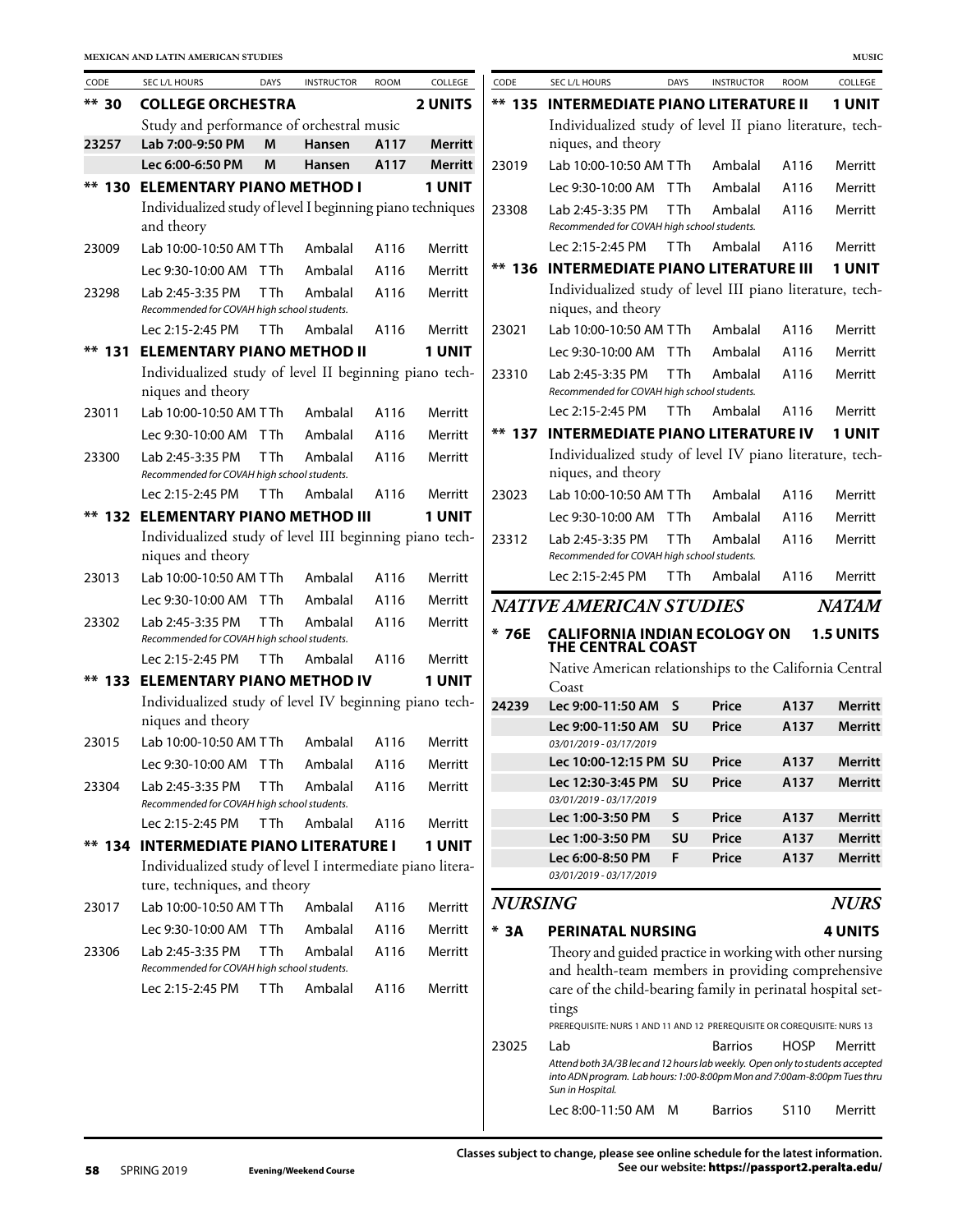| CODE   | SEC L/L HOURS                                                                                                                                                                | <b>DAYS</b> | <b>INSTRUCTOR</b> | <b>ROOM</b>       | COLLEGE         | CODE                                | SEC L/L HOURS                                                                                                                                                        | <b>DAYS</b> | <b>INSTRUCTOR</b> | <b>ROOM</b>       | COLLEGE        |  |
|--------|------------------------------------------------------------------------------------------------------------------------------------------------------------------------------|-------------|-------------------|-------------------|-----------------|-------------------------------------|----------------------------------------------------------------------------------------------------------------------------------------------------------------------|-------------|-------------------|-------------------|----------------|--|
| $*$ 3B | <b>PEDIATRIC NURSING</b>                                                                                                                                                     |             |                   |                   | <b>4 UNITS</b>  | 260B                                | <b>NURSING SKILLS LAB</b>                                                                                                                                            |             |                   |                   | <b>1 UNIT</b>  |  |
|        | Theory and guided practice in working with other nursing                                                                                                                     |             |                   |                   |                 |                                     | Nursing skills lab for AD Nursing students to practice                                                                                                               |             |                   |                   |                |  |
|        | and health-team members in providing comprehensive                                                                                                                           |             |                   |                   |                 |                                     | and improve skills in a self-paced, controlled environment                                                                                                           |             |                   |                   |                |  |
|        | care of infants and children in pediatric hospital settings<br>PREREOUISITE: NURS 1 AND 11 AND 12 PREREOUISITE OR COREOUISITE: NURS 13                                       |             |                   |                   |                 | 23033                               | Lab                                                                                                                                                                  |             | Williams          | S309              | Merritt        |  |
|        |                                                                                                                                                                              |             |                   |                   |                 |                                     | 1-unit. Skills lab is open 11 hours/week, hours TBA. Open only to students<br>accepted in the ADN program.                                                           |             |                   |                   |                |  |
| 23027  | Lab<br>Attend both 3A/3B lec and 12 hrs lab weekly. Open only to students accepted<br>in ADN program. Lab hours: 1:00-8:00pm Mon and 7:00am-8:00pm Tues thru                 |             | Augustin          | <b>HOSP</b>       | Merritt         |                                     | <b>NUTRITION AND DIETETICS</b>                                                                                                                                       |             |                   |                   | <b>NUTR</b>    |  |
|        | Sun in Hospital.                                                                                                                                                             |             |                   |                   |                 | $***$ 10                            | <b>NUTRITION</b>                                                                                                                                                     |             |                   |                   | 4 UNITS        |  |
|        | Lec 8:00-11:50 AM M                                                                                                                                                          |             | Augustin          | S <sub>2</sub> 07 | Merritt         |                                     | Not open for credit to students who have completed or                                                                                                                |             |                   |                   |                |  |
| * 4A   | <b>INTERMEDIATE MEDICAL-SURGICAL</b><br><b>NURSING</b>                                                                                                                       |             |                   |                   | <b>4 UNITS</b>  |                                     | are currently enrolled in Biol 28 or Biol 31.                                                                                                                        |             |                   |                   |                |  |
|        | Theory and guided practice in working with nursing and                                                                                                                       |             |                   |                   |                 | Basic principles of human nutrition |                                                                                                                                                                      |             |                   |                   |                |  |
|        | health-team members in providing comprehensive care of                                                                                                                       |             |                   |                   |                 | 23039                               | ONLINE<br>Merritt<br>Lec<br>Davis<br>Online course. Instructor's email: cdavis@peralta.edu. Orientation: TBA                                                         |             |                   |                   |                |  |
|        | adults in medical, surgical and geriatric clinical settings<br>PREREQUISITE: NURS 1 AND 11 AND 12 PREREQUISITE OR COREQUISITE: NURS 13                                       |             |                   |                   |                 |                                     | Note: All instructions and communications for this class will be sent to Peralta                                                                                     |             |                   |                   |                |  |
| 23029  | Lab                                                                                                                                                                          |             | Kelly             | <b>HOSP</b>       | Merritt         |                                     | student email accounts. To access your student email account, go to www.<br>peralta.edu and click on "For Students" on the left side. Then select "Student           |             |                   |                   |                |  |
|        | Attend both 4A/4B lec and 12 hrs lab weekly. Open only to students accepted                                                                                                  |             |                   |                   |                 |                                     | Email"                                                                                                                                                               |             |                   |                   |                |  |
|        | in the ADN program. Lab hours: 1:00-8:00pm Mon and 7:00am-8:00pm Tues<br>thru Sun in Hospital.                                                                               |             |                   |                   |                 | 23048                               | Lec 4:00-7:50 PM                                                                                                                                                     | м           | Cuellar           | S305              | Merritt        |  |
|        | Lec 8:00-11:50 AM M                                                                                                                                                          |             | Kelly             | S309              | Merritt         | 23049                               | Lec 9:00-12:50 PM F                                                                                                                                                  |             | Cuellar           | S305              | Merritt        |  |
| * 4B   | <b>PSYCHIATRIC NURSING</b>                                                                                                                                                   |             |                   |                   | <b>4 UNITS</b>  |                                     |                                                                                                                                                                      |             |                   |                   |                |  |
|        | Theory and guided practice in working with nursing and                                                                                                                       |             |                   |                   |                 | 23289                               | Lec<br>Online course. Instructor's email: cdavis@peralta.edu. Orientation: TBA                                                                                       |             | Davis             | ONLINE            | Merritt        |  |
|        | health-team members in providing comprehensive care<br>of adults in psychiatric clinical settings<br>PREREQUISITE: NURS 1 AND 11 AND 12 PREREQUISITE OR COREQUISITE: NURS 13 |             |                   |                   |                 |                                     | Note: All instructions and communications for this class will be sent to Peralta                                                                                     |             |                   |                   |                |  |
|        |                                                                                                                                                                              |             |                   |                   |                 |                                     | student email accounts. To access your student email account, go to www.<br>peralta.edu and click on "For Students" on the left side. Then select "Student<br>Email" |             |                   |                   |                |  |
| 23031  | Lab                                                                                                                                                                          |             | Bratchett         | <b>HOSP</b>       | Merritt         | $**$ 12                             | <b>NUTRITION AND DISEASE</b>                                                                                                                                         |             |                   |                   | <b>3 UNITS</b> |  |
|        | Attend both 4A/4B lec and 12 hrs lab weekly. Open only to students accepted<br>in the ADN program. Lab hours: 1:00-8:00pm Mon and 7:00am-8:00pm Tues                         |             |                   |                   |                 |                                     | Fundamentals of nutrition needs for common and un-                                                                                                                   |             |                   |                   |                |  |
|        | thru Sun in Hospital.                                                                                                                                                        |             |                   |                   |                 |                                     | common health conditions/diseases including lifecycle                                                                                                                |             |                   |                   |                |  |
|        | Lec 9:00-12:50 PM                                                                                                                                                            | M           | <b>Bratchett</b>  | S354              | Merritt         |                                     | variations<br>PREREQUISITE: NUTR 10 OR BIOL 28 OR 31                                                                                                                 |             |                   |                   |                |  |
| * 5    | <b>ADV MEDICAL-SURGICAL NURS:</b><br><b>DISRUPTION/HOMEOSTASIS</b>                                                                                                           |             |                   |                   | <b>9 UNITS</b>  | 23040                               | Lec 4:00-6:50 PM                                                                                                                                                     | T           | Casale            | S305              | Merritt        |  |
|        | In-depth approach to the study of illness                                                                                                                                    |             |                   |                   |                 | $*31$                               | <b>FOOD-PRODUCTION SYSTEMS</b>                                                                                                                                       |             |                   |                   | <b>3 UNITS</b> |  |
|        | PREREQUISITE: NURS 3A AND 3B AND 4A AND 4B AND 14 COREQUISITE: NURS 10                                                                                                       |             |                   |                   |                 |                                     | The functions of institutional food-service production                                                                                                               |             |                   |                   |                |  |
| 23035  | Lab<br>Students attend lec and are assigned 15 hrs lab weekly. Open only to students                                                                                         |             | Henderson HOSP    |                   | Merritt         | 23047                               | Lab 6:00-8:50 PM                                                                                                                                                     | <b>Th</b>   | <b>Marino</b>     | S354              | <b>Merritt</b> |  |
|        | accepted into ADN program. Lab hours: 7:00am-4:30pm, Tues thru Fri.                                                                                                          |             |                   |                   |                 |                                     | Lec 4:00-5:50 PM                                                                                                                                                     | Th          | Marino            | S354              | Merritt        |  |
|        | Lec 8:00-11:50 AM M                                                                                                                                                          |             | Henderson P218    |                   | Merritt         | * 70A                               | SEMINAR IN SUPERVISED PRACTICE,<br>LEVEL A                                                                                                                           |             |                   |                   | <b>2 UNITS</b> |  |
| $*10$  | <b>LEADERSHIP AND MANAGEMENT</b>                                                                                                                                             |             |                   |                   | <b>1 UNIT</b>   |                                     | Advanced study of the specific competencies required                                                                                                                 |             |                   |                   |                |  |
|        | Examination of various leadership and management                                                                                                                             |             |                   |                   |                 |                                     | of the Dietary Manager and Dietetic Technician in a                                                                                                                  |             |                   |                   |                |  |
| 23036  | styles, healthcare politics, and healthcare delivery systems<br>Lec 1:00-1:50 PM                                                                                             | M           | Bratchett S354    |                   | Merritt         |                                     | healthcare or community setting                                                                                                                                      |             |                   |                   |                |  |
|        | Open only to students accepted in the ADN program.                                                                                                                           |             |                   |                   |                 |                                     | PREREQUISITE: NUTR 10 OR BIOL 28 OR 31, AND NUTR 12 AND 30 COREQUISITE: NUTR<br>71A                                                                                  |             |                   |                   |                |  |
| $*13$  | PHARMACOLOGY IN NURSING                                                                                                                                                      |             |                   |                   | <b>3 UNITS</b>  | 23042                               | Lec 5:00-6:50 PM                                                                                                                                                     | w           | Casale            | S354              | Merritt        |  |
|        | Description and study of general and specific classes of                                                                                                                     |             |                   |                   |                 |                                     | Open only to students accepted into the Dietetic Service Supervisor Program.                                                                                         |             |                   |                   |                |  |
|        | drugs<br>PREREQUISITE: NURS 1                                                                                                                                                |             |                   |                   |                 | * 70C                               | SEMINAR IN SUPERVISED PRACTICE,<br><b>LEVEL C</b>                                                                                                                    |             |                   |                   | <b>3 UNITS</b> |  |
| 23037  | Lec 1:00-3:50 PM                                                                                                                                                             | M           | Kelly             | S309              | Merritt         |                                     | Advanced study of the specific competencies required of<br>the Dietetic Technician in a healthcare or community                                                      |             |                   |                   |                |  |
| 260A   | Open only to students accepted in the ADN porgram.<br><b>NURSING SKILLS LAB</b>                                                                                              |             |                   |                   | <b>0.5 UNIT</b> |                                     | setting                                                                                                                                                              |             |                   |                   |                |  |
|        | Nursing skills lab for AD Nursing students to practice                                                                                                                       |             |                   |                   |                 |                                     | PREREQUISITE OR COREQUISITE: NUTR 70B COREQUISITE: NUTR 71C                                                                                                          |             |                   |                   |                |  |
|        | and improve skills in a self-paced, controlled environment                                                                                                                   |             |                   |                   |                 | 23043                               | Lec 4:00-6:50 PM                                                                                                                                                     | Th          | Casale            | S <sub>2</sub> 07 | Merritt        |  |
| 23032  | Lab                                                                                                                                                                          |             | Williams          | S309              | Merritt         |                                     | Open only to students accepted into the Dietetic Technology Program.                                                                                                 |             |                   |                   |                |  |
|        | .50-unit. Skills lab is open 11 hours/week, hours TBA. Open only to students                                                                                                 |             |                   |                   |                 |                                     |                                                                                                                                                                      |             |                   |                   |                |  |
|        | accepted in the ADN program.                                                                                                                                                 |             |                   |                   |                 |                                     |                                                                                                                                                                      |             |                   |                   |                |  |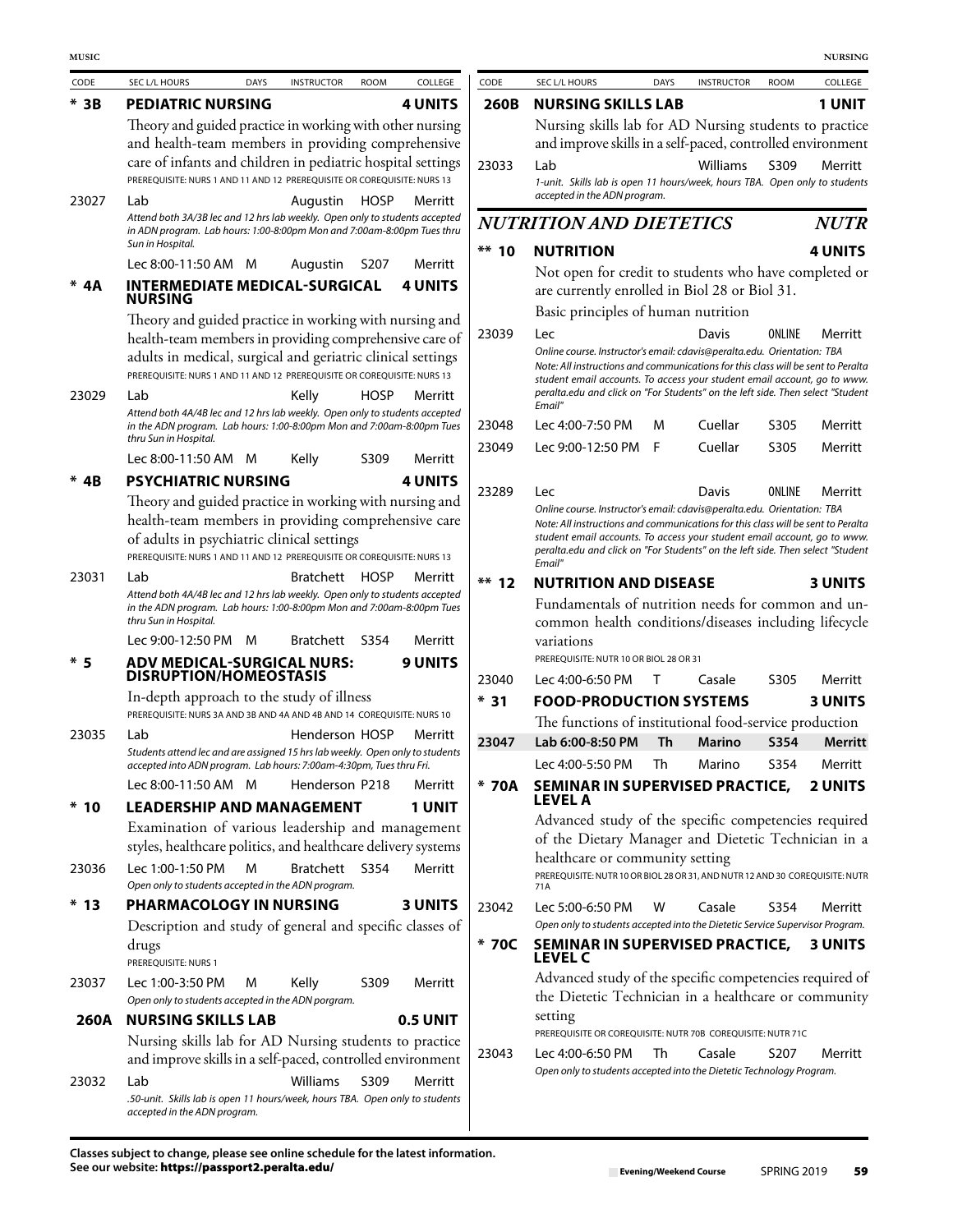| CODE  | SEC L/L HOURS                                                                                                                                                                                                                                                                                                                                                                                                                                                           | <b>DAYS</b> | <b>INSTRUCTOR</b> | <b>ROOM</b>   | COLLEGE        |
|-------|-------------------------------------------------------------------------------------------------------------------------------------------------------------------------------------------------------------------------------------------------------------------------------------------------------------------------------------------------------------------------------------------------------------------------------------------------------------------------|-------------|-------------------|---------------|----------------|
| * 71A | <b>ROTATIONS IN SUPERVISED</b><br><b>PRACTICE, LEVEL A</b>                                                                                                                                                                                                                                                                                                                                                                                                              |             |                   |               | <b>2 UNITS</b> |
|       | Designed to relate classroom learning to the actual job                                                                                                                                                                                                                                                                                                                                                                                                                 |             |                   |               |                |
|       | environment<br>PREREQUISITE OR COREQUISITE: NUTR 31 AND 32 COREQUISITE: NUTR 70A                                                                                                                                                                                                                                                                                                                                                                                        |             |                   |               |                |
| 23044 | Lec                                                                                                                                                                                                                                                                                                                                                                                                                                                                     |             | Casale            | -TBA          | Merritt        |
|       | 2-unit. For students accepted in Dietary Manager Program. Orientation: TBA                                                                                                                                                                                                                                                                                                                                                                                              |             |                   |               |                |
| 71C   | <b>ROTATIONS IN SUPERVISED</b><br><b>PRACTICE, LEVEL C</b>                                                                                                                                                                                                                                                                                                                                                                                                              |             |                   |               | <b>2 UNITS</b> |
|       | Supervised application of dietetic principles in a health-<br>care facility to practice advanced clinical and management<br>skills                                                                                                                                                                                                                                                                                                                                      |             |                   |               |                |
| 23045 | Lec<br>2-unit. For students accepted in Dietetic Technology Program. Orientation:<br>TBA                                                                                                                                                                                                                                                                                                                                                                                |             | Casale            | -TBA          | Merritt        |
|       | <b>PARALEGAL STUDIES</b>                                                                                                                                                                                                                                                                                                                                                                                                                                                |             |                   |               | <b>PARLG</b>   |
| *     | <b>LAW AND THE LEGAL PROFESSION</b>                                                                                                                                                                                                                                                                                                                                                                                                                                     |             |                   |               | <b>3 UNITS</b> |
|       | Introduction to basic legal concepts, structure, and pro-<br>cedures of the American court system                                                                                                                                                                                                                                                                                                                                                                       |             |                   |               |                |
| 23287 | Lec<br>01/28/2019 - 05/24/2019 Online course. Instructors' email: lwillis@peralta.edu<br>and jskomer@peralta.edu. Orientation: Monday, 1/28,6-8pm, room P218.                                                                                                                                                                                                                                                                                                           |             | Willis            | ONLINE        | Merritt        |
|       | Note: All instructions and communications for this class will be sent to Peralta<br>student email accounts. To access your student email account, go to www.<br>peralta.edu and click on "For Students" on the left side. Then select "Student<br>Email"                                                                                                                                                                                                                |             |                   |               |                |
| * 4   | <b>LAW OFFICE MANAGEMENT</b>                                                                                                                                                                                                                                                                                                                                                                                                                                            |             |                   |               | <b>2 UNITS</b> |
|       | Operation and organization of a law office                                                                                                                                                                                                                                                                                                                                                                                                                              |             |                   |               |                |
| 23238 | Lec<br>02/04/2019-05/24/2019 Online course. Instructor's email: lwillis@peralta.edu.<br>Orientation: Tuesday, 1/29, 6-8pm, room P218.<br>Note: All instructions and communications for this class will be sent to Peralta<br>student email accounts. To access your student email account, go to www.<br>peralta.edu and click on "For Students" on the left side. Then select "Student<br>Email"                                                                       |             | Willis            | ONLINE        | Merritt        |
| $*6$  | <b>LEGAL RESEARCH</b>                                                                                                                                                                                                                                                                                                                                                                                                                                                   |             |                   |               | <b>3 UNITS</b> |
|       | Legal research tools and materials                                                                                                                                                                                                                                                                                                                                                                                                                                      |             |                   |               |                |
| 23239 | Lec                                                                                                                                                                                                                                                                                                                                                                                                                                                                     |             | Wilkerson         | HYBRID        | Merritt        |
|       | Lec 7:00-8:50 PM<br>01/29/2019-05/24/2019 Hybrid course. Instructor's email: awilkerson@peralta.<br>edu . Face-to-face meeting dates on 5 Tuesdays: 1/29, 2/26, 3/26, 4/23, 5/7 from<br>7-8:50pm, room P218<br>Note: All instructions and communications for this class will be sent to Peralta<br>student email accounts. To access your student email account, go to www.<br>peralta.edu and click on "For Students" on the left side. Then select "Student<br>Email" | Т           | Wilkerson P218    |               | Merritt        |
| * 8   | <b>INTRO TO CIVIL PROCEDURE AND</b><br><b>LITIGATION PRACTICE</b>                                                                                                                                                                                                                                                                                                                                                                                                       |             |                   |               | <b>3 UNITS</b> |
|       | California and federal rules of civil procedure, and litiga-<br>tion practice from the beginning of the lawsuit through<br>the end of a lawsuit                                                                                                                                                                                                                                                                                                                         |             |                   |               |                |
| 23050 | Lec                                                                                                                                                                                                                                                                                                                                                                                                                                                                     |             | Willis            | <b>HYBRID</b> | Merritt        |
|       | Lec 7:30-9:45 PM                                                                                                                                                                                                                                                                                                                                                                                                                                                        | M           | Willis            | P218          | Merritt        |
|       | 01/28/2019-05/24/2019 Hybrid course. Instructor's email: lwillis@peralta.edu.<br>Meets face-to-face on 7 Mondays, 7:30-9:45pm on 1/28, 2/25, 3/25, 4/8, 4/22,<br>4/29, 5/6.<br>Note: All instructions and communications for this class will be sent to Peralta<br>student email accounts. To access your student email account, go to www.<br>peralta.edu and click on "For Students" on the left side. Then select "Student<br>Email"                                 |             |                   |               |                |

| CODE                                                                                                                                                                                                                                                                  | SEC L/L HOURS                                                                                                                                                                                                                                                                                                                                                                                                                  | <b>DAYS</b> | <b>INSTRUCTOR</b> | <b>ROOM</b>       | COLLEGE        |  |  |  |  |  |
|-----------------------------------------------------------------------------------------------------------------------------------------------------------------------------------------------------------------------------------------------------------------------|--------------------------------------------------------------------------------------------------------------------------------------------------------------------------------------------------------------------------------------------------------------------------------------------------------------------------------------------------------------------------------------------------------------------------------|-------------|-------------------|-------------------|----------------|--|--|--|--|--|
| * 9                                                                                                                                                                                                                                                                   | <b>INTRODUCTION TO TORT LAW</b>                                                                                                                                                                                                                                                                                                                                                                                                |             |                   |                   | <b>3 UNITS</b> |  |  |  |  |  |
|                                                                                                                                                                                                                                                                       | Analysis and examination of Tort Law                                                                                                                                                                                                                                                                                                                                                                                           |             |                   |                   |                |  |  |  |  |  |
| 23449                                                                                                                                                                                                                                                                 | Lec 6:15-9:50 PM                                                                                                                                                                                                                                                                                                                                                                                                               | Th          | <b>Skomer</b>     | P <sub>203</sub>  | Merritt        |  |  |  |  |  |
|                                                                                                                                                                                                                                                                       | 02/07/2019 - 05/23/2019                                                                                                                                                                                                                                                                                                                                                                                                        |             |                   |                   |                |  |  |  |  |  |
| * 11                                                                                                                                                                                                                                                                  | ADVANCED LEGAL RESEARCH AND<br>WRITING                                                                                                                                                                                                                                                                                                                                                                                         |             |                   |                   | <b>3 UNITS</b> |  |  |  |  |  |
|                                                                                                                                                                                                                                                                       | Systematic approach to learning legal problem analysis<br>and organization for written and oral communication                                                                                                                                                                                                                                                                                                                  |             |                   |                   |                |  |  |  |  |  |
| 23052                                                                                                                                                                                                                                                                 | Lab 3:30-6:20 PM                                                                                                                                                                                                                                                                                                                                                                                                               | м           | Willis            | P218              | Merritt        |  |  |  |  |  |
|                                                                                                                                                                                                                                                                       | Lec<br>Hybrid course. Instructor's email: lwillis@peralta.edu.<br>Meets face-to-face on 7 Mondays, 6:30-7:20pm on 1/28, 2/25, 3/25, 4/8, 4/22,<br>4/29, 5/6.                                                                                                                                                                                                                                                                   |             | Willis            | <b>HYBRID</b>     | Merritt        |  |  |  |  |  |
| Note: All instructions and communications for this class will be sent to Peralta<br>student email accounts. To access your student email account, go to www.<br>peralta.edu and click on "For Students" on the left side. Then select "Student<br>Email"@peralta.edu. |                                                                                                                                                                                                                                                                                                                                                                                                                                |             |                   |                   |                |  |  |  |  |  |
|                                                                                                                                                                                                                                                                       | Lec 6:30-7:20 PM                                                                                                                                                                                                                                                                                                                                                                                                               | M           | Willis            | P <sub>2</sub> 18 | Merritt        |  |  |  |  |  |
|                                                                                                                                                                                                                                                                       | Hybrid course. Instructor's email: lwillis@peralta.edu.<br>Meets face-to-face on 7 Mondays, 6:30-7:20pm on 1/28, 2/25, 3/25, 4/8, 4/22,<br>4/29, 5/6.<br>Note: All instructions and communications for this class will be sent to Peralta<br>student email accounts. To access your student email account, go to www.<br>peralta.edu and click on "For Students" on the left side. Then select "Student<br>Email"@peralta.edu. |             |                   |                   |                |  |  |  |  |  |
| $*12$                                                                                                                                                                                                                                                                 | <b>ESTATE PLANNING AND PROBATE</b><br><b>PROCEDURES</b>                                                                                                                                                                                                                                                                                                                                                                        |             |                   |                   | <b>3 UNITS</b> |  |  |  |  |  |
|                                                                                                                                                                                                                                                                       | Wills, Trusts, Probate procedure and Estate Administra-<br>tion                                                                                                                                                                                                                                                                                                                                                                |             |                   |                   |                |  |  |  |  |  |
| 23446                                                                                                                                                                                                                                                                 | Lec<br>02/04/2019 - 05/24/2019 Online course. Instructors email: lwillis@peralta.edu<br>and jskomer@peralta.edu. Orientation: Tuesday, 1/29, 6-8pm, room P218.<br>Note: All instructions and communications for this class will be sent to Peralta<br>student email accounts. To access your student email account, go to www.<br>peralta.edu and click on "For Students" on the left side. Then select "Student<br>Email"     |             | Willis            | ONLINE            | Merritt        |  |  |  |  |  |
| * 16                                                                                                                                                                                                                                                                  | <b>SEMINAR IN PARALEGAL STUDIES</b><br><b>INTERNSHIP</b>                                                                                                                                                                                                                                                                                                                                                                       |             |                   |                   | 1 UNIT         |  |  |  |  |  |
|                                                                                                                                                                                                                                                                       | Study of the specific competencies required of the student<br>in the Paralegal Studies Internship program                                                                                                                                                                                                                                                                                                                      |             |                   |                   |                |  |  |  |  |  |
| 23447                                                                                                                                                                                                                                                                 | Lec                                                                                                                                                                                                                                                                                                                                                                                                                            |             | Willis ONLINE     |                   | Merritt        |  |  |  |  |  |
|                                                                                                                                                                                                                                                                       | 02/11/2019-05/24/2019 Online course. Instructior's email: lwillis@peralta.edu.<br>Orientation: Tuesday 1/28, 6-8pm or 2/4, 6-8pm, room P218.<br>Note: All instructions and communications for this class will be sent to Peralta<br>student email accounts. To access your student email account, go to www.<br>peralta.edu and click on "For Students" on the left side. Then select "Student<br>Email"                       |             |                   |                   |                |  |  |  |  |  |
|                                                                                                                                                                                                                                                                       | <b>PHILOSOPHY</b>                                                                                                                                                                                                                                                                                                                                                                                                              |             |                   |                   | PHIL           |  |  |  |  |  |
| $***$ 1                                                                                                                                                                                                                                                               | <b>INTRODUCTION TO PHILOSOPHY</b>                                                                                                                                                                                                                                                                                                                                                                                              |             |                   |                   | <b>3 UNITS</b> |  |  |  |  |  |
|                                                                                                                                                                                                                                                                       | Study of selected classic examples of original works of<br>philosophers                                                                                                                                                                                                                                                                                                                                                        |             |                   |                   |                |  |  |  |  |  |
| 23053                                                                                                                                                                                                                                                                 | Lec 11:00-12:15 PM MW                                                                                                                                                                                                                                                                                                                                                                                                          |             | Higinio           | A137              | Merritt        |  |  |  |  |  |
| <b>PHYSICS</b>                                                                                                                                                                                                                                                        |                                                                                                                                                                                                                                                                                                                                                                                                                                |             |                   |                   | <b>PHYS</b>    |  |  |  |  |  |
| $**$ 2B                                                                                                                                                                                                                                                               | <b>GENERAL PHYSICS</b>                                                                                                                                                                                                                                                                                                                                                                                                         |             |                   |                   | 5 UNITS        |  |  |  |  |  |
|                                                                                                                                                                                                                                                                       |                                                                                                                                                                                                                                                                                                                                                                                                                                |             |                   |                   |                |  |  |  |  |  |

Comprehensive study of general physics PREREQUISITE: PHYS 2A

 $\overline{\phantom{a}}$ 

| 23989       Lab 7:00-9:50 PM       T |   | Simmons S220    | Merritt |
|--------------------------------------|---|-----------------|---------|
| Lec 6:00-6:50 PM                     | T | Simmons S211    | Merritt |
| Lec 6:00-8:50 PM                     |   | Th Simmons S211 | Merritt |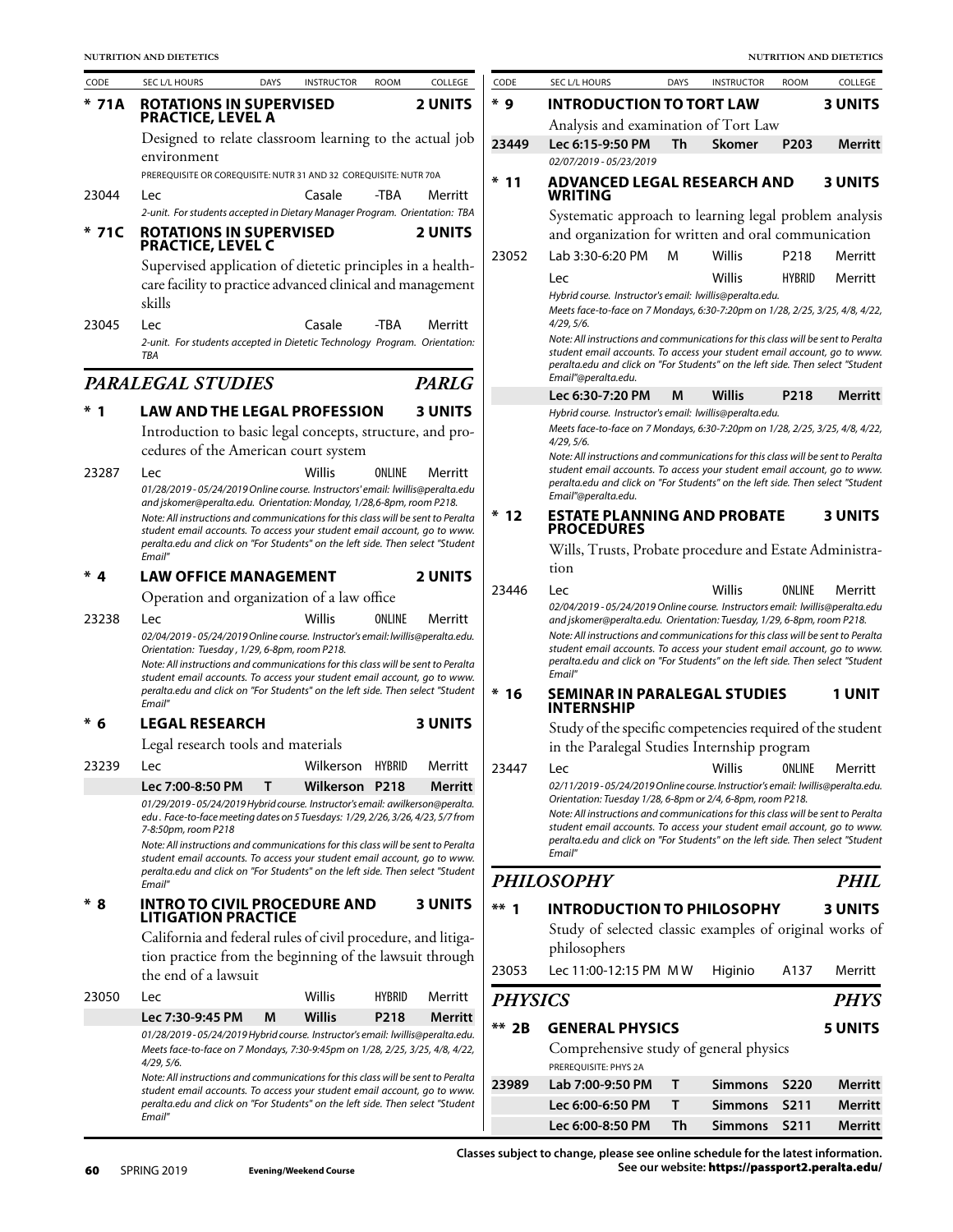| CODE     | SEC L/L HOURS                                                                                                                                                        | <b>DAYS</b> | <b>INSTRUCTOR</b>       | <b>ROOM</b>      | COLLEGE        | CODE           | <b>SEC L/L HOURS</b><br><b>DAYS</b><br><b>INSTRUCTOR</b><br><b>ROOM</b>                                                                                                                                                                               | COLLEGE            |  |
|----------|----------------------------------------------------------------------------------------------------------------------------------------------------------------------|-------------|-------------------------|------------------|----------------|----------------|-------------------------------------------------------------------------------------------------------------------------------------------------------------------------------------------------------------------------------------------------------|--------------------|--|
| $**$ 4B  | <b>GENERAL PHYSICS WITH CALCULUS</b>                                                                                                                                 |             |                         |                  | <b>5 UNITS</b> | $**$ 12        | <b>HUMAN SEXUALITY</b>                                                                                                                                                                                                                                | <b>3 UNITS</b>     |  |
|          | Comprehensive study of major topics of physics<br>PREREQUISITE: PHYS 4A AND MATH 3B                                                                                  |             |                         |                  |                |                | Exploration and analysis of the multifaceted aspects of<br>human sexuality                                                                                                                                                                            |                    |  |
| 23378    | Lab 7:00-9:50 PM                                                                                                                                                     | М           | Renbarger S213          |                  | Merritt        | 23058          | Powell<br>Lec<br>ONLINE                                                                                                                                                                                                                               | Merritt            |  |
|          | Lec 6:00-6:50 PM                                                                                                                                                     | M           | Renbarger S213          |                  | <b>Merritt</b> |                | Online course. Instructor's email: apowell@peralta.edu. Orientation: TBA.                                                                                                                                                                             |                    |  |
|          | Lec 6:00-8:50 PM                                                                                                                                                     | W           | Renbarger S213          |                  | Merritt        |                | Note: All instructions and communications for this class will be sent to Perali<br>student email accounts. To access your student email account, go to wwi                                                                                            |                    |  |
| **<br>10 | <b>INTRODUCTION TO PHYSICS</b>                                                                                                                                       |             |                         |                  | <b>4 UNITS</b> |                | peralta.edu and click on "For Students" on the left side. Then select "Studer<br>Email"                                                                                                                                                               |                    |  |
|          | Elementary study of major topics of physics                                                                                                                          |             |                         |                  |                | $** 24$        | <b>ABNORMAL PSYCHOLOGY</b>                                                                                                                                                                                                                            | <b>3 UNITS</b>     |  |
| 23054    | Lec 10:30-12:20 PM TTh                                                                                                                                               |             | Renbarger S213          |                  | Merritt        |                | Survey of major psychological disorders                                                                                                                                                                                                               |                    |  |
|          | <b>POLITICAL SCIENCE</b>                                                                                                                                             |             |                         |                  | <b>POSCI</b>   |                | PREREOUISITE: PSYCH 1A                                                                                                                                                                                                                                |                    |  |
| $***1$   | <b>GOVERNMENT AND POLITICS IN THE</b><br><b>UNITED STATES</b>                                                                                                        |             |                         |                  | <b>3 UNITS</b> | 23059<br>23420 | Lec 3:00-5:50 PM<br>R028<br>м<br>Jones<br>Lec 2:15-3:30 PM<br><b>SHS</b><br>T Th<br>Jones                                                                                                                                                             | Merritt<br>Merritt |  |
|          | Introduction to principles and the political process of                                                                                                              |             |                         |                  |                |                | Recommended for high school students. Meets at Skyline High School, Oaklan                                                                                                                                                                            |                    |  |
|          | national, state, and local government                                                                                                                                |             |                         |                  |                | ** 28          | <b>INTRODUCTION TO RESEARCH</b><br><b>METHODS IN PSYCHOLOGY</b>                                                                                                                                                                                       | <b>3 UNITS</b>     |  |
| 23055    | Lec 9:30-10:45 AM TTh                                                                                                                                                |             | Landeros                | P <sub>203</sub> | Merritt        |                | Introduction to research methods for psychology                                                                                                                                                                                                       |                    |  |
| 23245    | Lec                                                                                                                                                                  |             | Nakagawa ONLINE         |                  | Merritt        |                | PREREOUISITE: PSYCH 1A AND MATH 13                                                                                                                                                                                                                    |                    |  |
|          | Online course. Instructor's email: tnakagawa@peralta.edu. Orientation: TBA.<br>Note: All instructions and communications for this class will be sent to Peralta      |             |                         |                  |                | 23194          | ONLINE<br>Powell<br>Lec                                                                                                                                                                                                                               | Merritt            |  |
|          | student email accounts. To access your student email account, go to www.<br>peralta.edu and click on "For Students" on the left side. Then select "Student           |             |                         |                  |                |                | Online course. Instructor's email: apowell@peralta.edu.<br>Orientation: TBA.                                                                                                                                                                          |                    |  |
| 23284    | Email"<br>Lec<br>Online course. Instructor's email: atoussantjackson@peralta.edu. Orientation:                                                                       |             | Toussant-Jackson ONLINE |                  | Merritt        |                | Note: All instructions and communications for this class will be sent to Perali<br>student email accounts. To access your student email account, go to www<br>peralta.edu and click on "For Students" on the left side. Then select "Studer<br>Email" |                    |  |
|          | TBA.<br>Note: All instructions and communications for this class will be sent to Peralta                                                                             |             |                         |                  |                |                | <b>RADIOLOGIC SCIENCE</b>                                                                                                                                                                                                                             | <b>RADS</b>        |  |
|          | student email accounts. To access your student email account, go to www.<br>peralta.edu and click on "For Students" on the left side. Then select "Student<br>Email" |             |                         |                  |                | $*1A$          | <b>SURVEY OF RADIOLOGIC SCIENCE</b><br><b>1.5 UNITS</b>                                                                                                                                                                                               |                    |  |
|          | <b>PSYCHOLOGY</b>                                                                                                                                                    |             |                         |                  | <b>PSYCH</b>   |                | Exploration of educational/career options in diagnosti                                                                                                                                                                                                |                    |  |
|          |                                                                                                                                                                      |             |                         |                  |                |                | radiologic science                                                                                                                                                                                                                                    |                    |  |
| **<br>1A | <b>INTRODUCTION TO GENERAL</b><br><b>PSYCHOLOGY</b>                                                                                                                  |             |                         |                  | <b>3 UNITS</b> | 23061          | Lec 8:00-9:50 AM<br>M W<br>S308<br>Tom<br>01/23/2019 - 03/11/2019                                                                                                                                                                                     | Merritt            |  |
|          | Scientific principles of psychology                                                                                                                                  |             |                         |                  |                | 23230          | Lec 4:00-7:35 PM<br>Τ<br>Custard<br>S308                                                                                                                                                                                                              | Merritt            |  |
| 23056    | Lec 6:00-8:50 PM                                                                                                                                                     | W           | <b>Rivas</b>            | <b>R028</b>      | Merritt        | $*$ 2B         | 04/09/2019 - 05/21/2019<br><b>RADIOGRAPHIC PHYSICS II</b>                                                                                                                                                                                             | <b>4 UNITS</b>     |  |
| 23060    | Lec 11:00-12:15 PM TTh                                                                                                                                               |             | Powell                  | P <sub>203</sub> | Merritt        |                | Continuation of RADSC 2A                                                                                                                                                                                                                              |                    |  |
| 23109    | Lec<br>Online course. Instructor's email: apowell@peralta.edu.                                                                                                       |             | Powell                  | ONLINE           | Merritt        |                | PREREQUISITE: RADSC 2A                                                                                                                                                                                                                                |                    |  |
|          | Orientation: TBA.                                                                                                                                                    |             |                         |                  |                | 23063          | Lab 11:30-1:20 PM MW<br>S315<br>Custard                                                                                                                                                                                                               | Merritt            |  |
|          | Note: All instructions and communications for this class will be sent to Peralta<br>student email accounts. To access your student email account, go to www.         |             |                         |                  |                |                | RadScience students must have program director's signature on course optic                                                                                                                                                                            |                    |  |
|          | peralta.edu and click on "For Students" on the left side. Then select "Student                                                                                       |             |                         |                  |                |                | form to register for classes.<br>Lec 8:00-9:15 AM<br>Custard<br>S315<br>мw                                                                                                                                                                            | Merritt            |  |
|          | Email"                                                                                                                                                               |             |                         |                  |                |                | Lab 1:30-3:20 PM<br>M W<br>S315                                                                                                                                                                                                                       | Merritt            |  |
| 23285    | Lec<br>Online course. Instructor's email: apowell@peralta.edu. Orientation: TBA.<br>Note: All instructions and communications for this class will be sent to Peralta |             | Powell                  | ONLINE           | Merritt        | 23064          | Custard<br>RadScience students must have program director's signature on course optic<br>form to register for classes.                                                                                                                                |                    |  |
|          | student email accounts. To access your student email account, go to www.                                                                                             |             |                         |                  |                |                | Lec 8:00-9:15 AM<br>M W<br>S315<br>Custard                                                                                                                                                                                                            | Merritt            |  |
|          | peralta.edu and click on "For Students" on the left side. Then select "Student<br>Email"                                                                             |             |                         |                  |                | $*$ 3B         | <b>POSITIONING II</b>                                                                                                                                                                                                                                 | <b>4 UNITS</b>     |  |
| 23390    | Lec 1:30-2:45 PM                                                                                                                                                     | T Th        | Powell                  | P <sub>203</sub> | Merritt        |                | Continuation of RADTE 3A                                                                                                                                                                                                                              |                    |  |
| $*** 6$  | <b>SOCIAL PSYCHOLOGY</b>                                                                                                                                             |             |                         |                  | <b>3 UNITS</b> |                | PREREQUISITE: RADSC 1B AND 2A AND 3A AND 5A                                                                                                                                                                                                           |                    |  |
|          | Psychological aspects of human social life involved in the<br>relationship between identity and social structure                                                     |             |                         |                  |                |                | Lab 1:30-3:20 PM<br>S308<br>M W<br>Phuong<br>RadScience students must have program director's signature on course optic                                                                                                                               | Merritt            |  |
| 23057    | Lec 1:30-2:45 PM                                                                                                                                                     | <b>TTh</b>  | Murphy                  | R028             | Merritt        |                | form to register for classes.<br>Lec 9:30-10:45 AM MW<br>Phuong<br>S315                                                                                                                                                                               | Merritt            |  |
| 23418    | Lec 11:15-12:30 PM M Th                                                                                                                                              |             | Jones                   | LIFEACAD         | Merritt        | 23067          | Lab 11:30-1:20 PM MW<br>S308<br>Phuong                                                                                                                                                                                                                | Merritt            |  |
|          | Recommended for high school students. Meets at Life Academy, Oakland.                                                                                                |             |                         |                  |                |                | RadScience students must have program director's signature on course optic<br>form to register for classes.                                                                                                                                           |                    |  |

| CODE     | <b>SEC L/L HOURS</b>                                                                                                                                                                                                                                                                                                                         | <b>DAYS</b>                                                                       | <b>INSTRUCTOR</b> | <b>ROOM</b> | COLLEGE          |  |  |  |  |  |
|----------|----------------------------------------------------------------------------------------------------------------------------------------------------------------------------------------------------------------------------------------------------------------------------------------------------------------------------------------------|-----------------------------------------------------------------------------------|-------------------|-------------|------------------|--|--|--|--|--|
| ** $12$  | HUMAN SEXUALITY                                                                                                                                                                                                                                                                                                                              |                                                                                   |                   |             | <b>3 UNITS</b>   |  |  |  |  |  |
|          | Exploration and analysis of the multifaceted aspects of<br>human sexuality                                                                                                                                                                                                                                                                   |                                                                                   |                   |             |                  |  |  |  |  |  |
| 23058    | Lec<br>Online course. Instructor's email: apowell@peralta.edu. Orientation: TBA.<br>Note: All instructions and communications for this class will be sent to Peralta<br>student email accounts. To access your student email account, go to www.<br>peralta.edu and click on "For Students" on the left side. Then select "Student<br>Email" |                                                                                   | Powell            | ONLINE      | Merritt          |  |  |  |  |  |
| ** 24    | ABNORMAL PSYCHOLOGY                                                                                                                                                                                                                                                                                                                          |                                                                                   |                   |             | <b>3 UNITS</b>   |  |  |  |  |  |
|          | Survey of major psychological disorders<br>PREREOUISITE: PSYCH 1A                                                                                                                                                                                                                                                                            |                                                                                   |                   |             |                  |  |  |  |  |  |
| 23059    | Lec 3:00-5:50 PM                                                                                                                                                                                                                                                                                                                             | м                                                                                 | Jones             | R028        | Merritt          |  |  |  |  |  |
| 23420    | Lec 2:15-3:30 PM<br>Recommended for high school students. Meets at Skyline High School, Oakland.                                                                                                                                                                                                                                             | <b>TTh</b>                                                                        | Jones             | SHS         | Merritt          |  |  |  |  |  |
| ** 28    |                                                                                                                                                                                                                                                                                                                                              | <b>INTRODUCTION TO RESEARCH</b><br><b>3 UNITS</b><br><b>METHODS IN PSYCHOLOGY</b> |                   |             |                  |  |  |  |  |  |
|          | Introduction to research methods for psychology<br>PREREOUISITE: PSYCH 1A AND MATH 13                                                                                                                                                                                                                                                        |                                                                                   |                   |             |                  |  |  |  |  |  |
| 23194    | Lec<br>Online course. Instructor's email: apowell@peralta.edu.<br>Orientation: TBA.<br>Note: All instructions and communications for this class will be sent to Peralta<br>student email accounts. To access your student email account, go to www.<br>peralta.edu and click on "For Students" on the left side. Then select "Student        |                                                                                   | Powell            | ONLINE      | Merritt          |  |  |  |  |  |
|          | Email"                                                                                                                                                                                                                                                                                                                                       |                                                                                   |                   |             |                  |  |  |  |  |  |
|          | <b>RADIOLOGIC SCIENCE</b>                                                                                                                                                                                                                                                                                                                    |                                                                                   |                   |             | <b>RADSC</b>     |  |  |  |  |  |
| *<br>1 A | <b>SURVEY OF RADIOLOGIC SCIENCE</b>                                                                                                                                                                                                                                                                                                          |                                                                                   |                   |             | <b>1.5 UNITS</b> |  |  |  |  |  |
|          | Exploration of educational/career options in diagnostic<br>radiologic science                                                                                                                                                                                                                                                                |                                                                                   |                   |             |                  |  |  |  |  |  |
| 23061    | Lec 8:00-9:50 AM<br>01/23/2019 - 03/11/2019                                                                                                                                                                                                                                                                                                  | M W                                                                               | Tom               | S308        | Merritt          |  |  |  |  |  |
| 23230    | Lec 4:00-7:35 PM<br>04/09/2019 - 05/21/2019                                                                                                                                                                                                                                                                                                  | т                                                                                 | Custard           | S308        | Merritt          |  |  |  |  |  |
| * 2B     | RADIOGRAPHIC PHYSICS II                                                                                                                                                                                                                                                                                                                      |                                                                                   |                   |             | <b>4 UNITS</b>   |  |  |  |  |  |
|          | Continuation of RADSC 2A<br>PREREQUISITE: RADSC 2A                                                                                                                                                                                                                                                                                           |                                                                                   |                   |             |                  |  |  |  |  |  |
| 23063    | Lab 11:30-1:20 PM<br>RadScience students must have program director's signature on course option<br>form to register for classes.                                                                                                                                                                                                            | M W                                                                               | Custard           | S315        | Merritt          |  |  |  |  |  |
|          | Lec 8:00-9:15 AM                                                                                                                                                                                                                                                                                                                             | M W                                                                               | Custard           | S315        | Merritt          |  |  |  |  |  |
| 23064    | Lab 1:30-3:20 PM                                                                                                                                                                                                                                                                                                                             | M W                                                                               | Custard           | S315        | Merritt          |  |  |  |  |  |
|          | RadScience students must have program director's signature on course option<br>form to register for classes.                                                                                                                                                                                                                                 |                                                                                   |                   |             |                  |  |  |  |  |  |
|          | Lec 8:00-9:15 AM                                                                                                                                                                                                                                                                                                                             | M W                                                                               | Custard           | S315        | Merritt          |  |  |  |  |  |
| * 3B     | POSITIONING II                                                                                                                                                                                                                                                                                                                               |                                                                                   |                   |             | <b>4 UNITS</b>   |  |  |  |  |  |
|          | Continuation of RADTE 3A<br>PREREOUISITE: RADSC 1B AND 2A AND 3A AND 5A                                                                                                                                                                                                                                                                      |                                                                                   |                   |             |                  |  |  |  |  |  |
| 23066    | Lab 1:30-3:20 PM                                                                                                                                                                                                                                                                                                                             | M W                                                                               | Phuong            | S308        | Merritt          |  |  |  |  |  |
|          | RadScience students must have program director's signature on course option<br>form to register for classes.                                                                                                                                                                                                                                 |                                                                                   |                   |             |                  |  |  |  |  |  |
|          | Lec 9:30-10:45 AM                                                                                                                                                                                                                                                                                                                            | M W                                                                               | Phuong            | S315        | Merritt          |  |  |  |  |  |
| 23067    | Lab 11:30-1:20 PM<br>RadScience students must have program director's signature on course option<br>form to register for classes.                                                                                                                                                                                                            | M W                                                                               | Phuong            | S308        | Merritt          |  |  |  |  |  |
|          | Lec 9:30-10:45 AM                                                                                                                                                                                                                                                                                                                            | M W                                                                               | Phuong            | S315        | Merritt          |  |  |  |  |  |